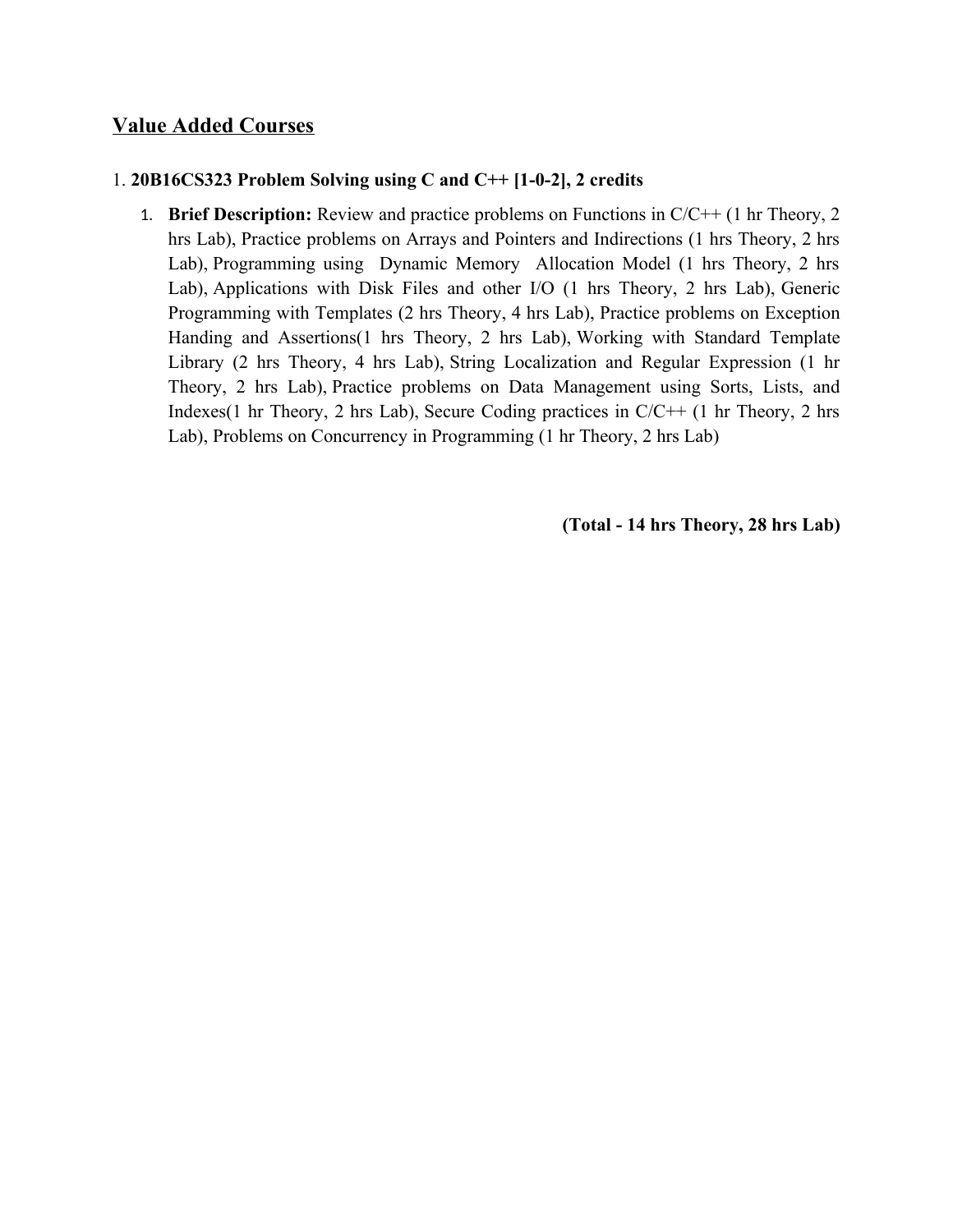| ' Course Code      | 20B16CS323 | <b>Semester</b> Even                |                      | Semester VI                |  |               | <b>Session</b> 2019-2020 |
|--------------------|------------|-------------------------------------|----------------------|----------------------------|--|---------------|--------------------------|
|                    |            | (specify Odd/Even)                  |                      | Month from January to June |  |               |                          |
| <b>Course Name</b> |            | Problem Solving using $C$ and $C++$ |                      |                            |  |               |                          |
| <b>Credits</b>     |            |                                     | <b>Contact Hours</b> |                            |  | $[1 - 0 - 2]$ |                          |

| <b>Faculty (Names)</b>         | Coordinator(s) | Dr. Dharmveer Singh Rajpoot |
|--------------------------------|----------------|-----------------------------|
| Teacher(s)<br>(Alphabetically) |                | Dr. Dharmveer Singh Rajpoot |

|            | <b>COURSE OUTCOMES [NBA Code: C305-9]</b><br>At the completion of the course, Students will be able to                             | <b>COGNITIVE LEVELS</b> |
|------------|------------------------------------------------------------------------------------------------------------------------------------|-------------------------|
| $C305-9.1$ | Apply and use library functions, pointer arithmetic, arrays, and regular<br>expressions and secure coding practices in programs.   | Apply Level $(C3)$      |
| $C305-9.2$ | Use critical thinking skills and creativity to choose the appropriate<br>containers, iterators and algorithms for a given problem. | Apply Level $(C3)$      |
| $C305-9.3$ | Demonstrate the use of concurrency principles, input and output<br>streams and defensive techniques in programs.                   | Apply Level $(C3)$      |

| <b>Module</b><br>No. | <b>Title of the Module</b> | <b>Topics in the Module</b>                                    | No. of<br><b>Lectures for</b> |
|----------------------|----------------------------|----------------------------------------------------------------|-------------------------------|
|                      |                            |                                                                | the module                    |
| 1.                   | Review<br>and              | Functions, Alt function syntax, Function return type           |                               |
|                      | problems<br>practice       | deduction, static, const and inline functions, default         |                               |
|                      | on Functions in $C/\ $     | parameters, overloaded functions- operator and                 |                               |
|                      | $C++$                      | members, friends, overriding functions.                        |                               |
| 2.                   | Practice problems          | Smart pointers, pointers and dynamic memory                    | $\mathbf{2}$                  |
|                      | Arrays<br>and<br>on        | allocation, type inference, array and pointers and             |                               |
|                      | Pointers<br>and            | their arithmetic and indirections                              |                               |
|                      | Indirections               |                                                                |                               |
| 3.                   | Coding $\vert$<br>Secure   | Common String, Integer and dynamic memory                      | $\mathcal{L}$                 |
|                      | practices in $C/C++$       | allocation Errors, Integer and dynamic memory                  |                               |
|                      |                            | allocation and String vulnerabilities their mitigation         |                               |
|                      |                            | strategies.                                                    |                               |
| $\overline{4}$ .     | String Localization        | Localization and working with regular expression,              |                               |
|                      | Regular<br>and             | Programming with Regex library                                 |                               |
|                      | Expression                 |                                                                |                               |
| 5.                   |                            | Practice problems Errors and Exceptions, Exception Mechanisms, |                               |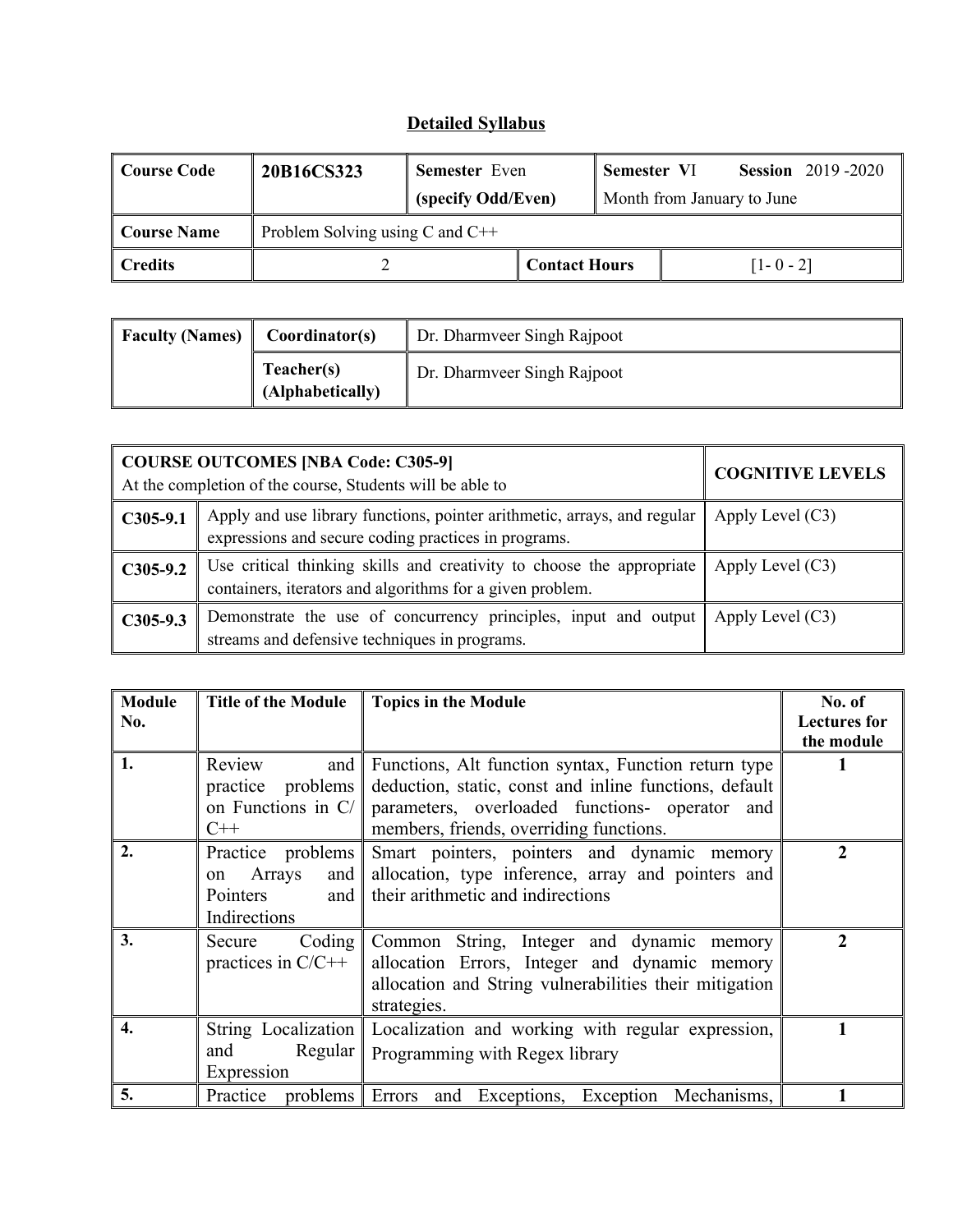|              | Exception<br>on                                                                                                                                                                                                                     |                                                           | Exceptions and Polymorphism, Stack unwinding and                                                    |              |  |  |
|--------------|-------------------------------------------------------------------------------------------------------------------------------------------------------------------------------------------------------------------------------------|-----------------------------------------------------------|-----------------------------------------------------------------------------------------------------|--------------|--|--|
|              | Handing<br>and<br><b>Assertions</b>                                                                                                                                                                                                 |                                                           | Cleanup, Common error handling issues                                                               |              |  |  |
| 6.           |                                                                                                                                                                                                                                     | Applications<br>with<br>Files<br>Disk<br>and<br>other I/O | Using streams, Input and Output with Streams,<br>String Streams, File Streams and Bidirectional I/O | $\mathbf{1}$ |  |  |
| 7.           | Generic<br>templates, Function templates,<br>Class<br>variable<br>Programming with<br>templates, Template parameters, Specialization of<br>Templates<br>templates, template recursion, variadic templates,<br>Meta-programming      |                                                           |                                                                                                     |              |  |  |
| 8.           | Working<br>with<br>Understanding<br>working<br>with<br>and<br>containers,<br>Standard Template<br>container adapters and iterators, Lambda expressions,<br>Library<br>Function objects, STL algorithms, Customize and<br>extend STL |                                                           |                                                                                                     |              |  |  |
| 9.           | Programming using<br>Working with dynamic memory,<br>array-pointer<br>Dynamic Memory<br>duality, low level memory operations, smart pointers<br><b>Allocation Model</b><br>and common memory pitfalls                               |                                                           |                                                                                                     |              |  |  |
|              | Introduction, Threads, Atomic operations library,<br>10.<br>Problems<br>on<br>Concurrency<br>in<br>Mutual Exclusion, Conditional variables<br>Programming                                                                           |                                                           |                                                                                                     |              |  |  |
|              |                                                                                                                                                                                                                                     |                                                           |                                                                                                     | 14           |  |  |
|              | <b>Components</b>                                                                                                                                                                                                                   | <b>Evaluation Criteria</b>                                | <b>Maximum Marks</b>                                                                                |              |  |  |
|              |                                                                                                                                                                                                                                     | Mid Tern Evaluation                                       | 30                                                                                                  |              |  |  |
|              |                                                                                                                                                                                                                                     | <b>End Semester Examination</b>                           | 40                                                                                                  |              |  |  |
| <b>TA</b>    |                                                                                                                                                                                                                                     |                                                           | 30                                                                                                  |              |  |  |
| <b>Total</b> |                                                                                                                                                                                                                                     |                                                           | 100                                                                                                 |              |  |  |
|              |                                                                                                                                                                                                                                     | <b>Recommended Reading material:</b>                      |                                                                                                     |              |  |  |
| 1.           |                                                                                                                                                                                                                                     |                                                           | C++: The Complete Reference, 4th Edition H. Schildt Tata MacGrawhill                                |              |  |  |
| 2.           | Object-Oriented Programming in C++, Fourth Edition Robert Lafore                                                                                                                                                                    |                                                           |                                                                                                     |              |  |  |
| 3.           | C++ How to Program Dietel and Dietel                                                                                                                                                                                                |                                                           |                                                                                                     |              |  |  |
| 4.           | Advanced C Peter D. Hipson.                                                                                                                                                                                                         |                                                           |                                                                                                     |              |  |  |
| 5.           | Data structures and algorithms in C++, 3rd Edition, Adam Drozdek, Thomson                                                                                                                                                           |                                                           |                                                                                                     |              |  |  |
| 6.           |                                                                                                                                                                                                                                     |                                                           | Data structures using C and C++, Langsam, Augenstein and Tanenbaum, PHI.                            |              |  |  |
| 7.           | Problem solving with C++, The OOP, Fourth edition, W.Savitch, Pearson<br>education                                                                                                                                                  |                                                           |                                                                                                     |              |  |  |
| 8.           | Secure C and C++ Robert C. Seacord                                                                                                                                                                                                  |                                                           |                                                                                                     |              |  |  |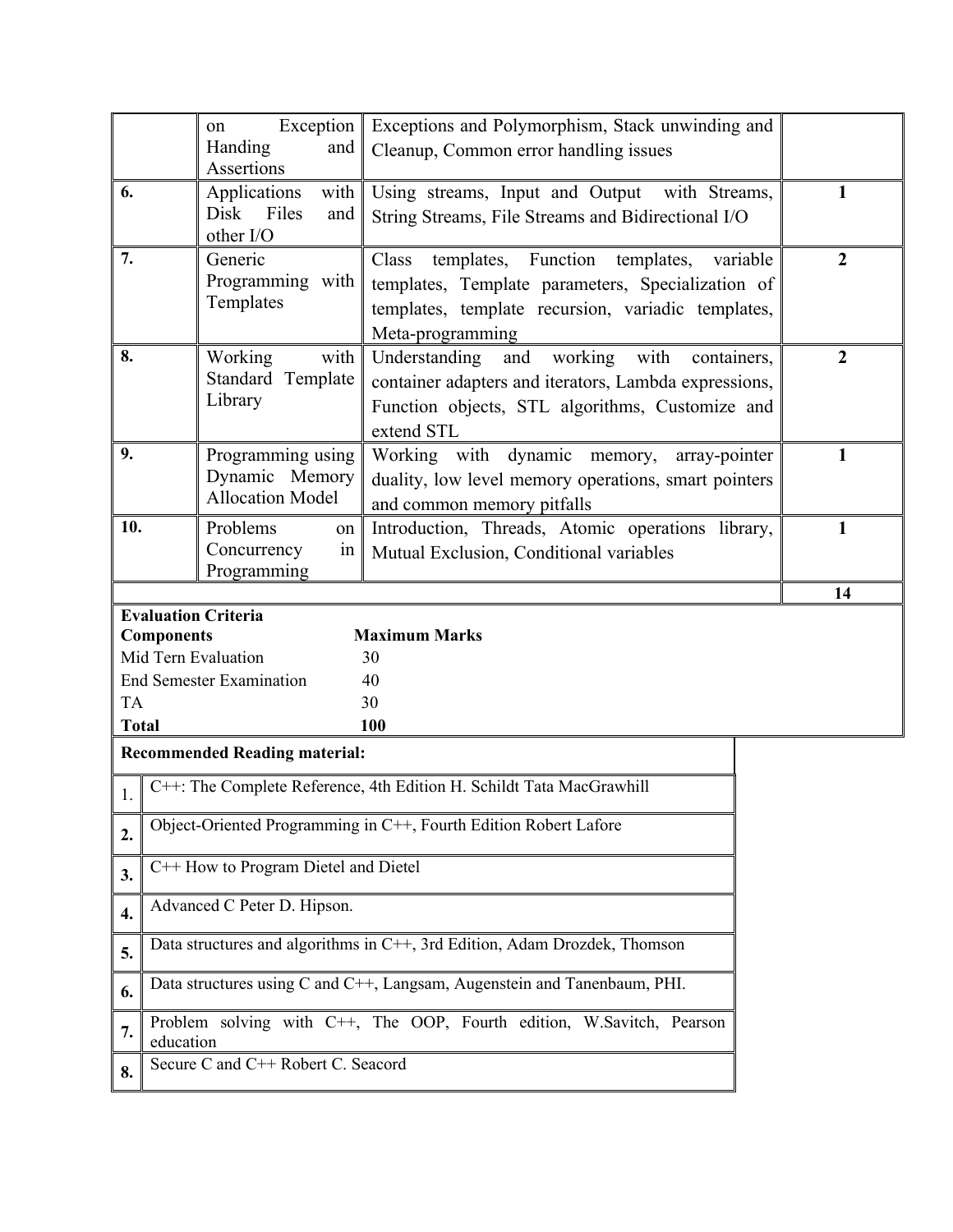| Course Code    | 20B16CS324 | <b>Semester</b> Even                         |                      | Semester VI                     |  |             | <b>Session</b> 2019-2020 |
|----------------|------------|----------------------------------------------|----------------------|---------------------------------|--|-------------|--------------------------|
|                |            | (specify Odd/Even)                           |                      | Month from Jan 2020 to Jun 2020 |  |             |                          |
| Course Name    |            | Non-linear Data Structures & problem solving |                      |                                 |  |             |                          |
| <b>Credits</b> |            |                                              | <b>Contact Hours</b> |                                 |  | $1 - 0 - 2$ |                          |

| Faculty (Names) | Coordinator(s)                 | Dr. Mohit Kumar                                                                                 |  |  |
|-----------------|--------------------------------|-------------------------------------------------------------------------------------------------|--|--|
|                 | Teacher(s)<br>(Alphabetically) | Dr. Amarjeet Prajapati, Ankita Wadhwa, Dr. Mohit Kumar, Dr.<br>Pawan Singh Mehra, Vikas Hassija |  |  |

|             | <b>COURSE OUTCOMES</b><br>At the completion of the course, Students will be able to                                  | <b>COGNITIVE LEVELS</b> |
|-------------|----------------------------------------------------------------------------------------------------------------------|-------------------------|
| $C305-10.1$ | Demonstrate operations on different data structures.                                                                 | Understand Level $(C2)$ |
| $C305-10.2$ | Use critical thinking skills and creativity to choose the appropriate<br>data structure and solve the given problem. | Apply Level $(C3)$      |
| $C305-10.3$ | Identify the correctness and efficiency of the solution by constructing<br>different test cases.                     | Apply Level $(C3)$      |
| $C305-10.4$ | Develop solutions to real world problems by incorporating the $\parallel$<br>knowledge of data structures            | Create Level (C6)       |

| <b>Module</b> | <b>Title of the Module</b> | <b>Topics in the Module</b>                             | No. of              |
|---------------|----------------------------|---------------------------------------------------------|---------------------|
| No.           |                            |                                                         | <b>Lectures for</b> |
|               |                            |                                                         | the module          |
| 1.            | Review of Problem          | Concepts of Problem Solving, Performance metrics        |                     |
|               | Solving and Data           | for Algorithm Analysis, Why study Data structures       |                     |
|               | <b>Structures</b>          | and Abstract Data Types.                                |                     |
|               |                            | Practice problems on Sparse Matrix                      |                     |
| 2.            | Practice problems          | Multi-list, skip list, XOR linked list, self organizing | $\mathcal{L}$       |
|               | advanced list<br>on        | list, unrolled linked list                              |                     |
|               | structures                 |                                                         |                     |
| 3.            | problems<br>Practice       | Suffix array and suffix tree, Trie and persistent trie, | 4                   |
|               | on point and range         | Segment tree and persistent segment tree, Interval      |                     |
|               | queries using tree         | tree, K dimensional tree, Binary indexed tree, Splay    |                     |
|               | structures                 | tree, Treap (randomized BST), Order statistics tree     |                     |
| 4.            | Practice<br>problems       | Tournament tree, Decision tree, Cartesian tree          |                     |
|               | optimization<br>on         |                                                         |                     |
|               | problems using tree        |                                                         |                     |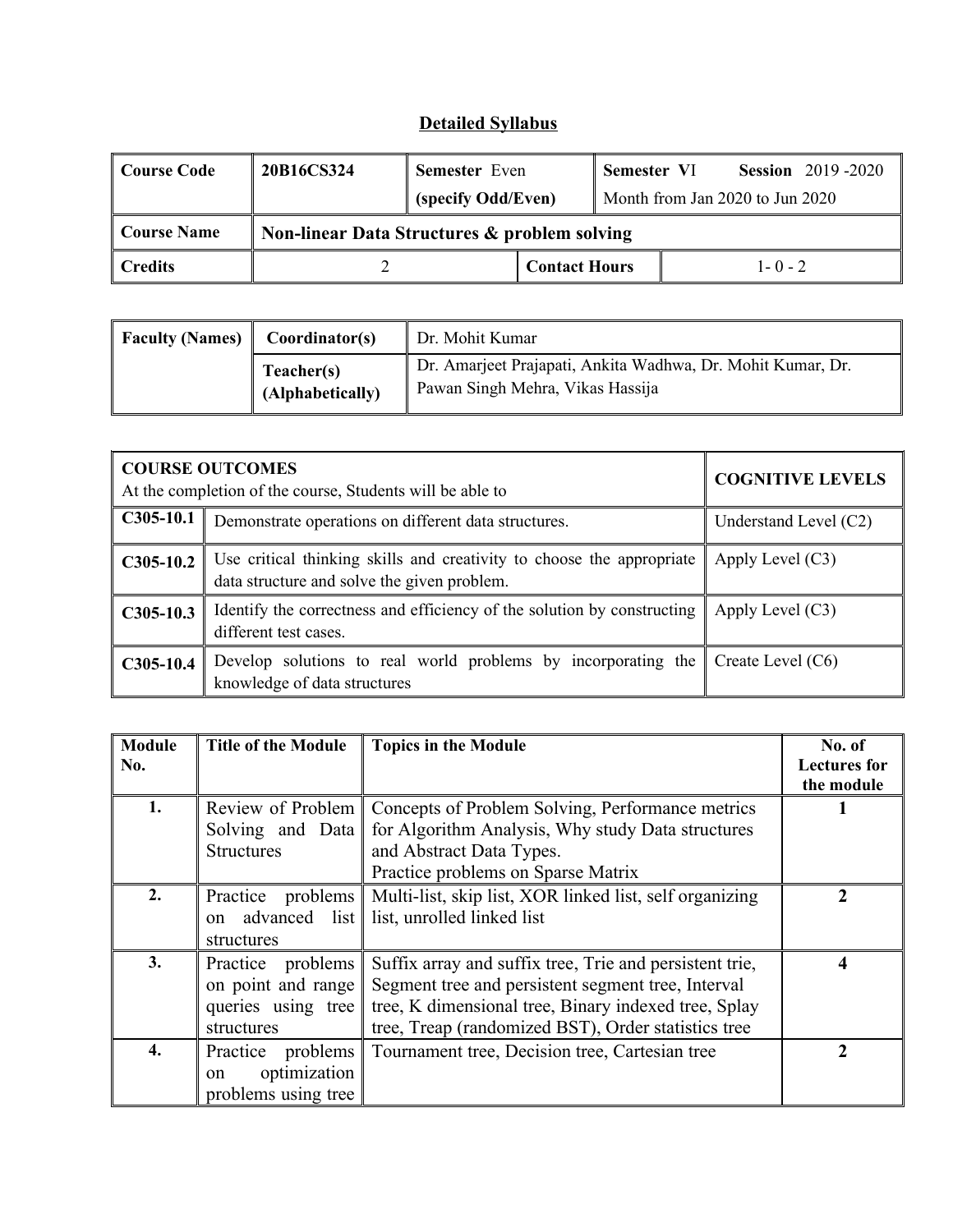|                                           | structures.                           |                                                          |  |  |  |  |
|-------------------------------------------|---------------------------------------|----------------------------------------------------------|--|--|--|--|
| 5.                                        | problems  <br>Practice                | Sparse set, Disjoint set, Leftist heap, K-ary heap       |  |  |  |  |
|                                           | on heaps and sets                     |                                                          |  |  |  |  |
| 6.                                        | solving<br>Problem                    | Social<br>graphs,<br>Transportation<br>system<br>graphs, |  |  |  |  |
|                                           | using graphs                          | Resource allocation graphs                               |  |  |  |  |
|                                           | <b>Total number of Lectures</b><br>14 |                                                          |  |  |  |  |
| <b>Evaluation Criteria</b>                |                                       |                                                          |  |  |  |  |
| <b>Maximum Marks</b><br><b>Components</b> |                                       |                                                          |  |  |  |  |
| Mid Tern Evaluation                       |                                       | 30                                                       |  |  |  |  |
|                                           | <b>End Semester Examination</b>       | 40                                                       |  |  |  |  |
| TA                                        |                                       | (Attendance – 10, Mini Project – 20)<br>30               |  |  |  |  |
| <b>Total</b>                              |                                       | <b>100</b>                                               |  |  |  |  |

|   | <b>Recommended Reading material:</b>                                                                                                                        |  |  |  |  |
|---|-------------------------------------------------------------------------------------------------------------------------------------------------------------|--|--|--|--|
|   | <b>Text Books</b>                                                                                                                                           |  |  |  |  |
| 1 | Data structures and Algorithm Analysis in C++, Mark Allen Weiss, Pearson Education. Ltd., Fourth<br>Edition.                                                |  |  |  |  |
| 2 | Handbook of Data Structures and Applications, 2nd Edition by Sartaj Sahni, Dinesh P. Mehta, CRC<br>Press                                                    |  |  |  |  |
|   | <b>References</b>                                                                                                                                           |  |  |  |  |
| 3 | Data structures and Algorithms in C++, Michael T.Goodrich, R.Tamassia and .Mount, Wiley student<br>edition, John Wiley and Sons.                            |  |  |  |  |
| 4 | Data structures, Algorithms and Applications in C++, S.Sahni, University Press (India) Pvt.Ltd, 2nd<br>edition, Universities Press Orient Longman Pvt. Ltd. |  |  |  |  |
| 5 | Data structures and algorithms in C++, 3rd Edition, Adam Drozdek, Thomson                                                                                   |  |  |  |  |
| 6 | Data structures using C and C++, Langsam, Augenstein and Tanenbaum, PHI.                                                                                    |  |  |  |  |
| 7 | Problem solving with C++, The OOP, Fourth edition, W. Savitch, Pearson education                                                                            |  |  |  |  |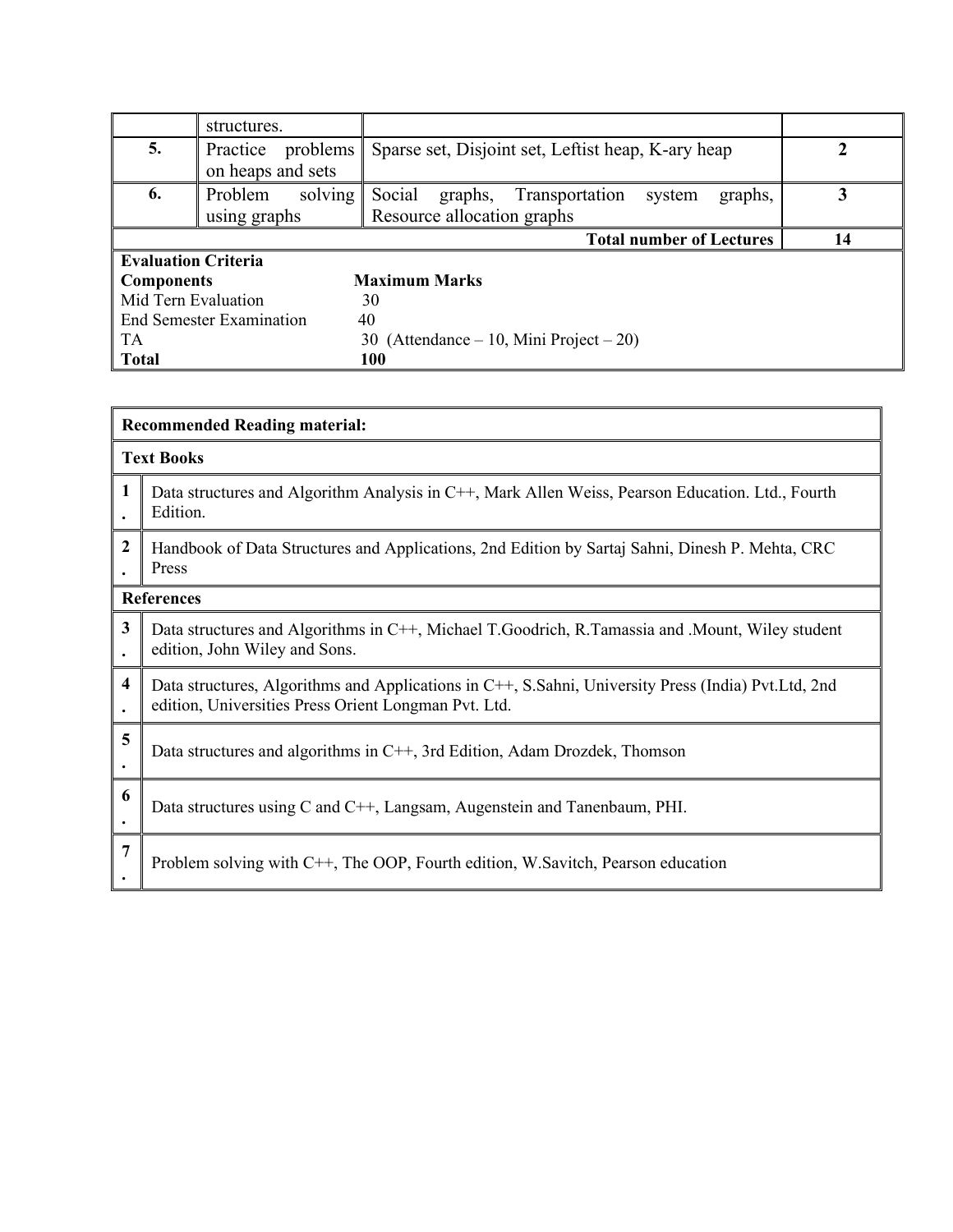| ∥ Course Code | 20B16CS326 | <b>Semester EVEN</b>  |                      | <b>Semester VI Session 2019-2020</b><br>Month from JAN-JUN |                          |  |
|---------------|------------|-----------------------|----------------------|------------------------------------------------------------|--------------------------|--|
| ∥ Course Name |            | Front End Programming |                      |                                                            |                          |  |
| ∥ Credits     |            |                       | <b>Contact Hours</b> |                                                            | $1-0-2$ (3 hrs per week) |  |

| <b>Faculty (Names)</b> $\parallel$ Coordinator(s) |                                | Dr. Megha Rathi, Dr. Shailesh Kumar                                                                              |
|---------------------------------------------------|--------------------------------|------------------------------------------------------------------------------------------------------------------|
|                                                   | Teacher(s)<br>(Alphabetically) | Dr. Megha Rathi, Mr. Prashant Kaushik, Ms. Sonal, Dr. Suma<br>Dawn, Dr. Raju Pal, Mr. Rupesh, Dr. Shailesh Kumar |

|             | <b>COURSE OUTCOMES</b>                                                                                                                           | <b>COGNITIVE LEVELS</b> |
|-------------|--------------------------------------------------------------------------------------------------------------------------------------------------|-------------------------|
| $C305-11.1$ | Demonstrate new technologies by applying foundation paradigms                                                                                    | Understanding [Level 2] |
| $C305-11.2$ | Build strong foundations for basic front end tools $\&$ technologies<br>thereby making them understand the application development<br>lifecycle. | Apply [Level 3]         |
| $C305-11.3$ | Develop elegant and responsive Front-end by leveraging latest<br>technologies                                                                    | Apply [Level 3]         |
| $C305-11.4$ | Explain activity creation and Android UI designing                                                                                               | Understanding [Level 2] |
| $C305-11.5$ | Develop an integrated mobile application to solve any complex real<br>time problem                                                               | Create [Level 6]        |

| <b>Module</b><br>No. | Title of the<br><b>Module</b>                               | <b>Topics in the Module</b>                                                                                                       | No. of<br><b>Lectures</b> for<br>the module |
|----------------------|-------------------------------------------------------------|-----------------------------------------------------------------------------------------------------------------------------------|---------------------------------------------|
| 1.                   | Object Oriented<br>Programming<br>Concepts                  | Objects, Classes, Abstraction, Encapsulation, Inheritance,<br>Polymorphism                                                        | 1                                           |
| 2.                   | Introduction to<br>basic front end<br>techniques            | HTML 5, CSS 3, Javascript, jquery, bootstrap                                                                                      | 3                                           |
| 3.                   | Java Fundamentals                                           | Decision Making, Loop Control, Operators, Array, String,<br>Overloading, Inheritance, Encapsulation, Polymorphism,<br>Abstraction | $\overline{2}$                              |
| 4.                   | <b>Advanced Front</b><br><b>End Programming</b><br>Concepts | Storing and retrieving data, Python Programming Concepts,<br>Python for developing Android Application.                           | $\overline{2}$                              |
| 5.                   | Designing Android<br>Application                            | Android development lifecycle, Learning UI and layout,<br>controller, component, Directives, Services & views.                    | $\overline{3}$                              |
| 6.                   | Android<br>with<br>Database                                 | Data base Application Development                                                                                                 | 2                                           |
| 7.                   | Privacy & Security<br>Issues                                | Security Issues with Android Platform                                                                                             |                                             |
|                      |                                                             | <b>Total number of Lectures</b>                                                                                                   | 14                                          |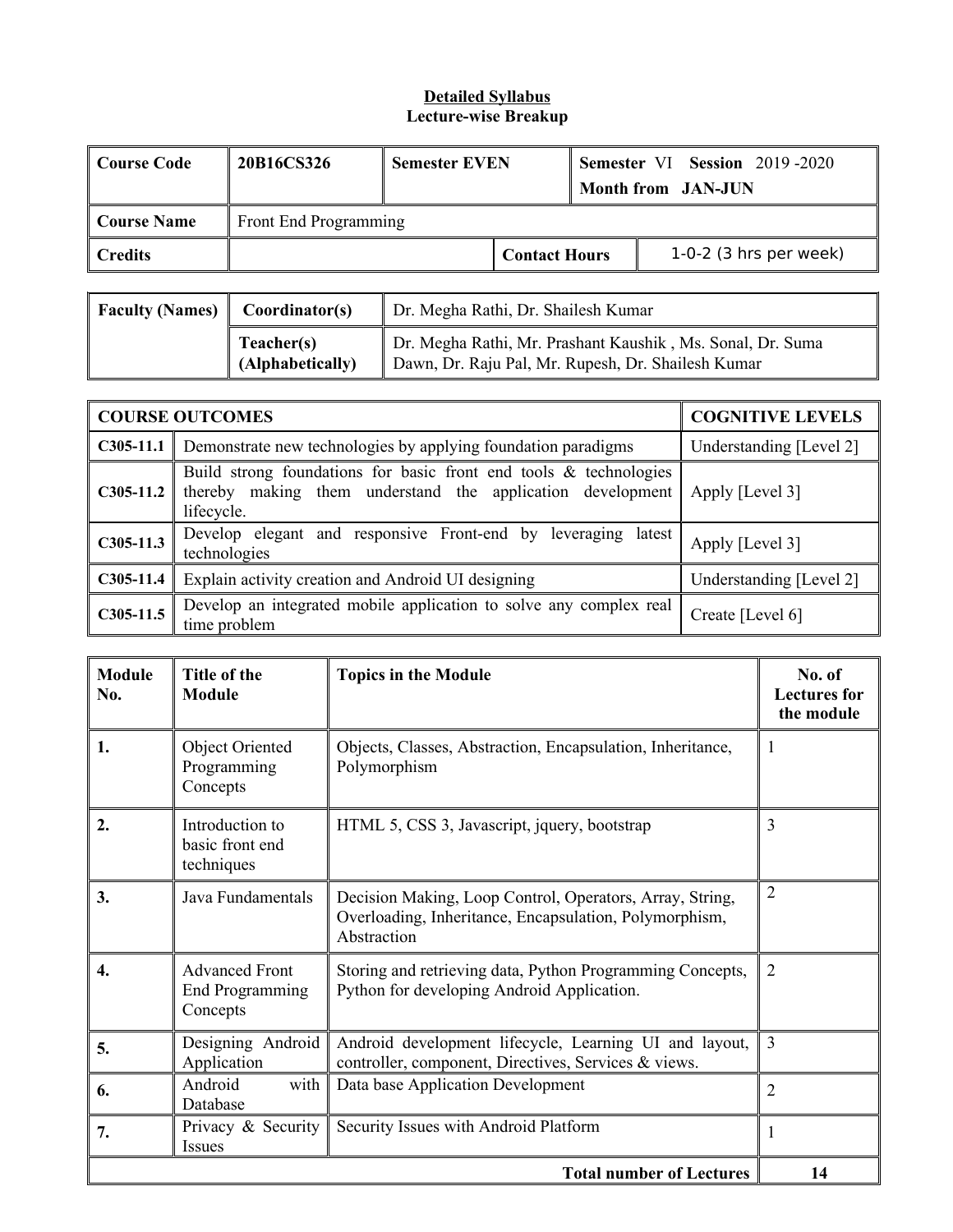| <b>Evaluation Criteria</b>      |                      |                                                    |  |
|---------------------------------|----------------------|----------------------------------------------------|--|
| <b>Components</b>               | <b>Maximum Marks</b> |                                                    |  |
| Mid Semester Examination        | 30                   |                                                    |  |
| <b>End Semester Examination</b> | 40                   |                                                    |  |
| TА                              |                      | 30 (Attendance-07, Class Test/ Quizze-07, Internal |  |
|                                 | assessment-05,       | Assignments-06, LAB Record-                        |  |
|                                 | 05)                  |                                                    |  |
|                                 |                      |                                                    |  |
| Total                           | 100                  |                                                    |  |

| Recommended Reading material: Author(s), Title, Edition, Publisher, Year of Publication etc. (Text books, |  |  |  |
|-----------------------------------------------------------------------------------------------------------|--|--|--|
| Reference Books, Journals, Reports, Websites etc. in the IEEE format)                                     |  |  |  |

|    | <b>Reference Books:</b>                                                                                                                       |
|----|-----------------------------------------------------------------------------------------------------------------------------------------------|
| 1. | Schildt, H. (2014). Java: The Complete Reference. McGraw-Hill Education Group.                                                                |
| 2. | Mughal, K. A., & Rasmussen, R. W. (2016). A Programmer's Guide to Java SE 8 Oracle Certified<br>Associate (OCA). Addison-Wesley Professional. |
| 3. | Gaddis, T., Bhattacharjee, A. K., & Mukherjee, S. (2015). Starting out with Java: early objects. Pearson.                                     |
|    | <b>Text Books:</b>                                                                                                                            |
| 4. | Duckett, J. (2014). Web Design with HTML, CSS, JavaScript and jQuery Set. Wiley Publishing.                                                   |
| 5. | Shenoy, A., & Sossou, U. (2014). Learning Bootstrap. Packt Publishing Ltd.                                                                    |
| 6. | Lee, W. M. (2012). Beginning android for application Development. John Wiley & Sons.                                                          |
| 7. | Hardy, B., & Phillips, B. (2013). Android Programming: The Big Nerd Ranch Guide. Addison-Wesley<br>Professional.                              |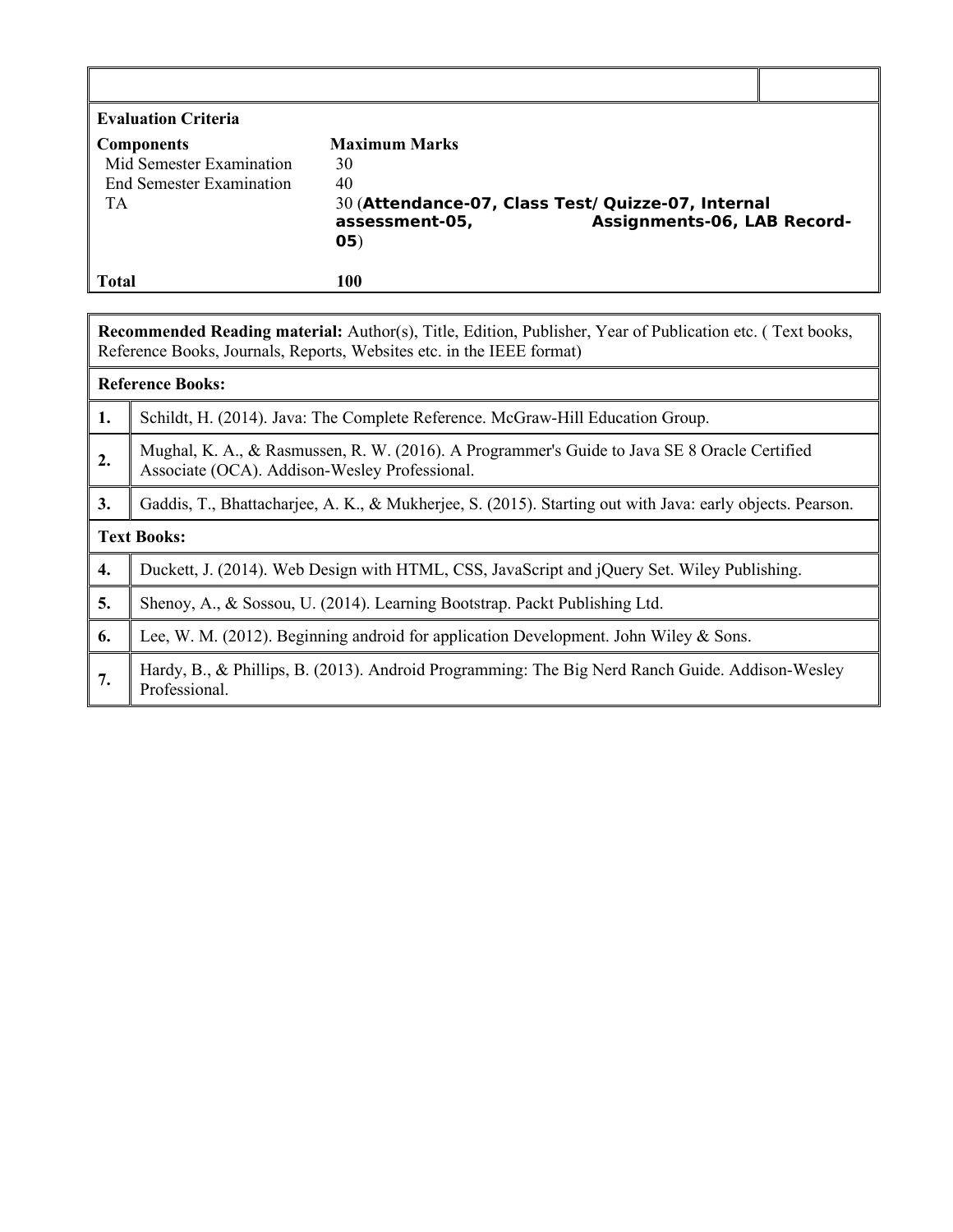### **Lecture-wise Breakup**

| <b>Subject Code</b>    | 18B12MA612                          | <b>Semester</b> Even              |  | Semester VI Session 2019-2020 |                  |  |
|------------------------|-------------------------------------|-----------------------------------|--|-------------------------------|------------------|--|
|                        |                                     |                                   |  | <b>Month from</b>             | Jan 2020 to June |  |
|                        |                                     |                                   |  | 2020                          |                  |  |
| <b>Subject Name</b>    | <b>Applied Mathematical Methods</b> |                                   |  |                               |                  |  |
| <b>Credits</b>         |                                     |                                   |  | <b>Contact Hours</b>          | $3 - 1 - 0$      |  |
| <b>Faculty (Names)</b> | Coordinator(s)                      | Dr. Puneet Rana                   |  |                               |                  |  |
|                        | Teacher(s)<br>(Alphabetically)      | Dr. Puneet Rana, Dr. Neha Ahlawat |  |                               |                  |  |

### **COURSE OUTCOMES**

| After pursuing the above mentioned course, the students will be able to: | <b>COGNITIVE</b><br><b>LEVELS</b>                                         |                                               |
|--------------------------------------------------------------------------|---------------------------------------------------------------------------|-----------------------------------------------|
| $C302-4.1$                                                               | explain the functional and its variations required to optimize the        | Understanding                                 |
|                                                                          | physical problem.                                                         | Level $(C2)$                                  |
| $C302-4.2$                                                               | apply different forms of Euler-Lagrange equation on the various           | Applying Level                                |
|                                                                          | variational problems with fixed boundaries.                               | (C3)                                          |
| $C302-4.3$                                                               | explain different types of integral equations including their conversions | Understanding                                 |
|                                                                          | from IVP and BVP                                                          | Level $(C2)$                                  |
| $C302-4.4$                                                               | solve Volterra and Fredholm integral equations using various              | Applying Level                                |
|                                                                          | analytical methods.                                                       | (C3)                                          |
| $C302-4.5$                                                               | explain various numerical methods along with their stability analysis.    | Understanding                                 |
|                                                                          |                                                                           | Level $(C2)$                                  |
| $C302-4.6$                                                               | apply different numerical methods for solving differential equations.     | Applying Level<br>$($ $\cap$ <sup>2</sup> $)$ |

|                |                   |                                                       | ししつり            |  |
|----------------|-------------------|-------------------------------------------------------|-----------------|--|
| <b>Module</b>  | Title of the $\ $ | <b>Topics in the Module</b>                           | No. of Lectures |  |
| No.            | <b>Module</b>     | for the module                                        |                 |  |
| 1.             | Functional and    | Introduction, problem of brachistochrone, problem of  | 8               |  |
|                | its Variation     | geodesics, isoperimetric problem, variation and its   |                 |  |
|                |                   | properties, comparison between the notion of          |                 |  |
|                |                   | extrema of a function and a functional.               |                 |  |
| 2.             | Variational       | Euler's equation, the fundamental lemma of the        | 5               |  |
|                | Problems with     | calculus of variations, examples, functionals in the  |                 |  |
|                | Fixed             | form of integrals, special cases contaning only some  |                 |  |
|                | <b>Boundaries</b> | of the variables, examples, functionals involving     |                 |  |
|                |                   | more than one dependent variables and their first     |                 |  |
|                |                   | derivatives, the system of Euler's equations,         |                 |  |
| 3 <sub>1</sub> | Variational       | Functionals depending on the higher derivatives of    | 5               |  |
|                | Problems          | the dependent variables, Euler- Poisson equation,     |                 |  |
|                | (continued)       | functionals containing several independent variables, |                 |  |
|                |                   | Ostrogradsky equation, Variational problems in        |                 |  |
|                |                   | parametric form,<br>differential<br>applications to   |                 |  |
|                |                   | equations.                                            |                 |  |
| 4.             | Fredholm and      | Introduction and basic examples, Classification,      | 8               |  |
|                | Volterra          | of Volterra<br>Equation<br>Conversion<br>ODE,<br>to   |                 |  |
|                | Integral          | Conversion of IVP and BVP to integral equation,       |                 |  |
|                | Equations         | decomposition, direct computation, successive         |                 |  |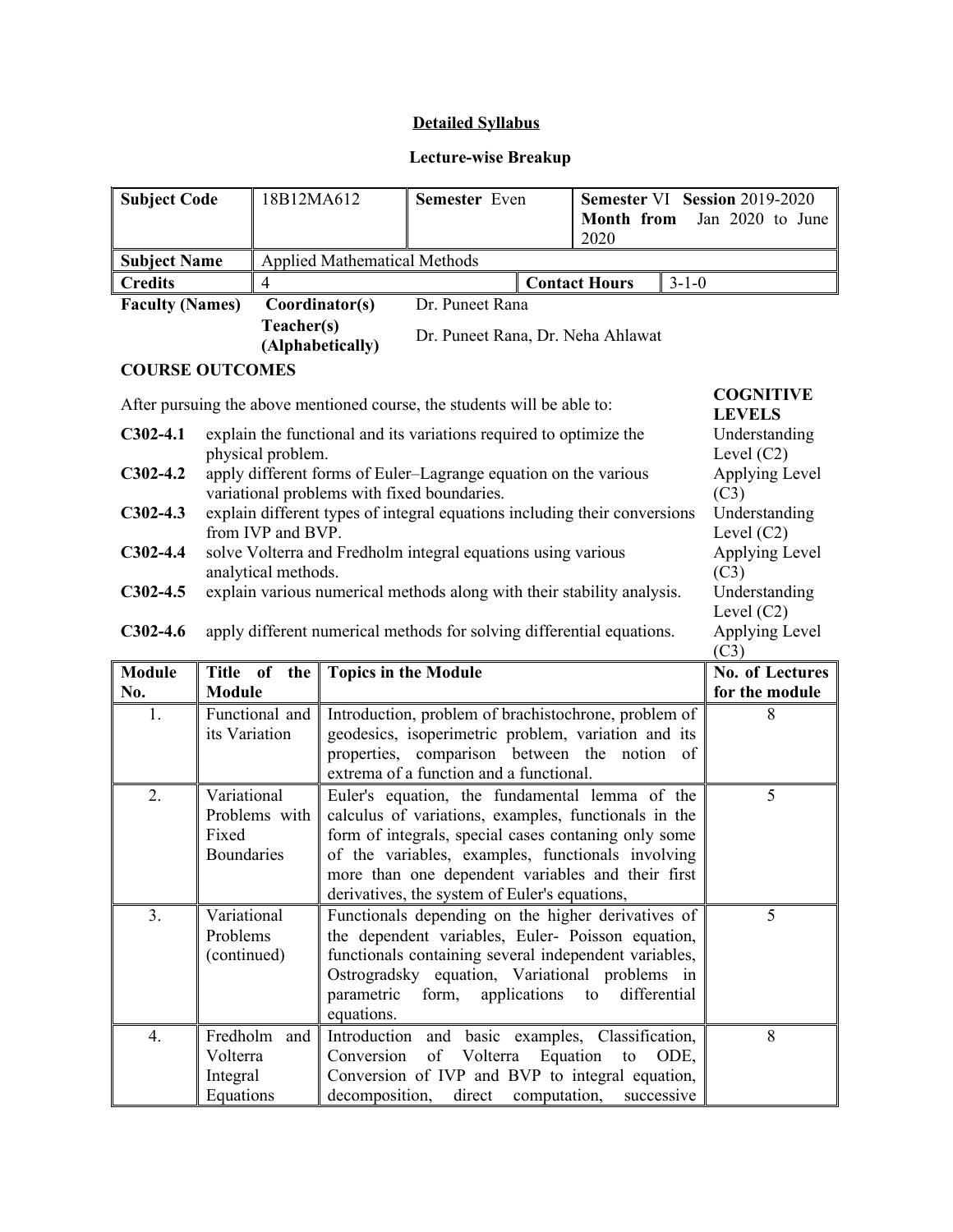|                                 |                         | approximation, successive substitution methods for<br>Fredholm and Volterra integral equations.                                                                                                                                                                                                                                                   |   |  |  |
|---------------------------------|-------------------------|---------------------------------------------------------------------------------------------------------------------------------------------------------------------------------------------------------------------------------------------------------------------------------------------------------------------------------------------------|---|--|--|
| 5.                              | Numerical<br>Methods I  | Classification of PDEs,<br>Finite difference<br>approximations to partial derivatives. Solution of one<br>dimensional heat conduction equation by Explicit and<br>Implicit schemes (Schmidt and Crank Nicolson<br>methods), stability and convergence criteria.                                                                                   | 8 |  |  |
| 6.                              | Numerical<br>Methods II | Laplace equation using standard five point formula<br>and diagonal five point formula, Poisson equation,<br>Iterative methods for solving the linear systems.<br>Hyperbolic equation, explicit / implicit schemes,<br>method of characteristics. Solution of wave equation.<br>Solution of I order Hyperbolic equation. Von<br>Neumann stability. | 8 |  |  |
| <b>Total number of Lectures</b> | 42                      |                                                                                                                                                                                                                                                                                                                                                   |   |  |  |
| <b>Evaluation Criteria</b>      |                         |                                                                                                                                                                                                                                                                                                                                                   |   |  |  |
| <b>Components</b>               |                         | <b>Maximum Marks</b>                                                                                                                                                                                                                                                                                                                              |   |  |  |
| T <sub>1</sub>                  |                         | 20                                                                                                                                                                                                                                                                                                                                                |   |  |  |
| T <sub>2</sub>                  |                         | 20                                                                                                                                                                                                                                                                                                                                                |   |  |  |
| <b>End Semester Examination</b> |                         | 35                                                                                                                                                                                                                                                                                                                                                |   |  |  |
| TA.                             |                         | 25 (Quiz, Assignments, Tutorials)                                                                                                                                                                                                                                                                                                                 |   |  |  |
| <b>Total</b>                    |                         | 100                                                                                                                                                                                                                                                                                                                                               |   |  |  |

**Recommended Reading material:** Author(s), Title, Edition, Publisher, Year of Publication etc. ( Text books, Reference Books, Journals, Reports, Websites etc. in the IEEE format)

**1. Hilderbrand, F.B.,** Methods of Applied Mathematics, 2ndEdition, Prentice Hall, 1969.

**2. Gupta, A.S.,** Calculus of Variations with Applications, Prentice Hall of India, 2003.

**3. Gelfand, I.M.,** Fomin, S.V. Calculus of Variations, Prentice Hall, 1963.

**4. Elsgolts, L.,** Differential Equations and the Calculus of Variations, Mir Publishers, Moscow, 1973.

**5. Petrovsky, I.G.,** Lectures on the Theory of Integral Equations, Mir Publishers, Moscow, 1971.

**6. Smith, G. D..**, Numerical solution of partial differential equations: finite difference methods. Oxford University Press, 1985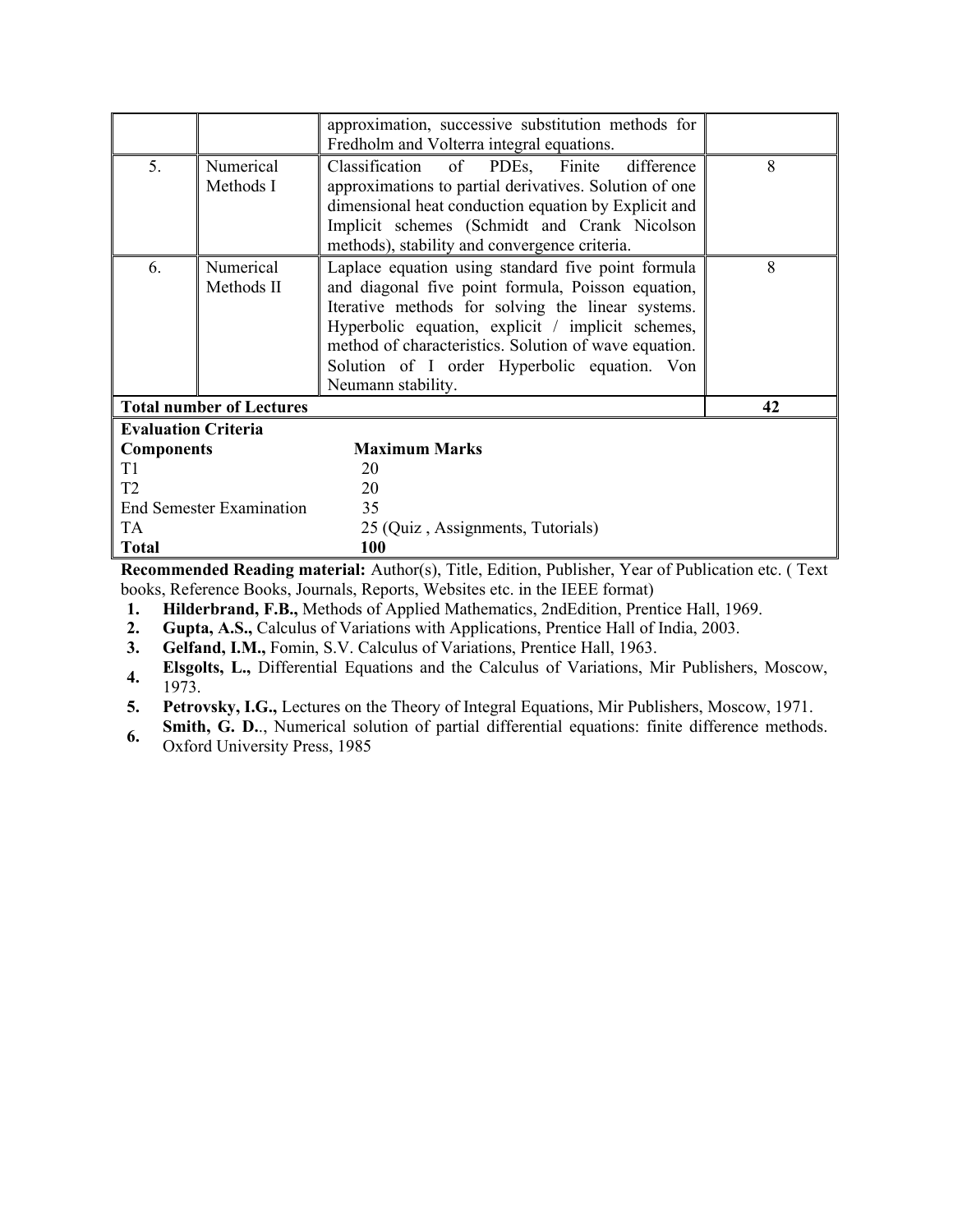| <b>Detailed Syllabus</b> |                                                              |                      |                      |                            |                               |  |  |
|--------------------------|--------------------------------------------------------------|----------------------|----------------------|----------------------------|-------------------------------|--|--|
|                          | <b>Lecture-wise Breakup</b>                                  |                      |                      |                            |                               |  |  |
| <b>Course Code</b>       | 18B13HS612                                                   | <b>Semester Even</b> |                      |                            | Semester VI Session 2019-2020 |  |  |
|                          |                                                              | (specify Odd/Even)   |                      | <b>Month from Jan-June</b> |                               |  |  |
| <b>Course Name</b>       | <b>Effective tools for Career Management and Development</b> |                      |                      |                            |                               |  |  |
| <b>Credits</b>           |                                                              |                      | <b>Contact Hours</b> |                            | $1 - 0 - 2$                   |  |  |
|                          |                                                              |                      |                      |                            |                               |  |  |

| <b>Faculty (Names)</b> | Coordinator(s)                 | Dr Kanupriya Misra Bakhru |
|------------------------|--------------------------------|---------------------------|
|                        | Teacher(s)<br>(Alphabetically) | Dr Kanupriya Misra Bakhru |
|                        |                                |                           |

| <b>COURSE OUTCOMES</b> |                                                                                                                                                             | <b>COGNITIVE LEVELS</b> |
|------------------------|-------------------------------------------------------------------------------------------------------------------------------------------------------------|-------------------------|
| $C305-2.1$             | Assess ones personal priorities, skills, interests, strengths, and values<br>using a variety of contemporary assessment tools and reflection<br>activities. | Evaluate Level $(C 5)$  |
| $C305-2.2$             | Apply knowledge of all the Career Stages in making informed career<br>decisions.                                                                            | Apply Level $(C_3)$     |
| $C305-2.3$             | Develop and maximize ones potential for achieving the desired career<br>option.                                                                             | Create Level (C6)       |
| $C305-2.4$             | Analyze the processes involved in securing and managing career by<br>employees of different organizations.                                                  | Analyze Level $(C4)$    |

| <b>Module</b> | <b>Title of the</b>                                                           | <b>Topics in the Module</b>                                                                                                                                                                                                                                                                                                                                                                       | No. of                                                   |
|---------------|-------------------------------------------------------------------------------|---------------------------------------------------------------------------------------------------------------------------------------------------------------------------------------------------------------------------------------------------------------------------------------------------------------------------------------------------------------------------------------------------|----------------------------------------------------------|
| No.           | <b>Module</b>                                                                 |                                                                                                                                                                                                                                                                                                                                                                                                   | <b>Lectures and</b><br><b>Tutorial for</b><br>the module |
| 1.            | Introduction to<br>Career Life cycle                                          | Introduction to Career Life Cycle of an individual-Role and<br>importance of human resource in an organization, Evolution<br>of Strategic Human Resource Management.                                                                                                                                                                                                                              | 3                                                        |
| 2.            | Self Branding and<br>strategies to do well<br>in Recruitment and<br>Selection | Introduction to complete cycle of Recruitment and<br>Selection, Introduction to various tools used for assessment<br>and testing candidates-aptitude test, personality test,<br>graphology test etc. Introduction to Workforce planning,<br>Importance and practical application of Job Analysis, Job<br>Description and Job Specification.                                                       | 3                                                        |
| 3.            | Personnel<br>Development and<br>your career                                   | Introduction to various learning and development,<br>Introduction to various techniques used for learning and<br>development, measure of training effectiveness, Training<br>techniques / delivery, Kirkpatrick Model, Introduction to<br>Succession Planning, Transactional Analysis.                                                                                                            | $\overline{3}$                                           |
| 4.            | Human Resource<br>Evaluation and<br>Compensation                              | Performance<br>Management: Measurement<br>Approach,<br>Developing Job Descriptions, Key Result Areas, Key<br>Performance Indicators, Assessment Centre, 360 Degree<br>feedback, Balanced Scorecard, Effective Performance<br>Metrics. Compensation Strategy and trends- Compensation<br>package, ESOPs, Performance based pay, Recognition,<br>Retrial benefits, Reward management, Team rewards. | 3                                                        |
| 5.            | Human Resource                                                                | Human Resources Audit, The Human Resource Information                                                                                                                                                                                                                                                                                                                                             | 2                                                        |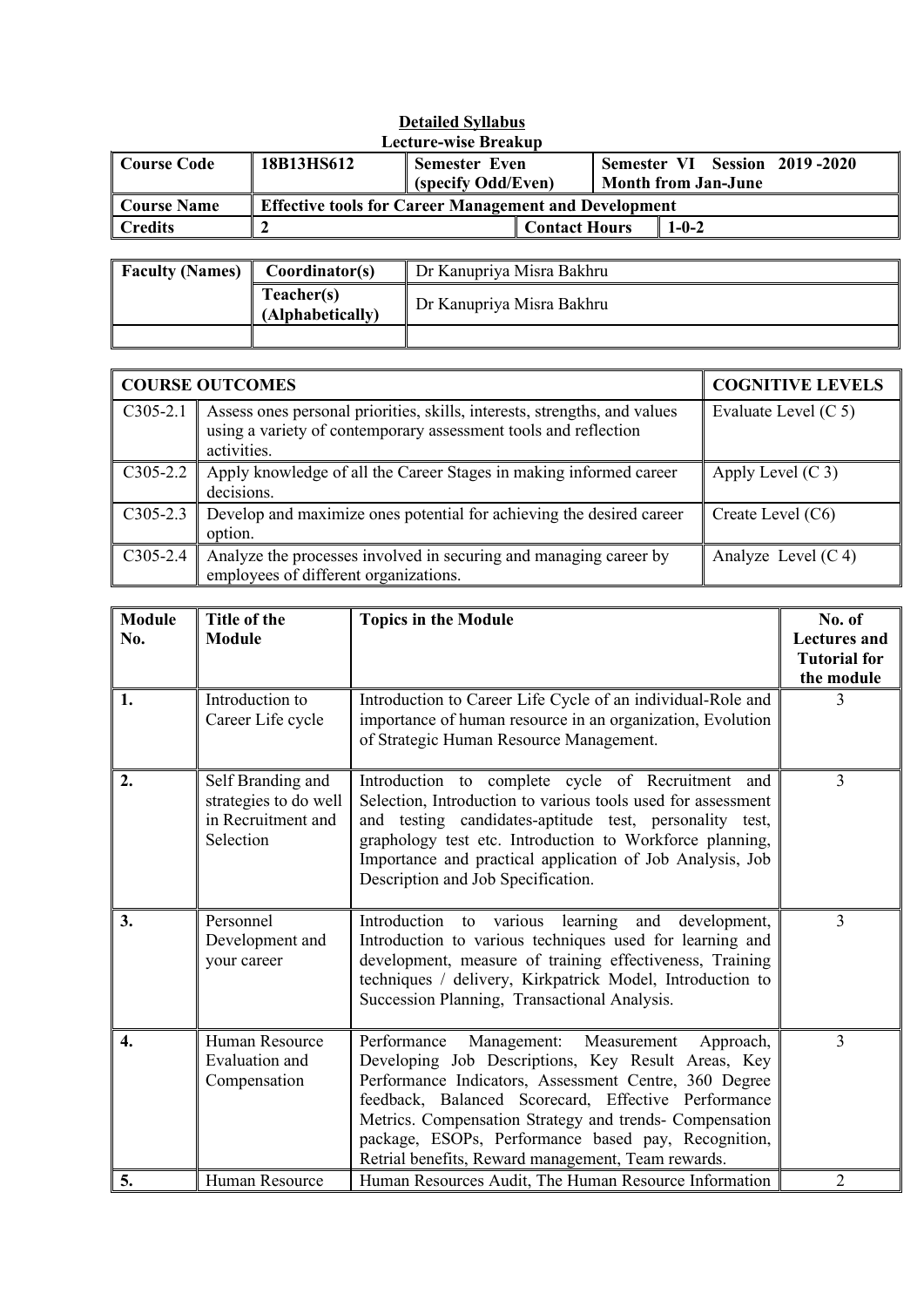|                                 | Control<br>and special topics | System | Management Commonly Used Jargons. |  | (HRIS), Human Resources | Accounting,<br>Competency Management, Human Resource Management<br>Practices in India, Internationalization of Human Resource |  |
|---------------------------------|-------------------------------|--------|-----------------------------------|--|-------------------------|-------------------------------------------------------------------------------------------------------------------------------|--|
| <b>Total number of Lectures</b> |                               |        |                                   |  | 14                      |                                                                                                                               |  |

| <b>Modu</b><br>le.<br>No. | Title of the<br><b>Module</b>                                                                    | <b>List of Experiments/Activities</b>                                                                                                                                                                                                                                                        | CO                                |
|---------------------------|--------------------------------------------------------------------------------------------------|----------------------------------------------------------------------------------------------------------------------------------------------------------------------------------------------------------------------------------------------------------------------------------------------|-----------------------------------|
| 1.                        | Introduction<br>to<br>Career Life cycle                                                          | Practical Sessions on Resume and Cover Letter<br>Writing                                                                                                                                                                                                                                     | CO1, CO2                          |
| 2.                        | Self<br><b>Branding</b><br>and strategies to<br>well<br>do<br>in<br>Recruitment and<br>Selection | Practical Sessions<br>Job<br>Description,<br>Job<br>on<br>Specification and Self-Branding, Psychometric self-<br>reflection tools on Personal Orientation<br>and<br>behavior-Personal Efficacy, Personal effectiveness,<br>Locus of Control, Emotional Intelligence<br>and<br>Assertiveness. | CO3, CO4                          |
| 3.                        | Personnel<br>Development<br>and your career                                                      | Practical Sessions on Johari Window-Knowing<br>Thyself, Transaction Analysis-Parent, Child, Adult<br>Ego State for effective interpersonal communication.                                                                                                                                    | CO1, CO3                          |
| 4.                        | Human Resource<br>Evaluation<br>and<br>Compensation                                              | Practical Sessions on HR Interview and Mock HR<br>Interview                                                                                                                                                                                                                                  | CO <sub>2</sub> , CO <sub>4</sub> |
| 5.                        | Human Resource<br>Control<br>special<br>and<br>topics                                            | Practical Sessions on Group Discussions and Mock<br>Group Discussions                                                                                                                                                                                                                        | CO2, CO4                          |

| Evaluation Criteria |                                              |
|---------------------|----------------------------------------------|
| Components          | <b>Maximum Marks</b>                         |
| Mid Term            | 30 (Project)                                 |
| End Term            | 40 (Written)                                 |
| $\vert$ TA          | 30 (Class Mock Activities, Assignment, Quiz) |
| Total               | 100                                          |

|                    | <b>Recommended Reading material:</b> Author(s), Title, Edition, Publisher, Year of Publication etc. (Text books, |  |  |  |  |
|--------------------|------------------------------------------------------------------------------------------------------------------|--|--|--|--|
|                    | Reference Books, Journals, Reports, Websites etc. in the IEEE format)                                            |  |  |  |  |
|                    | Mathur, Mastering interviews and group discussions, CBS Publishers & Distributors Pvt. Ltd., New Delhi,          |  |  |  |  |
| $^{\mathrm{*}}$ 1. | 2018                                                                                                             |  |  |  |  |
| 2.                 | Mitra, Personality Development and soft skills, Oxford University Press, New Delhi, 2011                         |  |  |  |  |
| 3.                 | Pareek and Purohit, Training Instruments in HRD and OD, Sage Publications India Pvt. Ltd., 2018                  |  |  |  |  |
| 4.                 | Pande and Basak, Human Resource Management- Text and Cases, Pearson, 2012                                        |  |  |  |  |
| 5.                 | Dessler and Varkkey, Human Resource Management, Pearson, 2011                                                    |  |  |  |  |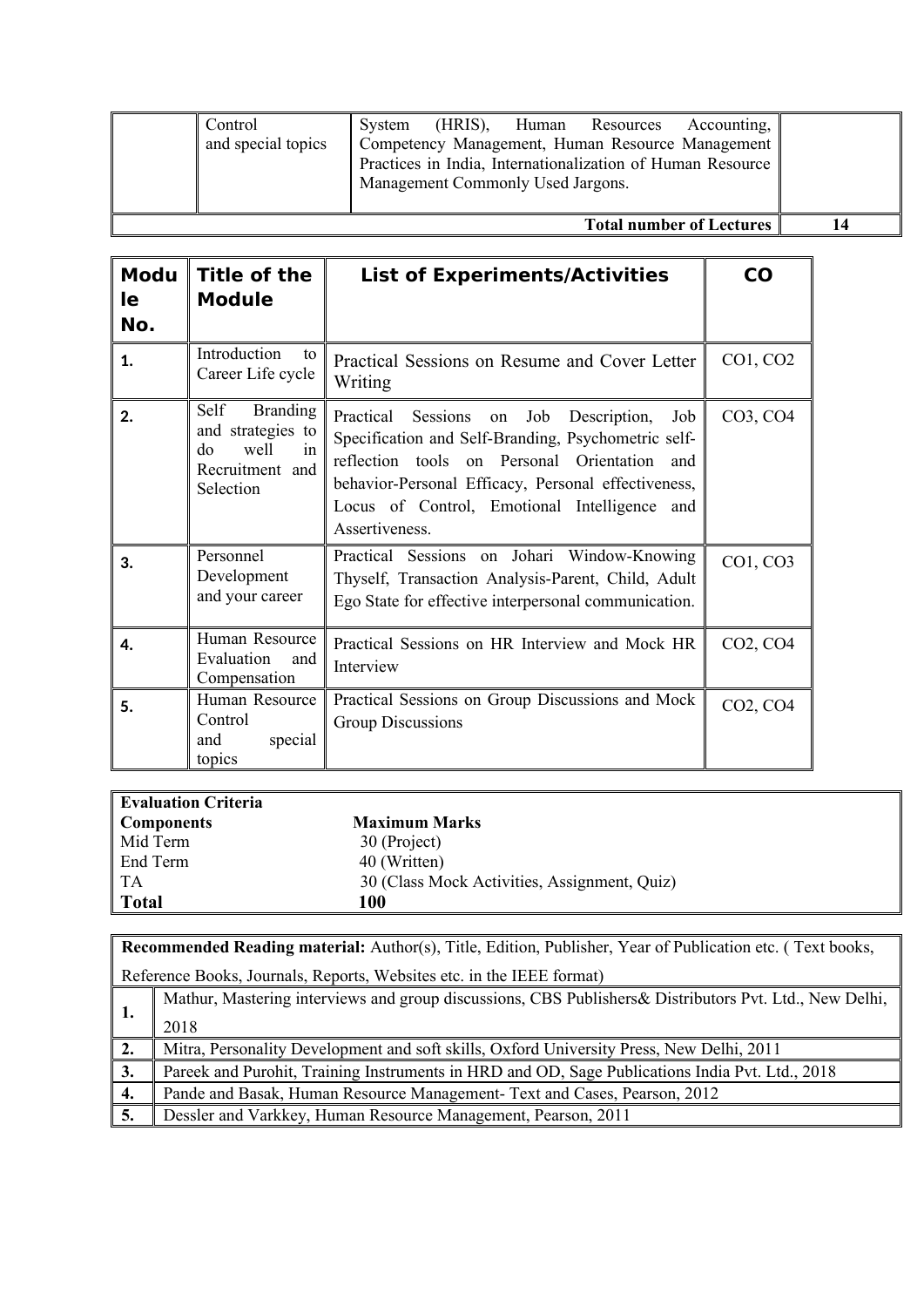| <b>Subject</b><br>Code        | (19B12C <sub>S311</sub> )<br><b>Semester</b><br>(Even) |                                                                                                    | <b>Semester Even Session 2019 -</b><br>20<br><b>Month from</b> January to May |  |  |
|-------------------------------|--------------------------------------------------------|----------------------------------------------------------------------------------------------------|-------------------------------------------------------------------------------|--|--|
| <b>Subject</b><br><b>Name</b> | <b>IoT and IoT Security</b>                            |                                                                                                    |                                                                               |  |  |
| <b>Credits</b>                | 04                                                     | <b>Contact Hours</b><br>3 Lectures + 1 Tutorial                                                    |                                                                               |  |  |
| <b>Faculty</b><br>(Names)     | Coordinator(<br>s)                                     | Dr. Vivek Kumar Singh (J-62), Dr. Neeraj Jain (J-128)<br>1. Dr. Neeraj Jain, Dr. Vivek Kumar Singh |                                                                               |  |  |
|                               | Teacher(s)<br>(Alphabetica<br>I(y)                     |                                                                                                    |                                                                               |  |  |

### **COURSE OUTCOMES:** At the completion of this course, students will be able to

| SL NO.     | <b>DESCRIPTION</b>                                                                                                                                           | <b>COGNITIVE LEVEL (BLOOMS</b><br><b>TAXONOMY)</b> |
|------------|--------------------------------------------------------------------------------------------------------------------------------------------------------------|----------------------------------------------------|
| $C330-4.1$ | Define basic terminologies related to IoT and IoT security.                                                                                                  | Remember Level<br>(Level 1)                        |
| $C330-4.2$ | Explain IoT reference model, different architectural views<br>and security aspects moving from machine to machine<br>(M2M) technology to Internet of Things. | Understand Level<br>(Level 2)                      |
| $C330-4.3$ | Identify infeasibility of hardware and software design<br>constraints due to specific security implementations in<br>real scenarios.                         | Apply Level<br>(Level 3)                           |
| C330-4.4   | Analyze the security related challenges at various layers<br>and security mechanisms adapted to address them.                                                | Analyze Level<br>(Level 4)                         |
| $C330-4.5$ | Evaluate the performance of various IoT security<br>protocols implemented at different layers.                                                               | Evaluate Level<br>(Level 5)                        |

| <b>INTRODUCTION &amp;</b><br>Introduction of the<br><b>Wireless</b><br>10<br><b>REFERENCE</b><br>communication, Wireless Sensor<br><b>ARCHITECTURE</b>                                                                     | Module No. Subtitle of the Module | <b>Topics in the module</b> | No. of<br><b>Lectures for</b><br>the module |
|----------------------------------------------------------------------------------------------------------------------------------------------------------------------------------------------------------------------------|-----------------------------------|-----------------------------|---------------------------------------------|
| loT-An Architectural Overview-<br>Building architecture, Main design<br>principles and needed capabilities.<br>IoT Architecture-State of the Art -<br>Introduction, State of the art,<br>Reference Model and architecture, |                                   | Network and <b>IoT</b>      |                                             |

#### JIIT University, Noida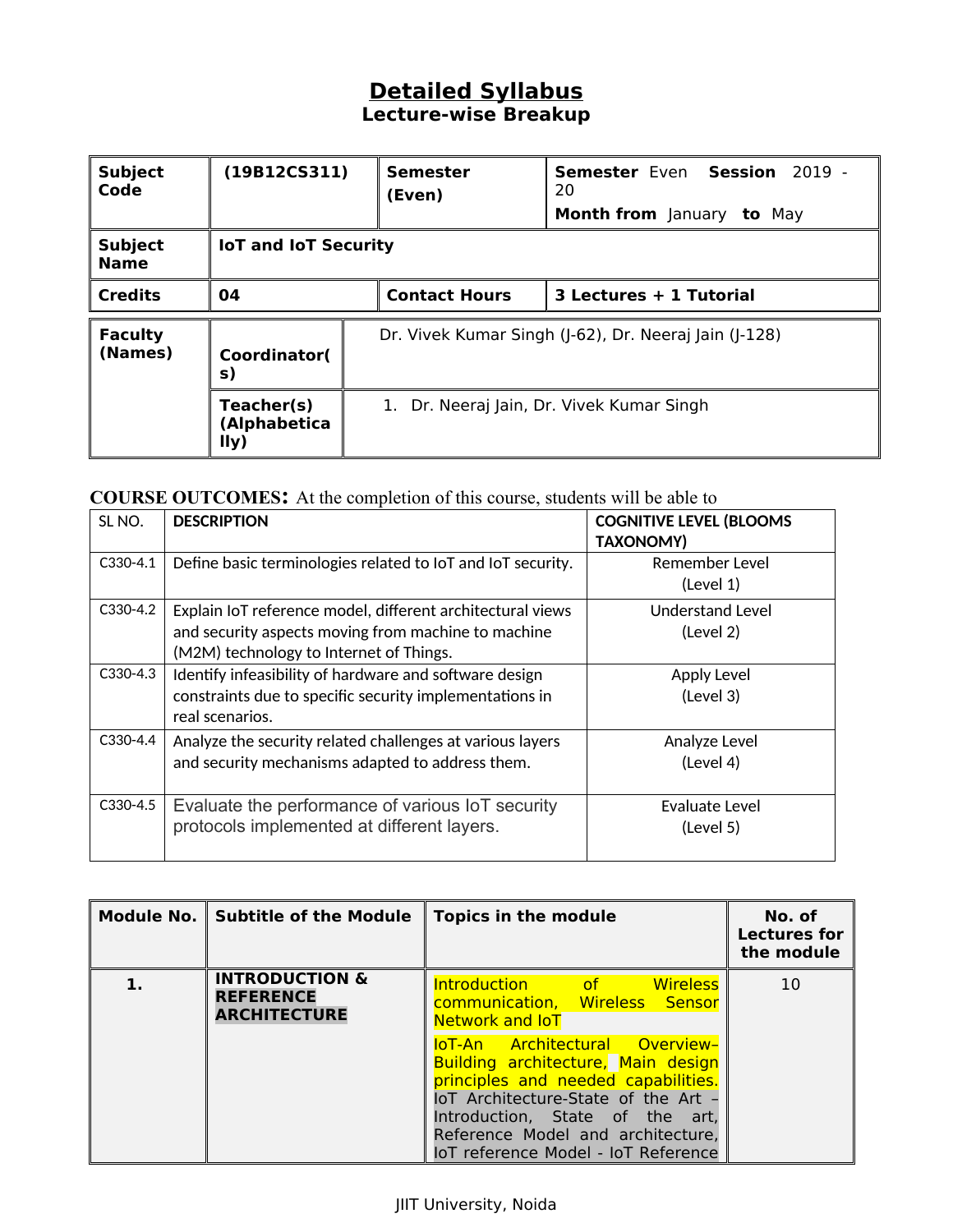|    |                                                                                                                                       | Architecture-<br>Introduction,<br>Functional View, Information View,<br>Deployment and Operational View,<br>Other Relevant architectural views.                                                                                                                                                                                                                                                                                                   |    |
|----|---------------------------------------------------------------------------------------------------------------------------------------|---------------------------------------------------------------------------------------------------------------------------------------------------------------------------------------------------------------------------------------------------------------------------------------------------------------------------------------------------------------------------------------------------------------------------------------------------|----|
| 2. | <b>IoT Resource Layer</b>                                                                                                             | M2M<br>and<br>$I \circ T$<br>Technology<br>Fundamentals-IoT Devices (sensors<br>and actuators) and gateways, Data<br>management, Business processes in<br>IoT, Everything as a Service (XaaS),<br>M2M and IoT Analytics, Knowledge<br>Management. Real-World<br>Design<br>Constraints and Technical Design<br>constraints -hardware is popular<br>again, Data<br>representation<br>and<br>visualization,<br>Interaction<br>and<br>remote control. | 08 |
| 3. | <b>ANALYSIS OF VARIOUS</b><br><b>SECURITY THREATS</b><br><b>AT EACH LAYER AND</b><br><b>CORRESPONDING</b><br><b>SECURITY PROBLEMS</b> | PHY/MAC<br>layer-Physical capture,<br>Cloning, Impersonation, Denial of<br>service<br>(DoS), Network<br>Layer-<br>Encryption,<br>Routing,<br>Node<br>subversion, Traffic analysis etc,<br>Middleware- Session attack, and<br>data attacks.                                                                                                                                                                                                        | 03 |
| 4. | <b>IOT DATA LINK LAYER</b><br><b>&amp; NETWORK LAYER</b><br><b>PROTOCOLS AND</b><br><b>THEIR SECURITY</b><br><b>MECHANISMS</b>        | PHY/MAC Layer (IEEE 802.15),<br>Wireless HART, Z-Wave, Bluetooth<br>Low Energy, Zigbee Smart Energy,<br>Network Layer-IPv4, IPv6, 6LoWPAN,<br>RPL, CORPL, RFID, NFC.                                                                                                                                                                                                                                                                              | 10 |
| 5. | <b>TRANSPORT &amp; SESSION</b><br><b>LAYER PROTOCOLS AND</b><br><b>THEIR SECURITY</b><br><b>MECHANISMS</b>                            | Transport Layer (TCP, MPTCP, UDP,<br>DCCP, SCTP)-<br>Session Layer- CoAP, XMPP, AMQP,<br>MQTT.                                                                                                                                                                                                                                                                                                                                                    | 07 |
| 6. | <b>LAYER</b><br><b>SERVICE</b><br>PROTOCOLS AND THEIR<br><b>SECURITY</b><br><b>MECHANISMS</b>                                         | Service Layer -oneM2M, OMA<br>Security in IoT Protocols - MAC 802.15.4,<br>6LoWPAN, RPL, TLS, DTLS.                                                                                                                                                                                                                                                                                                                                               | 04 |
|    |                                                                                                                                       | <b>Total number of Lectures</b>                                                                                                                                                                                                                                                                                                                                                                                                                   | 42 |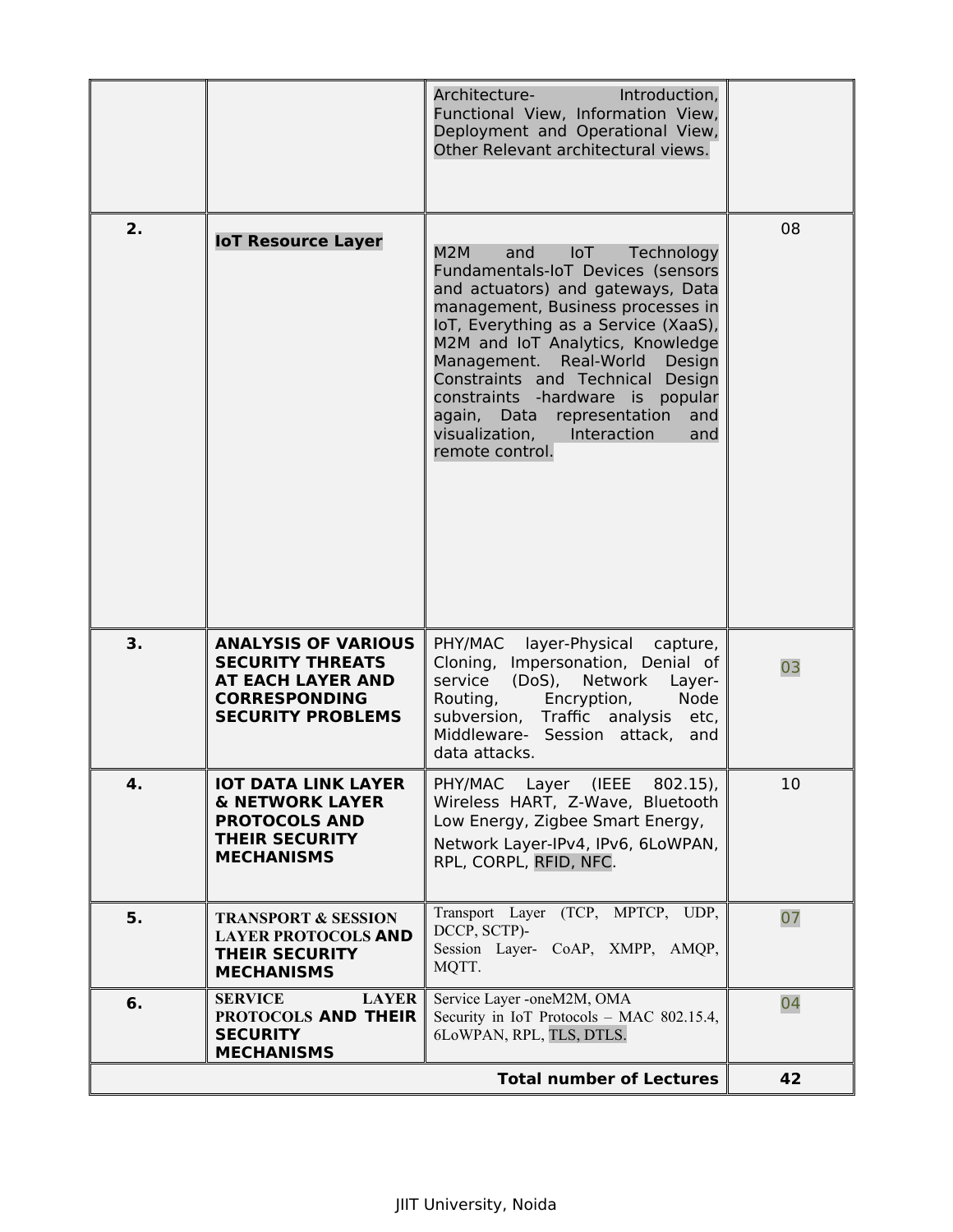|    | <b>Recommended Reading material:</b> Author(s), Title, Edition, Publisher, Year of Publication<br>etc. (Text books, Reference Books, Journals, Reports, Websites etc)                                                                        |  |  |  |  |
|----|----------------------------------------------------------------------------------------------------------------------------------------------------------------------------------------------------------------------------------------------|--|--|--|--|
| 1. | Bernd Scholz-Reiter, Florian Michahelles, "Architecting the Internet of Things",<br>ISBN 978-3-642-19156-5 e-ISBN 978-3-642-19157-2, Springer                                                                                                |  |  |  |  |
| 2. | Jan Holler, VlasiosTsiatsis, Catherine Mulligan, Stefan Avesand,<br>StamatisKarnouskos, David Boyle, "From Machine-to-Machine to the Internet of<br>Things: Introduction to a New Age of Intelligence", 1st Edition, Academic Press,<br>2014 |  |  |  |  |
| З. | Daniel Minoli, "Building the Internet of Things with IPv6 and MIPv6: The Evolving<br>World of M2M Communications", ISBN: 978-1-118-47347-4, Willy Publications                                                                               |  |  |  |  |
| 4. | Peter Waher, "Learning Internet of Things", PACKT publishing, BIRMINGHAM -<br><b>MUMBAI</b>                                                                                                                                                  |  |  |  |  |
| 5. | tp://www.cse.wustl.edu/~jain/cse570-15/ftp/iot prot/index.html                                                                                                                                                                               |  |  |  |  |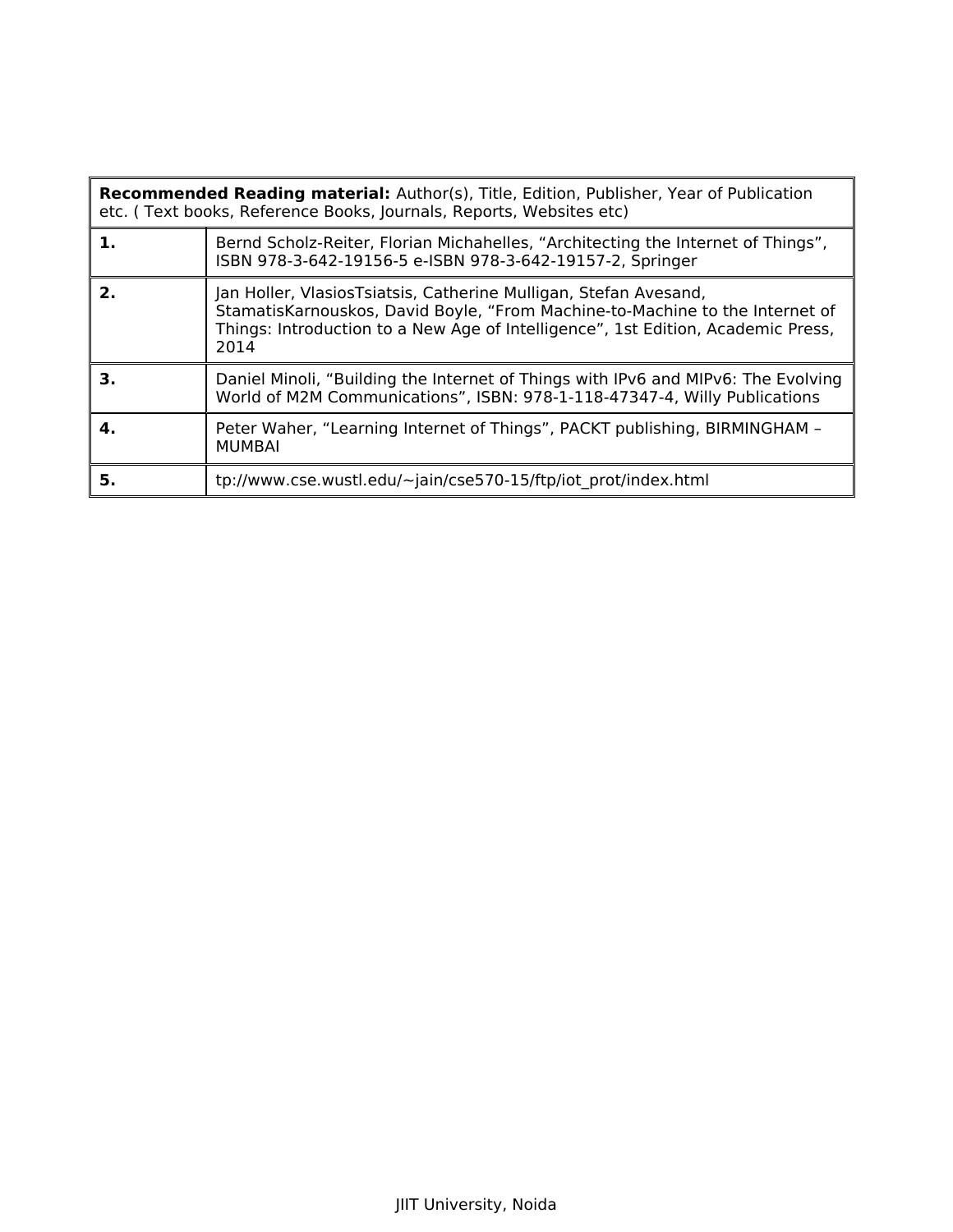| ∥ Course Code | 19B12CS312                   | <b>Semester Even</b><br>(specify Odd/Even) |  |             | <b>Semester VII Session 2019-2020</b><br><b>Month: from January 2020</b> |
|---------------|------------------------------|--------------------------------------------|--|-------------|--------------------------------------------------------------------------|
| Course Name   | <b>Blockchain Technology</b> |                                            |  |             |                                                                          |
| ∥ Credits     |                              | <b>Contact Hours</b>                       |  | $3 - 1 - 0$ |                                                                          |

| <b>Faculty (Names)</b> | Coordinator(s)                 | Mukta Goyal/ Vikas Hassija              |
|------------------------|--------------------------------|-----------------------------------------|
|                        | Teacher(s)<br>(Alphabetically) | Mukta Goyal(J128)<br>Vikas Hassija(J62) |

|            | <b>COURSE OUTCOMES</b>                                                                                                                                 | <b>COGNITIVE LEVELS</b>              |
|------------|--------------------------------------------------------------------------------------------------------------------------------------------------------|--------------------------------------|
| $C331-1.1$ | Define all the basic terminologies related to blockchain, bitcoin,<br>decentralized applications and smart contracts.                                  | Remember Level<br>(Level 1)          |
| $C331-1.2$ | Understand the pillar security featured in decentralized networks like<br>cryptography, digital signatures, Proof of work and consensus<br>algorithms. | <b>Understand Level</b><br>(Level 2) |
| $C331-1.3$ | Identify the feasibility of applying blockchain security features in real<br>world scenarios using different consensus algorithms.                     | Apply Level<br>(Level 3)             |
| $C331-1.4$ | Analyze various consensus algorithms like PoW, PoS, PoB, Raft<br>consensus, Paxos consensus, BFT etc.                                                  | Analyze Level<br>(Level 4)           |
| $C331-1.5$ | Evaluation of blockchain based consensus algorithms namely<br>Byzantine fault tolerance, proof of work etc.                                            | <b>Evaluate Level</b><br>(Level 5)   |

| <b>Module</b><br>No. | Title of the<br><b>Module</b>          | <b>Topics in the Module</b>                                                                                                                                                                                                                                                                                                             | No. of<br><b>Lectures for</b><br>the module |
|----------------------|----------------------------------------|-----------------------------------------------------------------------------------------------------------------------------------------------------------------------------------------------------------------------------------------------------------------------------------------------------------------------------------------|---------------------------------------------|
| 1.                   | Introduction of<br>Blockchain          | Introduction of blockchain, explaination of structure and<br>operational aspects of Bitcoin blockchain, Comparison of<br>different types of blockchains.                                                                                                                                                                                | 8                                           |
| 2.                   | Ethereum<br>Blockchain                 | Discuss the innovation of the Ethereum blockchain, review<br>its protocol, and explore the payment model for code<br>execution.                                                                                                                                                                                                         | 6                                           |
| 3.                   | Algorithms $\&$<br>Techniques          | Discussion of concept of asymmetric key encryption,<br>defines the concept of hashing, and explain techniques that<br>use algorithms to manage the integrity of transactions and<br>blocks in blockchain.                                                                                                                               | 6                                           |
| 4.                   | Consensus in<br>Blockchain             | Basics, RAFT , Paxos,, Byzantine fault Tolerance, PBFT,<br>PoW, PoS                                                                                                                                                                                                                                                                     | 8                                           |
| 5.                   | <b>Smart Contract</b><br><b>Basics</b> | Introduction of smart contract and its critical role in<br>transforming blockchain technology from enabling<br>decentralized systems. Exploration of structure and basic<br>concepts of a smart contract through examples, and<br>illustrate Remix (remix.ethereum.org) web IDE for<br>deploying and interacting with a smart contract. | 6                                           |
| 6.                   | Decentralized<br>Applications          | Explore the notion of the blockchain server as the<br>foundation for a Decentralized Application. Demonstration                                                                                                                                                                                                                         | $\overline{4}$                              |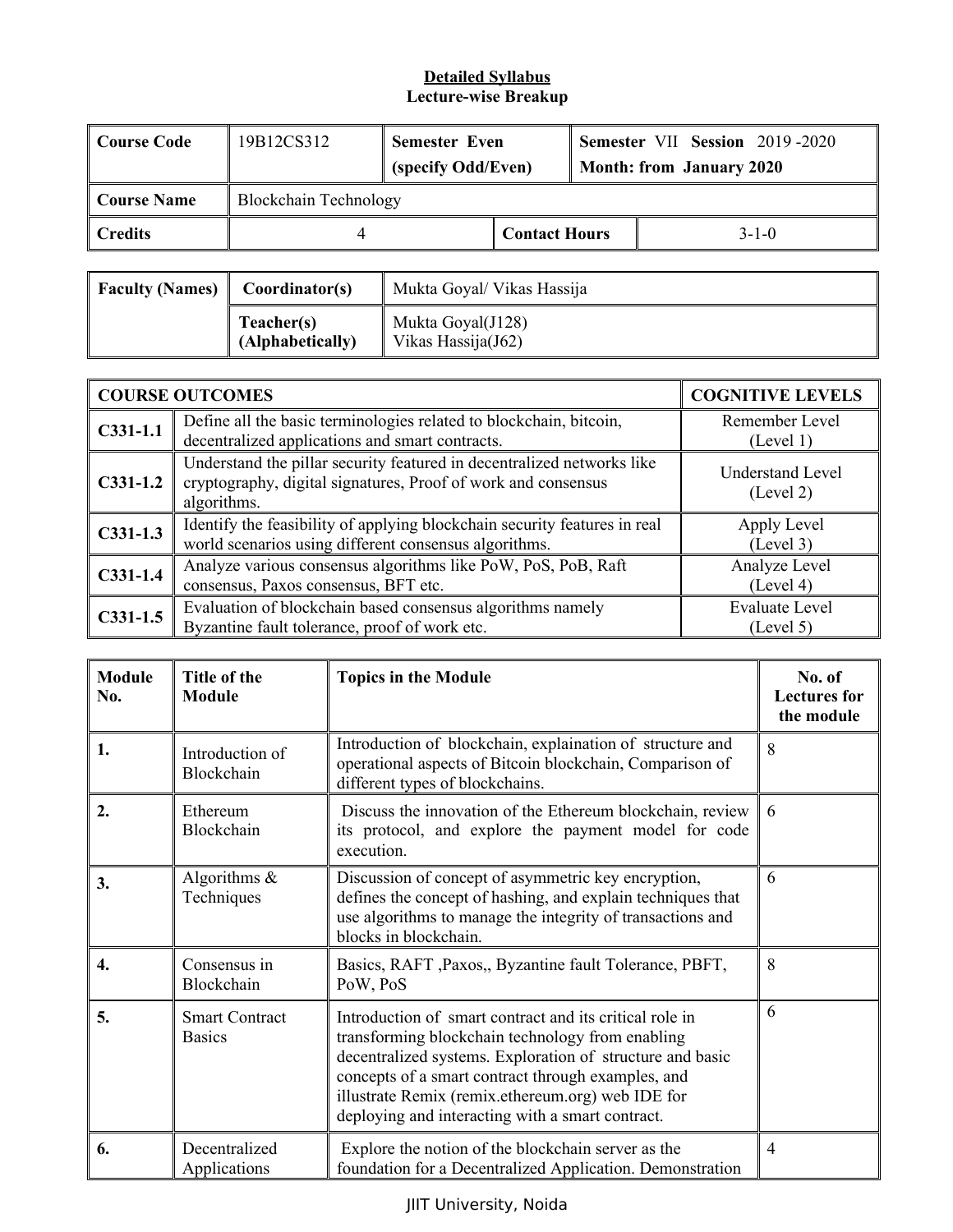|                            | (Dapps)                                              | of installation of blockchain server and establish a peer-to-<br>peer network of nodes. It is a common practice to develop<br>and test a Dapp on a local test network before deploying it<br>on a public network. |    |
|----------------------------|------------------------------------------------------|-------------------------------------------------------------------------------------------------------------------------------------------------------------------------------------------------------------------|----|
|                            | Applications,<br>Current challenges<br>and solutions | Blockchain applications in real world scenarios such as<br>Supply Chain Management and Government . Exploration<br>of some important challenges and solutions that are<br>continuously innovating Blockchain.     | 4  |
|                            |                                                      | <b>Total number of Lectures</b>                                                                                                                                                                                   | 42 |
|                            |                                                      |                                                                                                                                                                                                                   |    |
| <b>Evaluation Criteria</b> |                                                      |                                                                                                                                                                                                                   |    |
| <b>Components</b>          |                                                      | <b>Maximum Marks</b>                                                                                                                                                                                              |    |
| T1                         |                                                      | 20                                                                                                                                                                                                                |    |
| T <sub>2</sub>             |                                                      | 20                                                                                                                                                                                                                |    |
|                            | <b>End Semester Examination</b>                      | 35                                                                                                                                                                                                                |    |
| <b>TA</b>                  |                                                      | 25 (Attendance(7), Assignment(7), PBLmode(7) and Test+Quiz(7))                                                                                                                                                    |    |

|                         | <b>Recommended Reading material:</b> Author(s), Title, Edition, Publisher, Year of Publication etc. (Text books,<br>Reference Books, Journals, Reports, Websites etc. in the IEEE format) |  |  |
|-------------------------|-------------------------------------------------------------------------------------------------------------------------------------------------------------------------------------------|--|--|
| 1.                      | Blockchain Revolution: How the Technology Behind Bitcoin Is Changing Money, Business, and the World                                                                                       |  |  |
| 2.                      | Blockchain: Blueprint for a New Economy                                                                                                                                                   |  |  |
| 3.                      | The Truth Machine: The Blockchain and the Future of Everything                                                                                                                            |  |  |
| 4.                      | IEEE Transactions on vehicular technology                                                                                                                                                 |  |  |
| $\overline{\mathbf{5}}$ | ACM Transactions on Blockchain                                                                                                                                                            |  |  |
| 6.                      | Blockchain for dummies by Tiana Laurence (book)                                                                                                                                           |  |  |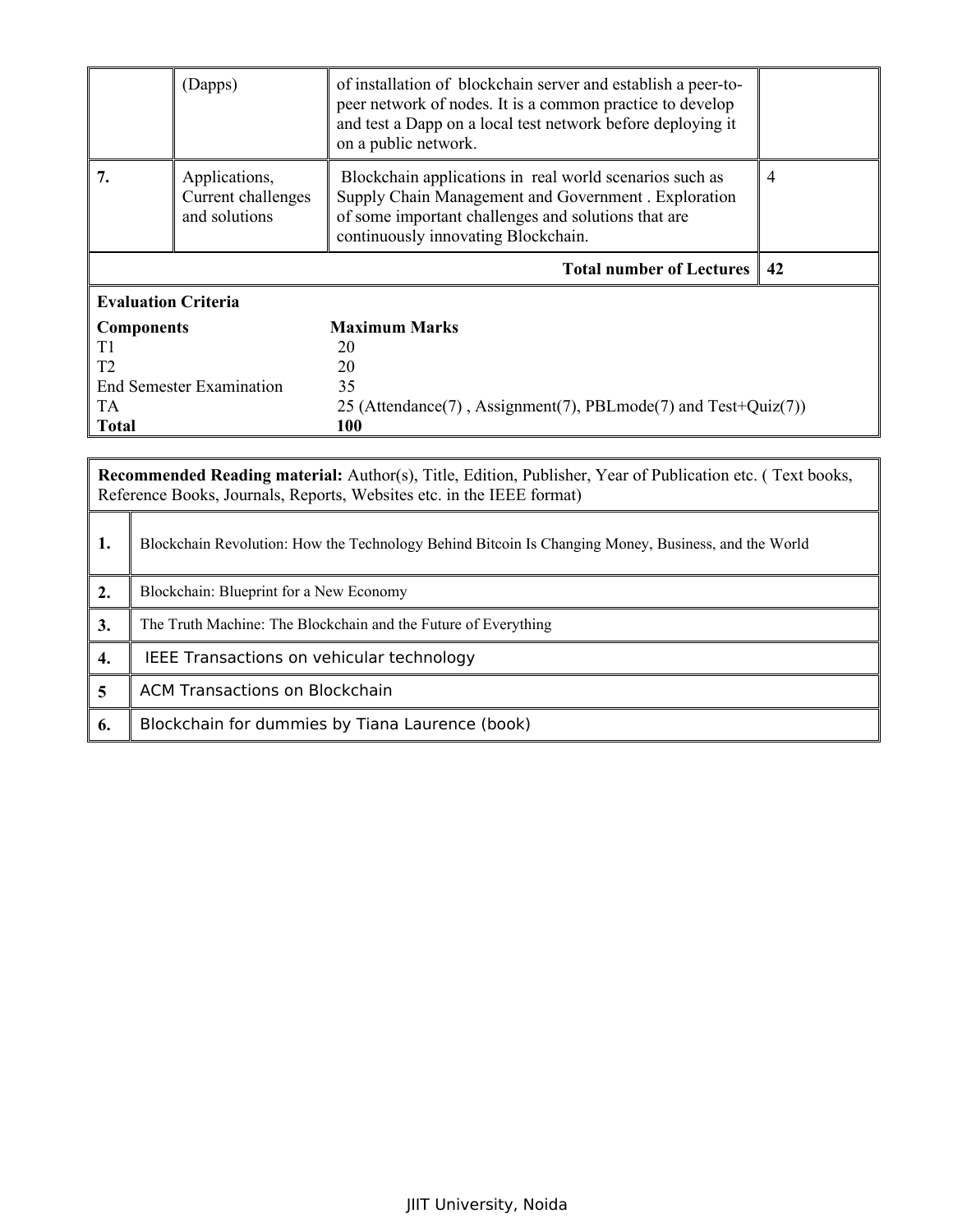| <b>Lecture-wise Breakup</b> |                                     |                                                                 |  |  |                                  |
|-----------------------------|-------------------------------------|-----------------------------------------------------------------|--|--|----------------------------------|
| <b>Course Code</b>          | 19B12HS611                          | <b>Semester</b> : VI Session 2019-2020<br><b>Semester: EVEN</b> |  |  |                                  |
|                             |                                     | (specify Odd/Even)                                              |  |  | <b>Month from:</b> January- June |
| <b>Course Name</b>          | <b>Econometric Analysis</b>         |                                                                 |  |  |                                  |
| <b>Credits</b>              | <b>Contact Hours</b><br>$2 - 1 - 0$ |                                                                 |  |  |                                  |

| <b>Faculty</b> | Coordinator(s)                 | Manas Ranjan Behera |
|----------------|--------------------------------|---------------------|
| (Names)        | Teacher(s)<br>(Alphabetically) | Manas Ranjan Behera |

| <b>COURSE OUTCOMES</b> |                                                                                                      | <b>COGNITIVE</b><br><b>LEVELS</b>       |
|------------------------|------------------------------------------------------------------------------------------------------|-----------------------------------------|
| $C304-$<br>2.1         | Demonstrate the key concepts from basic statistics to understand<br>the properties of a set of data. | Understanding Level -<br>C <sub>2</sub> |
| $C304-$<br>2.2         | <i>Apply</i> Ordinary Least Square method to undertake econometric<br>studies.                       | Apply Level - C3                        |
| $C304-$<br>2.3         | <i>Examine</i> whether the residuals from an OLS regression are well-<br>behaved.                    | Analyze Level - C4                      |
| $C304-$<br>2.4         | <i>Evaluate</i> different model selection criteria for forecasting.                                  | Evaluation Level - C5                   |
| $C304-$<br>2.5         | <i>Create</i> models for prediction from a given set of data.                                        | Creation Level - C6                     |

| <b>Module</b><br>No. | Title of the<br><b>Module</b> | <b>Topics in the Module</b>                                                                                                                                          | No. of<br><b>Lectures for</b><br>the module |
|----------------------|-------------------------------|----------------------------------------------------------------------------------------------------------------------------------------------------------------------|---------------------------------------------|
|                      | Statistical<br>Inference      | Point and interval estimation; The Z distribution ; The<br>and Alternate hypotheses ; The chi-square<br>Null<br>distribution; The F distribution; The t distribution |                                             |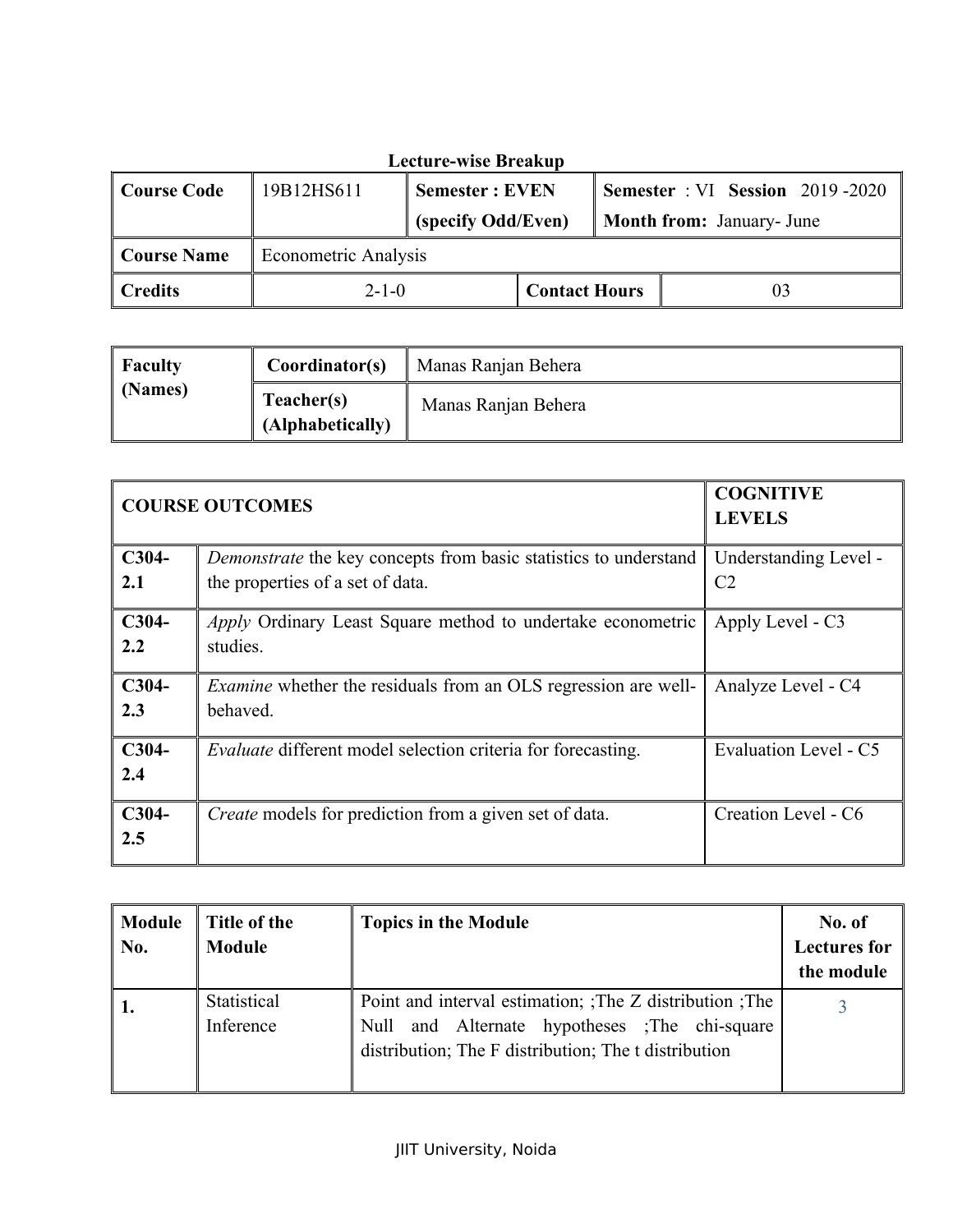| 2.                                  | Regression<br>Analysis                 | Two variable regression model; The concept of the<br>PRF; Classical assumptions of regression; Derivation<br>of the OLS estimators and their variance; Properties of<br>OLS estimators under classical assumptions; Gauss-<br>Markov Theorem; Tests of Hypothesis, confidence<br>intervals for OLS estimators; Measures of goodness of<br>fit: R square and its limitations; Adjusted R square and<br>its limitations | $\tau$         |
|-------------------------------------|----------------------------------------|-----------------------------------------------------------------------------------------------------------------------------------------------------------------------------------------------------------------------------------------------------------------------------------------------------------------------------------------------------------------------------------------------------------------------|----------------|
| 3.                                  | Econometric<br>Model<br>Specification  | Identification: Structural and reduced form; Omitted<br>Variables and Bias; Misspecification and Ramsay<br>RESET; Specification test; Endogeneity and Bias                                                                                                                                                                                                                                                            | 5              |
| 4.                                  | Failure of<br>Classical<br>Assumptions | Multi-collinearity<br>implications;<br>and<br>its<br>Auto-<br>and<br>Durbin-Watson<br>correlation:<br>Consequences<br>test ;Heteroskedasticity: Consequences<br>and<br>the<br>Goldfeld -Quandt test                                                                                                                                                                                                                   | $\overline{2}$ |
| 5.                                  | Forecasting                            | Forecasting with a) moving averages b) linear trend c)<br>exponential trend CAGR; Forecasting with linear<br>regression; Classical time series decomposition;<br>Measures of forecast performance: Mean square error<br>Limitations<br>root<br>mean square<br>of<br>and<br>error;<br>econometric forecasts                                                                                                            | 5              |
| 6.                                  | <b>Time Series</b><br>Analysis         | Univariate Time Series Models: Lag Operator, ARMA<br>, ARIMA models, Autoregressive Distributed<br>Lag<br>Relartionship                                                                                                                                                                                                                                                                                               | 3              |
| 7.                                  | Linear<br>Programming                  | Linear programming; Dual of a linear programming<br>problem; Simplex method Transportation                                                                                                                                                                                                                                                                                                                            | $\overline{3}$ |
|                                     |                                        | <b>Total number of Lectures</b>                                                                                                                                                                                                                                                                                                                                                                                       | 28             |
|                                     | <b>Evaluation Criteria</b>             |                                                                                                                                                                                                                                                                                                                                                                                                                       |                |
| <b>Components</b><br>T <sub>1</sub> |                                        | <b>Maximum Marks</b><br>20                                                                                                                                                                                                                                                                                                                                                                                            |                |
| T <sub>2</sub>                      |                                        | 20                                                                                                                                                                                                                                                                                                                                                                                                                    |                |
|                                     | <b>End Semester Examination</b>        | 35                                                                                                                                                                                                                                                                                                                                                                                                                    |                |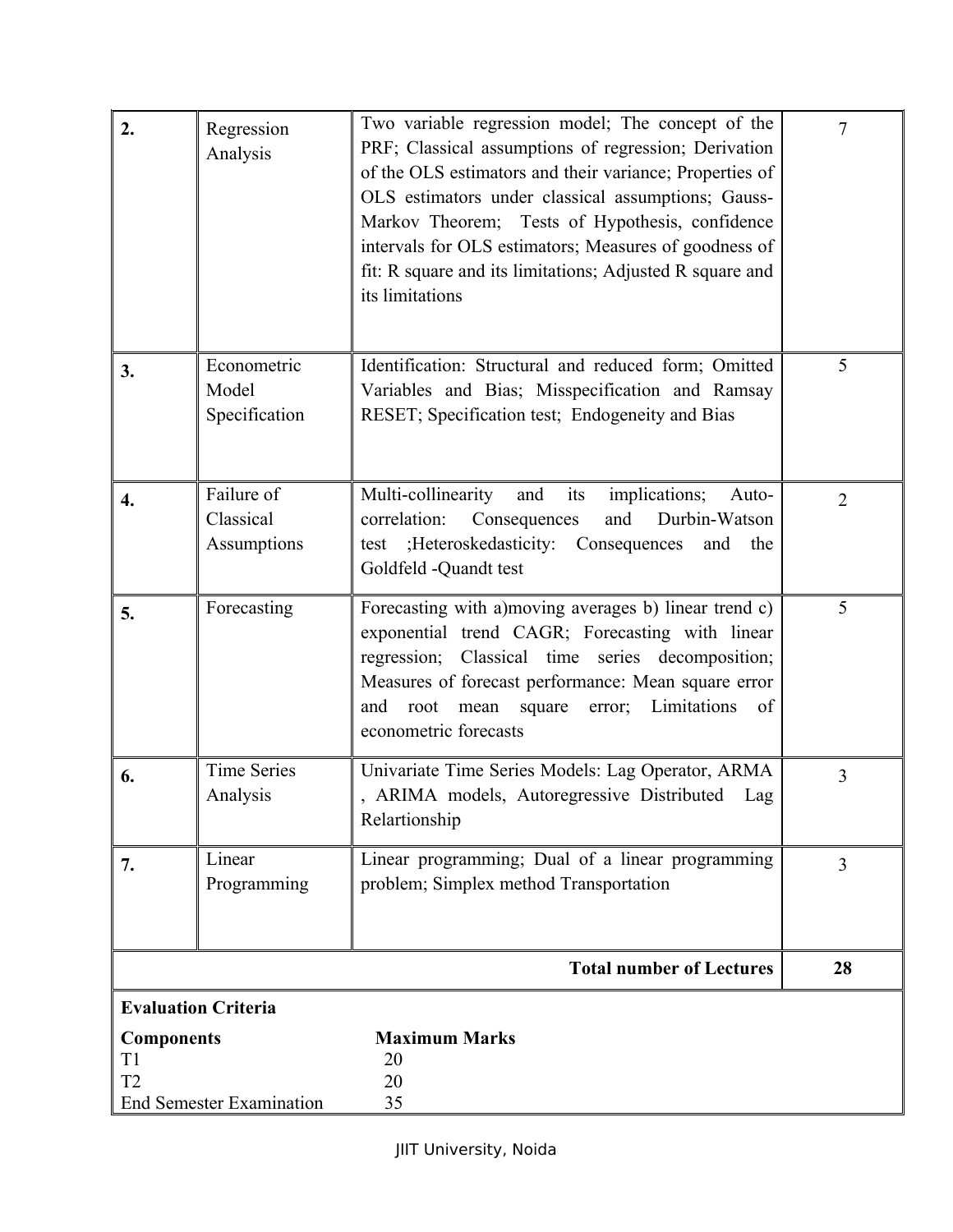| $^{\circ}$ TA | 25 (Quiz+ Assignment+Viva -Voce) |
|---------------|----------------------------------|
| Total         |                                  |

| <b>Recommended Reading material:</b> Author(s), Title, Edition, Publisher, Year of Publication etc. (Text |                                                                                               |  |  |
|-----------------------------------------------------------------------------------------------------------|-----------------------------------------------------------------------------------------------|--|--|
|                                                                                                           | books, Reference Books, Journals, Reports, Websites etc. in the IEEE format)                  |  |  |
|                                                                                                           | Gujarati, D.N. (2002), Basic Econometric (4 <sup>th</sup> ed.), New York: McGraw Hill.        |  |  |
| 2.                                                                                                        | Greene, W.H. (2003), Econometric Analysis, New Jersey: Prentice Hall.                         |  |  |
| 3.                                                                                                        | Madala, G.S. (1992), Introduction to Econometrics (2 <sup>nd</sup> ed.), New York: Macmillan. |  |  |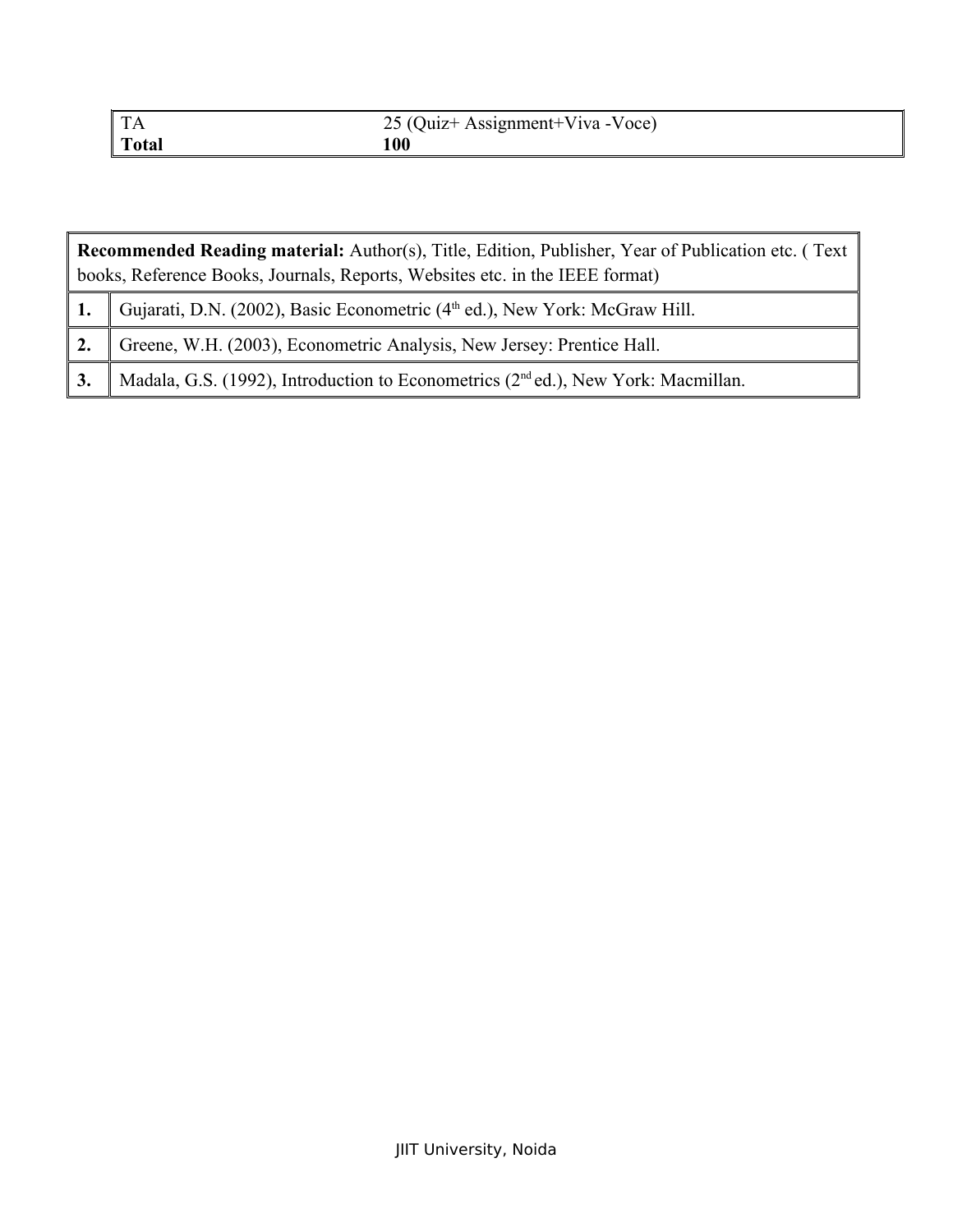| Course Code    | 19B12HS612               | Semester : Even |                      |  |  | Semester VI Session 2019-2020           |
|----------------|--------------------------|-----------------|----------------------|--|--|-----------------------------------------|
|                |                          |                 |                      |  |  | <b>Month from Jan 2020 to June 2020</b> |
| Course Name    | Social Media and Society |                 |                      |  |  |                                         |
| <b>Credits</b> |                          |                 | <b>Contact Hours</b> |  |  | $2 - 1 - 0$                             |

| <b>Faculty (Names)</b> | Coordinator(s)                 | Dr. Shirin Alavi |
|------------------------|--------------------------------|------------------|
|                        | Teacher(s)<br>(Alphabetically) | Dr. Shirin Alavi |

|            | <b>COURSE OUTCOMES</b>                                                                                                                             | <b>COGNITIVE LEVELS</b> |
|------------|----------------------------------------------------------------------------------------------------------------------------------------------------|-------------------------|
| $C304-1.1$ | Infer the implications of digital change, and the concept of social<br>media and e-marketing in the context of the changing marketing<br>landscape | Apply Level $(C3)$      |
| $C304-1.2$ | Elaborate the implications of cyber branding and digitization on<br>online marketing mix decisions                                                 | Create Level $(C6)$     |
| $C304-1.3$ | Develop specific models related to social media and social media<br>analytics                                                                      | Create Level (C6)       |
| $C304-1.4$ | Evaluate concepts related to Search Engine Marketing, Customer<br>Centric Web Business models and Web Chain Analysis                               | Evaluate Level(C5)      |
| $C304-1.5$ | Illustrate the new age marketing practices                                                                                                         | Understand Level (C2)   |

| Mod<br>ule<br>No. | <b>Title of the Module</b>                                                                | <b>Topics in the Module</b>                                                                                                                                                                                                                                                                                                                                                                                                                 | No. of<br><b>Lectures</b> for<br>the module |
|-------------------|-------------------------------------------------------------------------------------------|---------------------------------------------------------------------------------------------------------------------------------------------------------------------------------------------------------------------------------------------------------------------------------------------------------------------------------------------------------------------------------------------------------------------------------------------|---------------------------------------------|
| 1.                | Introduction, Individuals<br>Online<br>and<br>Rules<br>for<br>engagement for social media | What is social media marketing, the importance of<br>social media for influencing target audience, Patterns<br>of internet usage, Internet user demographics, The<br>Behavioural Internet, E-Marketing, The Virtual world,<br>the changing Marketing Landscape, E -Marketing-<br>Strengths and Applications, Online Marketing<br>Domains, Digital Marketing Optimization, The Need<br>for Digital Engagement                                | $\overline{4}$                              |
| $\overline{2}$ .  | The Online Marketing Mix                                                                  | The Online Marketing Mix, Consumer Segmentation,<br>Consumer Traits, Consumers and Online Shopping<br>Issues, E-Product, E-Place, E-Price, E-Promotion,<br>Website Characteristics affecting online purchase<br>decision.                                                                                                                                                                                                                   | 3                                           |
| 3.                | The Online Consumer and<br>Social Media                                                   | The Digital Ecosystem, Online Consumer Behavior,<br>Cultural Implications of key web characteristics,<br>Models of website visits, Web 2.0 and Marketing, The<br>collaborative web, Network evolution, Network<br>science, Marketing with networks, Metcalfe's law,<br>Netnography, Social Media Model by McKinsey,<br>Tools-Blogs, Wikis,<br>Social Media<br>Online<br>Communities, Facebook, Twitter, You Tube, Flickr,<br>Microblogging. | $\overline{4}$                              |
| 4.                | Online Branding and Traffic                                                               | Cyber<br>branding,<br>Online<br>brand<br>and<br>presence                                                                                                                                                                                                                                                                                                                                                                                    | 4                                           |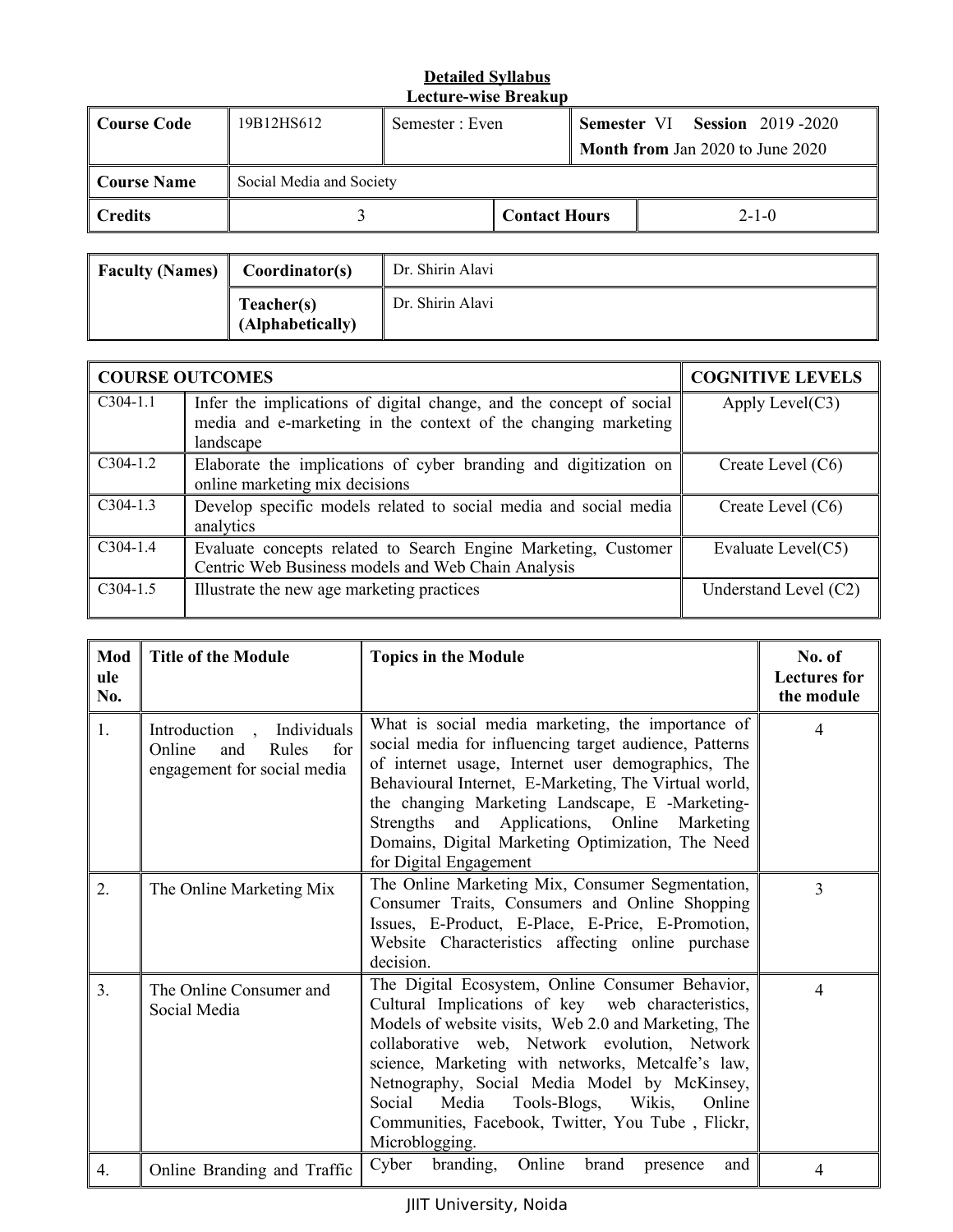|                            | <b>Building</b>                                                                                      | enhancement, The Digital Brand Ecosystem, Brand<br>Experience, Brand Customer Centricity, Brands and<br>Emotions, The Diamond Water paradox, Internet<br>Traffic Plan, Search Marketing Methods, Internet<br>Cookies and Traffic Building, Traffic Volume and<br>quality, Traffic Building Goals, Search Engine<br>Marketing, Keyword Advertising, Keyword value,<br>Internet Marketing Metrics, Websites and Internet<br>Marketing. |                |  |  |
|----------------------------|------------------------------------------------------------------------------------------------------|--------------------------------------------------------------------------------------------------------------------------------------------------------------------------------------------------------------------------------------------------------------------------------------------------------------------------------------------------------------------------------------------------------------------------------------|----------------|--|--|
| 5.                         | <b>Web Business</b><br>Models , Social Media<br>Strategy , Social Media<br>Marketing Plan            | The value of a Customer Contact, Customer Centric<br>Business Management,<br>Web Chain of Events,<br>Customer Value Analysis and the Internet, Business<br>Revenue Benefits, Value<br>Models,<br>Uncertainty,<br>Purchase Importance, Define a social media plan,<br>explain the social Media marketing planning cycle, list<br>the 8C's of strategy development.                                                                    | 4              |  |  |
| 6.                         | Market Influence analytics in<br>a Digital Ecosystem                                                 | Engagement Marketing through Content Management,<br>Online<br>Campaign<br>Management,<br>Consumer<br>Segmentation, Targeting, and Positioning using Online<br>Tools, Market Influence Analytics in a Digital<br>Ecosystem, The Digital Ecosystem, Knowledge as a<br>value proposition, CGM and Consumer behavior, The<br>value of the power of influence, Amplifying Social<br>Media Campaigns.                                      | $\overline{4}$ |  |  |
| 7.                         | The Contemporary Digital<br>Revolution and its impact on<br>society                                  | Communities<br>Co-creation,<br>Online<br>and<br>The<br>fundamentals of online community management<br>strategies, The World of Facebook, The Future of<br>Social media Marketing-Gamification and Apps,<br>Game based marketing The world of Apps, Apps and<br>the Indian Diaspora                                                                                                                                                   | $\overline{3}$ |  |  |
| 8.                         | Integrating Mobile into<br>Social Media Marketing                                                    | Types of Mobile Marketing, Progression of the mobile<br>as a Marketing channel, some Indian mobile marketing<br>campaigns, Impact of Social Media on government, the<br>economy, development, and education                                                                                                                                                                                                                          | $\overline{2}$ |  |  |
|                            |                                                                                                      | <b>Total number of Lectures</b>                                                                                                                                                                                                                                                                                                                                                                                                      | 28             |  |  |
| T1<br>T <sub>2</sub><br>TA | <b>Evaluation Criteria</b><br><b>Components</b><br>20<br>20<br><b>End Semester Examination</b><br>35 | <b>Maximum Marks</b><br>25 (Assignment, Class Test and Attendance)                                                                                                                                                                                                                                                                                                                                                                   |                |  |  |
| <b>Total</b>               | 100                                                                                                  |                                                                                                                                                                                                                                                                                                                                                                                                                                      |                |  |  |

|    | Recommended Reading material: Author(s), Title, Edition, Publisher, Year of Publication etc. (Text books,<br>Reference Books, Journals, Reports, Websites etc. in the IEEE format) |  |  |  |  |
|----|------------------------------------------------------------------------------------------------------------------------------------------------------------------------------------|--|--|--|--|
| 1. | 2018, Digital Marketing , Seema Gupta, First Edition , Mc Graw Hill Education (India) Private Limited                                                                              |  |  |  |  |
| 2. | Social Media Marketing A Strategic Approach, Melissa Barker, Donald Barker, Second Edition Cengage<br>Learning , 2017.                                                             |  |  |  |  |
| 3. | Digital Marketing, Vandana Ahuja, First Edition, Oxford University Press, 2015                                                                                                     |  |  |  |  |
| 4. | Social Media Marketing, Liana "Li" Evans, First Edition, Pearson, 2011.                                                                                                            |  |  |  |  |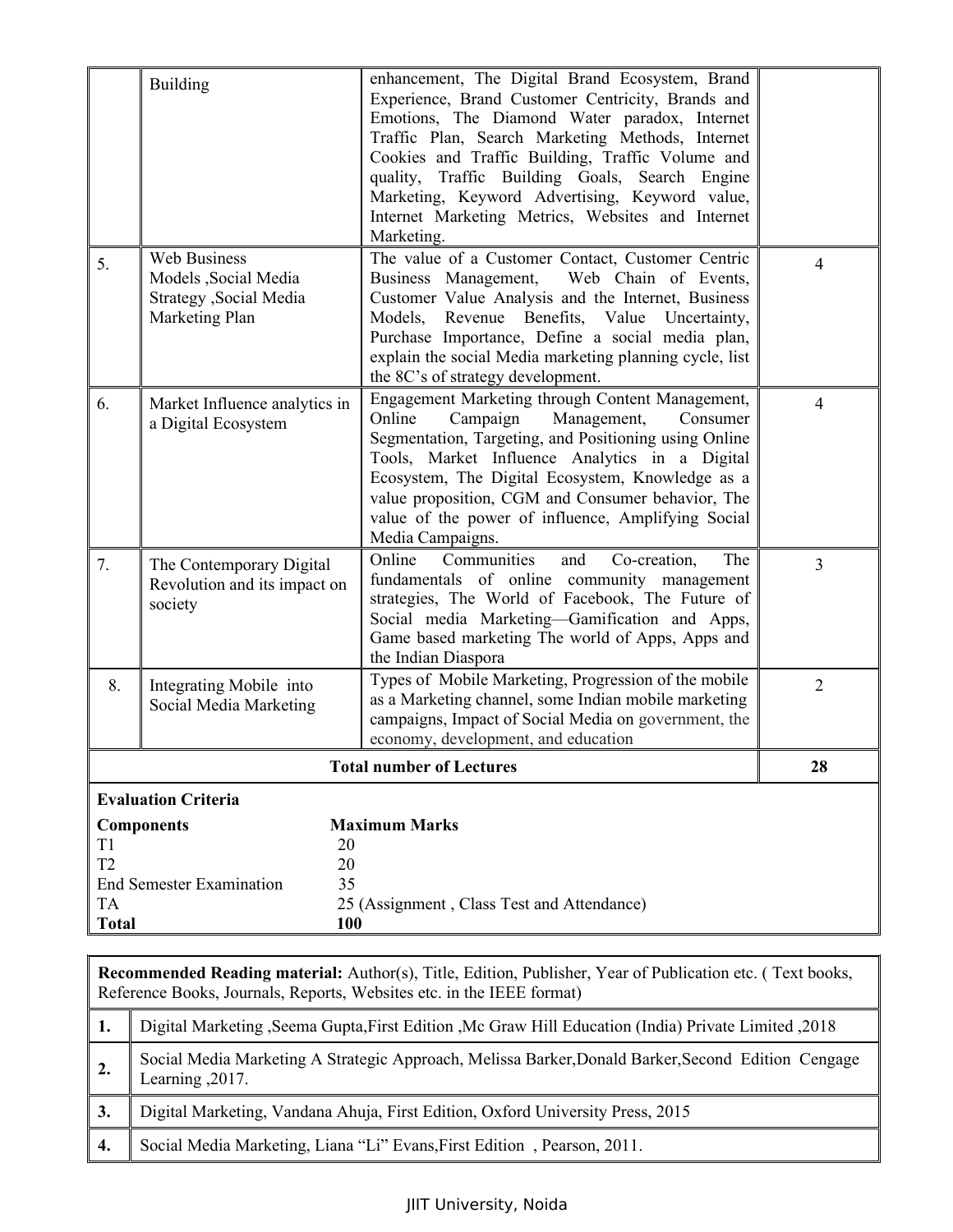| Course Code | 19B13HS611                                            | <b>Semester:</b> Even |                      | <b>Semester: VI Session: 2019 -2020</b><br><b>Month From Jan 2020 to June 2020</b> |             |
|-------------|-------------------------------------------------------|-----------------------|----------------------|------------------------------------------------------------------------------------|-------------|
| Course Name | Morality of Everyday Living and Moral Decision Making |                       |                      |                                                                                    |             |
| Credits     |                                                       |                       | <b>Contact Hours</b> |                                                                                    | $1 - 0 - 2$ |

| <b>Faculty (Names)</b> | Coordinator(s)                 | Ms Puneet Pannu |
|------------------------|--------------------------------|-----------------|
|                        | Teacher(s)<br>(Alphabetically) | Ms Puneet Pannu |

| <b>COURSE OUTCOMES</b> |                                                                                 |          |
|------------------------|---------------------------------------------------------------------------------|----------|
| $C305-3.1$             | Apply and Analyze morality in all facets of personal and professional life      |          |
|                        |                                                                                 | Analyze  |
|                        |                                                                                 | C4)      |
| $C305-3.2$             |                                                                                 | Analyze  |
|                        | Discover ways to address moral dilemmas by deliberating on the pros and cons to | (C4)     |
|                        | find the best possible outcome                                                  |          |
| $C305-3.3$             |                                                                                 | Evaluate |
|                        | Justify and Formulate morally correct decisions and stand by them               | C5       |
| $C305-3.4$             |                                                                                 | Create   |
|                        | Adapt and develop a character respected by peers and superior alike             | (C6)     |

| <b>Module</b><br>No. | Title of the<br><b>Module</b>                              | <b>Topics in the Module</b>                                                                                                                                                                                                                                 | No. of<br><b>Lectures for</b><br>the module |
|----------------------|------------------------------------------------------------|-------------------------------------------------------------------------------------------------------------------------------------------------------------------------------------------------------------------------------------------------------------|---------------------------------------------|
|                      | The Big<br>Questions:<br>Origins of<br>Morality            | What is morality? Universal aspects of morality, Evolution<br>of Morality, Development of Morality, Morality Theories,<br><b>Everyday Dilemmas and Decision Making</b>                                                                                      | $\overline{4}$                              |
| 2.                   | Compassion/<br>Empathy                                     | <b>Reason/Emotion</b> ; Where does concern for others come from?<br><b>Empathy—and</b> is more empathy necessarily a good thing?<br>And what can we learn from the study of those who seemingly<br>lack normal moral feelings, such as violent psychopaths? | $\mathcal{R}$                               |
| 3.                   | Moral<br>Differences                                       | How does culture influence our moral thought and moral<br>action? What role does religion play? Why are some of us<br>conservative and others liberal, and how do political<br>differences influence our sense of right and wrong?                          | 2                                           |
|                      | <b>Moral Circles:</b><br>Family, Friends,<br>and Strangers | Moral feelings: Family, Friends, and allies. Reciprocal<br>Altruism, The Morality of Group Preference, Morality of racial<br>and ethnic bias.: Stereotypes, How Do We Treat Strangers                                                                       | $\overline{2}$                              |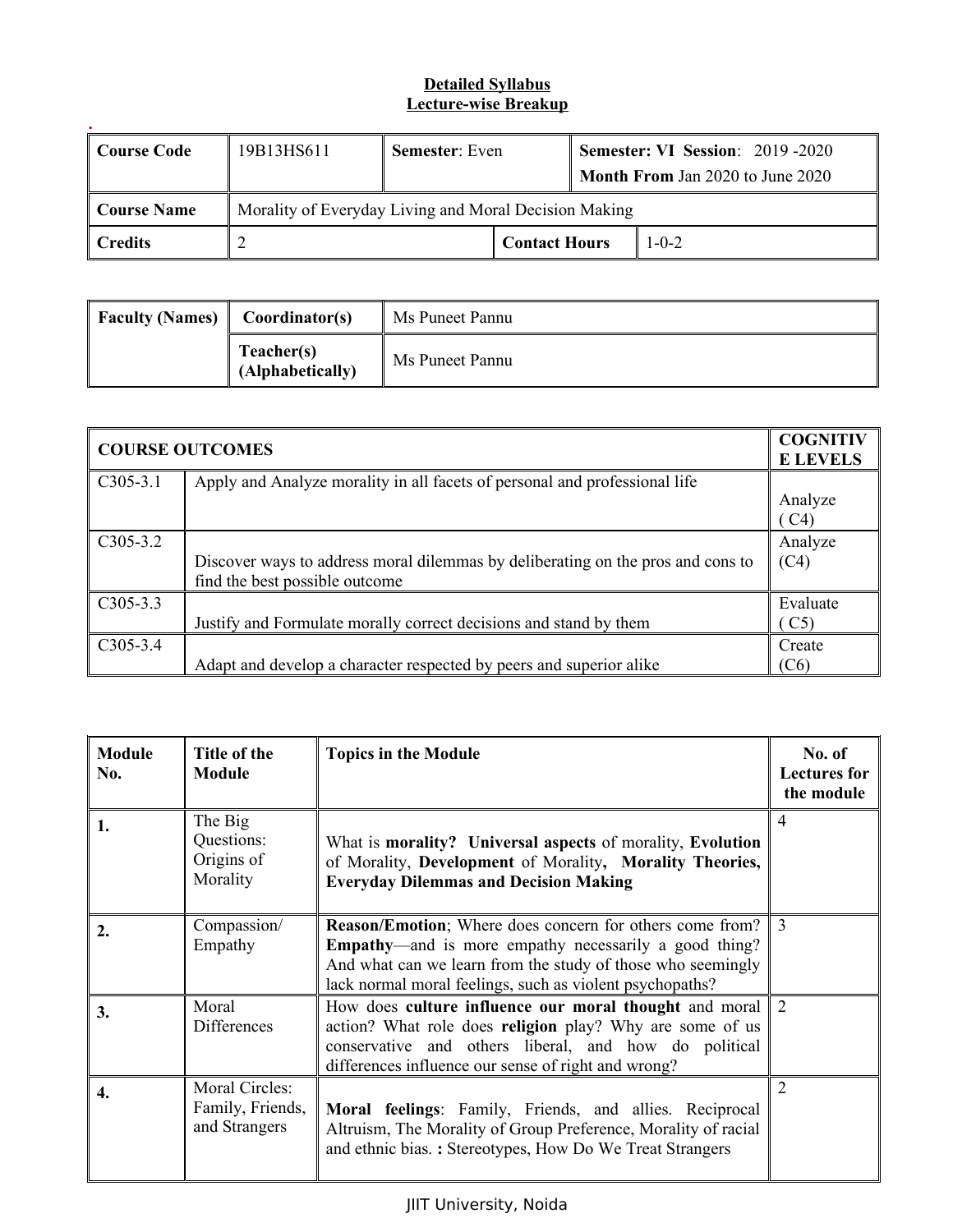| Moral Decision<br>Making | Contemporary Everyday Ethical Issues |  |
|--------------------------|--------------------------------------|--|
|                          | Total number of Lectures   14        |  |

| <b>Module</b><br>No. | Title of the<br><b>Module</b>                                               | <b>List of Experiments/Activities</b>                                                                                                                                                                               | CO                                                   |
|----------------------|-----------------------------------------------------------------------------|---------------------------------------------------------------------------------------------------------------------------------------------------------------------------------------------------------------------|------------------------------------------------------|
| 1.                   | The Big<br>Questions:<br>Origins of<br>Morality                             | Experiential Sharing: Morality $\&$ its significance to them<br>Case Study: No such thing as free drink.                                                                                                            | $C305-3.1$                                           |
| 2.                   | The Big<br>Questions:<br>Universal<br>Aspects of<br>Morality                | Universal Aspects of Morality: Big Questions: Why be good?<br>Universal Aspects of Morality: Big Questions: Is it permissible<br>to lie?<br>Universal Aspects of Morality: Big Questions: Is it good to<br>gossip?? | $C305-3.1$                                           |
| 3.                   | The Big<br>Questions:<br>Everyday<br>Dilemmas and<br><b>Decision Making</b> | <b>UPSC Case Study</b><br>Ethical Dilemma of a Marketing Manager                                                                                                                                                    | $C305-3.2$<br>$C305-3.3$                             |
| $\mathbf{4}$         | Evolution &<br>Development of<br>Morality                                   | Ethical Analysis: A young Professor's Career                                                                                                                                                                        | $C305-3.1$<br>C305-3.2<br>$C305-3.3$                 |
| 5.                   | Compassion/<br>Empathy: Reason<br>v/s Emotion                               | Discussion: Can we do better than the Golden Rule<br>Discussion: Obligation to Others/ Is jealousy $\&$ Resentment<br>always bad?                                                                                   | $C305-3.1$<br>$C305-3.4$                             |
| 6                    | Compassion/<br>Empathy                                                      | <b>EI</b> Assessment<br>Discussion on Reading: What's the matter with Empathy?                                                                                                                                      | $C305-3.1$<br>$C305-3.4$                             |
| 7                    | Moral<br><b>Differences</b>                                                 | Case Study: Difference in Morality<br>Experiential Exercise: Country/ Org/ Home Moral Culture                                                                                                                       | $C305-3.4$                                           |
| 8                    | Moral Circles:<br>Family, Friends,<br>and Strangers                         | Experiential Sharing: Moral Circles and their influence on us<br>Stereotyping in Morality                                                                                                                           | $C305-3.4$                                           |
| 9                    | <b>Moral Decision</b><br>Making                                             | Contemporary Real World Scenario: Analyzing it through<br><b>CATWOE</b>                                                                                                                                             | $C305-3.1$<br>$C305-3.2$<br>$C305-3.3$<br>$C305-3.4$ |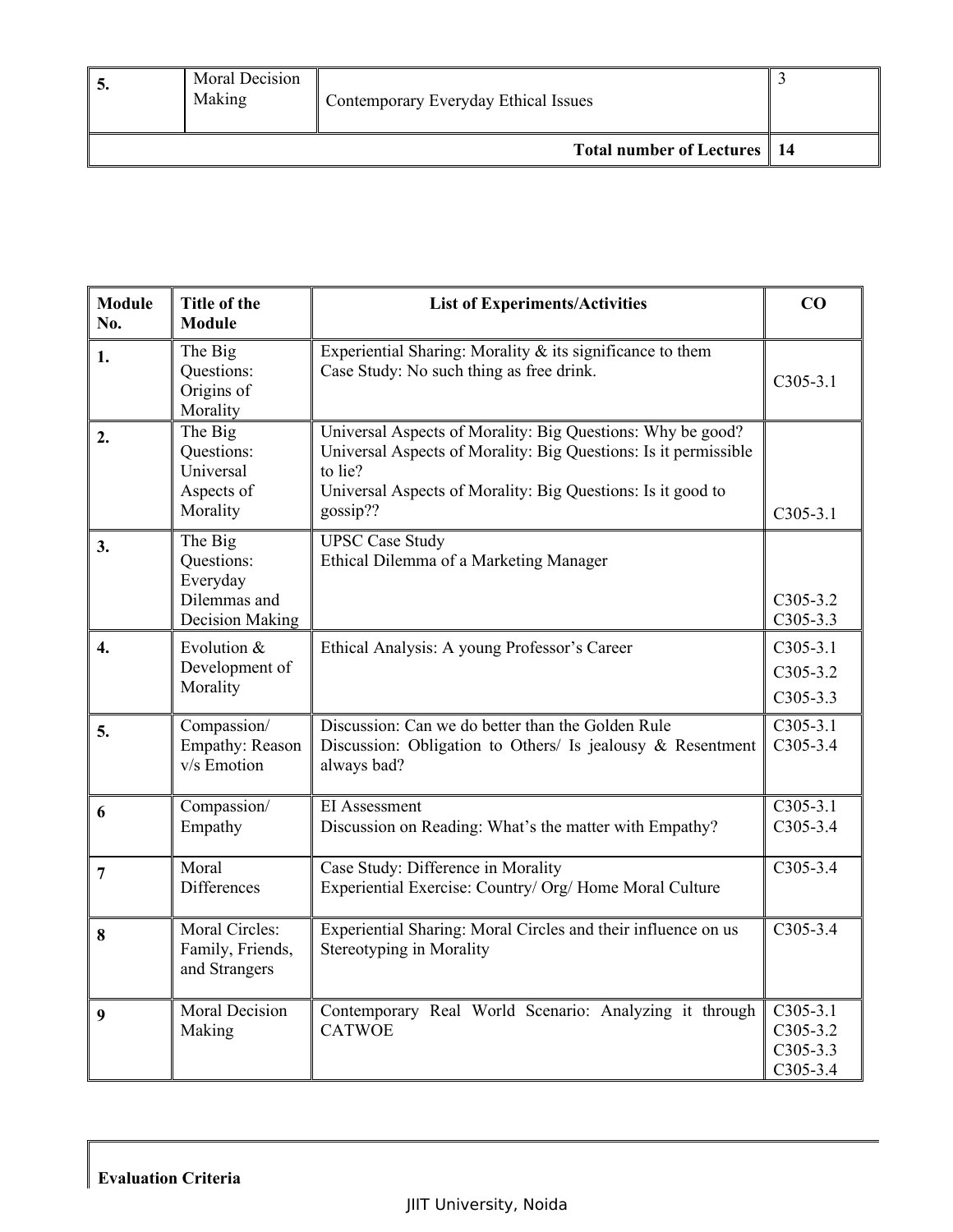| <b>Components</b>               | <b>Maximum Marks</b>          |
|---------------------------------|-------------------------------|
| Mid Term                        | 30 (Project Presentation)     |
| <b>End Semester Examination</b> | 40 (End Term Written Paper)   |
| TA                              | 30 (Case Studies, Assignment) |
| <b>Total</b>                    | 100                           |

|    | Recommended Reading material: Author(s), Title, Edition, Publisher, Year of Publication etc. (Text books,<br>Reference Books, Journals, Reports, Websites etc. in the IEEE format) |  |  |  |  |
|----|------------------------------------------------------------------------------------------------------------------------------------------------------------------------------------|--|--|--|--|
| 1. | Martin, Clancy, "Moral Decision Making: How to approach everyday Ethics", The Great Courses, USA,<br>2014                                                                          |  |  |  |  |
| 2. | <b>Shukla T., Yadav A.&amp; Chauhan G.S., "Human Values &amp; Professional Ethics", Cengage Learning India</b><br>Pvt Ltd, 2018                                                    |  |  |  |  |
| 3. | Khanka S.S., "Business Ethics & Corporate Governance (Principles & Practices)", S. Chand, 2014                                                                                     |  |  |  |  |
| 4. | <b>Mruthyunjaya H.C., "Business Ethics &amp; Value systems", PHI Learning Pvt Ltd, 2013</b>                                                                                        |  |  |  |  |
| 5. | <b>Jennings, Marianne M., "</b> Cases in Business Ethics", Cengage Learning India Ltd, 2013                                                                                        |  |  |  |  |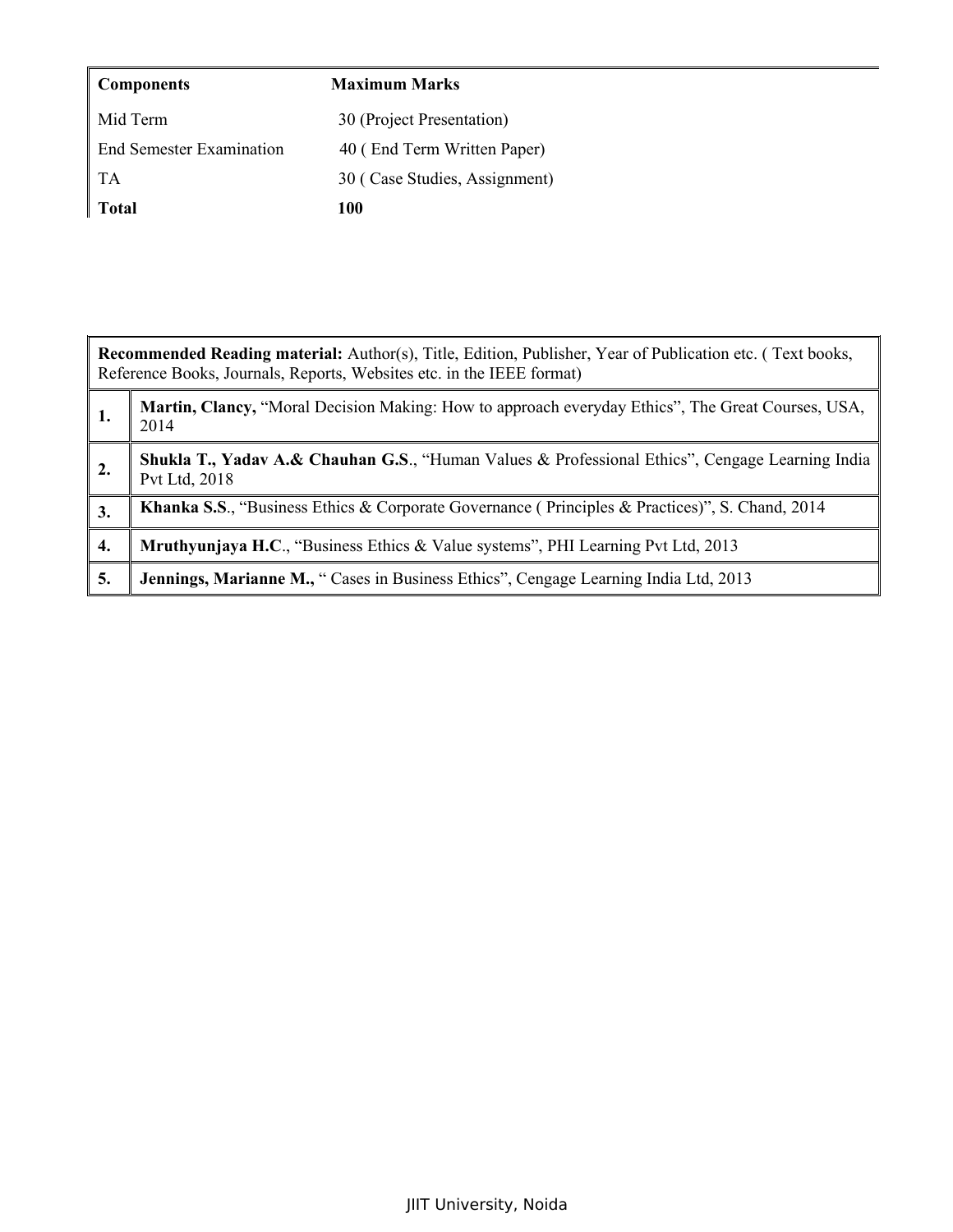| Course Code | 20B12HS311      | <b>Semester</b> Even |  |                      | <b>Semester Session 2020</b> |  |
|-------------|-----------------|----------------------|--|----------------------|------------------------------|--|
|             |                 | (specify Odd/Even)   |  |                      | <b>Month from Jan - July</b> |  |
| Course Name | Global Politics |                      |  |                      |                              |  |
| Credits     |                 | $3(2-1-0)$           |  | <b>Contact Hours</b> |                              |  |

| Faculty (Names) $\parallel$ Coordinator(s) |                                | Dr. Chandrima Chaudhuri |
|--------------------------------------------|--------------------------------|-------------------------|
|                                            | Teacher(s)<br>(Alphabetically) | Dr. Chandrima Chaudhuri |

| CO<br>Code | <b>COURSE OUTCOMES</b>                                               | <b>COGNITIVE LEVELS</b> |
|------------|----------------------------------------------------------------------|-------------------------|
|            | Demonstrate an understanding of the meaning and nature of            | Understanding $(C2)$    |
|            | globalization by addressing its political, economic, cultural and    |                         |
| $C304-9.1$ | technological dimensions                                             |                         |
|            | Analyzing the significance of contemporary global issues such as the | Analyze $(C4)$          |
|            | proliferation of nuclear weapons, ecological issues, international   |                         |
| $C304-9.2$ | terrorism, and human security to global governance.                  |                         |
| $C304-9.3$ | Analyze how the global politics shapes domestic politics             | Analyze $(C4)$          |
|            | Demonstrate an understanding of the working of the global economy,   | Understanding $(C2)$    |
| $C304-9.4$ | its anchors and resistances offered by global social movements       |                         |

| <b>Module</b><br>No. | Title of the<br><b>Module</b>                     | <b>Topics in the Module</b>                                                                                                                                                                    | No. of<br><b>Lectures</b> for<br>the module |
|----------------------|---------------------------------------------------|------------------------------------------------------------------------------------------------------------------------------------------------------------------------------------------------|---------------------------------------------|
| 1.                   | Globalization:<br>Conceptions and<br>Perspectives | Political Dimension of globalization<br>٠<br>Globalization and Culture<br><b>Technological Dimensions</b><br>Debates on territoriality and sovereignty                                         | 6                                           |
| 2.                   | Global Economy                                    | Its Significance and Anchors of Global Political<br>$\bullet$<br>Economy: IMF, WTO, World Bank, TNCs<br>Global resistances (Global Social Movement and<br>NGOs)                                | 6                                           |
| 3.                   | Contemporary<br>Global Issues-I                   | Ecological<br>historical<br>of<br>Issues:<br>overview<br>$\bullet$<br>international environmental agreements<br>climate change, global commons debate<br>٠<br>Proliferation of Nuclear Weapons | 8                                           |
| 4.                   | Contemporary                                      | International Terrorism: non-state actors and state<br>$\bullet$                                                                                                                               | 8                                           |

JIIT University, Noida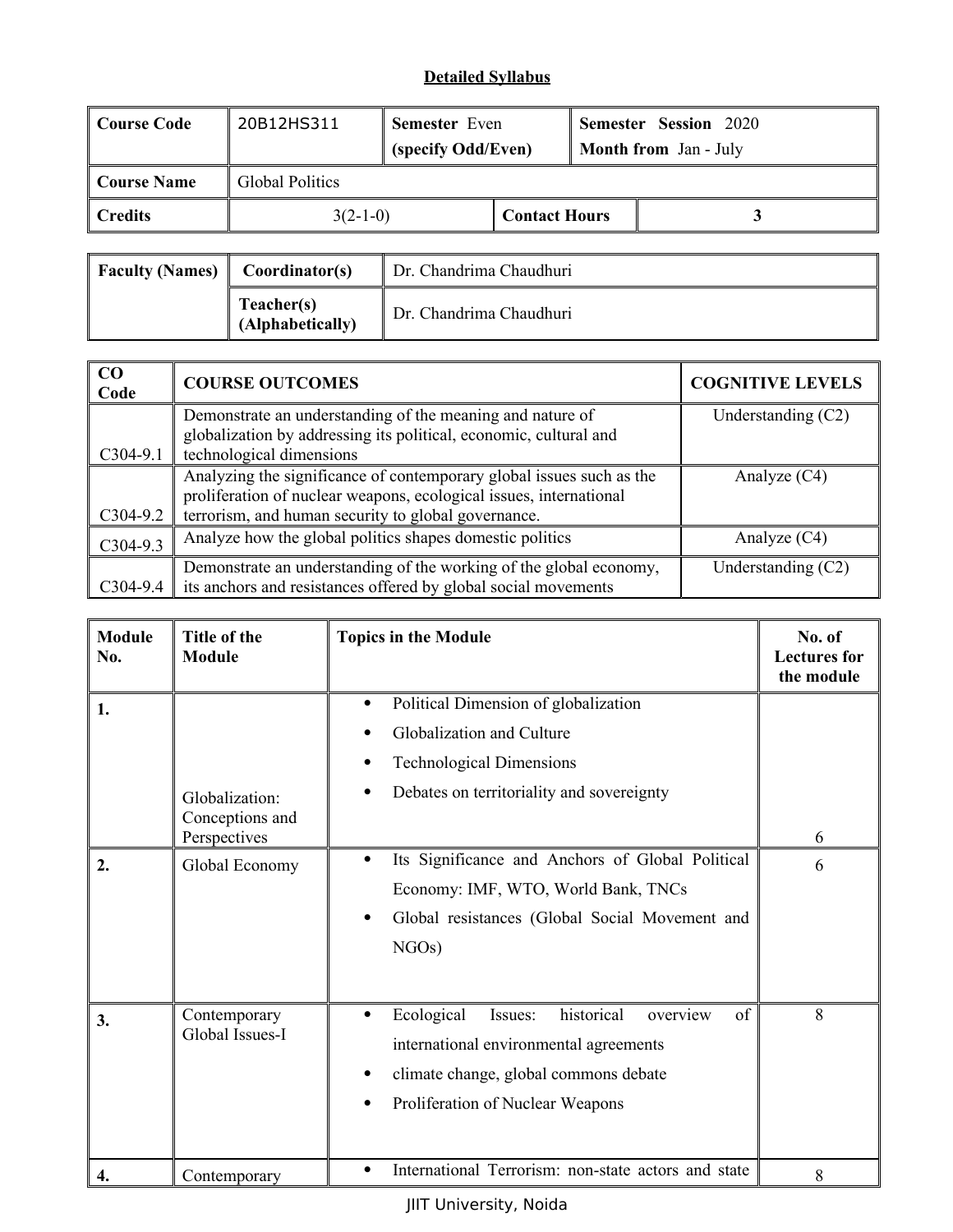| Global Issues-II                | terrorism; war on terror                  |    |
|---------------------------------|-------------------------------------------|----|
|                                 | Migration and Human Security<br>$\bullet$ |    |
|                                 |                                           |    |
|                                 |                                           |    |
|                                 | <b>Total number of Lectures</b>           | 28 |
|                                 | <b>Evaluation Criteria</b>                |    |
| <b>Components</b>               | <b>Maximum Marks</b>                      |    |
| T <sub>1</sub>                  | 20                                        |    |
| T <sub>2</sub>                  | 20                                        |    |
| <b>End Semester Examination</b> | 35                                        |    |
| TA                              | 25 (Quiz/Test/Assignment)                 |    |
| <b>Total</b>                    | 100                                       |    |

|                  | <b>Recommended Reading material:</b> Author(s), Title, Edition, Publisher, Year of Publication etc. (Text books,<br>Reference Books, Journals, Reports, Websites etc. in the IEEE format)                         |
|------------------|-------------------------------------------------------------------------------------------------------------------------------------------------------------------------------------------------------------------|
| 1.               | Baylis, J. and Smith, S. (eds.) (2017). The Globalization of World Politics: An Introduction to<br>International Relations. 7th edn. Oxford: Oxford University Press                                              |
| 2.               | Gordon, L. & Halperin, S. (2000). Effective Resistance to Corporate Globalisation. in R.O'Brien, A.M.<br>Goetz, J.C. Scholte & M.Williams. Contesting Global Governance. Cambridge: Cambridge University<br>Press |
| 3.               | Halliday, F. (2004). Terrorism in Historical Perspective. Open Democracy. 22 April. [Online]<br>http://www.opendemocracy.net/conflict/article 1865.jsp                                                            |
| $\overline{4}$ . | Hay, C. (ed.) (2010). New Directions in Political Science: Responding to the Challenges of an<br>Interdependent World. UK: Macmillan Education                                                                    |
| 5.               | Held, D. & McGrew, A. (2007). Globalization/Anti-globalization: Beyond the Great Divide. Cambridge:<br><b>Polity Press</b>                                                                                        |
| 6.               | Heywood, A. (2014). Global Politics. London: Palgrave Foundation                                                                                                                                                  |
| 7.               | Jindal, N & Kumar. K (2019). Global Politics Issues and Perspectives. Delhi: Sage Publications                                                                                                                    |
| 8.               | Lamy, S.L. & Masker, J.S. (2018). Introduction to Global Politics. New York: Oxford University Press                                                                                                              |
| 9.               | Shahrbanou, T. & Chenoy, A. (2007). Human Security. London: Routledge                                                                                                                                             |
| 10.              | Thomas, C. (2008). Globalization and Development in the South. in J. Ravenhill (ed.) Global Political<br>Economy. Oxford: Oxford University Press                                                                 |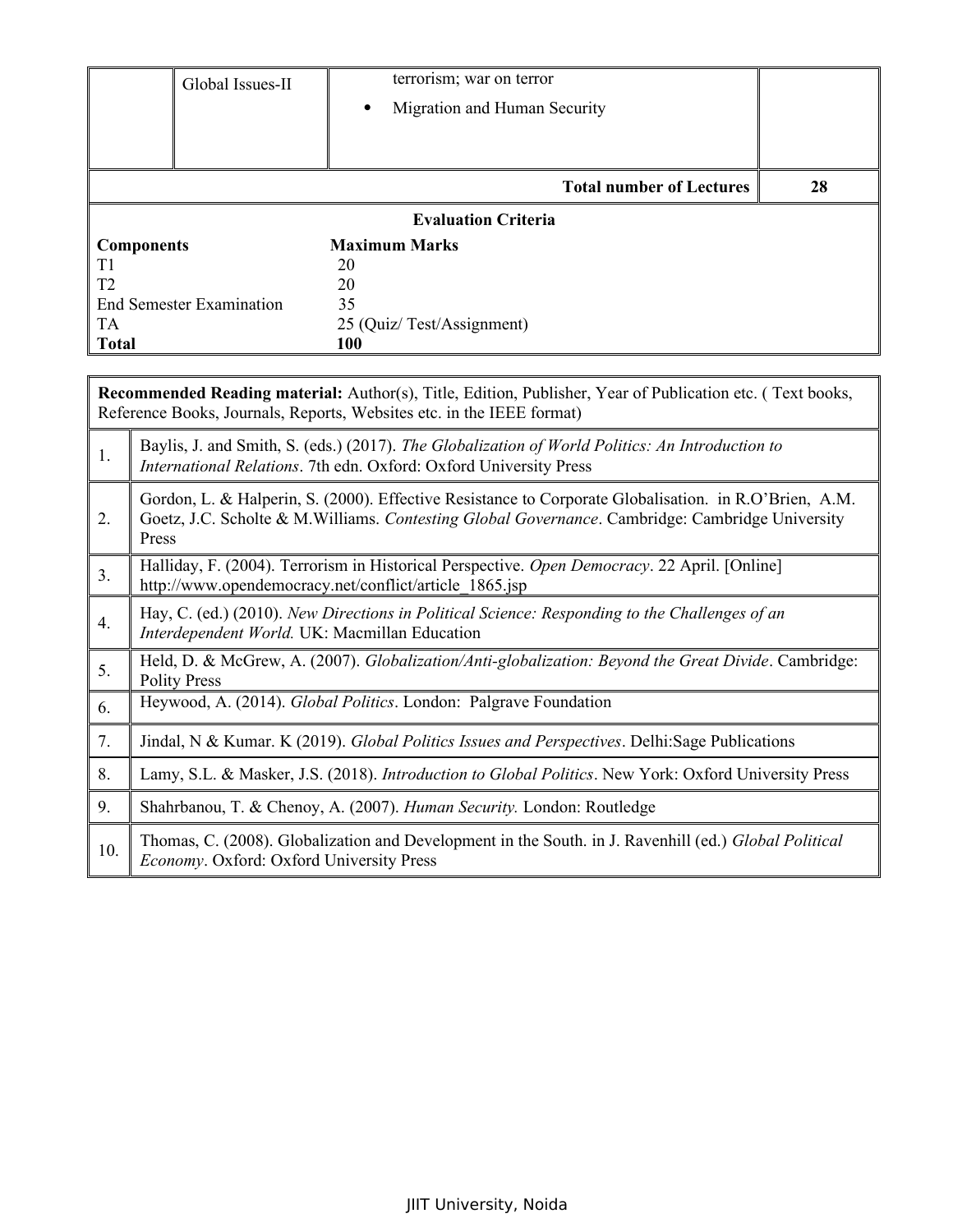# **Applicational Aspects of Differential Equations (20B12MA311)**

| <b>Course Code</b>                                                                                                  |                                           | 20B12MA311                                                               | <b>Semester Even</b>                                                            |                          | <b>Semester VI</b> |        | Session 2019             |  |
|---------------------------------------------------------------------------------------------------------------------|-------------------------------------------|--------------------------------------------------------------------------|---------------------------------------------------------------------------------|--------------------------|--------------------|--------|--------------------------|--|
|                                                                                                                     |                                           |                                                                          | (specify Odd/Even)                                                              |                          | $-2020$            |        |                          |  |
|                                                                                                                     |                                           |                                                                          |                                                                                 |                          |                    |        | Month from Jan 2020-June |  |
|                                                                                                                     |                                           |                                                                          |                                                                                 |                          | 2020               |        |                          |  |
| <b>Course Name</b>                                                                                                  |                                           |                                                                          |                                                                                 |                          |                    |        |                          |  |
|                                                                                                                     |                                           | Applicational Aspects of Differential Equations                          |                                                                                 |                          |                    |        |                          |  |
| <b>Credits</b>                                                                                                      |                                           | <b>Contact Hours</b><br>$3 - 1 - 0$<br>$\overline{\mathbf{4}}$           |                                                                                 |                          |                    |        |                          |  |
| <b>Faculty</b>                                                                                                      |                                           | Coordinator(s)                                                           | Prof. Sanjeev Sharma                                                            |                          |                    |        |                          |  |
| (Names)                                                                                                             |                                           | Teacher(s)                                                               | Prof. Sanjeev Sharma                                                            |                          |                    |        |                          |  |
|                                                                                                                     |                                           | (Alphabetically)                                                         |                                                                                 |                          |                    |        |                          |  |
| <b>COURSE OUTCOMES</b>                                                                                              |                                           |                                                                          |                                                                                 |                          |                    |        | <b>COGNITIVE</b>         |  |
|                                                                                                                     |                                           | After pursuing the above mentioned course, the students will be able to: |                                                                                 |                          |                    |        | <b>LEVELS</b>            |  |
|                                                                                                                     |                                           |                                                                          |                                                                                 |                          |                    |        |                          |  |
| $C302-2.1$                                                                                                          |                                           | solve ordinary differential equations in LCR and mass spring             |                                                                                 |                          |                    |        | Applying                 |  |
| problems.                                                                                                           |                                           |                                                                          |                                                                                 |                          |                    |        | Level $(C3)$<br>Applying |  |
| explain orthogonality of functions and apply it to solve Sturm-<br>$C302-2.2$<br>Liouville boundary value problems. |                                           |                                                                          |                                                                                 | Level $(C3)$             |                    |        |                          |  |
| $C302-2.3$                                                                                                          |                                           | apply matrix algebra to find the solution of system of<br>Applying       |                                                                                 |                          |                    |        |                          |  |
| differential equations.                                                                                             |                                           |                                                                          |                                                                                 | Level $(C3)$             |                    |        |                          |  |
| formulate and solve first and second order partial differential<br>$C302-2.4$                                       |                                           |                                                                          |                                                                                 | Applying<br>Level $(C3)$ |                    |        |                          |  |
| equations.<br>evaluate solution of differential equations arises in the field of                                    |                                           |                                                                          |                                                                                 | Evaluating               |                    |        |                          |  |
| $C302-2.5$                                                                                                          | Level $(C5)$<br>engineering applications. |                                                                          |                                                                                 |                          |                    |        |                          |  |
| <b>Module</b>                                                                                                       |                                           |                                                                          |                                                                                 |                          |                    | No. of |                          |  |
| No.                                                                                                                 |                                           | <b>Title of the Module</b>                                               | <b>Topics in the Module</b>                                                     |                          |                    |        | <b>Lectures</b> for      |  |
|                                                                                                                     |                                           |                                                                          |                                                                                 |                          |                    |        | the module               |  |
|                                                                                                                     |                                           | Basic Theory of                                                          | Existence and uniqueness of solutions,<br>applications to ordinary differential |                          |                    |        |                          |  |
| 1.                                                                                                                  |                                           | Ordinary Differential                                                    | equations in LCR and mass spring                                                |                          |                    |        | 10                       |  |
|                                                                                                                     |                                           | Equations                                                                | problem.                                                                        |                          |                    |        |                          |  |
|                                                                                                                     |                                           |                                                                          | Sturm-Liouville problems,                                                       |                          |                    |        |                          |  |
|                                                                                                                     |                                           | Sturm-Liouville                                                          | orthogonality of characteristic                                                 |                          |                    |        |                          |  |
| 2.                                                                                                                  |                                           | <b>Boundary Value</b>                                                    | functions, the expansion of a function                                          |                          |                    |        | 10                       |  |
|                                                                                                                     | Problem                                   |                                                                          | in a series of orthogonal functions,                                            |                          |                    |        |                          |  |
|                                                                                                                     |                                           |                                                                          | trigonometric Fourier series.                                                   |                          |                    |        |                          |  |
| Matrix Methods to<br>3.                                                                                             |                                           | Matrix Method for Homogeneous                                            |                                                                                 |                          |                    | 4      |                          |  |
|                                                                                                                     |                                           | solve ODE's                                                              | Linear systems with Constant                                                    |                          |                    |        |                          |  |
|                                                                                                                     |                                           |                                                                          | Coefficients.                                                                   |                          |                    |        |                          |  |
| 4.                                                                                                                  |                                           | Basic Theory of                                                          | Solution of first order equations:                                              |                          |                    |        | $\overline{4}$           |  |
|                                                                                                                     |                                           | Partial Differential                                                     | Lagrange's equation, Charpit's                                                  |                          |                    |        |                          |  |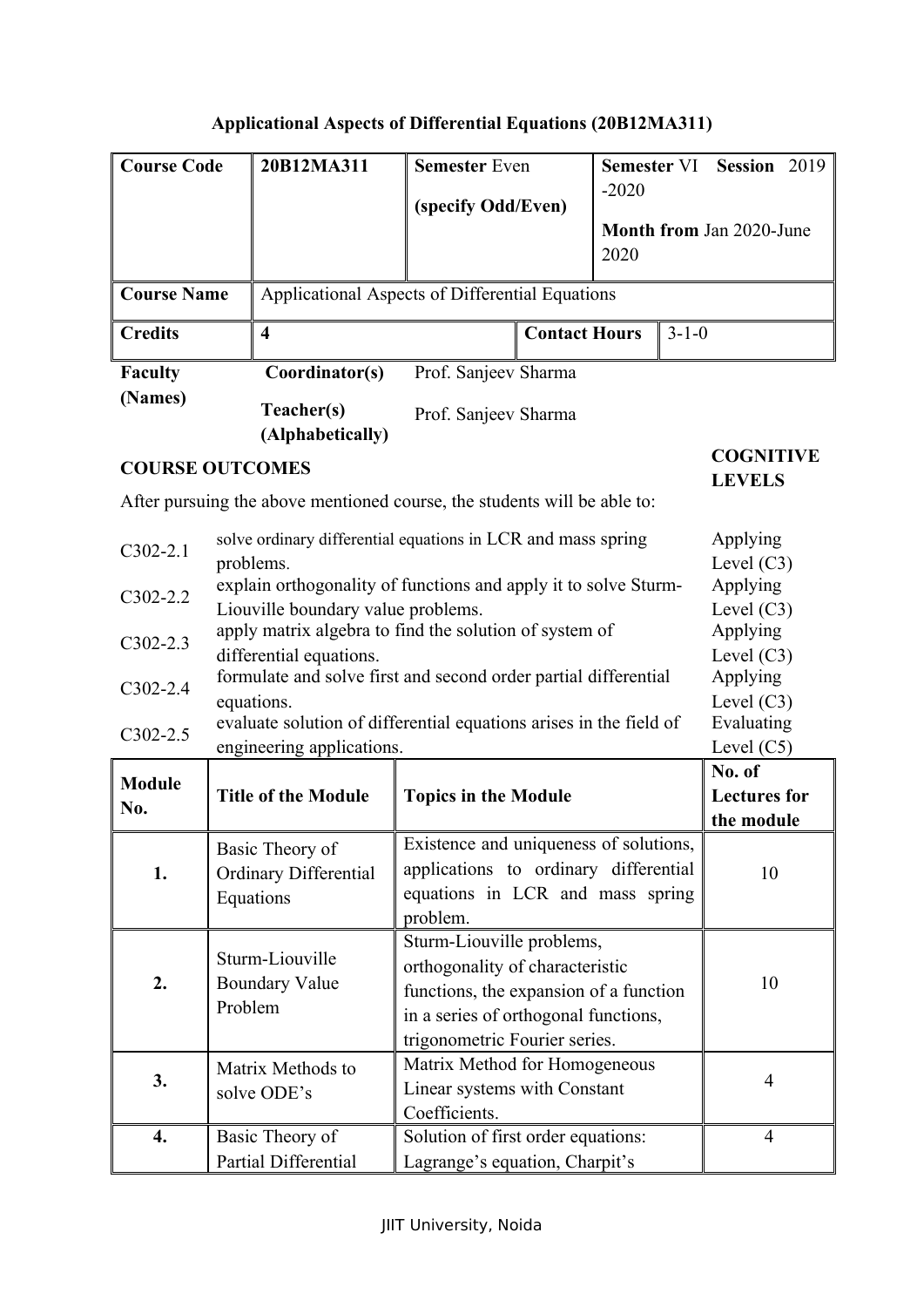|                                       | Equations                                 | method, higher order linear equations  |    |  |  |
|---------------------------------------|-------------------------------------------|----------------------------------------|----|--|--|
|                                       |                                           | with constant coefficients.            |    |  |  |
|                                       |                                           | Fourier integrals, Fourier transforms, |    |  |  |
|                                       | Applications of                           | solution of partial differential       |    |  |  |
| 5.                                    | Differential Equations                    | equations by Laplace and Fourier       | 14 |  |  |
|                                       |                                           | transform methods, applications of     |    |  |  |
|                                       |                                           | differential equations in mechanics.   |    |  |  |
| <b>Total number of Lectures</b><br>42 |                                           |                                        |    |  |  |
|                                       | <b>Evaluation Criteria</b>                |                                        |    |  |  |
|                                       | <b>Maximum Marks</b><br><b>Components</b> |                                        |    |  |  |
| T1                                    |                                           | 20                                     |    |  |  |
| T <sub>2</sub>                        | 20                                        |                                        |    |  |  |
|                                       | 35<br><b>End Semester Examination</b>     |                                        |    |  |  |
| TA.                                   | 25 (Quiz, Assignments, Tutorials)         |                                        |    |  |  |
| <b>Total</b>                          |                                           | 100                                    |    |  |  |

**Recommended Reading material:** Author(s), Title, Edition, Publisher, Year of Publication etc. ( Text books, Reference Books, Journals, Reports, Websites etc. in the IEEE format)

- **1. Ross, S.L.,** Differential Equations,  $3^{rd}$  Ed., John Wiley & Sons, 2004.
- 2. **Jain, R.K. and Iyengar, S.R.K.,** Advanced Engineering Mathematics, 3<sup>rd</sup> Ed., Narosa Publishing House, 2012
- **3. Chandramouli, P.N.,** Continuum Mechanics, Yes Dee Publishing India, 2014.
- **4. Kreysizg, E.,** Advanced Engineering Mathematics, 10<sup>th</sup> Edition, John Wieley & Sons, Inc. 2013.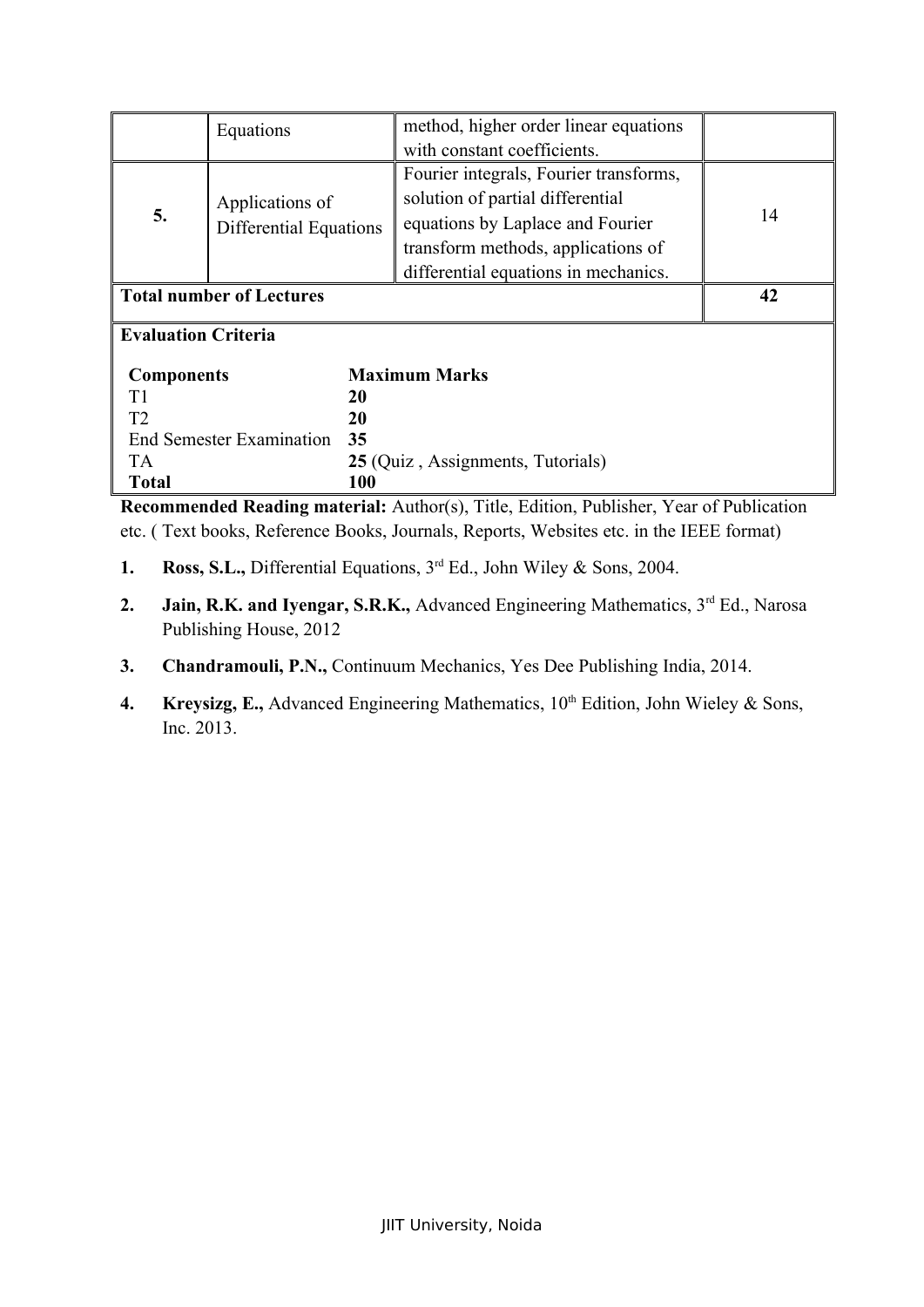## **Java Programming (20B16CS322)**

## **Detailed Syllabus**

## **Course Description with CO**

| <sup>'</sup> Course Code | 20B16CS322              | <b>Semester</b> Even |  | Semester VI          |                       |               | <b>Session</b> 2019-2020 |
|--------------------------|-------------------------|----------------------|--|----------------------|-----------------------|---------------|--------------------------|
|                          |                         |                      |  |                      | Month from Jan to Jun |               |                          |
| Course Name              | <b>Java Programming</b> |                      |  |                      |                       |               |                          |
| <b>Credits</b>           |                         |                      |  | <b>Contact Hours</b> |                       | $[1 - 0 - 2]$ |                          |

| <b>Faculty (Names)</b> $\mathbb{C}$ Coordinator(s) |                                | Dr. Shruti Jaiswal, Mr. Mahendra Kumar Gurve |
|----------------------------------------------------|--------------------------------|----------------------------------------------|
|                                                    | Teacher(s)<br>(Alphabetically) | Mr. Mahendra Kumar Gurve, Dr. Shruti Jaiswal |

|            | <b>COURSE OUTCOMES</b><br>At the completion of the course, Students will be able to  | <b>COGNITIVE LEVELS</b> |
|------------|--------------------------------------------------------------------------------------|-------------------------|
| $C305-8.1$ | Write basic Java programs using Java constructs – loops, switch-<br>case and arrays. | Understand Level $(C2)$ |
| $C305-8.2$ | Define all basic concepts related to OOP concepts                                    | Remember Level (C1)     |
| $C305-8.3$ | Develop java programs using Java collection framework                                | Apply Level $(C3)$      |
| $C305-8.4$ | Create or design an application based on Java programming<br>constructs              | Create Level (C6)       |

| <b>Module</b><br>No. | <b>Title of the Module</b>               | <b>Topics in the Module</b>                                                                           | No. of<br>Lectures for<br>the module |
|----------------------|------------------------------------------|-------------------------------------------------------------------------------------------------------|--------------------------------------|
| 1.                   | (Object)<br>Analysis) and Java<br>basics | Overview of OOA Classes, Objects, OOPs concept using JAVA,<br>Oriented   Packages and Interfaces.     |                                      |
| 2.                   | <b>JVM</b> Internals                     | Memory management, Garbage Collection                                                                 |                                      |
| 3.                   | <b>String Handling</b>                   | String<br>Using String and StringBuilder class.<br>Immutability(toString()                            |                                      |
| 4.                   | Exception<br>Handling in JAVA            | built-in<br>Fundamentals, Exception types, Java<br>exceptions, Custom Exceptions, Chained Exceptions. | $\mathcal{P}$                        |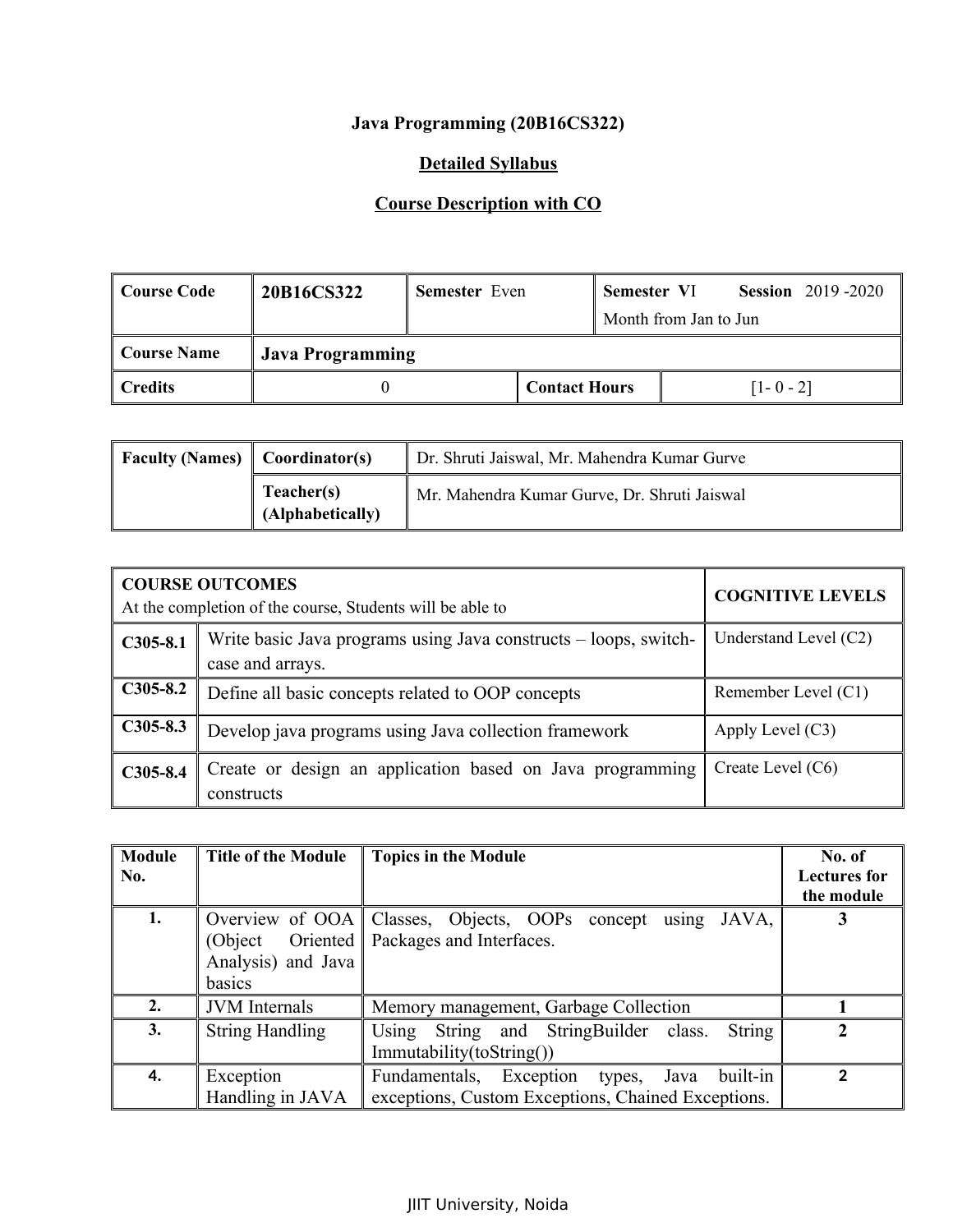| 5.                                    | Collections            |                                                                                                                                                                                                                                                                                                 | Collection Overview, List, Map (hashCode $\&$                                                        |  |  |
|---------------------------------------|------------------------|-------------------------------------------------------------------------------------------------------------------------------------------------------------------------------------------------------------------------------------------------------------------------------------------------|------------------------------------------------------------------------------------------------------|--|--|
|                                       | Framework              |                                                                                                                                                                                                                                                                                                 | Equals), Set, Queue & other collections                                                              |  |  |
| 6.                                    | Multithreading<br>Java | Multithreading overview and requirement, Thread<br>1n<br>state diagram, Java multithreading implementation<br>(Thread/Runnable),<br>Challenges<br>1n<br>multithreading/Mutual Exclusion, Java handling of<br>mutual exclusion (synchronization), Communication<br>between threads (wait/notify) |                                                                                                      |  |  |
| <b>Total number of Lectures</b><br>14 |                        |                                                                                                                                                                                                                                                                                                 |                                                                                                      |  |  |
| <b>Evaluation Criteria</b>            |                        |                                                                                                                                                                                                                                                                                                 |                                                                                                      |  |  |
| <b>Components</b>                     |                        |                                                                                                                                                                                                                                                                                                 | <b>Maximum Marks</b>                                                                                 |  |  |
| Mid Tern Evaluation                   |                        |                                                                                                                                                                                                                                                                                                 | 30                                                                                                   |  |  |
| <b>End Semester Examination</b>       |                        |                                                                                                                                                                                                                                                                                                 |                                                                                                      |  |  |
|                                       |                        |                                                                                                                                                                                                                                                                                                 | 40                                                                                                   |  |  |
| TA                                    |                        |                                                                                                                                                                                                                                                                                                 | 30 (Attendance = $07$ , Quizzes = 08, Internal assessment =<br>07, Assignments in PBL mode = $08$ .) |  |  |
| <b>Total</b>                          |                        |                                                                                                                                                                                                                                                                                                 | <b>100</b>                                                                                           |  |  |

|                | <b>Recommended Reading material:</b>                                                                                                          |  |  |  |
|----------------|-----------------------------------------------------------------------------------------------------------------------------------------------|--|--|--|
|                | <b>Text Books</b>                                                                                                                             |  |  |  |
|                | Schildt, H. (2014). Java: the complete reference. McGraw-Hill Education Group.                                                                |  |  |  |
|                |                                                                                                                                               |  |  |  |
| $\mathcal{L}$  | Bloch, J. (2016). Effective java. Pearson Education India.                                                                                    |  |  |  |
|                |                                                                                                                                               |  |  |  |
|                | <b>Referenc Books</b>                                                                                                                         |  |  |  |
|                | Sierra, K., & Bates, B. (2005). Head First Java: A Brain-Friendly Guide. "O'Reilly Media, Inc.".                                              |  |  |  |
|                |                                                                                                                                               |  |  |  |
| $\overline{2}$ | Mughal, K. A., & Rasmussen, R. W. (2003). A programmer's guide to Java certification: a<br>comprehensive primer. Addison-Wesley Professional. |  |  |  |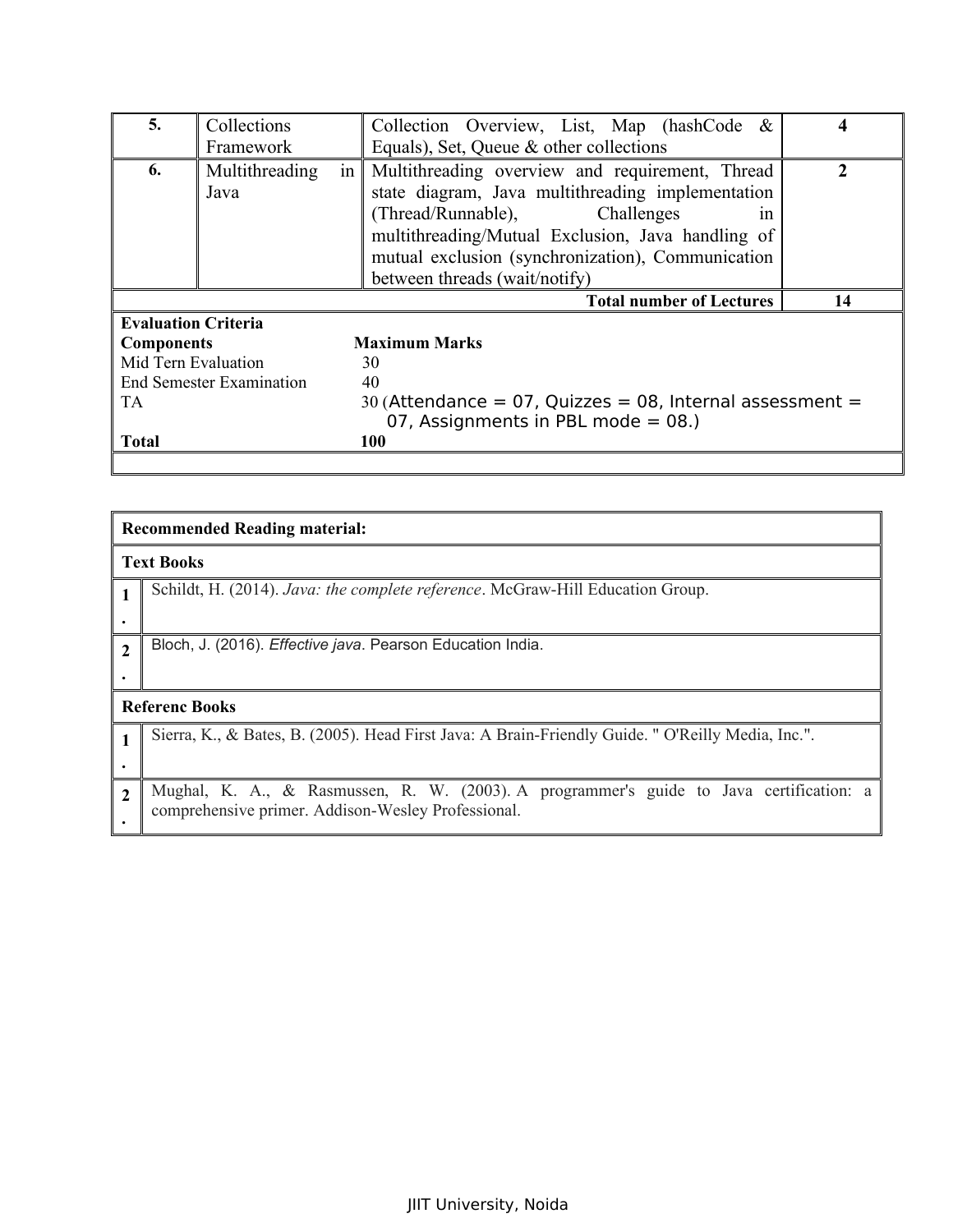| Course Code    | 16B1NHS635                     | <b>Semester: Even</b> |                      | Semester: VI Session: 2019-2020<br><b>Month: Jan 2020 to June 2020</b> |
|----------------|--------------------------------|-----------------------|----------------------|------------------------------------------------------------------------|
| Course Name    | <b>Organizational Behavior</b> |                       |                      |                                                                        |
| $\mid$ Credits |                                |                       | <b>Contact Hours</b> | $3(2-1-0)$                                                             |

| <b>Faculty (Names)</b> | Coordinator(s)                 | $\parallel$ Ms Puneet Pannu (Sec 62) & Dr Anshu Banwari (Sec 128) |
|------------------------|--------------------------------|-------------------------------------------------------------------|
|                        | Teacher(s)<br>(Alphabetically) | Dr Anshu Banwari<br><b>Ms Puneet Pannu</b>                        |

| <b>COURSE OUTCOMES</b> | <b>COGNITIVE</b><br><b>LEVELS</b>                                                                                      |                  |
|------------------------|------------------------------------------------------------------------------------------------------------------------|------------------|
| $C304-6.1$             | Identify dynamic human behavior through an insight into relationships between<br>individuals, groups and organizations | Apply<br>(C3)    |
| $C304-6.2$             | Analyze individual management style as it relates to influencing and managing<br>behavior in the organization.         | Analyze<br>(C4)  |
| $C304-6.3$             | Decide and justify set of strategies for meeting the special challenges in the 21st<br>century competitive workplace   | Evaluate<br>(C5) |
| $C304-6.4$             | Assess the potential effects of important developments in the external<br>environment on behavior in organizations     | Evaluate<br>(C5) |

| <b>Module</b><br>No. | Title of the<br><b>Module</b>                          | <b>Topics in the Module</b>                                                                                                                                                                                                                                                                                                                                           | No. of<br><b>Lectures</b> for<br>the module |
|----------------------|--------------------------------------------------------|-----------------------------------------------------------------------------------------------------------------------------------------------------------------------------------------------------------------------------------------------------------------------------------------------------------------------------------------------------------------------|---------------------------------------------|
|                      | Introduction to OB:<br>Challenges and<br>Opportunities | Interdisciplinary Field, Concepts, Approaches, Responding<br>to Globalization; Improving Quality & Productivity;<br>Improving Customer Service; Improving People Skill;<br>Empowering People; Stimulating Innovation & Change;<br>Coping with Temporariness; Positive Organizational<br>Behavior, Working in Networked Organizations; Balancing<br>Work-Life Conflict | 3                                           |
| $\mathbf{2}$         | Managing<br>Workforce<br>Diversity                     | Major forms of Workplace Diversity, Valuing Diversity,<br>Role of Disabilities, Discrimination, Diversity Initiatives,<br>Diversity Awareness and Affirmative Action, Diversity<br>Management and strategies to implement it Competitive<br><b>Advantage of Diversity Management</b><br><b>Generational Workforce</b>                                                 | $\overline{4}$                              |
| 3.                   | Job Design and<br>Flexible Job<br>Environment          | Job Design & its uses; Flexible Job Environment; Job<br><b>Enrichment Model</b>                                                                                                                                                                                                                                                                                       | 2                                           |
| 4.                   | Leadership:<br>Authentic                               | Inspirational Approach to Leadership: Authentic, Ethical &<br>Servant Leadership<br>Defining Authentic Leadership                                                                                                                                                                                                                                                     | -6                                          |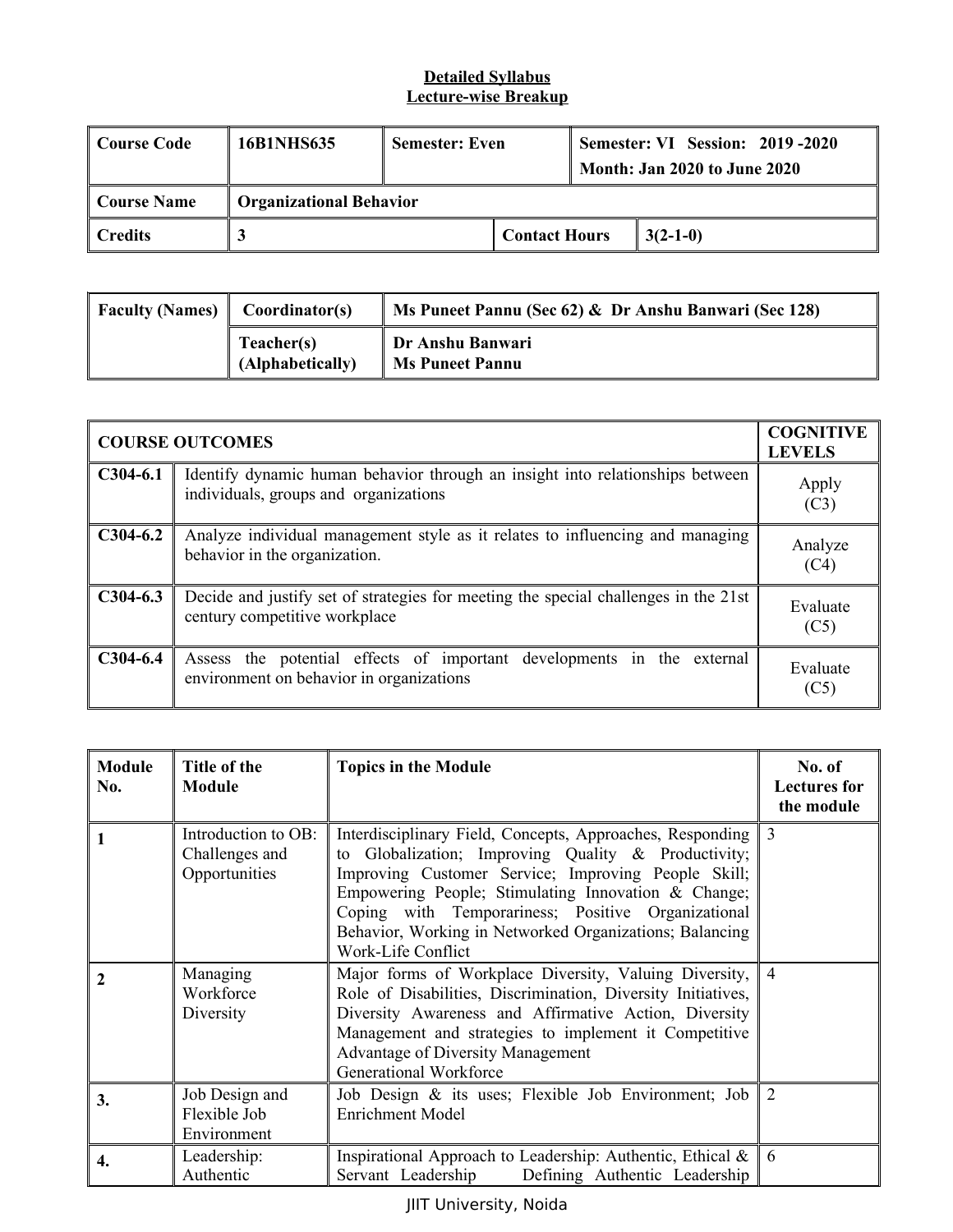|                            | Leadership                                                 | through Intrapersonal, Interpersonal and Developmental<br>Aspects; Basic Model Of Authentic Leadership; Practical<br>Approach to Authentic Leadership through the research of<br>Terry and Bill George; Authentic Leadership: Trust and<br>Ethics, Dimensions of Trust, Counseling & Mentoring |                |
|----------------------------|------------------------------------------------------------|------------------------------------------------------------------------------------------------------------------------------------------------------------------------------------------------------------------------------------------------------------------------------------------------|----------------|
| 5.                         | Power & Politics                                           | Concept of Power; Sources of Power<br>Contingencies of Power; Power Tactics; Measuring Power<br><b>Bases: Power Authority Obedience</b><br>Organizational Politics: Types<br>Factors contributing to Political Behavior; Consequences &<br><b>Ethics of Politics</b>                           | 5              |
| 6.                         | Employee<br>Engagement                                     | Creating a Culture of Engagement, Models of engagement,<br>Benefits of Employee Engagement, Gallup Study, Methods<br>of engaging employees - from entry to exit, Managers Role<br>in Driving Engagement                                                                                        | 2              |
| 7.                         | Organizational<br>Culture $&$<br>Workplace<br>Spirituality | Creating Organizational Culture<br>Approaches to Organizational Culture; How employees<br>culture;<br>Measuring<br>Organizational<br>learn<br>Culture;<br>Spirituality & Organizational Culture                                                                                                | $\overline{3}$ |
| 8.                         | Organizational<br>Change $&$<br>Development                | Organizational Change: Meaning & Types; Technology &<br>Change; Resistance to Change v/s Inviting Change;<br>Approaches to Organizational Change; Planning &<br>Implementing Change;<br>Organizational Development; OD Interventions & Change                                                  | 3              |
|                            |                                                            | <b>Total number of Lectures</b>                                                                                                                                                                                                                                                                | 28             |
| <b>Evaluation Criteria</b> |                                                            |                                                                                                                                                                                                                                                                                                |                |
| <b>Components</b>          |                                                            | <b>Maximum Marks</b>                                                                                                                                                                                                                                                                           |                |
| T1<br>T <sub>2</sub>       |                                                            | 20<br>20                                                                                                                                                                                                                                                                                       |                |
|                            | <b>End Semester Examination</b>                            | 35                                                                                                                                                                                                                                                                                             |                |
| <b>TA</b>                  |                                                            | 25 (Assignment, Project)                                                                                                                                                                                                                                                                       |                |
| <b>Total</b>               |                                                            | 100                                                                                                                                                                                                                                                                                            |                |

|    | Recommended Reading material: Author(s), Title, Edition, Publisher, Year of Publication etc. (Text books,<br>Reference Books, Journals, Reports, Websites etc. in the IEEE format) |  |  |  |
|----|------------------------------------------------------------------------------------------------------------------------------------------------------------------------------------|--|--|--|
|    | S. Robbins, T. Judge, S. Sanghi, <i>Organizational Behavior</i> , 13th Ed, Prentice-Hall India, 2001                                                                               |  |  |  |
| 2. | P.Subba Rao, Organizational Behavior: Text Cases & Games, 2 <sup>nd</sup> Edition, Himalaya Publishing House,<br>2015                                                              |  |  |  |
| 3. | John R. Schermerhorn, Richard N. Osborne, Mary Uhl-Bien; James G. Hunt, Organizational<br><i>Behavior</i> , 12 <sup>th</sup> Edition, Wiley India Pvt. Ltd, 2012                   |  |  |  |
| 4. | Debra L.Nelson and James C. Quick, <i>Organizational Behavior</i> , Cengage Learning, India Edition, 2009                                                                          |  |  |  |
| 5. | Steven L. McShane and Mary Ann Von Glinow, Organizational Behavior Essentials, Tata McGraw<br>Hill Publishing Company Ltd, 2007                                                    |  |  |  |
| 6. | Jerald Greenberg, Behavior in Organizations, 10th Ed, PHI Learning Pvt Ltd                                                                                                         |  |  |  |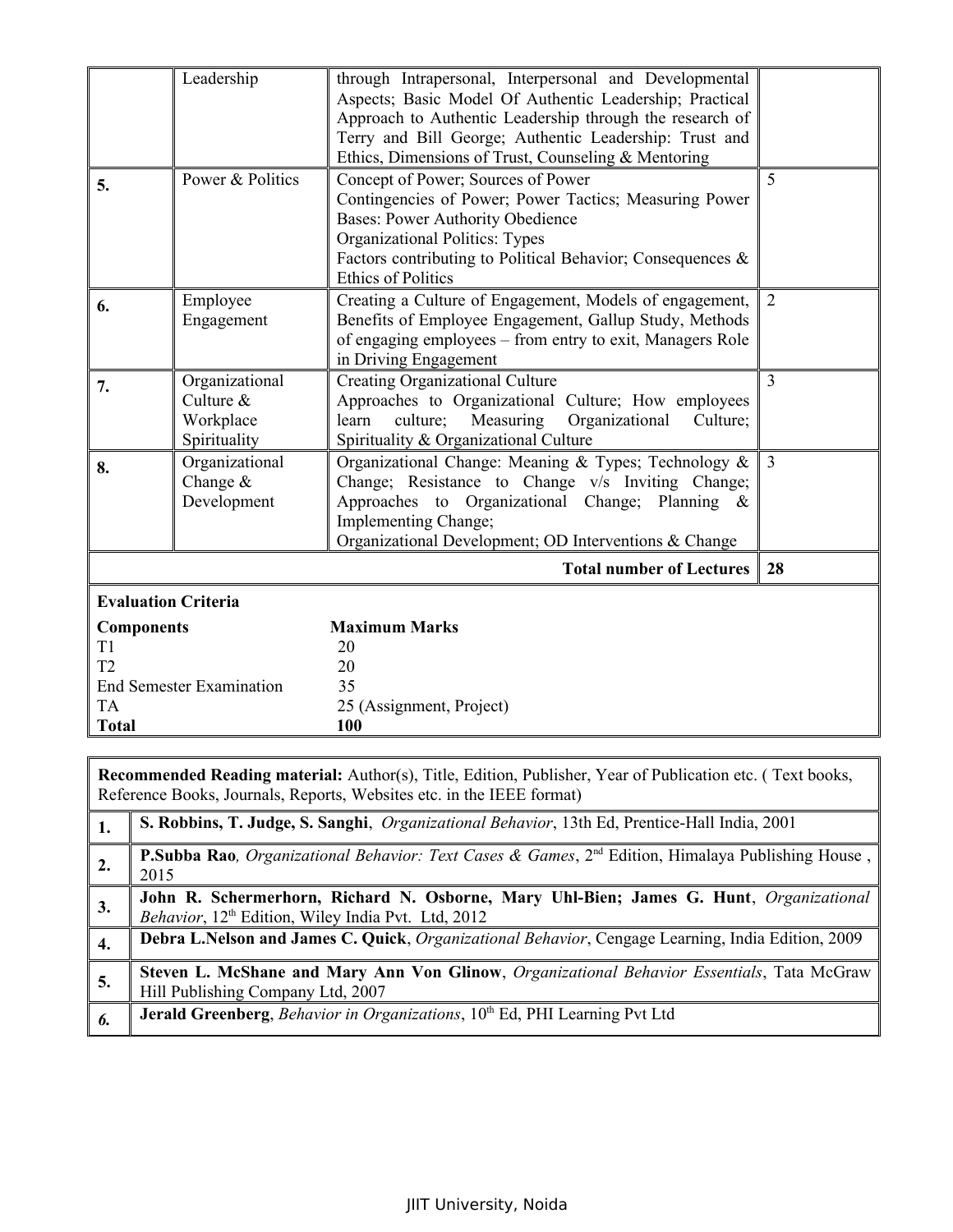| ∣ Course Code                        | 16B1NHS636 | <b>Semester: Even</b> |  | Month:      | <b>Semester VI Session 2019-2020</b><br>January 2020 to June 2020 |
|--------------------------------------|------------|-----------------------|--|-------------|-------------------------------------------------------------------|
| Course Name<br>Literature & Adaption |            |                       |  |             |                                                                   |
| Credits                              |            | <b>Contact Hours</b>  |  | $2 - 1 - 0$ |                                                                   |

| <b>Faculty (Names)</b> | Coordinator(s)                 | Dr. Monali Bhattacharya (Sector 62)<br>&<br>Dr. Ekta Srivastava (Sector 128) |
|------------------------|--------------------------------|------------------------------------------------------------------------------|
|                        | Teacher(s)<br>(Alphabetically) | Dr. Ekta Srivastava, Dr. Monali Bhattacharya                                 |

|            | <b>COURSE OUTCOMES</b>                                                                                                                                                                                                                                                   | <b>COGNITIVE LEVELS</b>            |
|------------|--------------------------------------------------------------------------------------------------------------------------------------------------------------------------------------------------------------------------------------------------------------------------|------------------------------------|
| $C304-3.1$ | Understand and outline the elements and theories of adaptation and its<br>various forms, and relate with the texts reflecting the cultural, moral<br>and linguistic changes in the contemporary society.                                                                 | <b>Understanding Level</b><br>(C2) |
| $C304-3.2$ | Utilize visual literacy to analyze the language and style adopted in<br>filmed texts and examine them as reflections of Readers' and<br>Audience' values and perceptions in the context of myriad cultures and<br>multidisciplinary settings individually and in groups. | Applying Level<br>(C3)             |
| $C304-3.3$ | Analyze texts and their adaptations beyond the surface level of<br>narrative or character as reflections of value systems of various<br>cultures and times individually and in a team.                                                                                   | Analysing Level<br>(C4)            |
| $C304-3.4$ | Evaluate, interpret and document source texts and adaptations<br>thematically and stylistically to learn the nuances of language, culture<br>and values of the society.                                                                                                  | <b>Evaluating Level</b><br>(C5)    |
| $C304-3.5$ | Compose and make an effective presentation of a literary/non literary<br>piece in any genre and design an ethical adaptation of any literary/non<br>literary piece in another form individually and in groups.                                                           | Creating Level<br>(C6)             |

| <b>Module</b><br>No. | Title of the<br><b>Module</b>           | <b>Topics in the Module</b>                                                                 | No. of<br><b>Lectures for</b><br>the module |
|----------------------|-----------------------------------------|---------------------------------------------------------------------------------------------|---------------------------------------------|
| 1.                   | Introduction<br><b>Literary Devices</b> | Figures of speech, Character, Plotline, Conflict, Point of<br>View                          |                                             |
| 2.                   | Literature $\&$<br>Adaptation           | <b>Understanding Cultural Contexts</b><br>Forms of Adaption<br>Cinematography & Narratology | 4                                           |
| 3.                   | Framework                               | Adaptation Theories; Reader Response & Audience<br><b>Response Theories</b>                 |                                             |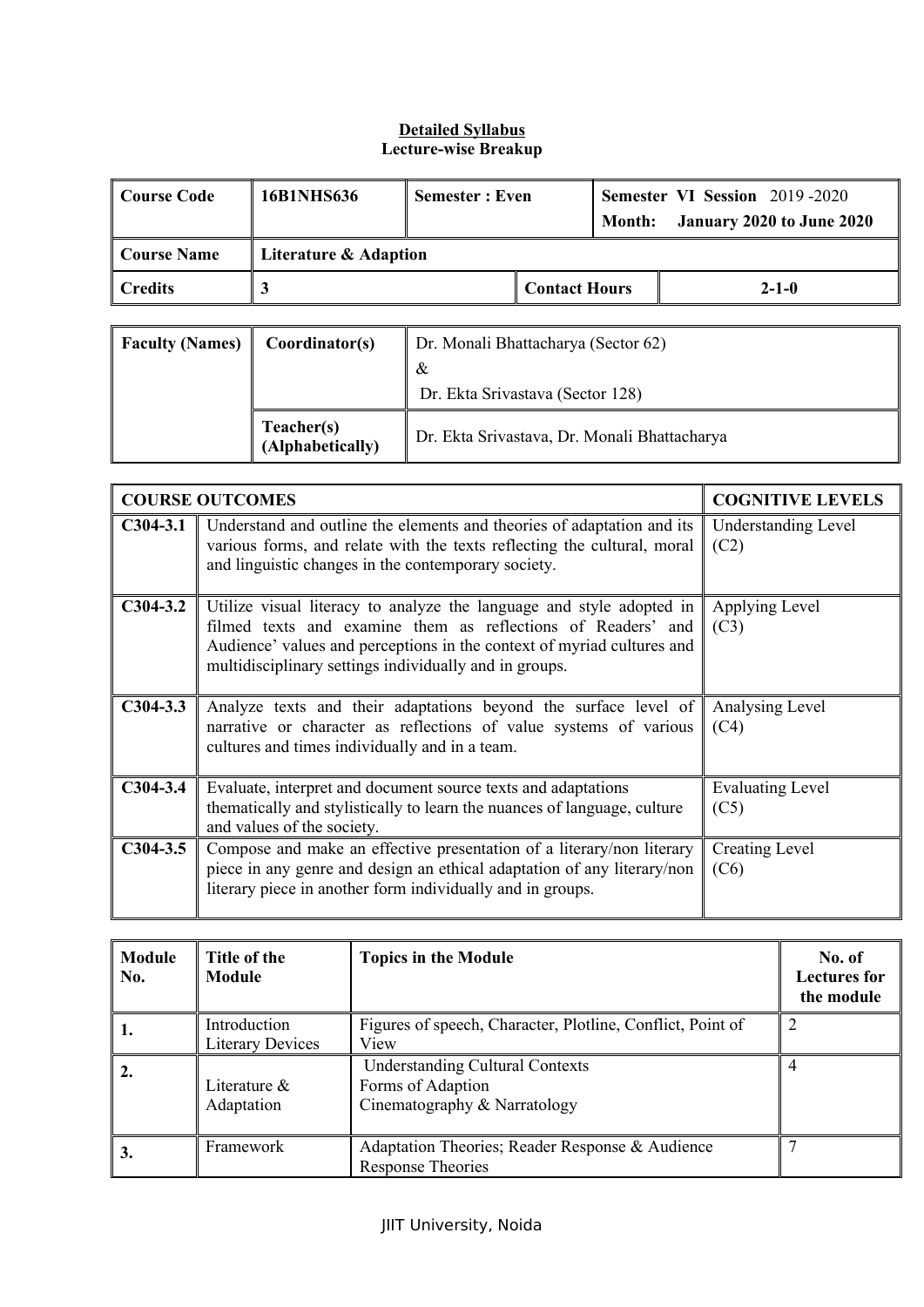|                                 | Case study of the Classic Fairy Tale The Sleeping and its<br>contemporary adaptation Maleficent |                                                                                      |   |  |  |  |
|---------------------------------|-------------------------------------------------------------------------------------------------|--------------------------------------------------------------------------------------|---|--|--|--|
| 4.                              | The Pygmalion: George Bernard Shaw<br>Hamlet: William Shakespeare<br>Play & adaptations         |                                                                                      |   |  |  |  |
| 5.                              | Novel $\&$<br>Adaptations                                                                       | Pride & Prejudice: Jane Austen<br>The Giver: Lois Lowry<br>The Godfather: Mario Puzo | 9 |  |  |  |
|                                 | 28<br><b>Total number of Lectures</b>                                                           |                                                                                      |   |  |  |  |
| <b>Evaluation Criteria</b>      |                                                                                                 |                                                                                      |   |  |  |  |
| <b>Components</b>               |                                                                                                 | <b>Maximum Marks</b>                                                                 |   |  |  |  |
| T1                              |                                                                                                 | 20                                                                                   |   |  |  |  |
| T2                              |                                                                                                 | 20                                                                                   |   |  |  |  |
| <b>End Semester Examination</b> |                                                                                                 | 35                                                                                   |   |  |  |  |
| <b>TA</b>                       |                                                                                                 | 25 (Assignment, Seminar/Presentation, Oral Questions)                                |   |  |  |  |
| <b>Total</b>                    |                                                                                                 | 100                                                                                  |   |  |  |  |

| <b>Recommended Reading material:</b> |                                                                                                                                              |  |  |  |
|--------------------------------------|----------------------------------------------------------------------------------------------------------------------------------------------|--|--|--|
| 1.                                   | <b>Linda Hutcheon</b> , <i>A Theory of Adaptation</i> , Routledge, 2006                                                                      |  |  |  |
| 2.                                   | <b>Mark William Roche</b> , <i>Why Literature matters in the <math>21^{st}</math> Century</i> , $1^{st}$ edition, Yale University Press 2004 |  |  |  |
| 3.                                   | George Bernard Shaw, <i>Pygmalion</i> , Electronic Version, Bartleyby.com, New York, 1999                                                    |  |  |  |
| 4.                                   | <b>Stanley Wills &amp; Gary Taylor</b> , <i>The Complete Works. The Oxford Shakespeare</i> (Compact ed.). Oxford:<br>Clarendon Press., 1988. |  |  |  |
| 5.                                   | https://www.sparknotes.com/film/sleepingbeauty/                                                                                              |  |  |  |
| 6.                                   | <b>Jane Austen, Pride &amp; Prejudice, Reprint, Thomas Egerton, 2013</b>                                                                     |  |  |  |
| 7.                                   | <b>Mario Puzo,</b> The Godfather, 1 <sup>st</sup> Edition, G. P. Putnam's Sons, USA, 1969                                                    |  |  |  |
| 8.                                   | Lois Lowry, The Giver, 1st Edition, Houghton Mifflin Harcourt Publishing Company, USA, 1993                                                  |  |  |  |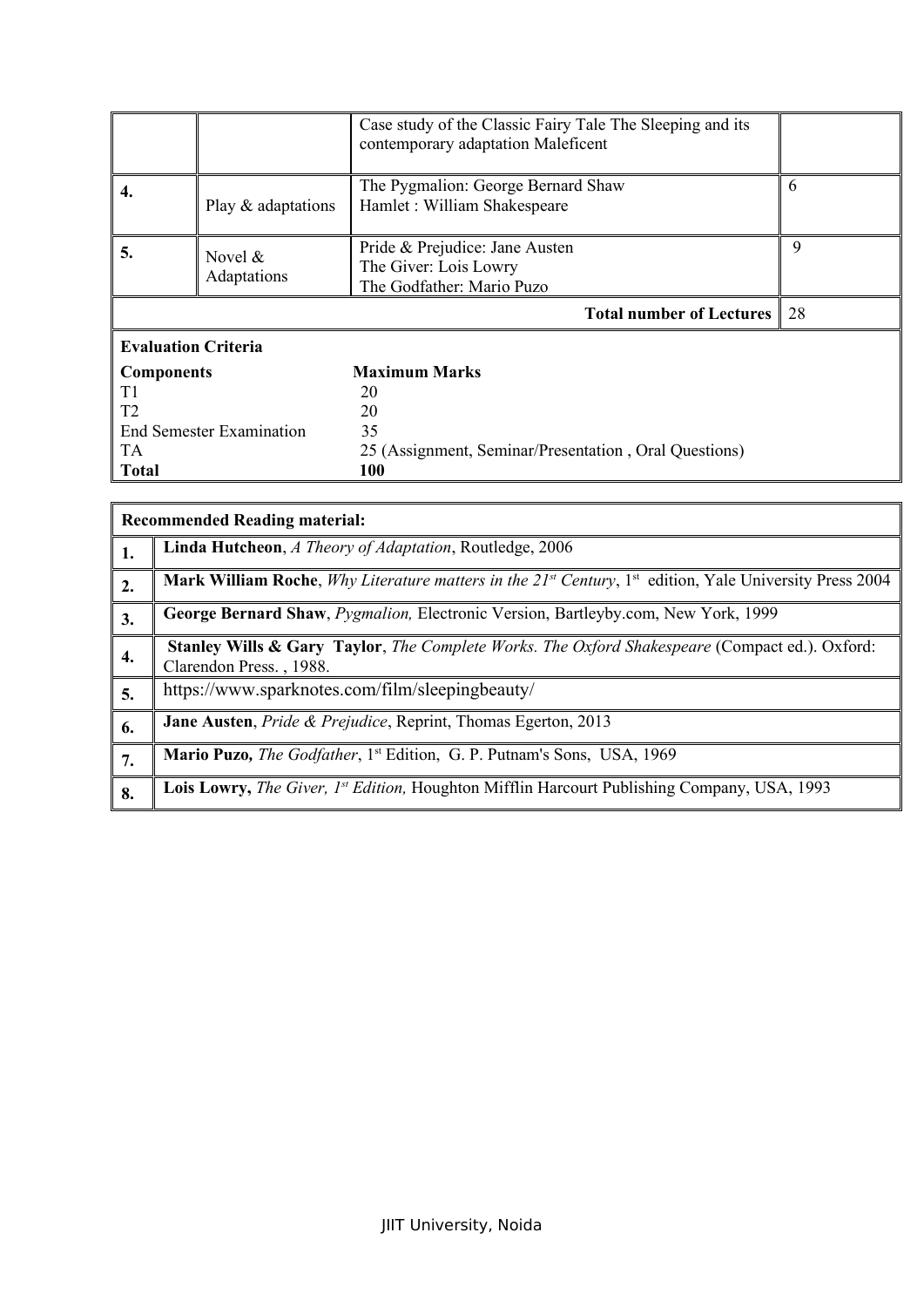# **Lecture-wise Breakup**

| <b>Course Code</b>                      |                                                                                                                                       | 16B1NMA633                                     |                                  | Semester: Even                                                           |                                 | Semester VI Session 2019-2020 |                                   |
|-----------------------------------------|---------------------------------------------------------------------------------------------------------------------------------------|------------------------------------------------|----------------------------------|--------------------------------------------------------------------------|---------------------------------|-------------------------------|-----------------------------------|
|                                         |                                                                                                                                       |                                                | Month from Jan 2020 to June 2020 |                                                                          |                                 |                               |                                   |
| <b>Course Name</b><br><b>Statistics</b> |                                                                                                                                       |                                                |                                  |                                                                          |                                 |                               |                                   |
| <b>Credits</b><br>$\overline{4}$        |                                                                                                                                       |                                                |                                  |                                                                          | <b>Contact Hours</b>            | $3 - 1 - 0$                   |                                   |
| <b>Faculty (Names)</b>                  |                                                                                                                                       | Coordinator(s)                                 |                                  | Dr. Himanshu Agarwal                                                     |                                 |                               |                                   |
|                                         |                                                                                                                                       | Teacher(s)                                     |                                  | Dr. Anuj Bhardwaj, Dr. Himanshu Agarwal, Dr. Pinkey                      |                                 |                               |                                   |
|                                         |                                                                                                                                       | (Alphabetically)                               |                                  | Chauhan                                                                  |                                 |                               |                                   |
| <b>COURSE OUTCOMES</b>                  |                                                                                                                                       |                                                |                                  |                                                                          |                                 |                               | <b>COGNITIVE</b><br><b>LEVELS</b> |
|                                         |                                                                                                                                       |                                                |                                  | After pursuing the above mentioned course, the students will be able to: |                                 |                               |                                   |
| $C302-1.1$                              | make use of measures of central tendency, dispersion, skewness and,<br>kurtosis for description and visualization of population data. |                                                |                                  |                                                                          |                                 | Applying Level<br>(C3)        |                                   |
| $C302-1.2$                              |                                                                                                                                       |                                                |                                  | apply correlation and regression in statistical analysis of data.        |                                 |                               | Applying Level<br>(C3)            |
| $C302-1.3$                              |                                                                                                                                       | explain sampling theory and its distributions. |                                  |                                                                          |                                 |                               | Understanding<br>Level $(C2)$     |
| $C302-1.4$                              | Understanding<br>explain the concepts and properties of estimation theory.                                                            |                                                |                                  |                                                                          |                                 |                               | Level $(C2)$                      |
| $C302-1.5$                              | Applying Level<br>apply sampling and estimation theory to find the confidence interval.<br>(C3)                                       |                                                |                                  |                                                                          |                                 |                               |                                   |
| $C302-1.6$                              | analyze small and large sample data by using the test of hypothesis.                                                                  |                                                |                                  |                                                                          |                                 | Analyzing Level<br>(C4)       |                                   |
| <b>Module</b>                           | Title of the                                                                                                                          |                                                | <b>Topics in the Module</b>      |                                                                          |                                 | <b>No. of Lectures</b>        |                                   |
| No.                                     | Module                                                                                                                                |                                                |                                  |                                                                          |                                 |                               | for the module                    |
| 1.                                      | Descriptive                                                                                                                           |                                                |                                  | Graphical representation such as histogram,                              |                                 |                               | 8                                 |
|                                         | <b>Statistics</b>                                                                                                                     |                                                |                                  | frequency polygon, AM, GM, HM, median,                                   |                                 |                               |                                   |
|                                         |                                                                                                                                       |                                                |                                  | mode, measures of dispersion, skewness and                               |                                 |                               |                                   |
|                                         |                                                                                                                                       |                                                | kurtosis                         |                                                                          | such as central and non-central |                               |                                   |
|                                         |                                                                                                                                       |                                                |                                  | moments, population variance, $\beta$ , $\gamma$ coefficient,            |                                 |                               |                                   |
|                                         |                                                                                                                                       |                                                |                                  | Box and Whisker plot.                                                    |                                 |                               |                                   |
| 2.                                      |                                                                                                                                       | Correlation and                                |                                  | Scatter diagram. Karl Pearson's and Spearman's                           |                                 |                               | 5                                 |
|                                         | Regression                                                                                                                            |                                                |                                  | rank correlation coefficient, regression lines,                          |                                 |                               |                                   |
| 3.                                      | Analysis<br>regression coefficient and their properties.<br>Sampling and<br>Populations<br>Sample,                                    |                                                |                                  |                                                                          |                                 | $\overline{7}$                |                                   |
|                                         |                                                                                                                                       |                                                | statistics,                      | and<br>sample moments, law                                               | random<br>of                    | sample,<br>large              |                                   |
|                                         | Sampling<br><b>Distributions</b>                                                                                                      |                                                |                                  | numbers, central limit theorem, distribution of                          |                                 |                               |                                   |
|                                         |                                                                                                                                       |                                                |                                  | sample mean and sample variance, MGF, Chi-                               |                                 |                               |                                   |
|                                         |                                                                                                                                       |                                                |                                  | square distribution, F-distribution, Student's t                         |                                 |                               |                                   |
|                                         |                                                                                                                                       |                                                | distribution.                    |                                                                          |                                 |                               |                                   |
| 4.                                      |                                                                                                                                       | Parametric Point                               |                                  | General concept of point estimation, methods of                          |                                 |                               | 10                                |
|                                         | Estimation                                                                                                                            |                                                |                                  | moments and maximum likelihood for finding                               |                                 |                               |                                   |
|                                         |                                                                                                                                       |                                                | estimators,                      | unbiasedness,                                                            |                                 | consistency,                  |                                   |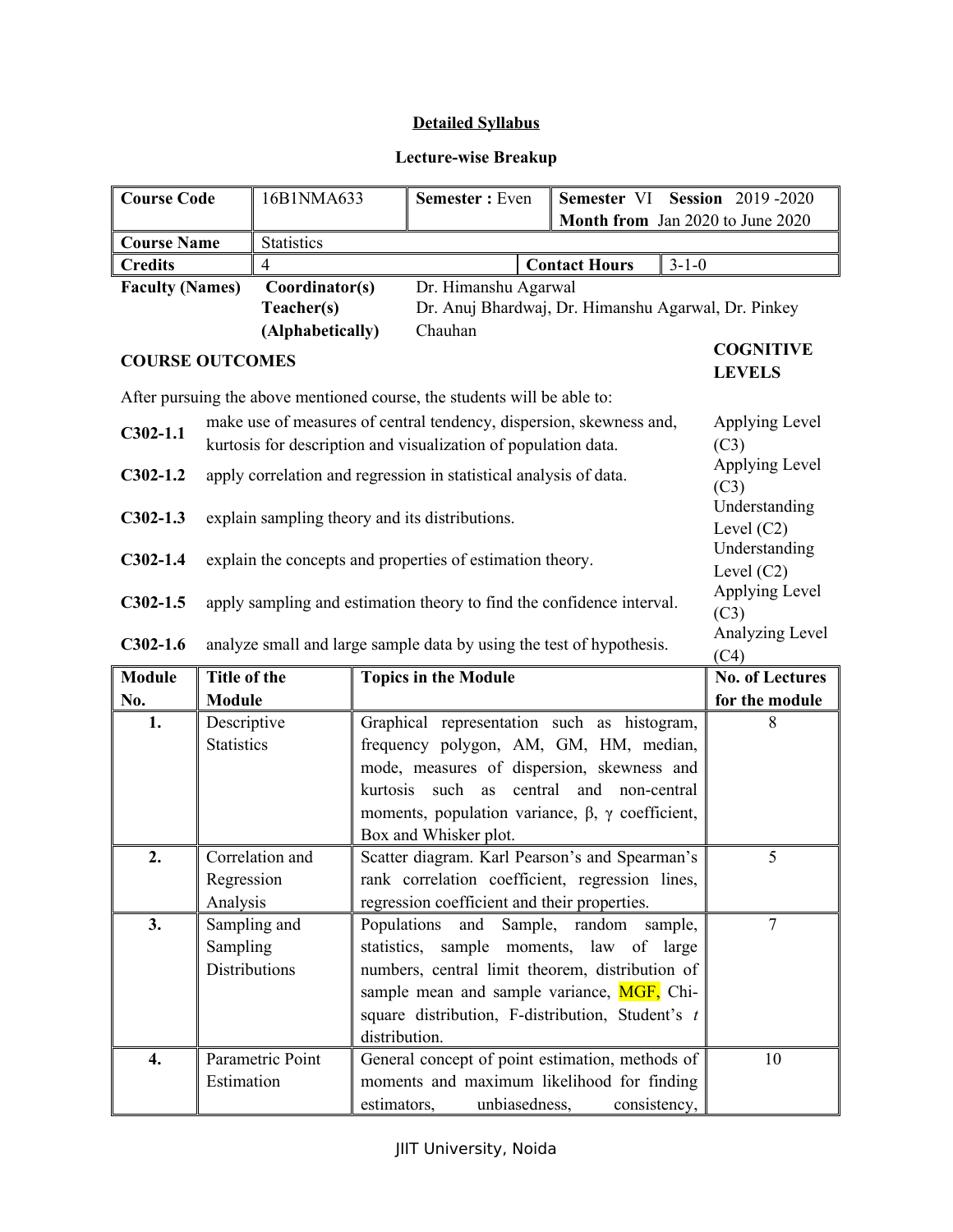|                                 |                           | efficiency, UMVUE, Cramer-Rao inequality,          |   |
|---------------------------------|---------------------------|----------------------------------------------------|---|
|                                 |                           | sufficiency, factorization theorem, completeness,  |   |
|                                 |                           | Rao-Blackwell theorem.                             |   |
| 5.                              | Parametric Interval       | definition of confidence interval,<br>pivotal      | 5 |
|                                 | Estimation                | quantity, confidence interval for mean, variance,  |   |
|                                 |                           | difference of means and difference of variances    |   |
|                                 |                           | for small and large samples.                       |   |
| 6.                              | <b>Hypothesis Testing</b> | The basic idea of significance test. null and      |   |
|                                 |                           | alternative hypothesis, type-I and type II errors, |   |
|                                 |                           | testing of small and large samples for mean,       |   |
|                                 |                           | variance, difference in means, and difference in   |   |
|                                 |                           | variances.                                         |   |
| <b>Total number of Lectures</b> | 42                        |                                                    |   |
| <b>Evaluation Criteria</b>      |                           |                                                    |   |
| <b>Components</b>               |                           | <b>Maximum Marks</b>                               |   |
| T <sub>1</sub>                  |                           | 20                                                 |   |
| T2                              |                           | 20                                                 |   |
| <b>End Semester Examination</b> |                           | 35                                                 |   |
| <b>TA</b>                       |                           | 25 (Quiz, Assignments, Tutprials)                  |   |
| <b>Total</b>                    |                           | 100                                                |   |

**Recommended Reading material:** Author(s), Title, Edition, Publisher, Year of Publication etc. ( Text books, Reference Books, Journals, Reports, Websites etc. in the IEEE format)

- 1. **Biswas and Srivastava** , A Textbook, Mathematical Statistics Ist Edition, Narosa Publishing House, New Delhi.
- **2. W. Feller**, Introduction to Probability Theory and its Applications Vol. I and II. Wiley Eastern-Ltd, 1971
- **3. V. K.Rohatgi**, An Introduction to Probability Theory and Mathematical Statistics Wiley Eastern, 1984
- **4. R. V. Hogg, A. T. Craig,** Introduction to Mathematical Statistics, McMillan, 1971
- **5 AM. Mood**, **F. A. Graybill, and D. C. Boes**, Introduction to the Theory of Statistics McGraw Hill, 1974
- **6. Des Raj & Chandak**, Sampling Theory, Narosa Publishing House, 1998.
- **7. Sheldon Ross**, A First Course in Probability, 6th edition, Pearson Education Asia, 2002.
- **8. Meyer, P.L**, Introductory Probability and Statistical Applications Addison-Wesley Publishing Company, 1965.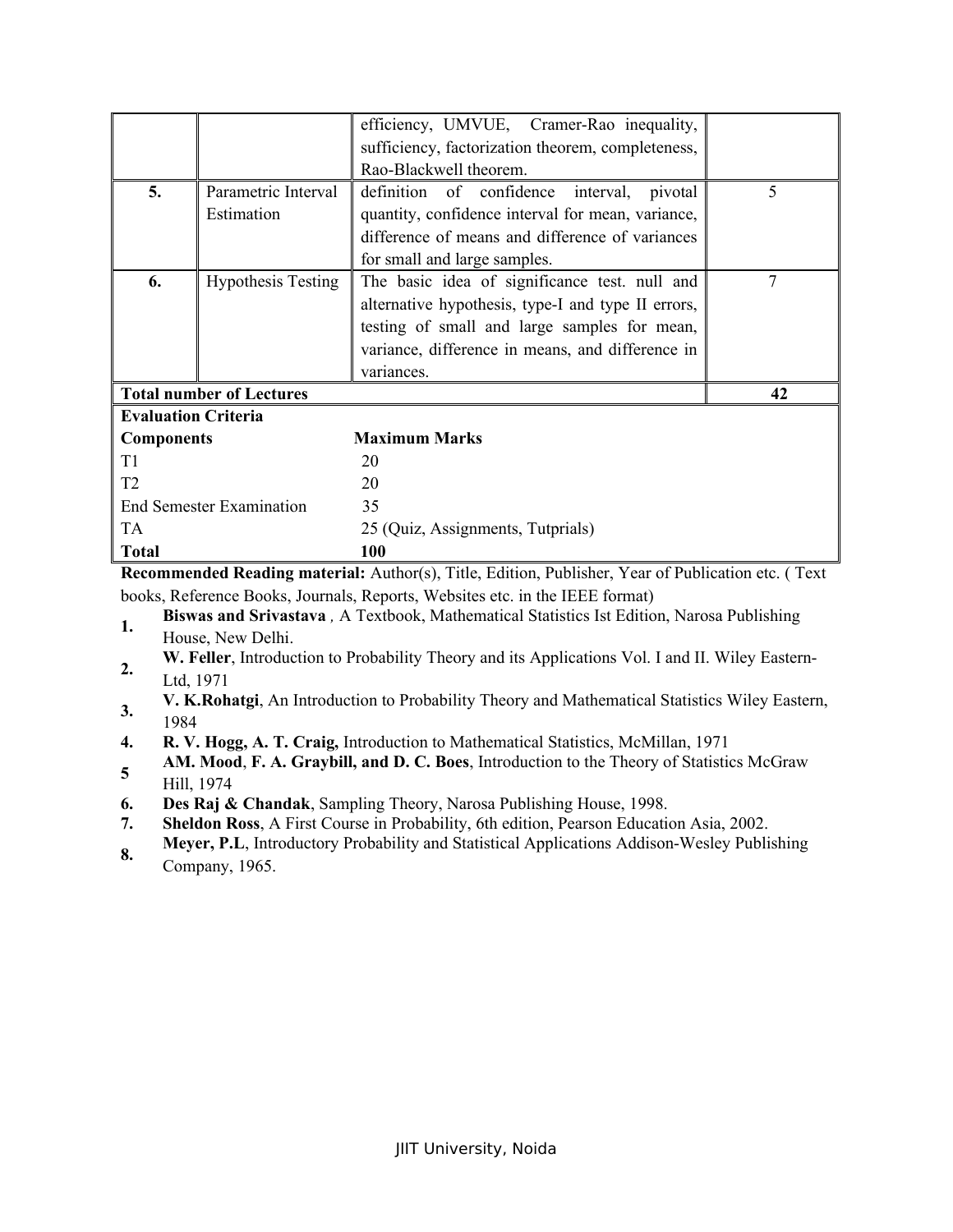# **Detailed Syllabus and Evaluation Scheme**

# **Solid State Electronic Devices (16B1NPH632)**

| Course Code | 16B1NPH632                                  | Semester: |                             | Semester: VI Session 2019 - 2020 |
|-------------|---------------------------------------------|-----------|-----------------------------|----------------------------------|
|             |                                             | Even      | Month from: January to June |                                  |
| Course Name | Solid State Electronic Devices (16B1NPH632) |           |                             |                                  |
| Credits     |                                             |           | <b>Contact Hours</b>        |                                  |

| $\parallel$ Faculty | Coordinator(s) | Dr. Sandeep Chhokar & Dr. Dinesh Tripathi |
|---------------------|----------------|-------------------------------------------|
| $\vert$ (Names)     | Teacher(s)     | Dr. Sandeep Chhokar & Dr. Dinesh Tripathi |

**COURSE OUTCOMES:** Upon the completion of this subject, students will be able to

| S.N.         | <b>DESCRIPTION</b>                                                                                                                 | <b>COGNITIVE</b><br><b>LEVEL</b> |
|--------------|------------------------------------------------------------------------------------------------------------------------------------|----------------------------------|
| $C302-7.1$   | Define terminology and concepts of semiconductors Remembering $(C1)$<br>with solid state electronic devices.                       |                                  |
| $C302 - 7.2$ | Explain various electronic, optical and thermal<br>properties of semiconductors; various techniques used<br>in device fabrication. | Understanding $(C2)$             |
| $C302 - 7.3$ | Solve numerical problems based on solid state<br>electronic devices.                                                               | Applying $(C3)$                  |
| $C302 - 7.4$ | Examine the impact of various parameters on<br>semiconductor devices and their performances.                                       | Analyzing $(C4)$                 |

|                | Module Title of | <b>Topics in the Module</b>                                                                                                                                                                                            | No. of          |
|----------------|-----------------|------------------------------------------------------------------------------------------------------------------------------------------------------------------------------------------------------------------------|-----------------|
| No.            | the             |                                                                                                                                                                                                                        | <b>Lectures</b> |
|                | <b>Module</b>   |                                                                                                                                                                                                                        | for the         |
|                |                 |                                                                                                                                                                                                                        | module          |
|                | Energy          | Bonding forces and energy bands in solids, charge carriers                                                                                                                                                             |                 |
|                | band and        | in semiconductors, carries concentrations, drift of carriers                                                                                                                                                           |                 |
|                | charges         | in electric and magnetic fields, Invariance of the Fermi                                                                                                                                                               | 12              |
|                | carriers in     | level at equilibrium, optical absorption, Luminescence,                                                                                                                                                                |                 |
|                | conductors      | Carrier lifetime and photoconductivity, diffusion of carriers                                                                                                                                                          |                 |
| $\mathfrak{D}$ | Junctions       | Fabrication of p-n junctions, equilibrium conditions,<br>steady state conditions, reverse bias breakdown,<br>recombination and generation in the transition region,<br>metal semiconductor junctions, heterojunctions, | 10              |
| 3.             |                 | Transistors   Field effect transistor (FET), Metal-insulator FET, Metal-                                                                                                                                               | 08              |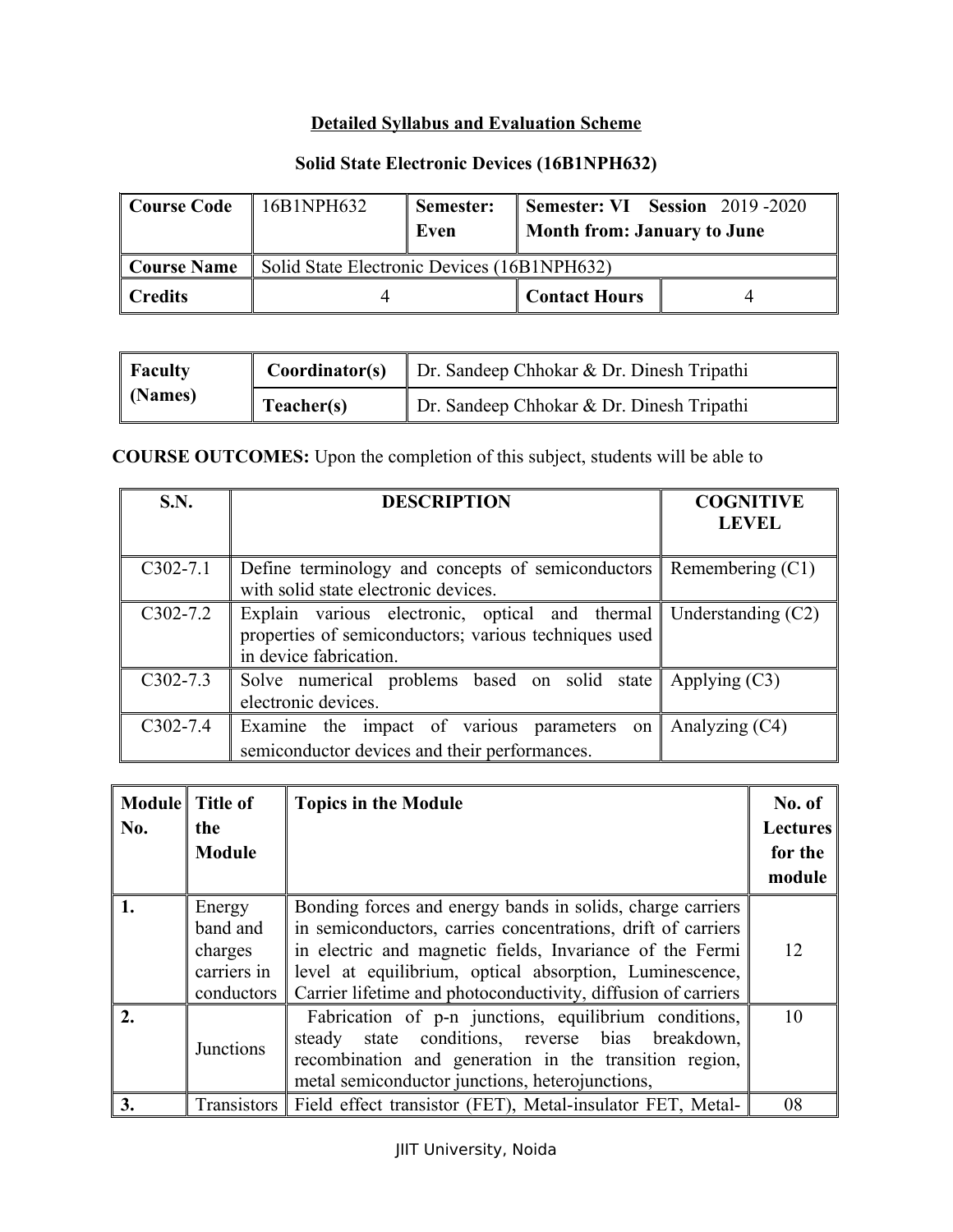|                         |                                 | insulator-semiconductor FET, MOS FET, Bipolar junction      |    |
|-------------------------|---------------------------------|-------------------------------------------------------------|----|
|                         |                                 | transistors                                                 |    |
| $\overline{\mathbf{4}}$ |                                 | Photodiodes, solar<br>light<br>diodes,<br>cell,<br>emitting |    |
|                         | Devices                         | semiconductor lasers, Negative conductance Microwave        | 10 |
|                         |                                 | devices: Tunnel diode, IMPATT diode, Gunn diode             |    |
|                         |                                 | <b>Total number of Lectures</b>                             | 40 |
|                         |                                 |                                                             |    |
|                         | <b>Evaluation Criteria</b>      |                                                             |    |
| <b>Components</b>       |                                 | <b>Maximum Marks</b>                                        |    |
| T1                      |                                 | 20                                                          |    |
| T <sub>2</sub>          |                                 | 20                                                          |    |
|                         | <b>End Semester Examination</b> | 35                                                          |    |
| <b>TA</b>               |                                 | 25 [2 Quiz/Class Tests (07 M), Attendance (07 M) Internal   |    |
|                         |                                 | Assessment (05 M) Assignment in PBL Mode (06 M)]            |    |
| <b>Total</b>            |                                 | 100                                                         |    |

|                  | <b>Recommended Reading material:</b> Author(s), Title, Edition, Publisher, Year of Publication<br>etc. (Text books, Reference Books, Journals, Reports, Websites etc. in the IEEE format) |  |  |
|------------------|-------------------------------------------------------------------------------------------------------------------------------------------------------------------------------------------|--|--|
|                  | Semiconductor Physics and Devices, by Donald A. Neamen and Dhrubes Biswas; 4 <sup>th</sup><br>Edison Mc GrawHill.                                                                         |  |  |
| $\overline{2}$ . | Physics of Semiconductor devices, by S. M. Sze; Wiley-Interscience.                                                                                                                       |  |  |
| 3.               | Solid State Electronic devices by Ben G. Streetman; Prentice-Hall.                                                                                                                        |  |  |
|                  | Semiconductor Devices, byMauro Zambuto; Mc GrawHill                                                                                                                                       |  |  |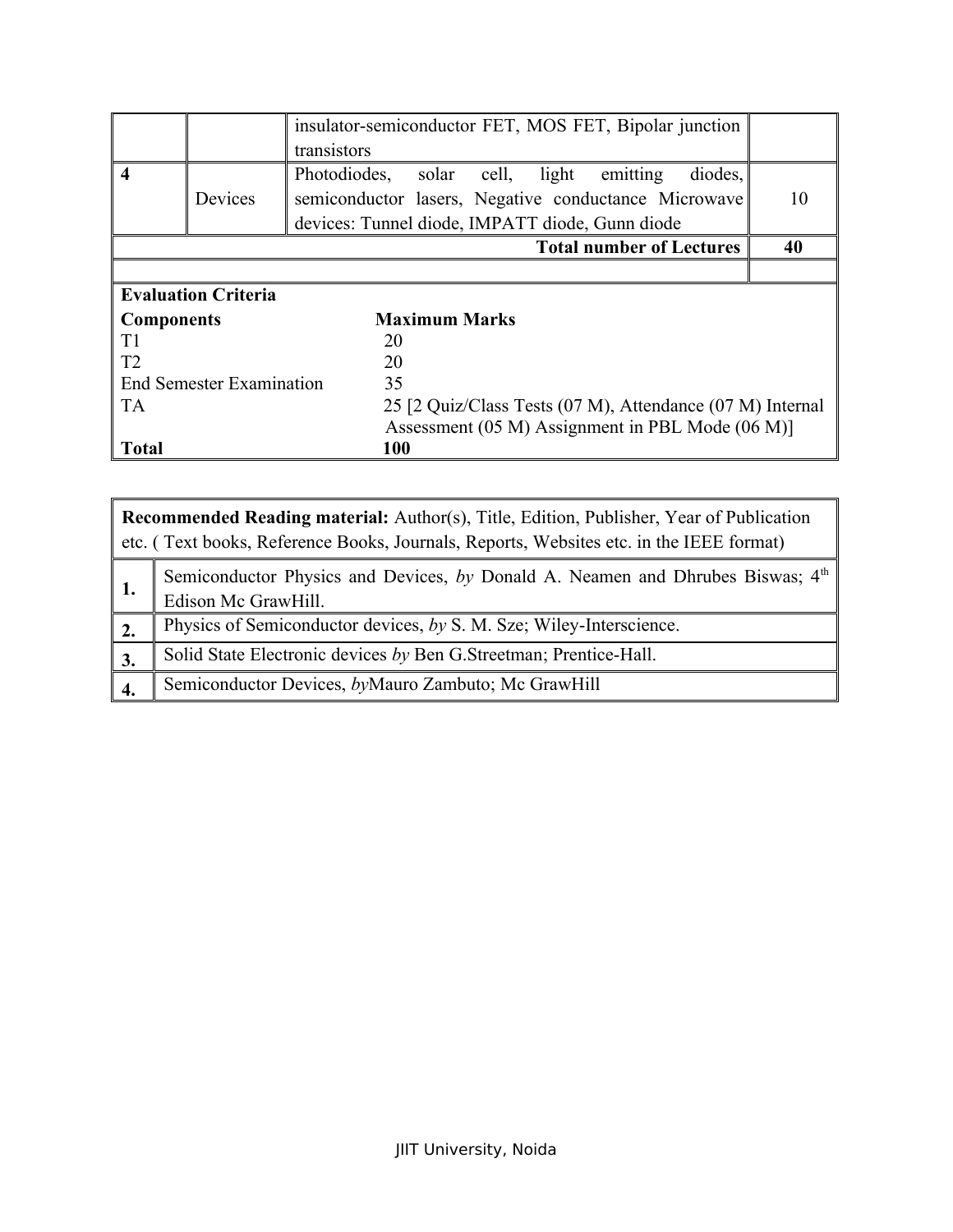| Course Code | 16B1NPH633              | <b>Semester: Even</b> |  |     | <b>Semester: VI Session: 2019 -2020</b><br><b>Month: January to June</b> |  |
|-------------|-------------------------|-----------------------|--|-----|--------------------------------------------------------------------------|--|
| Course Name | Photovoltaic Techniques |                       |  |     |                                                                          |  |
| Credits     | 4/3                     | <b>Contact Hours</b>  |  | 4/3 |                                                                          |  |

| Faculty (Names) | Coordinator(s) | Dr. B. C. Joshi -JIIT 62                |
|-----------------|----------------|-----------------------------------------|
|                 |                | Dr. Prashant Chauhan - JIIT 128         |
|                 | Teacher(s)     | Dr. B. C. Joshi<br>Dr. Prashant Chauhan |

|              | <b>COURSE OUTCOMES</b>                                                                             | <b>COGNITIVE LEVELS</b>              |
|--------------|----------------------------------------------------------------------------------------------------|--------------------------------------|
| $C302-8.1$   | Classify various type of renewable energy sources and explain working<br>of photovoltaic device.   | <b>Understand Level</b><br>(Level 2) |
| $C302 - 8.2$ | Demonstrate the use of basic principles to model photovoltaic devices                              | Understand Level<br>(Level 2)        |
| $C302-8.3$   | Identify challenges and apply strategies to optimize performance of<br>various type of solar cells | Apply Level<br>(Level 3)             |
| $C302-8.4$   | Analyze Solar PV module, mismatch parameter and rating of PV<br>module                             | Analyze Level<br>(Level 4)           |
| $C302-8.5$   | Evaluate the performance of various stand-alone PV systems with<br>battery and AC and DC load      | <b>Evaluate Level</b><br>(Level 5)   |

| <b>Module</b><br>No. | Title of the<br><b>Module</b> | <b>Topics in the Module</b>                                                                                                                                                                                                                                                                                                                                                                               | No. of<br><b>Lectures</b> for<br>the module |
|----------------------|-------------------------------|-----------------------------------------------------------------------------------------------------------------------------------------------------------------------------------------------------------------------------------------------------------------------------------------------------------------------------------------------------------------------------------------------------------|---------------------------------------------|
| 1.                   | Review                        | Energy issues, conventional energy sources, Renewable<br>energy sources, Solar Energy                                                                                                                                                                                                                                                                                                                     | 02                                          |
| 2.                   | Solar cell<br>fundamentals    | Fundamental of semiconductor, charge carriers and their<br>semiconductors, carriers generation<br>motion<br>$\sin$<br>and<br>recombination, p-n junction diode, introduction to solar cell, p-<br>n junction under illumination, Current-Voltage (I-V), open<br>circuit voltage $(V_{OC})$ , short circuit current $(I_{SC})$ Maximum<br>power, current and voltage and Efficiency, Quantum<br>Efficiency | 10                                          |
| 3.                   | Design of solar cells         | Upper limits of cell parameters, loses in solar cell, solar cell<br>design, design for high I <sub>sc</sub> , V <sub>oc</sub> , FF, solar simulators                                                                                                                                                                                                                                                      | 08                                          |
| 4.                   | Solar<br>cell<br>technologies | Production of Si, Si wafer based solar cell technology, thin<br>film solar cell technologies (CIGS, microcrystalline and<br>polycrystalline Si solar cells, amorphous Si thin film solar<br>cells), multijunction solar cells, Emerging solar cell<br>technologies: organics solar cells, Dye-sensitized solar cell<br>(DSC), GaAs solar cell                                                             | 12                                          |
| 5.                   | Photovoltaic system           | PV system: Introduction, Stand-alone system, Grid connected<br>system, Hybrid system, Designing of PV system, Balance of<br>system- BOS (Inverters, Controllers, Wiring, Batteries)<br>Photovoltaic Cells, Estimating PV system size and cost,<br>Photovoltaic safety.                                                                                                                                    | 08                                          |
|                      |                               | <b>Total number of Lectures</b>                                                                                                                                                                                                                                                                                                                                                                           | 40                                          |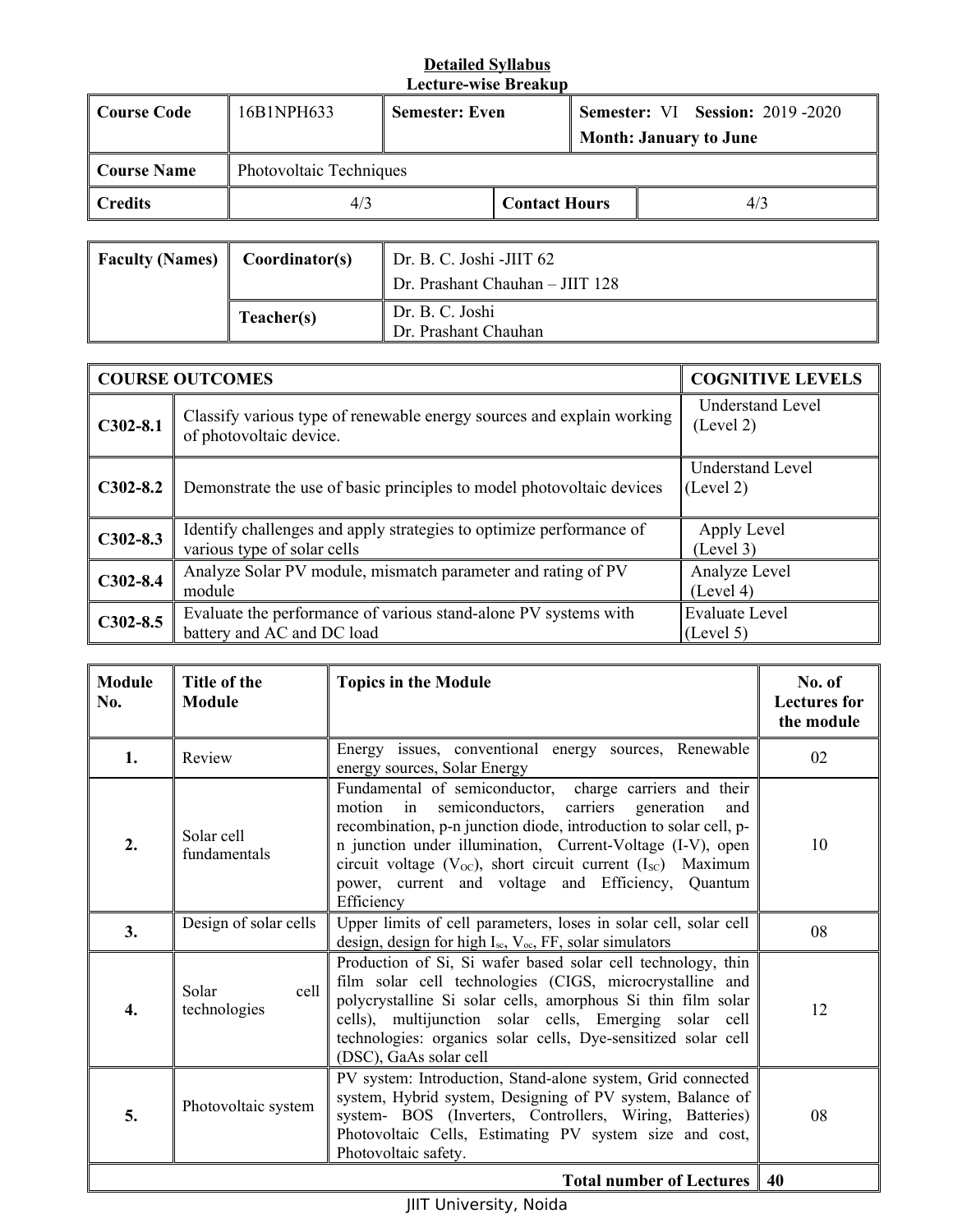| Evaluation Criteria                                         |                      |  |
|-------------------------------------------------------------|----------------------|--|
|                                                             | <b>Maximum Marks</b> |  |
| $\left\vert \frac{\text{Components}}{\text{T1}}\right\vert$ | 20                   |  |
| $\parallel$ T <sub>2</sub>                                  | 20                   |  |
| End Semester Examination                                    | 35                   |  |
| $\vert$ TA                                                  | $25$ ()              |  |
| $\vert$ Total                                               | <b>100</b>           |  |

|    | Recommended Reading material: Author(s), Title, Edition, Publisher, Year of Publication etc. (Textbooks,<br>Reference Books, Journals, Reports, Websites etc. in the IEEE format) |
|----|-----------------------------------------------------------------------------------------------------------------------------------------------------------------------------------|
|    | Tom Markvart and Luis Castaner, "Solar Cells: Materials, Manufacture and Operations," Elsevier, 2006                                                                              |
|    | Stuart R. Wenhem, Martin A. Green, M.E. Watt, "Applied Photovoltaics," Earthscan, 2007                                                                                            |
|    | Jenny Nelson, "The Physics of Solar Cells" Imperial college press," 003. Aatec publications, 1995.                                                                                |
| 4. | C S Solanki, Solar Photovoltaics, PHI                                                                                                                                             |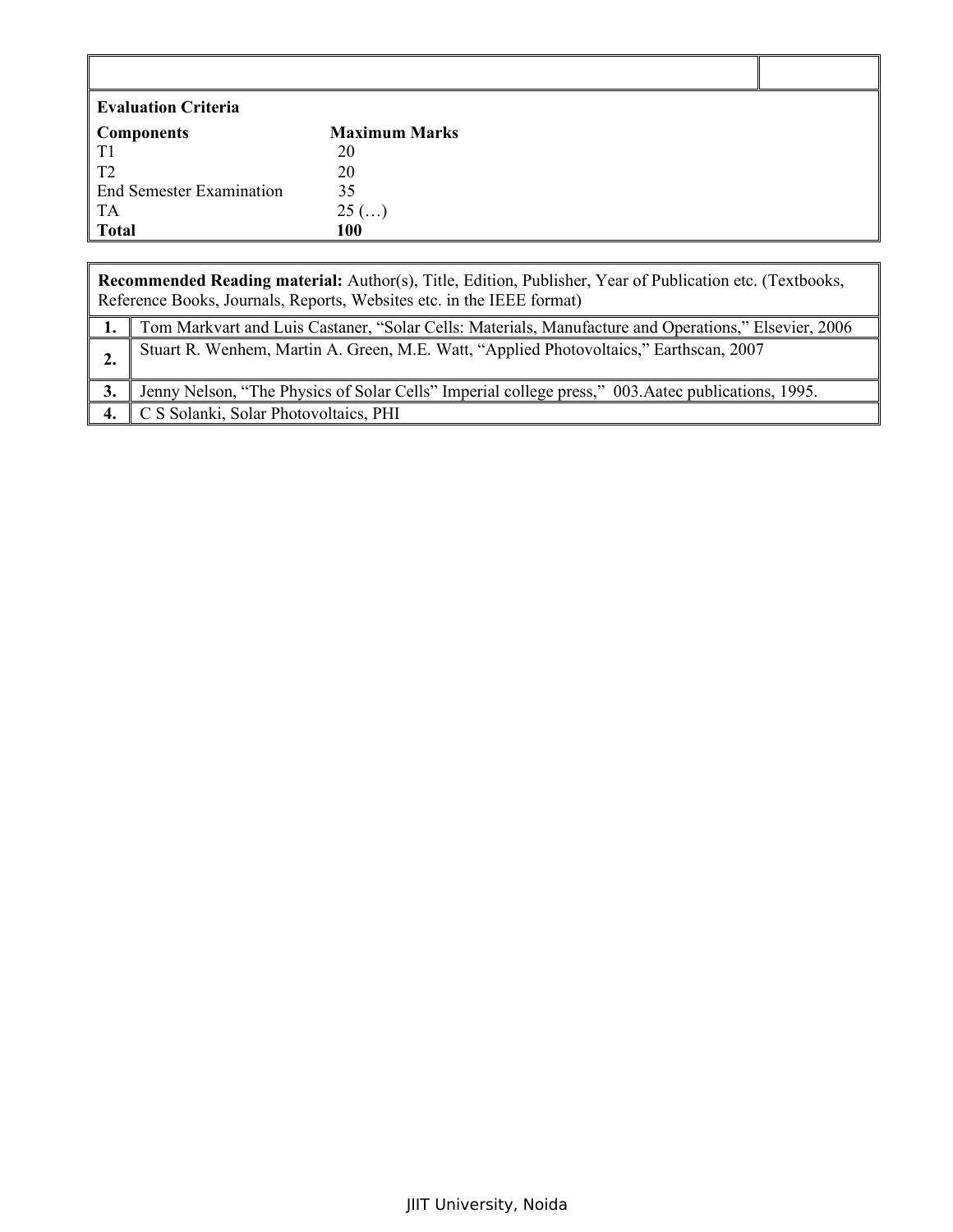## **Detailed Syllabus and Evaluation Scheme**

## **Medical and Industrial Applications of Nuclear Radiation (16B1NPH636)**

| <b>Course Code</b> | 16B1NPH636                                               | Semester:<br>Even | <b>Semester: VI</b> Session 2019-2020<br><b>Month from: January to June</b> |  |
|--------------------|----------------------------------------------------------|-------------------|-----------------------------------------------------------------------------|--|
| <b>Course Name</b> | Medical and Industrial Applications of Nuclear Radiation |                   |                                                                             |  |
| <b>Credits</b>     |                                                          |                   | <b>Contact Hours</b>                                                        |  |

| Faculty |            | <b>Coordinator(s)</b>   Dr. Manoj Tripathi |
|---------|------------|--------------------------------------------|
| (Names) | Teacher(s) | Dr. Papia Chowdhury & Dr. Manoj Tripathi.  |

## **Course Name: Medical & Industrial Applications of Nuclear Radiation (16B1NPH636) COURSE OUTCOMES:** Upon the completion of this subject, students will be able to

| <b>S.N.</b> | <b>DESCRIPTION</b>                                                                                                                            | <b>COGNITIVE</b><br><b>LEVEL</b> |
|-------------|-----------------------------------------------------------------------------------------------------------------------------------------------|----------------------------------|
| $C302-11.1$ | Define nuclear structure, properties and reactions; $\parallel$ Remembering (C1)<br>Nuclear magnetic resonance process                        |                                  |
| $C302-11.2$ | Explain models of different nuclear imaging<br>techniques; CNO cycle; principle of radioactive<br>decays                                      | Understanding $(C2)$             |
| $C302-11.3$ | Apply knowledge of nuclear reaction mechanisms in<br>atomic devices, dosimetry, radiotracers, medical<br>imaging, SPECT, PET, tomography etc. | Applying $(C3)$                  |
| $C302-11.4$ | Analyze different radiocarbon dating mechanisms and<br>processes                                                                              | Analyzing $(C4)$                 |

| No. | Module Title of<br>the<br><b>Module</b> | <b>Topics in the Module</b>                                 | No. of<br><b>Lectures</b><br>for the<br>module |
|-----|-----------------------------------------|-------------------------------------------------------------|------------------------------------------------|
|     | Nuclear                                 | Structure of matter; Nucleus: Nuclear Size, Structure and   | 17                                             |
|     | Structure                               | forces; Binding energy and Nuclear stability, mass defect;  |                                                |
|     |                                         | Nuclear reaction: Fission, Fusion, chain reaction. Nuclear  |                                                |
|     |                                         | fusion in stars, Formation of basic elements: proton-proton |                                                |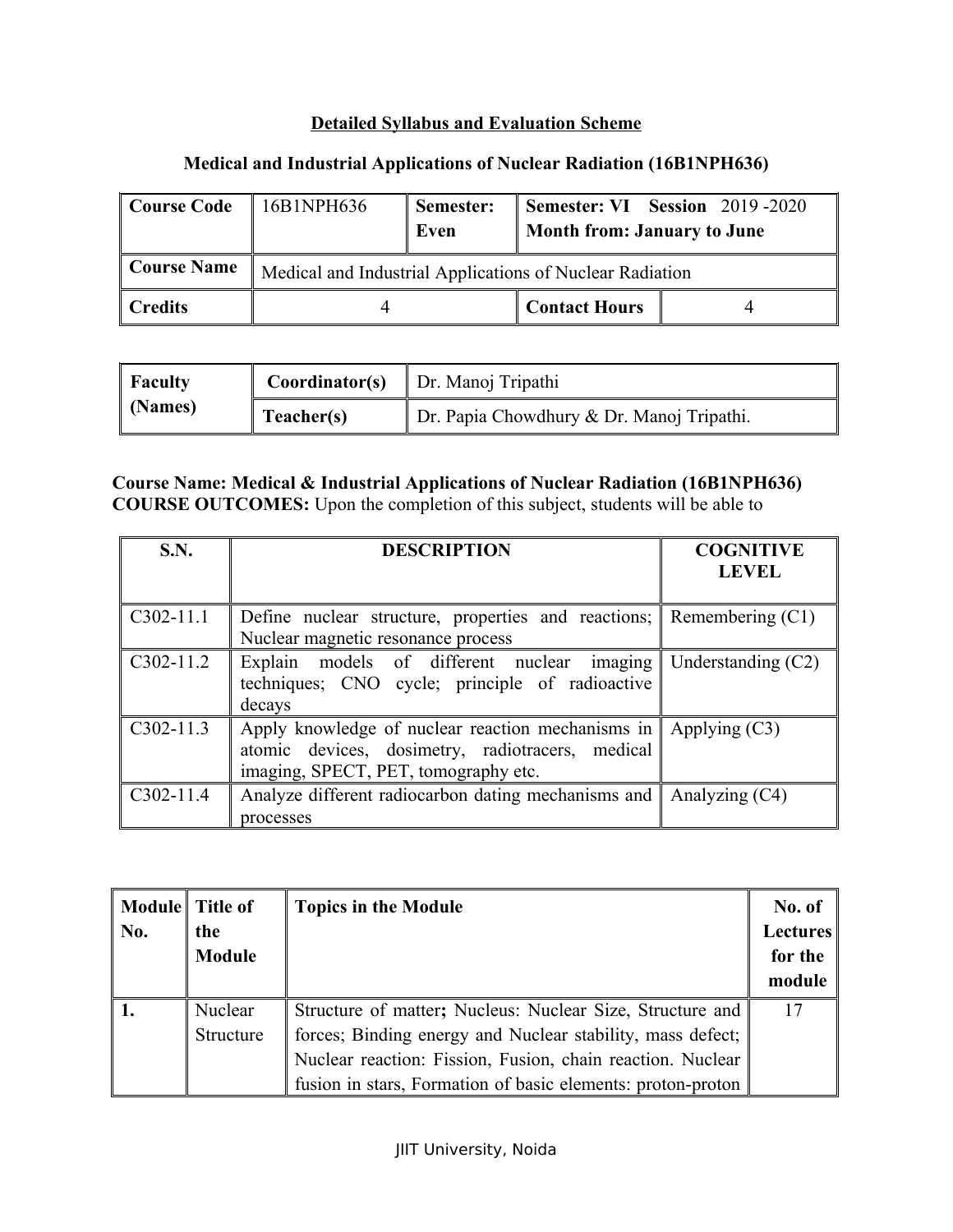|                     |                                 | chain, CNO cycle, Hydrostatic equilibrium; Applications:                                                      |    |
|---------------------|---------------------------------|---------------------------------------------------------------------------------------------------------------|----|
|                     |                                 | atom bomb, hydrogen bomb, nuclear power plants, Nuclear                                                       |    |
|                     |                                 | reactor problems, precautions. ii) Radioactive decay,                                                         |    |
|                     |                                 | kinetics of radioactive decay, Types of radioactive decay                                                     |    |
|                     |                                 | and their<br>measurement, Half life, decay constant,                                                          |    |
|                     |                                 | Population of states, Production of radionuclides.                                                            |    |
|                     |                                 | Radioactive dating, Radiocarbon dating: Formation,                                                            |    |
|                     |                                 | mechanism of dating, carbon cycle, radiocarbon clock and                                                      |    |
|                     |                                 | applications, advantages, disadvantages, precautions; Other                                                   |    |
|                     |                                 | dating techniques, protein dating, accuracy in dating;                                                        |    |
| 2.                  | Radioactiv                      | Dosimetry and applications: Interaction of Radiation of                                                       | 09 |
|                     | e Dating                        | matter: Biological effects of radiations; dosimetry, working                                                  |    |
|                     |                                 | principles, Tools and radiotherapy, Doses, Radioisotopes,                                                     |    |
|                     |                                 | Radiotracers;                                                                                                 |    |
| 3.                  | Nuclear                         | Nuclear Magnetic Resonance: General Introduction to                                                           | 09 |
|                     | Magnetic                        | Magnetic Resonance, Reference Frame; RF Pulses, Larmor                                                        |    |
|                     | Resonance                       | precision, Basic principles of NMR & ESR Spectroscopy,                                                        |    |
|                     |                                 | Nuclear shielding, Chemical shifts; Couplings, Nuclear                                                        |    |
|                     |                                 | Imaging; 1D,2D, 3D Images, Application of NMR in                                                              |    |
|                     |                                 | medical industry as MRI, working MRI, Types of differen                                                       |    |
|                     |                                 | MRI, Applications of NMR in quantum computation;                                                              |    |
| $\overline{\bf{4}}$ | Dosimetry                       | Nuclear Medicine and Nuclear imaging techniques,                                                              | 05 |
|                     | and                             | preclinical imaging, detector designing, photon counting,                                                     |    |
|                     | applicatio                      | Medical imaging using $\beta + \gamma$ coincidences, SPECT AND                                                |    |
|                     | ns                              | PET: Radiation tomography                                                                                     |    |
|                     |                                 | <b>Total number of Lectures</b>                                                                               | 40 |
|                     |                                 |                                                                                                               |    |
|                     | <b>Evaluation Criteria</b>      |                                                                                                               |    |
| <b>Components</b>   |                                 | <b>Maximum Marks</b>                                                                                          |    |
| T1                  |                                 | 20                                                                                                            |    |
| T <sub>2</sub>      |                                 | 20                                                                                                            |    |
|                     | <b>End Semester Examination</b> | 35                                                                                                            |    |
| <b>TA</b>           |                                 | 25 [2 Quiz/Class Tests (07 M), Attendance (07 M) Internal<br>Assessment (05 M) Assignment in PBL Mode (06 M)] |    |
| <b>Total</b>        |                                 | <b>100</b>                                                                                                    |    |
|                     |                                 |                                                                                                               |    |

**Recommended Reading material:** Author(s), Title, Edition, Publisher, Year of Publication etc. ( Text books, Reference Books, Journals, Reports, Websites etc. in the IEEE format) 1. Basic Sciences of Nuclear Medicine; Magdy M K halil, Springer. 2. Gopal B Saha, Physics and Radibiology of Nuclear Medicine; Springer.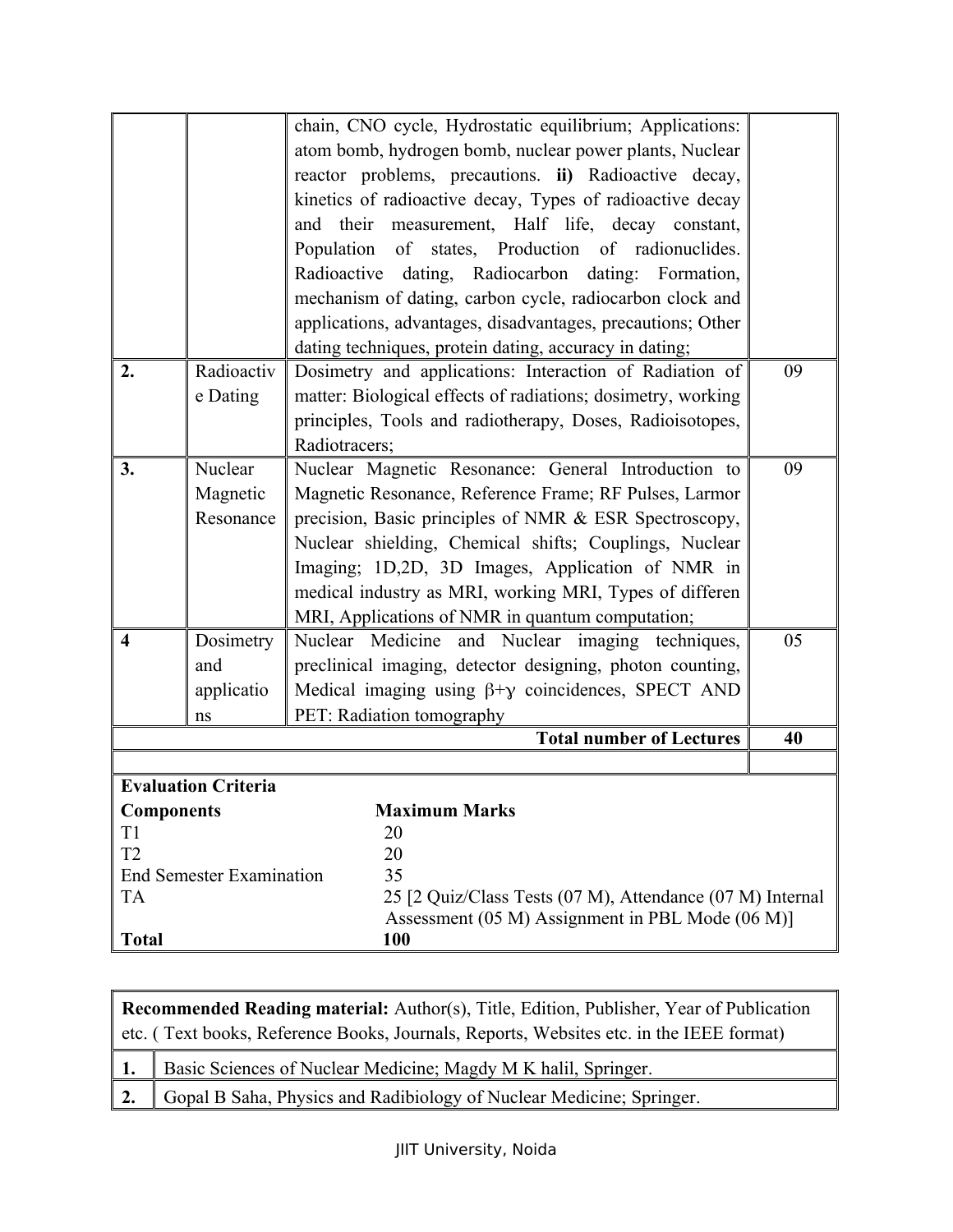|               | A. Beiser, Concepts of Modern Physics, Mc Graw Hill International.             |
|---------------|--------------------------------------------------------------------------------|
|               | Radionuclide Techniques in Medicine, JM McAlister (Cambridge University Press, |
| $^{\circ}$ 5. | S.N.Ghosal, Nuclear Physics.                                                   |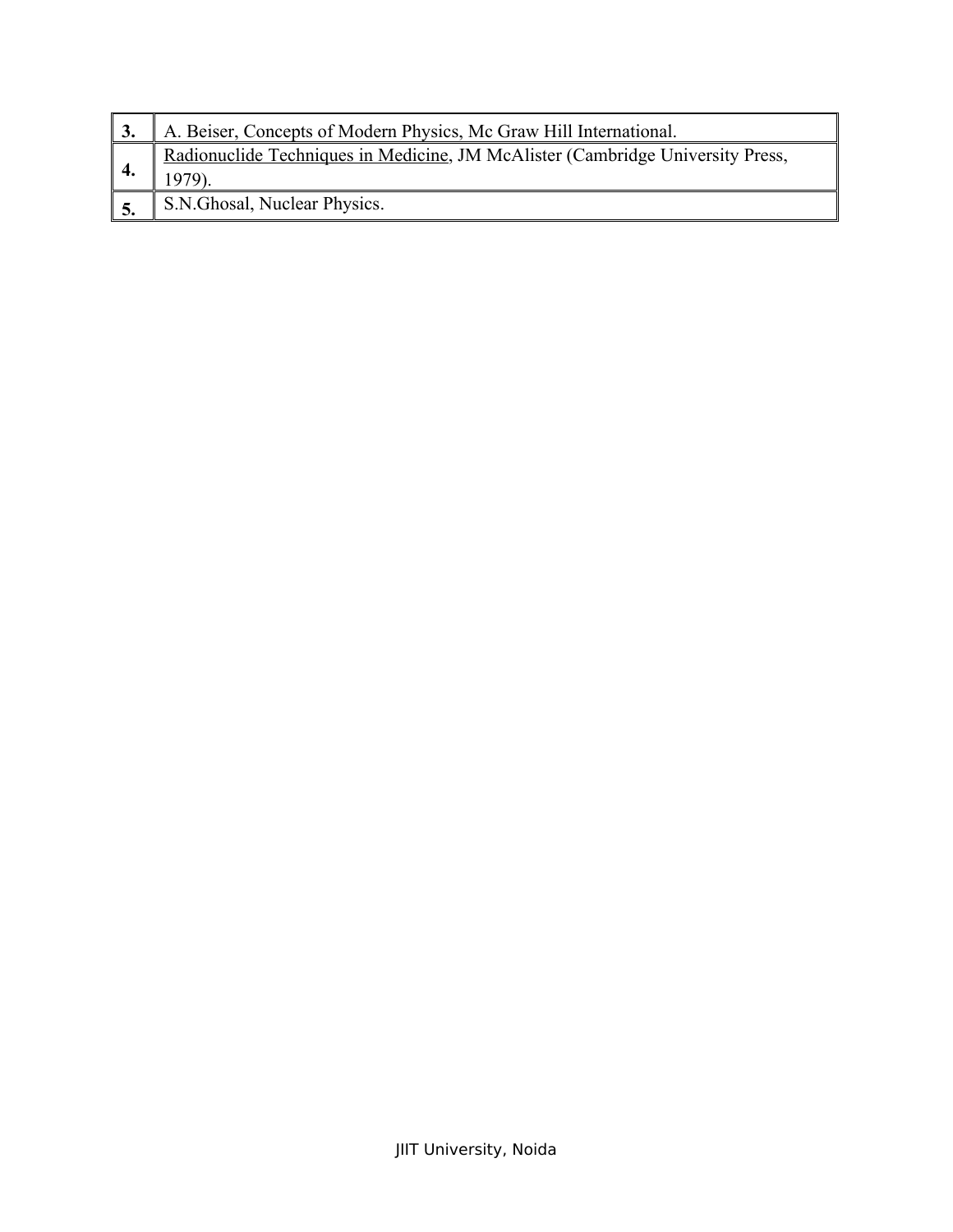|                 |                  | LUULUI U-WISU DI GARUP                        |                                |                                                                      |  |  |      |  |
|-----------------|------------------|-----------------------------------------------|--------------------------------|----------------------------------------------------------------------|--|--|------|--|
| Course Code     | 16B19EC691       | <b>Semester</b> Even<br>(specify<br>Odd/Even) |                                | <b>Semester 6th Session</b><br>$-2020$<br><b>Month from</b> Jan-June |  |  | 2019 |  |
| Course Name     | Renewable Energy |                                               |                                |                                                                      |  |  |      |  |
| $\vert$ Credits |                  |                                               | <b>Contact</b><br><b>Hours</b> |                                                                      |  |  |      |  |

| <b>Faculty (Names)</b> | Coordinator(s)                 | Shivaji Tyagi, Vinay Anand Tikkiwal |
|------------------------|--------------------------------|-------------------------------------|
|                        | Teacher(s)<br>(Alphabetically) |                                     |

|            | <b>COURSE OUTCOMES</b>                                                                                             | <b>COGNITIVE</b><br><b>LEVELS</b> |
|------------|--------------------------------------------------------------------------------------------------------------------|-----------------------------------|
| $C305-4.1$ | Overview of Energy use, Major Energy options, Global climate change<br>issues, effects on ecology and biodiversity | Understanding $(C2)$              |
| $C305-4.2$ | Basics of Solar radiation and Solar Photovoltaics, Solar Resource<br>Assessment, Solar Cell structures and working | Analyzing (C4)                    |
| $C305-4.3$ | Basics of Wind resource, Aerodynamics, Fundamental Power Equations,<br>Design of Wind Energy Generators            | Analyzing (C4)                    |
| $C305-4.4$ | Biomass Resource, Extracting Biomass Energy, Landfill gas, Fuel Crops,<br>Anaerobic Digestion, Biomass Gasifiers   | Understanding $(C2)$              |

| <b>Module</b><br>No. | Title of the<br><b>Module</b>      | <b>Topics in the Module</b>                                                                                                                                                        | No. of<br><b>Lectures for</b><br>the module |
|----------------------|------------------------------------|------------------------------------------------------------------------------------------------------------------------------------------------------------------------------------|---------------------------------------------|
| 1.                   | Introduction                       | Overview of energy use and related issues, Necessity of<br>energy storage, major energy options, issues of supply<br>and demand, energy conversions, global climate change         | 6                                           |
|                      |                                    | issues, effects on ecology and biodiversity, major energy<br>alternatives.                                                                                                         |                                             |
| 2.                   | Solar Energy $\&$<br>their sources | Solar cell fundamentals and characteristics, Solar<br>Resource Assessment, Solar Photovoltaic technologies<br>and Solar Thermal systems.                                           | 8                                           |
| 3.                   | Electric grid                      | Working and performance related issues. New<br>developments and challenges in the electric grid.                                                                                   | 6                                           |
| $\overline{4}$ .     | Wind Energy $\&$<br>their sources  | Wind resource, basic aerodynamics, fundamental power<br>equation, Basic                                                                                                            | 4                                           |
| 5.                   | Biomass sources                    | Biomass resource, photosynthesis process and usable<br>form of biomass, extracting biomass energy, fuel crops,<br>landfill gas, waste to energy, energy balances and<br>economics. | 6                                           |
|                      |                                    | <b>Total number of Lectures</b>                                                                                                                                                    | 30                                          |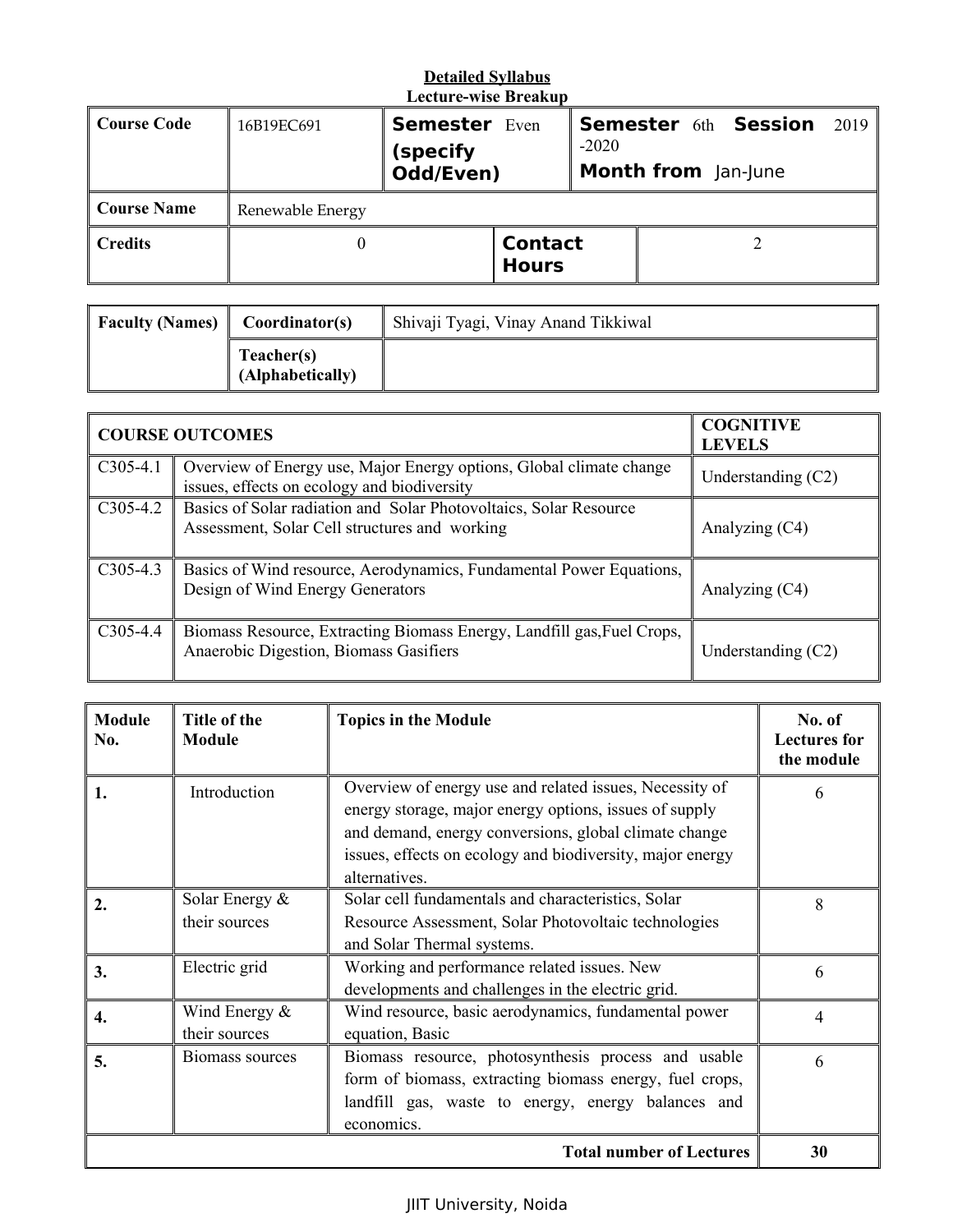| <b>Evaluation Criteria</b>      |                                                     |
|---------------------------------|-----------------------------------------------------|
| <b>Components</b>               | <b>Maximum Marks</b>                                |
| T2                              | 30                                                  |
| <b>End Semester Examination</b> | 40                                                  |
| TA                              | 30 (Assignment = 15, Quiz = 10, Attendance = $05$ ) |
| Total                           | 100                                                 |

|                | Recommended Reading material: Author(s), Title, Edition, Publisher, Year of Publication etc. (Text books,<br>Reference Books, Journals, Reports, Websites etc. in the IEEE format) |  |  |
|----------------|------------------------------------------------------------------------------------------------------------------------------------------------------------------------------------|--|--|
| -1.            | Chetan Singh Solanki, Solar Photovoltaics: Fundamental, technologies and applications. Prentice Hall of<br>India, 2015                                                             |  |  |
| $^{\prime}$ 2. | James Momoh, Smart Grid: Fundamentals of Design and Analysis, Wiley-IEEE<br>Press, 2012.                                                                                           |  |  |
| 3.             | Ahmed, Wind Energy: Theory and Practice, PHI                                                                                                                                       |  |  |
| 4.             | Jenny Nelson, Physics of Solar Cell, World Scientific                                                                                                                              |  |  |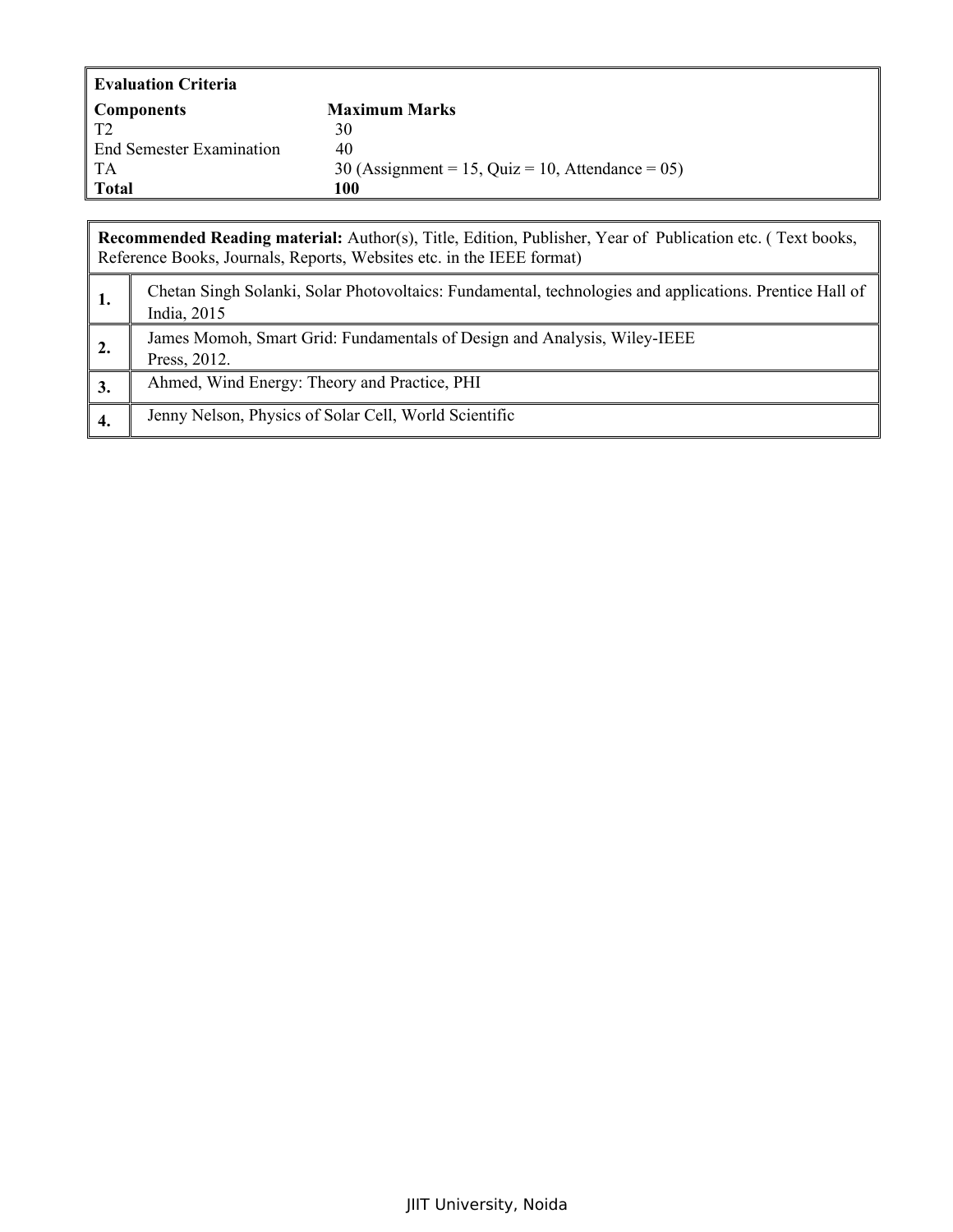| Course Code                        | 16B19PH692 | <b>Semester Even</b>                          |                      |  | <b>Semester:</b> $6th$ <b>Session</b> 2019-2020 |
|------------------------------------|------------|-----------------------------------------------|----------------------|--|-------------------------------------------------|
|                                    |            |                                               |                      |  | <b>Month from:</b> January to July              |
| $\vert$ COURSE<br>$\parallel$ NAME |            | LIGHT EMITTING DEVICES: BASICS & APPLICATIONS |                      |  |                                                 |
| Credits                            |            |                                               | <b>Contact Hours</b> |  |                                                 |

| <b>Faculty (Names)</b> | Coordinator(s)                 | Dr. Bhubesh Chander Joshi |
|------------------------|--------------------------------|---------------------------|
|                        | Teacher(s)<br>(Alphabetically) | Dr. Bhubesh Chander Joshi |

|            | <b>COURSE OUTCOMES</b>                                                                                             | <b>COGNITIVE LEVELS</b> |
|------------|--------------------------------------------------------------------------------------------------------------------|-------------------------|
| $C305-6.1$ | Recall the basic concepts of semiconducting materials, working of p-n<br>junction diode and light emitting diodes. | Remembering (C1)        |
| $C305-6.2$ | Explain the various physical parameters involved in designing and<br>fabrication of LEDs.                          | Understanding $(C2)$    |
| $C305-6.3$ | Solve various problems related to efficiency, emission intensity and<br>spectrum of LEDs.                          | Applying $(C3)$         |
| $C305-6.4$ | Analyze the problems in designing $\&$ fabricating blue, white and green<br>high brightness LEDs.                  | Analyzing (C4)          |

| <b>Module</b><br>No. | Title of the<br><b>Module</b> | <b>Topics in the Module</b>                                                                                                                                                                                                                                                                                                         | No. of<br><b>Lectures for</b><br>the module |
|----------------------|-------------------------------|-------------------------------------------------------------------------------------------------------------------------------------------------------------------------------------------------------------------------------------------------------------------------------------------------------------------------------------|---------------------------------------------|
| 1.                   | History of LEDs               | History of SiC, GaAs, GaAsP, GaInP, GaN, and InGaN<br>LED <sub>s</sub> .                                                                                                                                                                                                                                                            | 4                                           |
| $\overline{2}$ .     | Theory of<br>Recombination's  | Radiative and non-radiative recombination's, Low-level<br>and high-level excitations, Bio-molecular rate equation for<br>quantum well structure, Van Roosbroeck-Shockley Model,<br>Einstein Model.                                                                                                                                  | 6                                           |
| 3.                   | <b>LED Basics</b>             | properties: I-V characteristics,<br>Electrical<br>parasitic<br>resistances, carrier distribution in homo and hetero<br>junctions, carrier losses, carrier overflow in heterojunctions,<br>Optical properties: Internal, external, extraction and power<br>efficiencies, Emission spectra, escape cone and temperature<br>dependency | 6                                           |
| 4.                   | Growth $\&$<br>Fabrications   | LED materials, Organic LEDs, Growth, Fabrication and<br><b>Characterization Techniques</b>                                                                                                                                                                                                                                          | 4                                           |
| 5.                   | Applications                  | Solid state lighting, White LEDs, HB LEDs, Color Mixing                                                                                                                                                                                                                                                                             | 10                                          |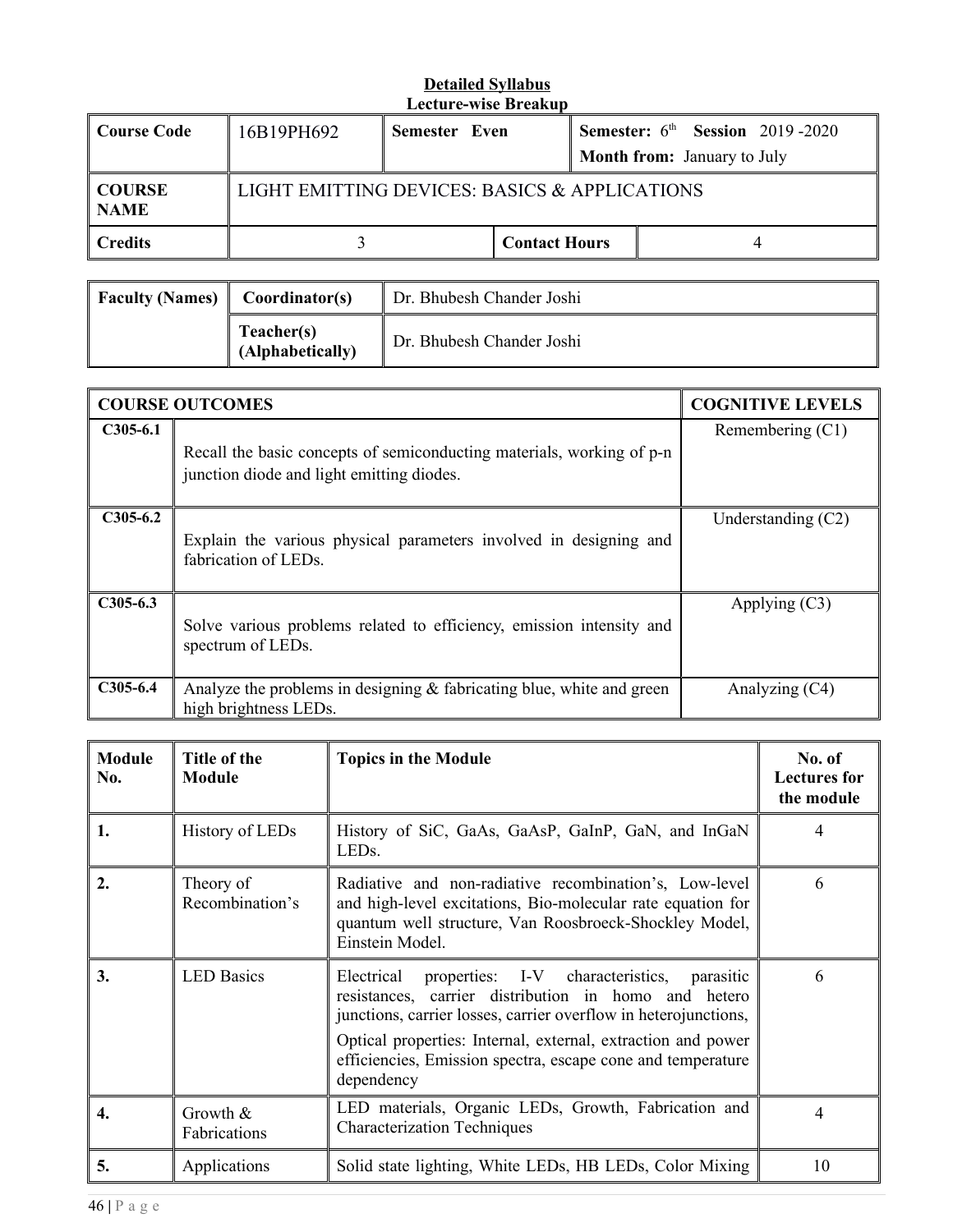|                                 | and Rendering, LED Drivers, Display Devices, AMOLED,<br>Communication, High Voltage LEDs |    |
|---------------------------------|------------------------------------------------------------------------------------------|----|
|                                 | <b>Total number of Lectures</b>                                                          | 30 |
| <b>Evaluation Criteria</b>      |                                                                                          |    |
| Components                      | <b>Maximum Marks</b>                                                                     |    |
| Mid Term Examination            | 30                                                                                       |    |
| <b>End Semester Examination</b> | 40                                                                                       |    |
| TA                              | 30 (Presentations/projects/Attendance)                                                   |    |
| <b>Total</b>                    | 100                                                                                      |    |

|                | Recommended Reading material: Author(s), Title, Edition, Publisher, Year of Publication etc. (Textbooks,<br>Reference Books, Journals, Reports, Websites etc. in the IEEE format) |  |  |
|----------------|-----------------------------------------------------------------------------------------------------------------------------------------------------------------------------------|--|--|
|                | Text 1: Light-Emitting Diodes, Schubert E. Fred, Cambridge University Press, 3rd Edition 2018.                                                                                    |  |  |
|                | Reference: Introduction to Light Emitting Diode Technology and Applications, Held Gilbert, Auerbach<br>Publications, 2008.                                                        |  |  |
| $\parallel$ 3. | Reference: Light-Emitting Diodes; Materials, Processes, Devices and Applications, Editors: Jinmin Li, G.<br>Q ZHANG, Springer, 2019                                               |  |  |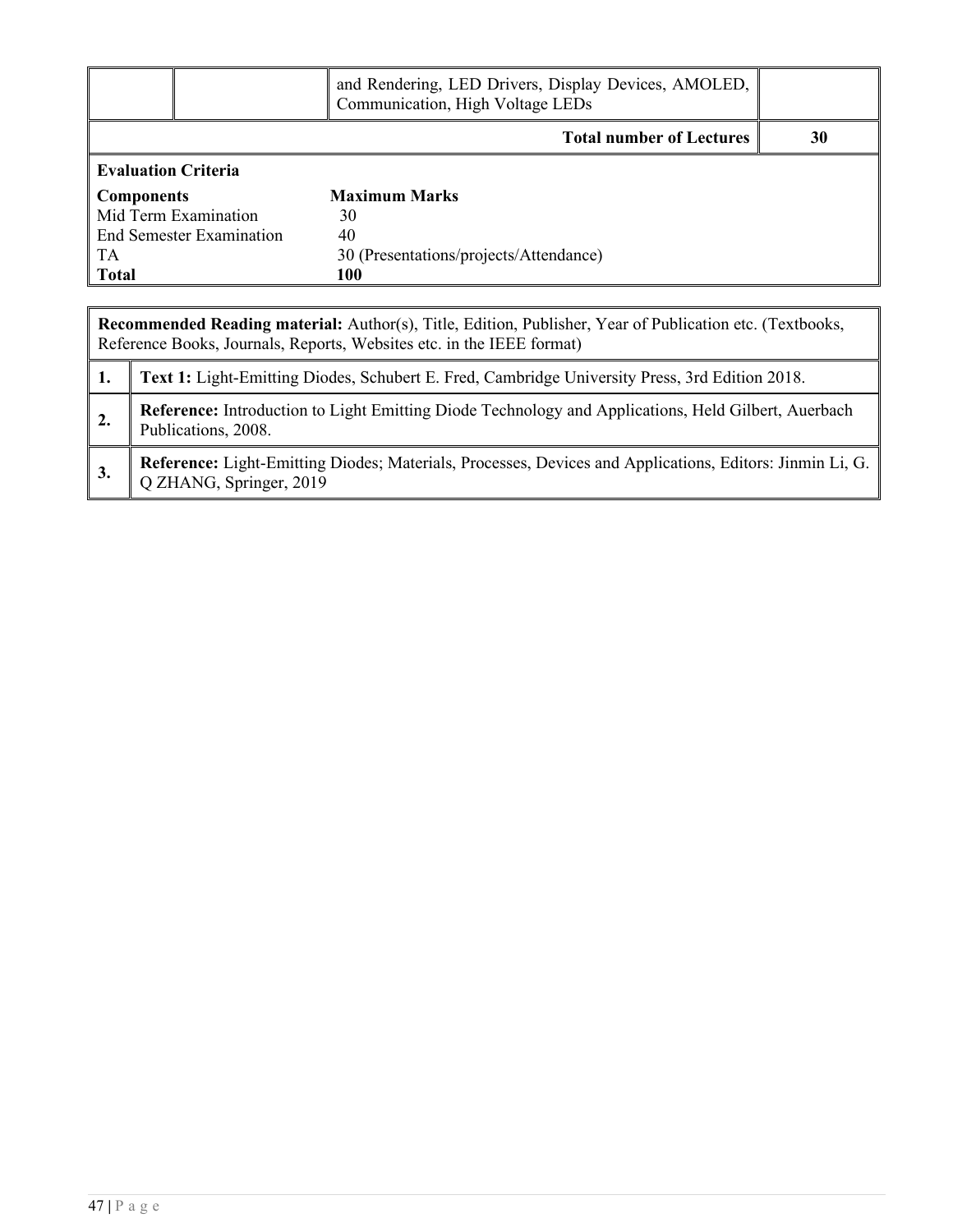| <b>Course Code</b> | 18B12HS611           | <b>Semester EVEN</b><br>(specify Odd/Even) |                      | <b>Semester VI Session 2019-2020</b><br><b>Month from :Jan - June</b> |
|--------------------|----------------------|--------------------------------------------|----------------------|-----------------------------------------------------------------------|
| <b>Course Name</b> | Marketing Management |                                            |                      |                                                                       |
| <b>Credits</b>     | $3(2-1-0)$           |                                            | <b>Contact Hours</b> | 28                                                                    |

| <b>Faculty (Names)</b> | Coordinator(s)                 | Dr Swati Sharma      |
|------------------------|--------------------------------|----------------------|
|                        | Teacher(s)<br>(Alphabetically) | $\ddot{\phantom{0}}$ |

| <b>COURSE OUTCOMES</b> |                                                                                                                                                    | <b>COGNITIVE LEVELS</b>    |
|------------------------|----------------------------------------------------------------------------------------------------------------------------------------------------|----------------------------|
| $C304-7.1$             | To illustrate the fundamentals of marketing, marketing environment<br>and market research                                                          | Understanding Level $(C2)$ |
| $C304-7.2$             | To model the dynamics of marketing mix                                                                                                             | Applying Level (C3)        |
| $C304-7.3$             | To demonstrate the implications of current trends in social media<br>marketing and emerging marketing trends.                                      | Understanding Level $(C2)$ |
| $C305-7.4$             | To appraise the importance of marketing ethics and social<br>responsibility                                                                        | Evaluating $(C5)$          |
| $C-305-$<br>7.5        | To conduct environmental analysis, design business portfolios and<br>develop marketing strategies for businesses to gain competitive<br>advantage. | Creating $(C6)$            |

| <b>Module</b><br>No. | Title of the<br><b>Module</b>                                                        | <b>Topics in the Module</b>                                                                                                                                                                                                                                                                                                                     | No.<br><sub>of</sub><br>for<br><b>Lectures</b><br>the module |
|----------------------|--------------------------------------------------------------------------------------|-------------------------------------------------------------------------------------------------------------------------------------------------------------------------------------------------------------------------------------------------------------------------------------------------------------------------------------------------|--------------------------------------------------------------|
| 1.                   | Understanding<br><b>New Age</b><br><b>Marketing</b>                                  | Defining Marketing For 21 <sup>st</sup> Century<br>The importance of marketing and marketing's role in<br>business and society.<br>Introduction to Digital Marketing.<br><b>Online Communication Tools.</b><br>The Social Media-Conversations, Community and<br>Content.<br>Affiliate Marketing and Mobile Engagement.<br>The Digital Campaigns | 5                                                            |
| 2                    | <b>Marketing</b><br><b>Environment and</b><br><b>Market Research</b><br>and insights | Internal and external forces impacting marketers.<br>Marketing and Customer Value.<br>Gathering Information and Scanning the environment.<br>Company's Micro and Macro Environment<br>Responding to the Marketing Environment                                                                                                                   | 3                                                            |
| 3                    | <b>Strategic Planning</b><br>and the marketing<br><b>Process</b>                     | Explore the impact of social forces on marketing<br>actions.<br>Describe how technological change affects marketing.<br>Designing the business Portfolio<br>Discuss the Strategic Planning Process and Strategic<br>Marketing Process.                                                                                                          | 5                                                            |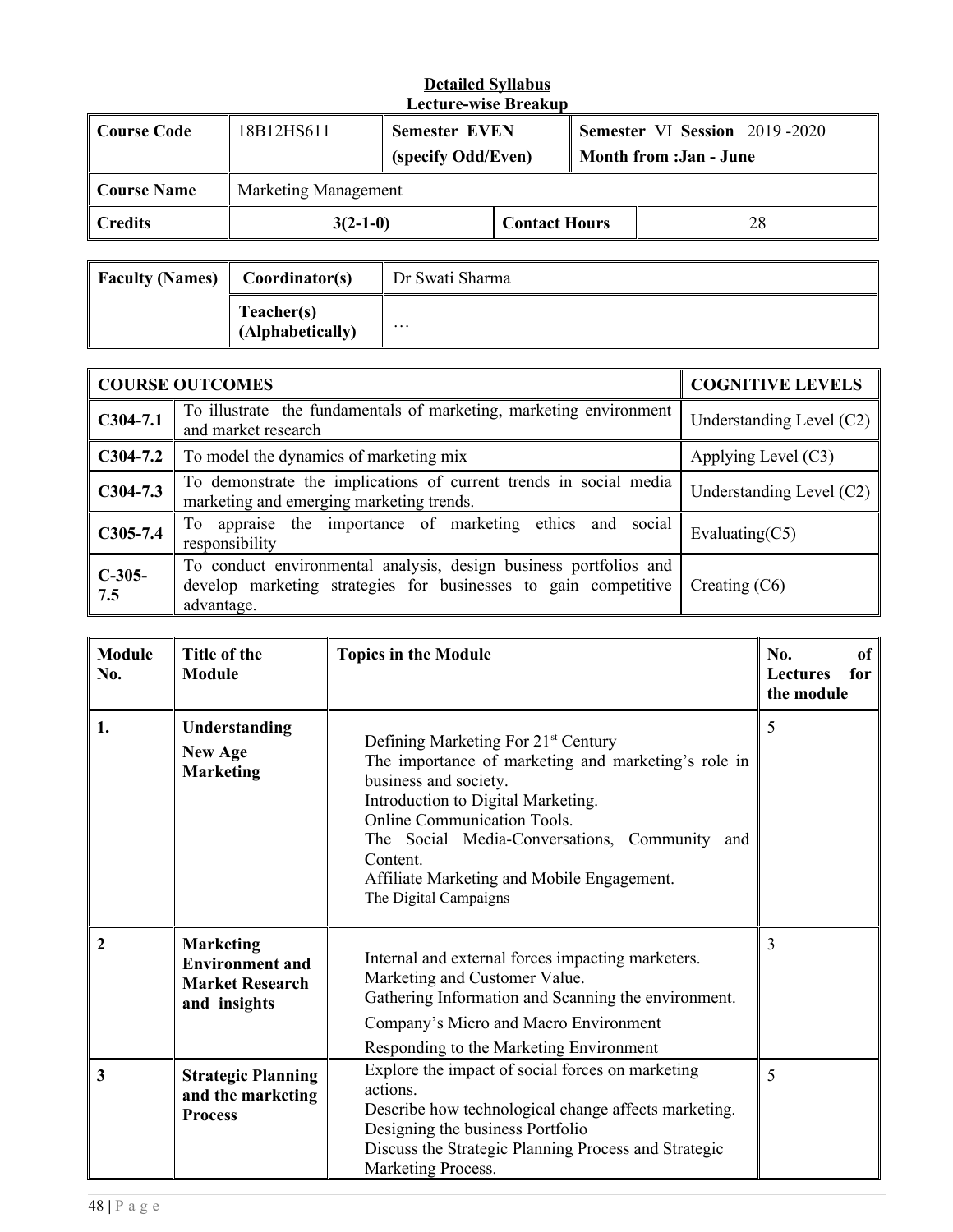| 4                                                                                                                                       | <b>Consumer and</b><br><b>Business Buyer</b><br><b>Behaviour</b>        | Consumer Markets and consumer buyer behaviour.<br>The buying decision process.<br>Business Markets and business buyer behaviour.<br>Discuss the modern ethical standards.                                                                                                                    | 5              |
|-----------------------------------------------------------------------------------------------------------------------------------------|-------------------------------------------------------------------------|----------------------------------------------------------------------------------------------------------------------------------------------------------------------------------------------------------------------------------------------------------------------------------------------|----------------|
| 5                                                                                                                                       | <b>Branding</b>                                                         | Brand Image, Identity and Association.<br>Product brands and Branding decisions.<br>Product line and mix decisions.<br>Consumer Brand Knowledge.<br>New Product Development and Product life cycle<br>strategies.                                                                            | $\overline{4}$ |
| 6                                                                                                                                       | <b>Pricing products:</b><br>Pricing<br>considerations and<br>strategies | Factors to consider when setting prices.<br>New product pricing strategies.<br>Product mix pricing strategies.<br>Price adjustments and changes.                                                                                                                                             | $\overline{4}$ |
| $\overline{7}$                                                                                                                          | The New Age<br><b>Social Marketing</b>                                  | Ethics and social responsibility in marketing.<br>Ethical behaviour in business.<br>Ethical decision making.<br>Social forces affecting marketing.<br>Impact of culture on marketing.<br>Discuss modern ethical standards.<br>Importance of marketing in CSR and business<br>sustainability. | $\overline{2}$ |
|                                                                                                                                         |                                                                         | <b>Total number of Lectures</b>                                                                                                                                                                                                                                                              | 28             |
| <b>Evaluation Criteria</b><br><b>Components</b><br>T1<br>T <sub>2</sub><br><b>End Semester Examination</b><br><b>TA</b><br><b>Total</b> |                                                                         | <b>Maximum Marks</b><br>20<br>20<br>35<br>25 (Assignment Viva)<br>100                                                                                                                                                                                                                        |                |

|                | <b>Recommended Reading material:</b> Author(s), Title, Edition, Publisher, Year of Publication etc. (Text books,<br>Reference Books, Journals, Reports, Websites etc. in the IEEE format) |  |  |
|----------------|-------------------------------------------------------------------------------------------------------------------------------------------------------------------------------------------|--|--|
| 1.             | Grewal and Levy, Marketing, 5 <sup>th</sup> Edition, Mc Graw Hill Education, 2017                                                                                                         |  |  |
| $\mathbf{2}$ . | Darymple, Douglas J., and Leonard J. Parsons, Marketing Management: Text and Cases, 7 <sup>th</sup> Edition,<br>John Wiley & Sons(Asia) Pte. Ltd., 2002.                                  |  |  |
| 3.             | Kotler, Philip., and Kevin Lane Keller, Marketing Management, 12 <sup>th</sup> Edition, New Delhi, Pearson<br>Education, 2006.                                                            |  |  |
| 4.             | Winer, Russell S., Marketing Management, 2 <sup>nd</sup> Edition, Prentice Hall, 2003.                                                                                                    |  |  |
| 5              | Dalrymple, Douglas J ., and Leonard J. Parsons, $2nd$ Edition, Wiley Publication, 2000.                                                                                                   |  |  |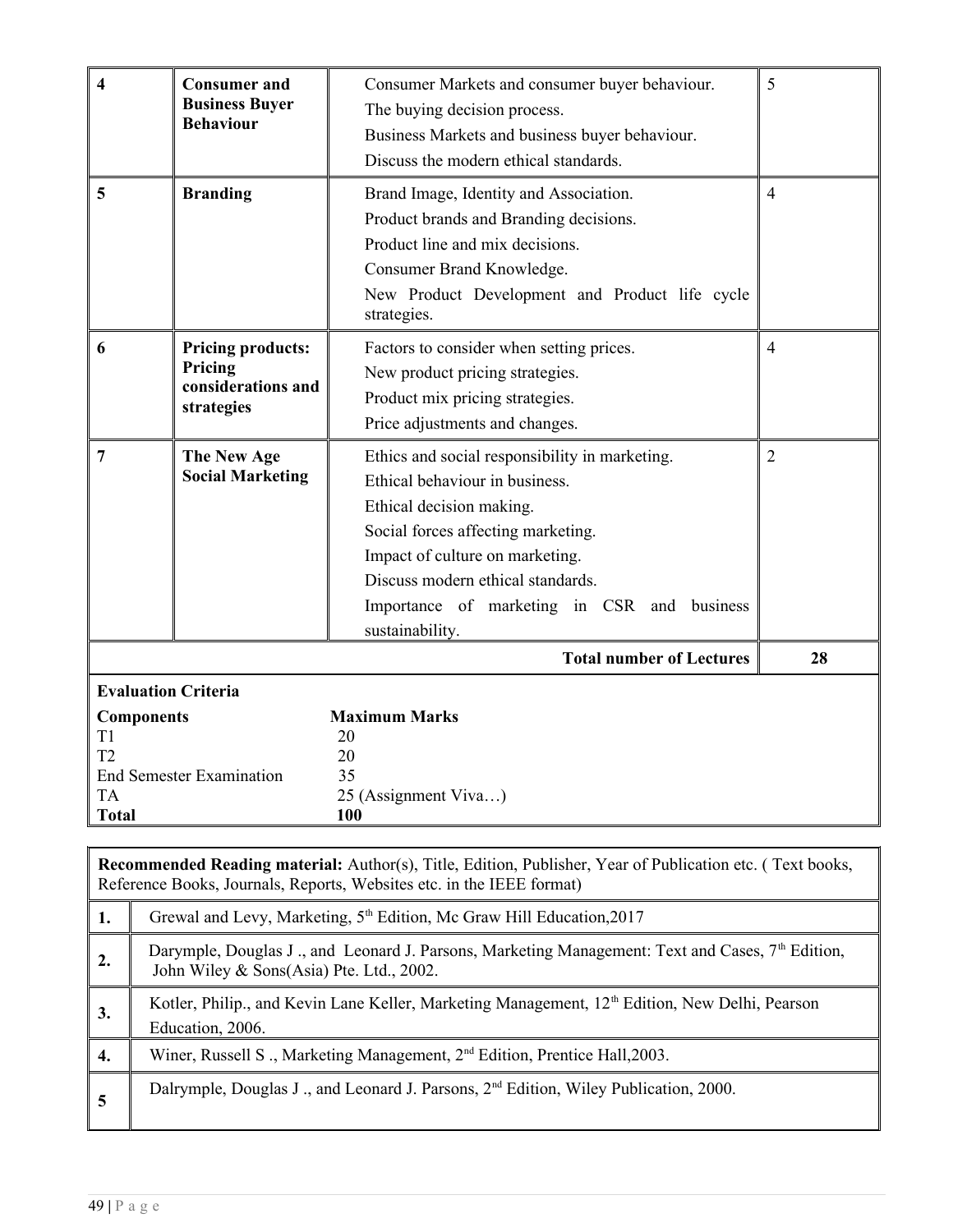# **Detailed Syllabus**

# **Lecture-wise Breakup**

| <b>Course Code</b> |                        | 18B12MA611                                                                                                         | Semester Even                                                                                                                      | Semester VI<br><b>Month from</b> |                                   | <b>Session</b> 2019-2020<br>Jan 2020 - June 2020 |
|--------------------|------------------------|--------------------------------------------------------------------------------------------------------------------|------------------------------------------------------------------------------------------------------------------------------------|----------------------------------|-----------------------------------|--------------------------------------------------|
| <b>Course Name</b> |                        | <b>Operations Research</b>                                                                                         |                                                                                                                                    |                                  |                                   |                                                  |
| <b>Credits</b>     |                        | $\overline{4}$                                                                                                     |                                                                                                                                    | <b>Contact Hours</b>             | $3 - 1 - 0$                       |                                                  |
| <b>Faculty</b>     |                        | Coordinator(s)                                                                                                     | Dr. Neha Sighal                                                                                                                    |                                  |                                   |                                                  |
| (Names)            |                        | Teacher(s)                                                                                                         | Prof. Pato Kumari                                                                                                                  |                                  |                                   |                                                  |
|                    |                        | (Alphabetically)                                                                                                   | Dr. Amita Bhagat                                                                                                                   |                                  |                                   |                                                  |
|                    | <b>COURSE OUTCOMES</b> |                                                                                                                    |                                                                                                                                    |                                  | <b>COGNITIVE</b><br><b>LEVELS</b> |                                                  |
|                    |                        |                                                                                                                    | After pursuing the above mentioned course, the students will be able to:                                                           |                                  |                                   |                                                  |
| $C302-3.1$         | method.                |                                                                                                                    | construct mathematical models for optimization problems and solve<br>linear programming problems (LPP) using graphical and simplex |                                  |                                   | Applying Level<br>(C3)                           |
| $C302-3.2$         |                        | programming problems.                                                                                              | apply two-phase, Big-M and dual simplex method for linear                                                                          |                                  |                                   | Applying Level<br>(C3)<br>Applying Level         |
| $C302-3.3$         |                        |                                                                                                                    | make use of sensitivity analysis to linear programming problems.                                                                   |                                  |                                   | (C3)                                             |
| $C302-3.4$         |                        |                                                                                                                    | solve transportation, assignment and travelling salesman problems.                                                                 |                                  |                                   | Applying Level<br>(C3)                           |
| $C302-3.5$         |                        | apply cutting plane and branch $\&$ bound techniques to integer<br>Applying Level<br>programming problems.<br>(C3) |                                                                                                                                    |                                  |                                   |                                                  |
| $C302-3.6$         |                        | examine optimality conditions and solve multivariable nonlinear<br>Analyzing<br>Level $(C4)$<br>problems.          |                                                                                                                                    |                                  |                                   |                                                  |
| <b>Module</b>      | <b>Title</b>           | <sub>of</sub><br>the                                                                                               | <b>Topics in the Module</b>                                                                                                        |                                  |                                   | <b>No. of Lectures</b>                           |
| No.<br>1.          | <b>Module</b>          | Preliminaries                                                                                                      | Introduction, Operations Research                                                                                                  |                                  | Models.                           | for the module<br>3                              |
|                    |                        |                                                                                                                    | Phases and Scope of O.R. Studies.                                                                                                  |                                  |                                   |                                                  |
| 2.                 | Linear                 |                                                                                                                    | Convex Sets, Formulation of LPP, Graphical                                                                                         |                                  |                                   | 8                                                |
|                    |                        | Programming                                                                                                        | Solutions, Simplex Method, Big-M Method,                                                                                           |                                  |                                   |                                                  |
|                    |                        | Problems (LPP)                                                                                                     | Two Phase Method, Special Cases in Simplex<br>Method.                                                                              |                                  |                                   |                                                  |
| 3.                 | Duality                | and                                                                                                                | Primal-Dual<br>Relationship,                                                                                                       | Duality,                         | Dual                              | 8                                                |
|                    |                        | <b>Sensitivity Analysis</b>                                                                                        | Simplex Method, Sensitivity Analysis.                                                                                              |                                  |                                   |                                                  |
| 4.                 |                        | Transportation                                                                                                     | Introduction, Matrix Form, Applications, Basic                                                                                     |                                  |                                   | 5                                                |
|                    | Problems               |                                                                                                                    | Feasible Solution- North West Corner Rule,<br>Least Cost Method, Vogel's Approximation                                             |                                  |                                   |                                                  |
|                    |                        |                                                                                                                    | Method.<br>Degeneracy,                                                                                                             | Resolution                       | on                                |                                                  |
|                    |                        |                                                                                                                    | Degeneracy, Optimal Solution, Maximization TP                                                                                      |                                  |                                   |                                                  |
|                    |                        |                                                                                                                    | Model.                                                                                                                             |                                  |                                   |                                                  |
| 5.                 |                        | Assignment                                                                                                         | Definition,<br>Hungarian                                                                                                           | Method,                          | Traveling                         | $\overline{4}$                                   |
|                    | Problems               |                                                                                                                    | Salesmen Problems.                                                                                                                 |                                  |                                   |                                                  |
| 6.                 | Integer                | Linear                                                                                                             | Pure and Mixed Integer Linear Programming                                                                                          |                                  |                                   | 6                                                |
|                    | Problems               | Programming                                                                                                        | Problems, Cutting Plane Method, Branch and<br>Bound Method.                                                                        |                                  |                                   |                                                  |
| 7.                 | Non                    | Linear                                                                                                             | Introduction to NLP, convex functions and                                                                                          |                                  |                                   | 8                                                |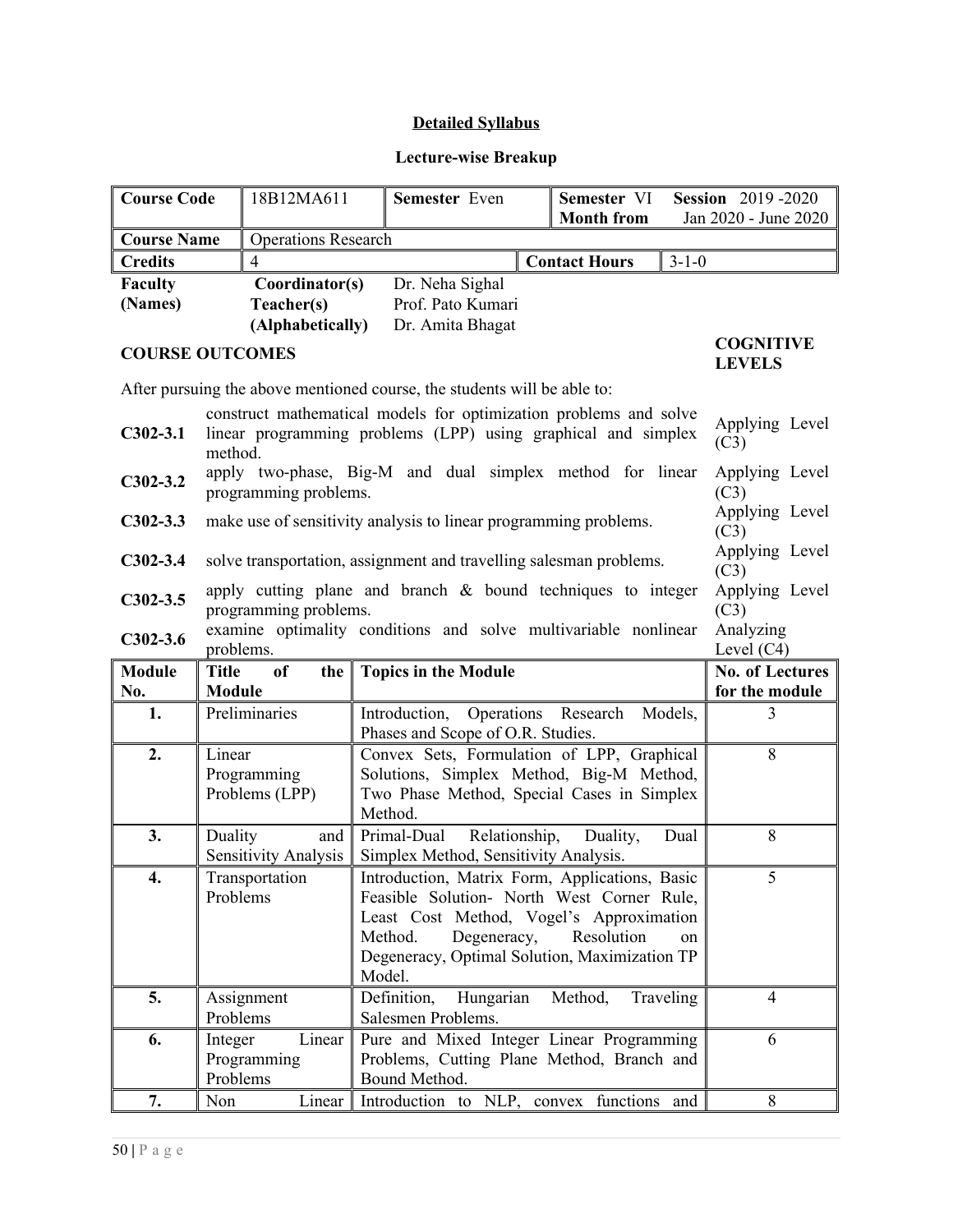| Programming                     | graphical solution, Unconstrained Problem,<br>Constrained Problems - Lagrange Method for<br>equality constraints, Kuhn-Tucker Conditions<br>for<br>inequality constraints,<br>Quadratic<br>Programming - Wolfe's Method |    |
|---------------------------------|-------------------------------------------------------------------------------------------------------------------------------------------------------------------------------------------------------------------------|----|
| <b>Total number of Lectures</b> |                                                                                                                                                                                                                         | 42 |
| <b>Evaluation Criteria</b>      |                                                                                                                                                                                                                         |    |
| <b>Components</b>               | <b>Maximum Marks</b>                                                                                                                                                                                                    |    |
| T <sub>1</sub>                  | 20                                                                                                                                                                                                                      |    |
| T <sub>2</sub>                  | 20                                                                                                                                                                                                                      |    |
| <b>End Semester Examination</b> | 35                                                                                                                                                                                                                      |    |
| TA                              | 25 (Quiz, Assignments, Tutorials)                                                                                                                                                                                       |    |
| <b>Total</b>                    | 100                                                                                                                                                                                                                     |    |

**1.** Taha, H. A. - Operations Research - An Introduction, Pearson Education, 2005.

**2.** Hadley, G. - Linear Programming, Massachusetts: Addison-Wesley, 1962.

**3.** Hiller, F.S. and Lieberman, G. J. - Introduction to Operations Research, San Francisco, 1995.

**4.** Wagner, H. M. - Principles of Operations Research with Applications to Managerial Decision, PHI, 1975.

**5.** Vohra, N. D., Quantitative Techniques in Management, Second Edition, TMH, 2003.

**6.** Taha, H. A. - Operations Research - An Introduction, Pearson Education, 2005.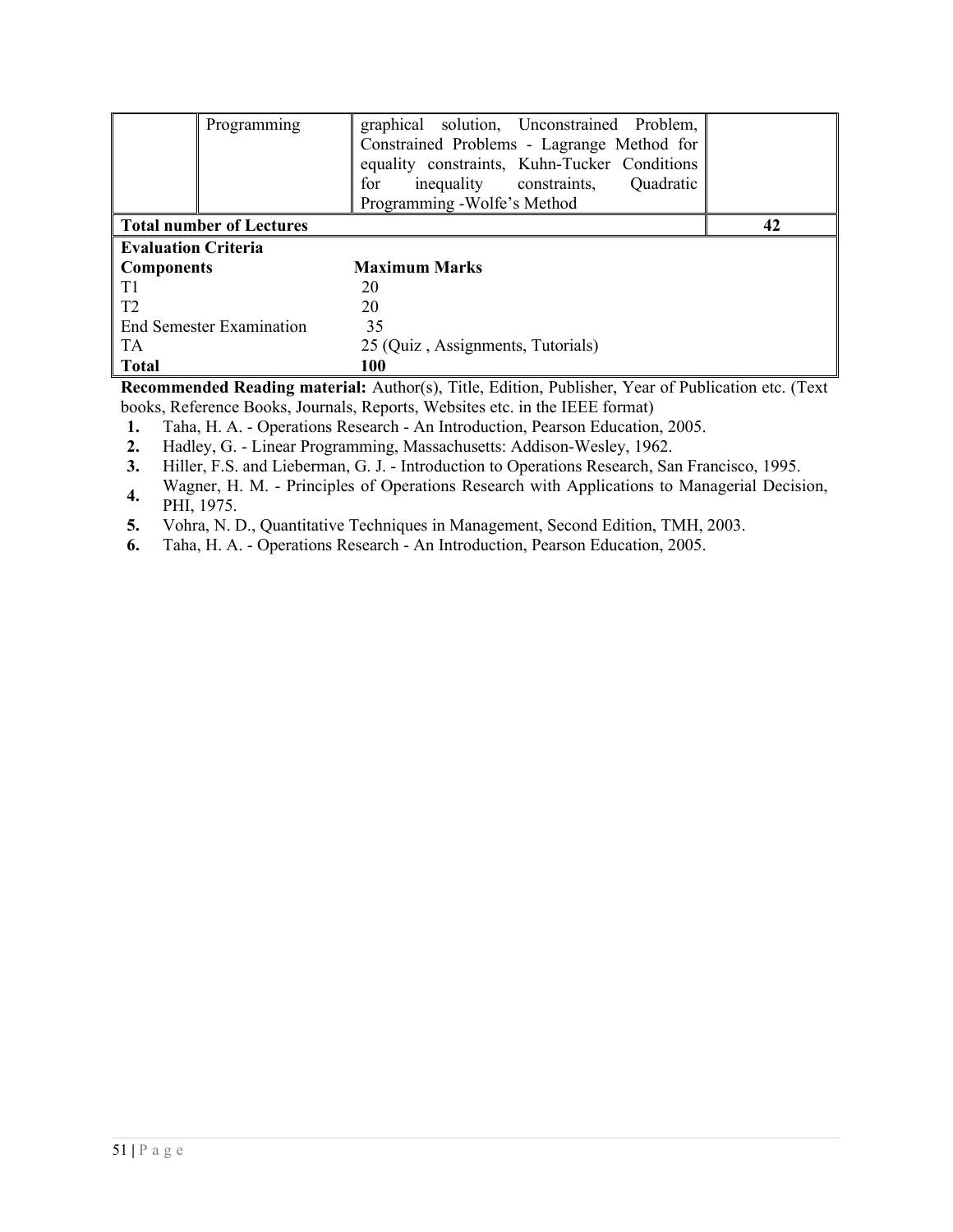| Course Code | 15B19CI591      | Semester Odd<br>(specify Odd) |                      |  | Semester V Session 2019-2020<br><b>Month from July to December</b> |
|-------------|-----------------|-------------------------------|----------------------|--|--------------------------------------------------------------------|
| Course Name | Minor Project-1 | NBA Code: C350                |                      |  |                                                                    |
| Credits     |                 |                               | <b>Contact Hours</b> |  |                                                                    |

| Faculty (Names) $\parallel$ Coordinator(s) |                                | K Vimal Kumar |
|--------------------------------------------|--------------------------------|---------------|
|                                            | Teacher(s)<br>(Alphabetically) | ALL FACULTY   |

|        | <b>COURSE OUTCOMES</b>                                                          | <b>COGNITIVE LEVELS</b> |
|--------|---------------------------------------------------------------------------------|-------------------------|
| C351.1 | Analyze chosen literature addressing real world research problem to identify    | Analyzing Level         |
|        | the requirements                                                                | (4)                     |
| C351.2 | Build technical report detailing the software specification, design, test plan, | Creating Level          |
|        | and implementation details.                                                     | (6)                     |
| C351.3 | Build a practicable solution for the research problem                           | <b>Creating Level</b>   |
|        |                                                                                 | (6)                     |
| C351.4 |                                                                                 | <b>Evaluating Level</b> |
|        | Evaluate results to test the effectiveness of the proposed solution             |                         |
| C351.5 | Develop effective communication skills for presentation of project related      | Apply Level             |
|        | activities                                                                      |                         |

| Evaluation Criteria      |                      |  |
|--------------------------|----------------------|--|
| Components               | <b>Maximum Marks</b> |  |
| $\sqrt{\frac{V}}$ Viva-1 | 20                   |  |
|                          | 20                   |  |
| $\vert$ Viva-2<br>D2D    | 60                   |  |
| Total                    | 100                  |  |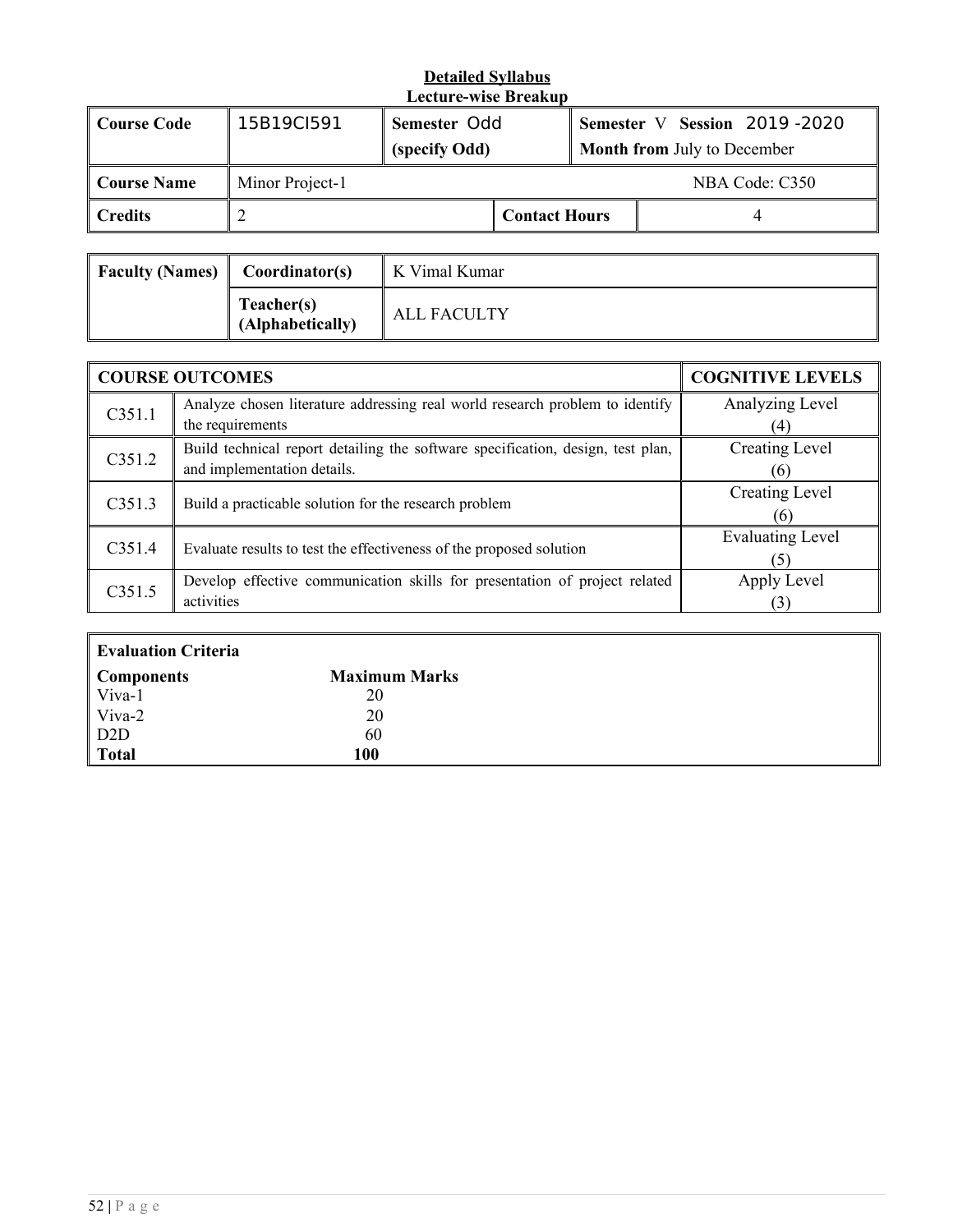| Course Code | 15B22CI621                     | Semester: Even |                      | <b>Semester</b> $6th$ <b>Session</b> 2019-2020<br>Month from Jan 20 to June 20 |          |
|-------------|--------------------------------|----------------|----------------------|--------------------------------------------------------------------------------|----------|
| Course Name | Data Mining And Web Algorithms |                |                      |                                                                                |          |
| Credits     |                                |                | <b>Contact Hours</b> |                                                                                | $4(3+1)$ |

| <b>Faculty (Names)</b> | Coordinator(s)                 | Archana Purwar |
|------------------------|--------------------------------|----------------|
|                        | Teacher(s)<br>(Alphabetically) | Archana Purwar |

|        | <b>COURSE OUTCOMES</b>                                                                                                                                                                           | <b>COGNITIVE LEVELS</b>              |
|--------|--------------------------------------------------------------------------------------------------------------------------------------------------------------------------------------------------|--------------------------------------|
| C313.1 | Understand the basics of data mining and pre-processing of data.                                                                                                                                 | <b>Understand Level</b><br>(Level 2) |
| C313.2 | Analyze the transactional data for finding frequent and interesting<br>patterns using association rule mining techniques like Apriori and FP-<br>Growth.                                         | Analyse Level<br>(Level 4)           |
| C313.3 | Apply a wide range of classification techniques like Naïve-bayes,<br>decision tree, and KNN for the numerous application including fraud<br>detection, target marketing, medical diagnosis, etc. | Apply Level<br>(Level 3)             |
| C313.4 | Cluster the similar/dissimilar objects using different methods like<br>partitioning, hierarchical and density based clustering.                                                                  | Create Level<br>(Level 6)            |
| C313.5 | Analyze the link structure of web using page rank and HITS<br>algorithms.                                                                                                                        | Analyse Level<br>(Level 4)           |
| C313.6 | Develop recommendation system using collaborative<br>filtering<br>techniques                                                                                                                     | Create Level<br>(Level 6)            |

| <b>Module</b><br>No. | Title of the<br><b>Module</b> | <b>Topics in the Module</b>                                                                                                                                                                                                                                                                                      | No. of<br><b>Lectures for</b><br>the module |
|----------------------|-------------------------------|------------------------------------------------------------------------------------------------------------------------------------------------------------------------------------------------------------------------------------------------------------------------------------------------------------------|---------------------------------------------|
|                      | <b>Course overview</b>        | What Motivated Data Mining? Why Is It Important? What<br>Is Data Mining? Data Mining-On What Kind of Data?<br>Data Mining Functionalities—What Kinds of Patterns Can<br>Be Mined? Are All of the Patterns Interesting? Data mining<br>process, Types of datasets and attributes, Major Issues in<br>Data Mining. | 0 <sub>3</sub>                              |
|                      | Data Preprocessing            | Getting To know your data, Data extraction, Data cleaning,                                                                                                                                                                                                                                                       | 06                                          |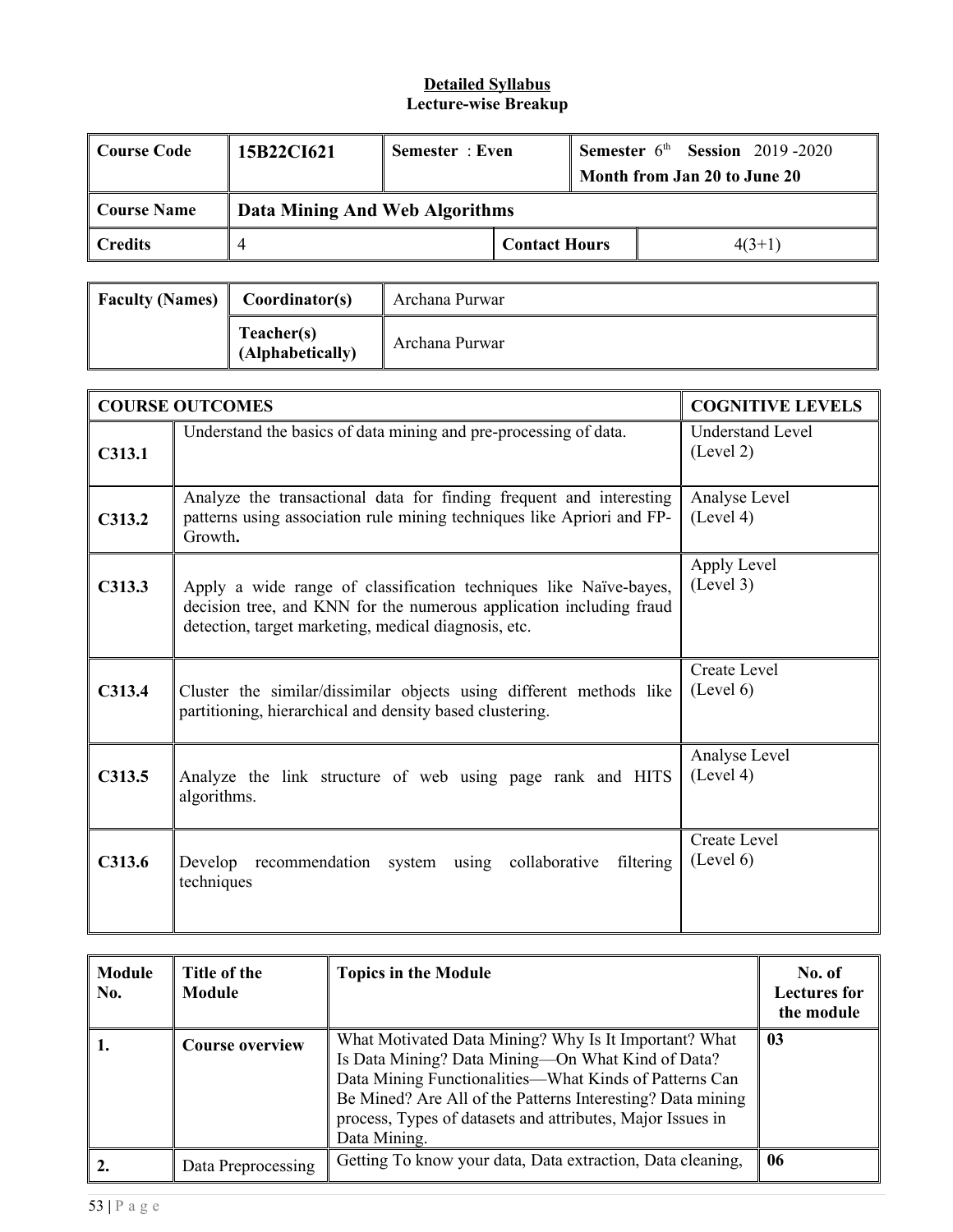|                            |                                                                                                                                                                                                                                       | Data Integration and transformation, Data reduction                                                                                                                                                                                                                                                                                                                              |    |
|----------------------------|---------------------------------------------------------------------------------------------------------------------------------------------------------------------------------------------------------------------------------------|----------------------------------------------------------------------------------------------------------------------------------------------------------------------------------------------------------------------------------------------------------------------------------------------------------------------------------------------------------------------------------|----|
| 3.                         | Association Rule<br>Usability and Complexity Analysis of Apriori Algorithm,<br>Sampling Algorithm, Partitioning, Using multiple minimum<br>mining<br>supports                                                                         |                                                                                                                                                                                                                                                                                                                                                                                  | 05 |
| $\overline{4}$ .           | Issues Regarding Classification and Prediction, Bayesian<br>Classification<br>Classification, Usability and Complexity Analysis of<br>Algorithms<br>Bayesian algorithm, Nearest Neighbor algorithm, Decision<br>Tree based algorithm. |                                                                                                                                                                                                                                                                                                                                                                                  | 07 |
| 5.                         | Clustering<br>Algorithms                                                                                                                                                                                                              | Clustering Algorithms: Types of Data in Cluster Analysis,<br>Similarity Measures, A Categorization of Major Clustering<br>Methods, Partitioning Methods, Hierarchical Methods,<br>Usability and Complexity Analysis of Agglomerative<br>Hierarchical Algorithm, K-means and K-Mediod<br>Partitioning Algorithm, subspace clustering<br>techniques, , Applications of clustering. | 10 |
| 6.                         | Web algorithms:                                                                                                                                                                                                                       | Web algorithms: Link Based Search Algorithm, Web<br>Crawling, Indexing, Searching, Zone Indexing, Term-<br>Frequency, Link Analysis Algorithm.                                                                                                                                                                                                                                   | 03 |
| 7.                         | Ranking<br>Algorithms:                                                                                                                                                                                                                | Ranking Algorithms: Page rank, Hits ranking algorithms                                                                                                                                                                                                                                                                                                                           | 03 |
| 8                          | Web<br>caching<br>Algorithm:                                                                                                                                                                                                          | Web caching Algorithm : LRV, FIFO, LRU, Random, OPT                                                                                                                                                                                                                                                                                                                              | 02 |
| 9                          | Recommendation<br>Algorithms:                                                                                                                                                                                                         | Recommendation Algorithms: Collaborative Filtering,<br>Item-to-Item recommendation, Memory Based<br>Recommendation,                                                                                                                                                                                                                                                              | 03 |
|                            |                                                                                                                                                                                                                                       | <b>Total number of Lectures</b>                                                                                                                                                                                                                                                                                                                                                  | 42 |
| <b>Evaluation Criteria</b> |                                                                                                                                                                                                                                       |                                                                                                                                                                                                                                                                                                                                                                                  |    |
| <b>Components</b>          |                                                                                                                                                                                                                                       | <b>Maximum Marks</b>                                                                                                                                                                                                                                                                                                                                                             |    |
| T1                         |                                                                                                                                                                                                                                       | 20                                                                                                                                                                                                                                                                                                                                                                               |    |
| T <sub>2</sub>             |                                                                                                                                                                                                                                       | 20                                                                                                                                                                                                                                                                                                                                                                               |    |
|                            | <b>End Semester Examination</b>                                                                                                                                                                                                       | 35<br>25                                                                                                                                                                                                                                                                                                                                                                         |    |
| <b>TA</b><br><b>Total</b>  |                                                                                                                                                                                                                                       | 100                                                                                                                                                                                                                                                                                                                                                                              |    |
|                            |                                                                                                                                                                                                                                       |                                                                                                                                                                                                                                                                                                                                                                                  |    |

| 1. | <b>Text Books</b>                                                                                                                               |
|----|-------------------------------------------------------------------------------------------------------------------------------------------------|
| 2. | Han, Jiawei, Jian Pei, and Micheline Kamber. Data mining: concepts and techniques. Elsevier, 3rd edition ,2012                                  |
| 3. | Kimball R. and Ross M, The Data Warehouse Toolkit", Wiley, 3rd edition, 2013                                                                    |
| 4. | Pujari, Arun K, Data mining techniques, Universities press, 3rd edition, 2013                                                                   |
| 5. | Pang-Ning Tan, Michael Steinbach, Vipin Kumar, Introduction to Data Mining, second edition, 2019                                                |
| 6. | Langville, Amy N., and Carl D. Meyer. Google's PageRank and beyond: The science of search engine rankings.<br>Princeton University Press, 2012. |
|    | <b>Reference Books</b>                                                                                                                          |
| 7. | Soumen Chakrabarti, Mining the Web: Discovering knowledge from hypertext data", Morgan Kaufmann,<br>Elsevier, 2002                              |
| 8. | Berson, Alex, and Stephen J. Smith. Data warehousing, data mining, and OLAP. McGraw-Hill, Inc., 2004                                            |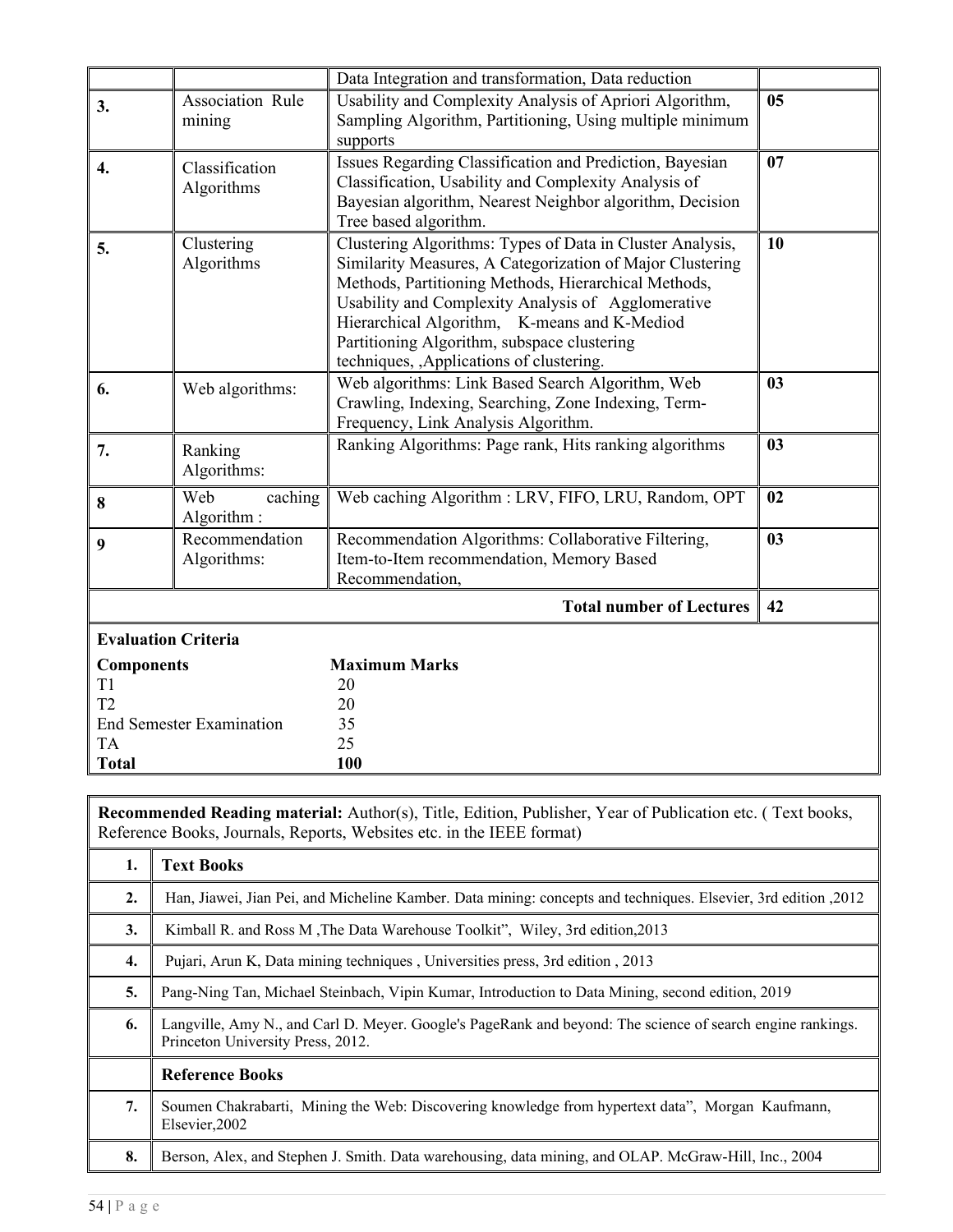| 9.   | Inmon W.H., Building the Data Warehouse, 4th Edition, Wiley, 2005                                                                                                                   |
|------|-------------------------------------------------------------------------------------------------------------------------------------------------------------------------------------|
| 10.  | Anahory, Sam, and Dennis Murray. Data warehousing in the real world: a practical guide for building decision<br>support systems. Addison-Wesley Longman Publishing Co., Inc., 1997. |
| 11.  | Dunham, Margaret H. Data mining: Introductory and advanced topics. Pearson Education India, 2006.                                                                                   |
| 12.1 | Mattison, Rob, and Brigitte Kilger-Mattison. Web warehousing and knowledge management. McGraw-Hill<br>School Education Group, 1999.                                                 |
| 13.  | Hand, David, Heikki Mannila, and Padhraic Smyth. Principles of data mining PHI, 2005                                                                                                |
| 14.1 | C.D. Manning, P. Raghavan, H. Schütze., Introduction to Information Retrieval, Cambridge Press, 1st edition,<br>2008.                                                               |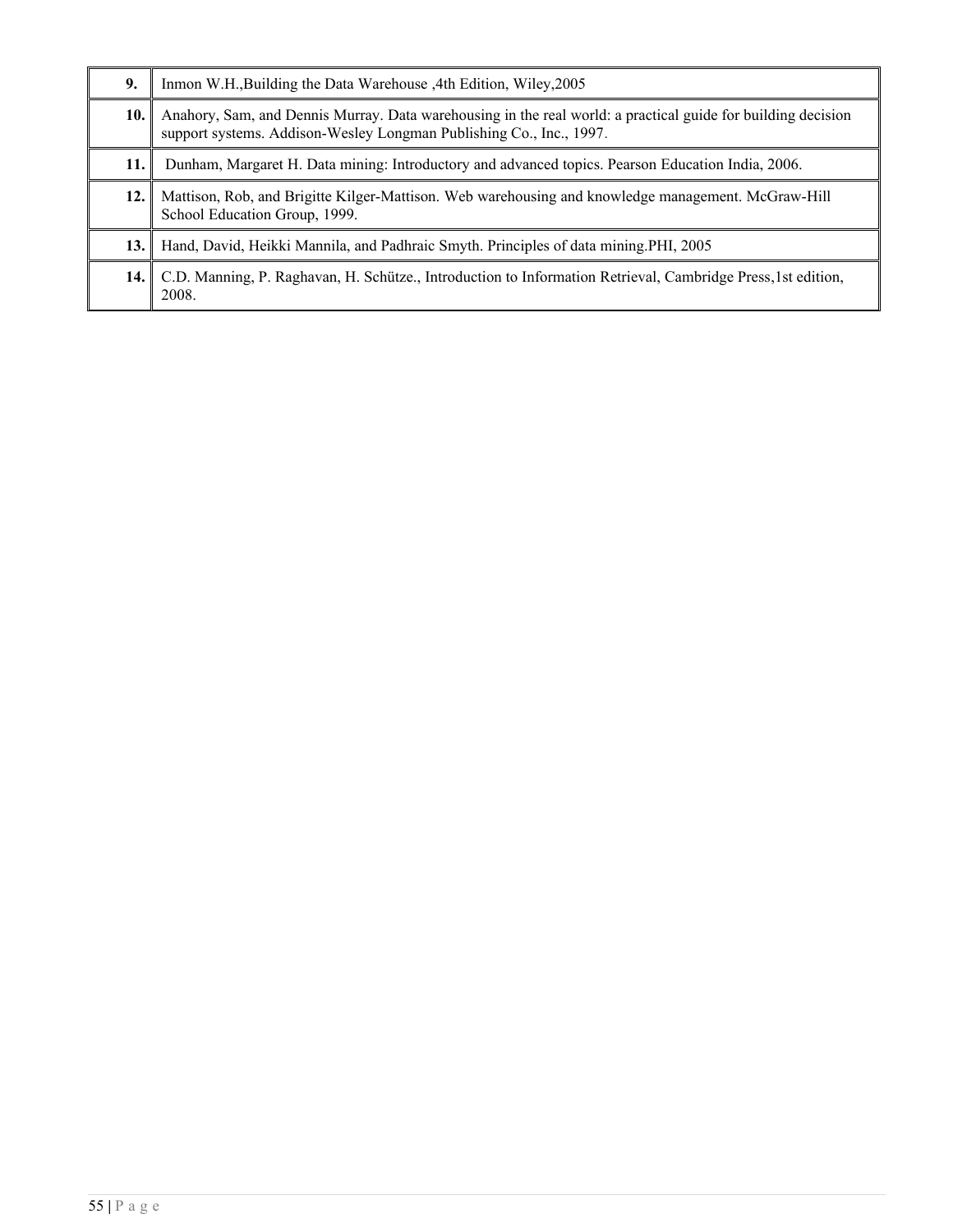### **Detailed Syllabus Lab-wise Breakup**

| <b>Course</b><br>Code        | 15B28CI681 | <b>Semester: Even</b><br>(specify<br>Odd/Even)  |                                |  | <b>Semester 1st Session</b><br>2019-2020<br><b>Month from</b> Jan to May |  |  |
|------------------------------|------------|-------------------------------------------------|--------------------------------|--|--------------------------------------------------------------------------|--|--|
| <b>Course</b><br><b>Name</b> |            | DATA MINING AND WEB ALGORITHMS LAB (15B28CI681) |                                |  |                                                                          |  |  |
| <b>Credits</b>               |            |                                                 | <b>Contact</b><br><b>Hours</b> |  |                                                                          |  |  |

| $\parallel$ Faculty<br>$\vert$ (Names) | Coordinator(<br>$\mathbf{S}$       | Aditi Sharma                  |
|----------------------------------------|------------------------------------|-------------------------------|
|                                        | Teacher(s)<br>(Alphabeticall<br>y) | Aditi Sharma, Ankit Vidyarthi |

# **COURSE OUTCOMES COGNITIVE LEVELS C375.1**

Apply the data pre-processing techniques on the dataset and implement association rule mining techniques like Apriori and FP-Growth to analyze frequent and interesting patterns in the transactional data. Apply (Level III) **C375.2**

Apply a wide range of classification techniques like Naïve-Bayes, decision tree, and KNN for the numerous data mining applications.

Apply (Level III) **C375.3**

Implement and validate the Clustering methods and outcomes of different methods like partitioning, hierarchical and density based clustering.

Evaluate (Level V) **C375.4**

Analyze the link structure of web using different Web caching and ranking algorithms. Analyze (Level IV) **C375.5**

Creation of project using data mining technique to solve the real world problems like fraud detection, hand writing recognition, stock prediction etc.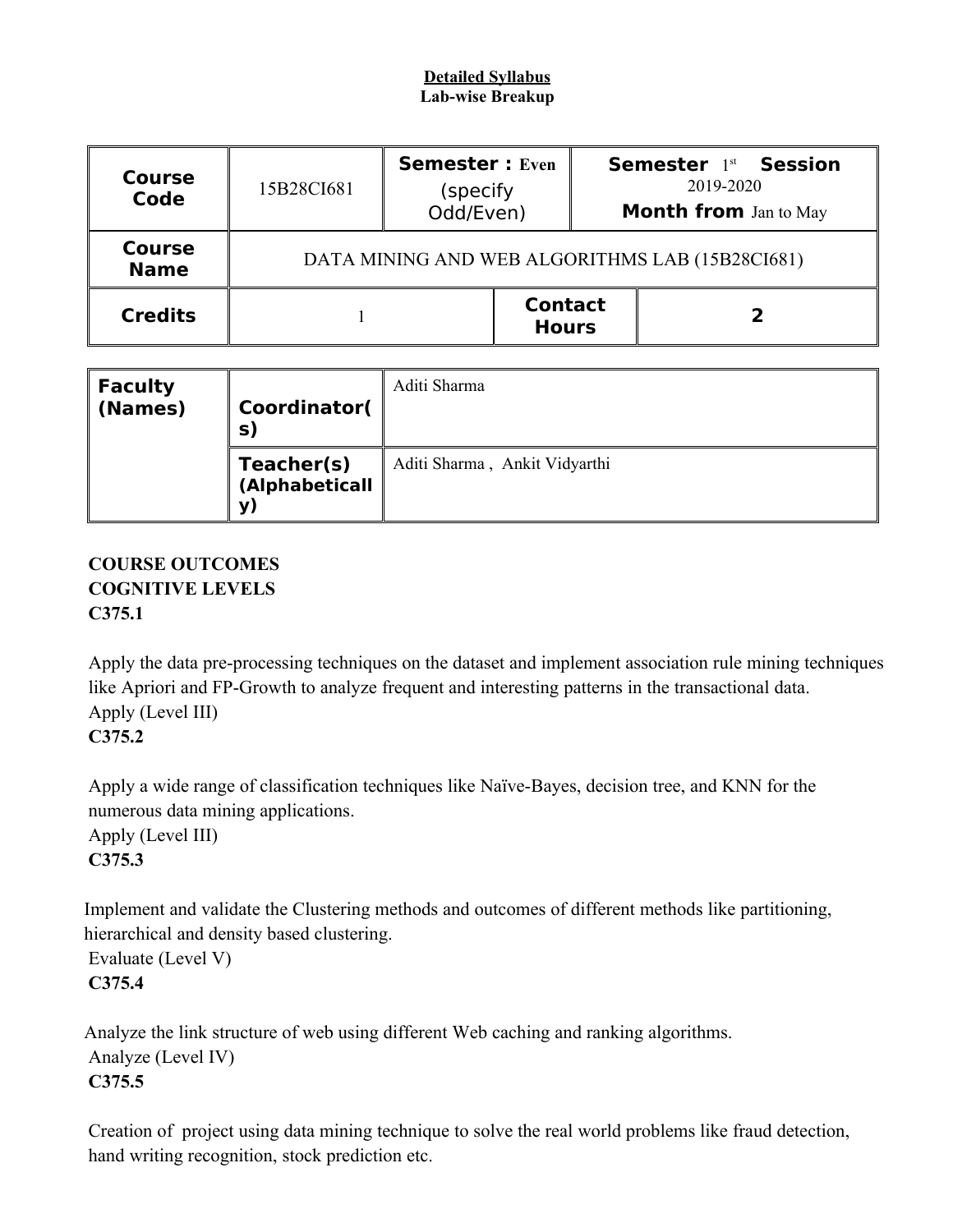# **Module No. Title of the Module**

# **List of Experiments**

**1.**

Data Preprocessing

Explore the various data mining tools. Apply Data pre-processing i.e. Data extraction, Data cleaning, Data Integration and transformation, Data reduction. Perform Data Similarity Measure (Euclidean, Manhattan Distance).

Implement Jaccard coefficient for documents similarity.

## **2.**

Association Rule Mining

Develop Apriori algorithm to mine frequent item-sets. Implement FP-growth algorithm to identify the frequent item sets.

Implement ECLAT algorithm for rule mining.

**3.**

Classification

Analysis of Bayesian algorithm, Nearest Neighbor algorithm, Decision Tree based algorithm for classification.

Implement ID3, C4.5 and Naïve Bayes.

# **4.**

Clustering

Develop different clustering algorithms like K-Means, K-Medoids Algorithm, Partitioning Algorithm and Hierarchical Approach to generate clusters.

# **5.**

Validity Measures Implement Validity Measures to evaluate the quality of Data Mining Algorithms.

# **6.**

Web Application Analyze the link structure of web using page rank algorithms. Analyze the link structure of web using HITS algorithms. Analyze different Web caching Algorithm : LRV, FIFO, LRU etc. **Evaluation Scheme**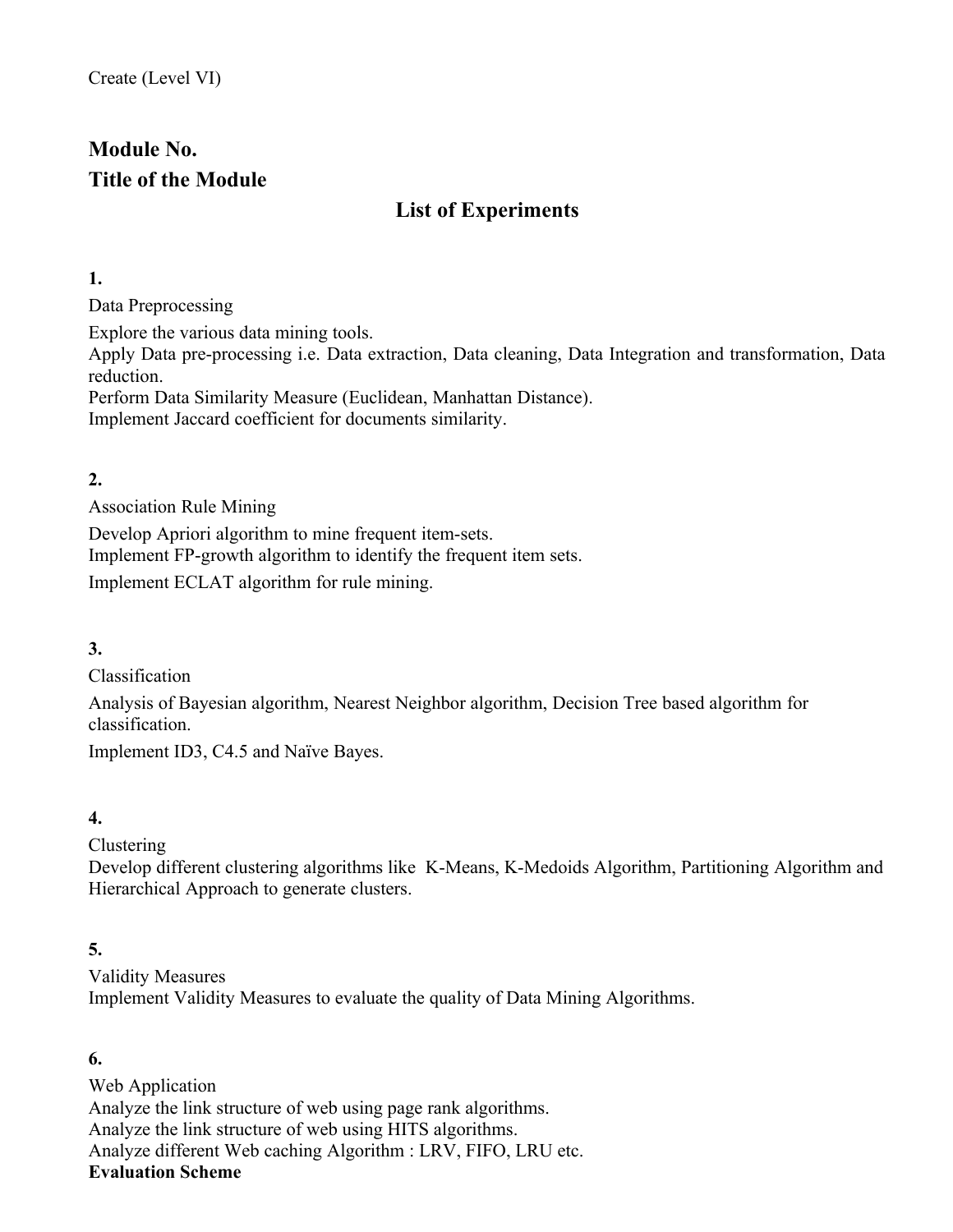| <b>Components</b>                             | <b>Maximum Marks</b> |
|-----------------------------------------------|----------------------|
| Lab Test 1                                    | 20                   |
| Lab Test 2                                    | 20                   |
| Day-to-Day (Evaluations, Project, Attendance) | 60                   |
| <b>Total</b>                                  | 100                  |

| <b>TEXTBOOKS</b>        |                                                                                                                                                 |
|-------------------------|-------------------------------------------------------------------------------------------------------------------------------------------------|
| 1                       | Jiawei Han, Micheline Kamber, Data Mining, Morgan Kaufmann Publishers, Elsevier (2012).                                                         |
| $\overline{2}$          | Jure Leskovec, Anand Rajaraman, Jeffrey David Ullman, Mining of Massive Datasets, Cambridge<br>Universities press(2014).                        |
| $\overline{3}$          | Pujari, Arun K, Data mining and statistical analysis using SQL, Universities press(2016)                                                        |
| 4.                      | Pang-Ning Tan, Michael Steinbach, Vipin Kumar, Introduction to Data Mining, second edition,<br>2019                                             |
| 5.                      | Langville, Amy N., and Carl D. Meyer. Google's PageRank and beyond: The science of search<br>engine rankings. Princeton University Press, 2012. |
|                         |                                                                                                                                                 |
| <b>REFERENCES</b>       |                                                                                                                                                 |
| 1.                      | Transactions on Database Systems (ACM)                                                                                                          |
| 2.                      | IEEE Transactions on Knowledge & Data Engineering                                                                                               |
| 3.                      | The VLDB Journal The International Journal on Very Large Data Bases                                                                             |
| $\overline{\mathbf{4}}$ | Thuraisingham, B. Data Mining. Boca Raton: CRC Press, https://doi.org/10.1201/b16553.(2014)                                                     |
| 5.                      | Kimball R. and Ross M, The Data Warehouse Toolkit", Wiley (2011)                                                                                |
| 6.                      | Soumen Chakrabarti, Mining the Web: Discovering knowledge from hypertext data", Morgan<br>Kaufmann, Elsevier (2009)                             |
| 7.                      | Alex, Berson, Stephen J. Smith, Data Warehousing, data mining and OLAP, McGraw-Hill, 2001                                                       |
| 8.                      | Inmon W.H., Building the Data Warehouse, 4 <sup>th</sup> Edition, Wiley(2005).                                                                  |
| 9.                      | Mattison R., Web Warehousing and Knowledge Management", Tata McGraw-Hill. (2007)                                                                |
| 10.                     | David Hand, Heikki Mannila and Padhraic Smyth , Principles of Data Mining, PHI (2001).                                                          |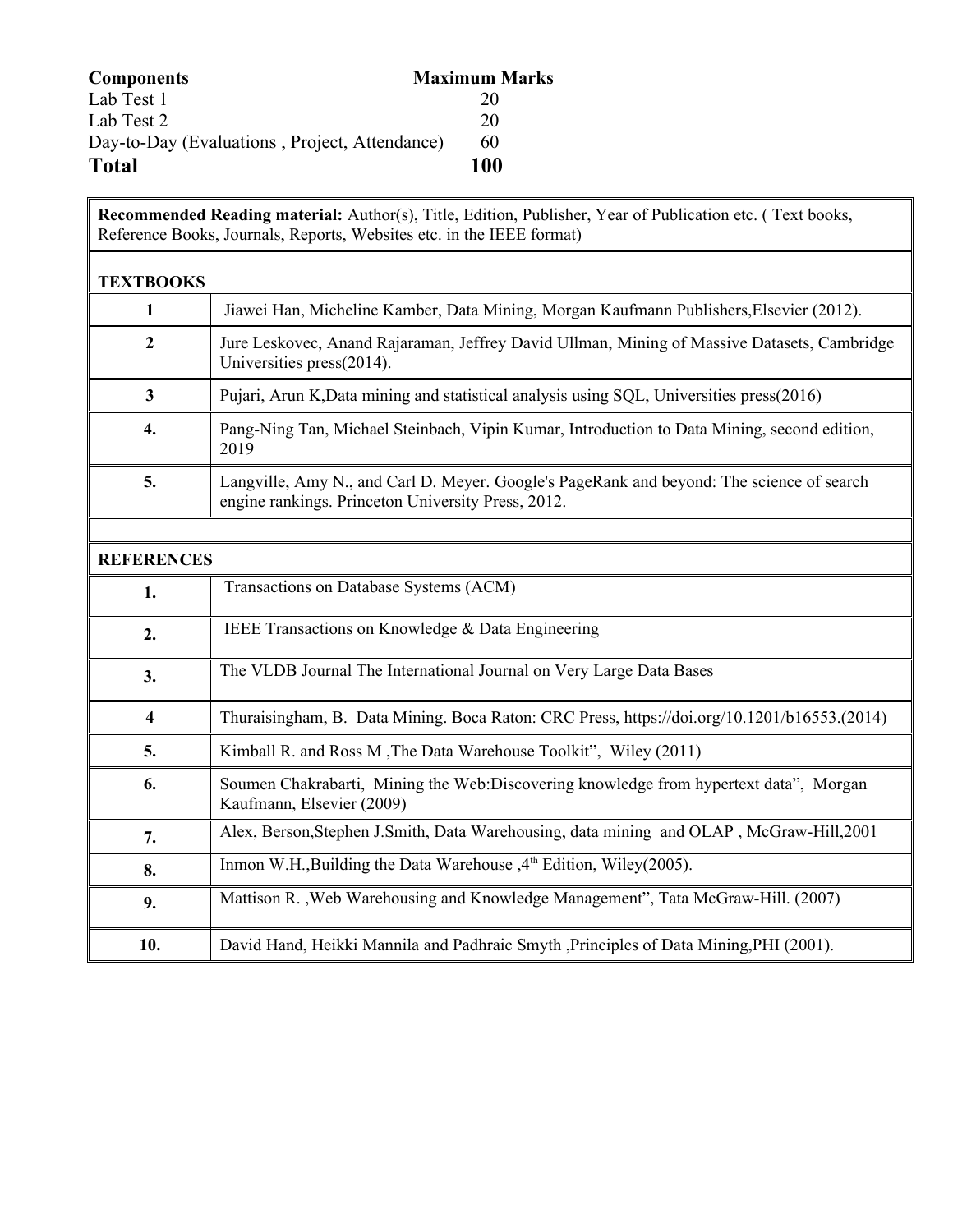| Course Code                                                     | 16B1NCI633 | <b>Semester</b> Even |  |                                |             | <b>Semester VI Session 2019-2020</b> |
|-----------------------------------------------------------------|------------|----------------------|--|--------------------------------|-------------|--------------------------------------|
|                                                                 |            | (specify Odd/Even)   |  | <b>Month from January-June</b> |             |                                      |
| Introduction to Mobile Application Development<br>  Course Name |            |                      |  |                                |             |                                      |
| ∥ Credits                                                       |            | <b>Contact Hours</b> |  |                                | $3 - 1 - 0$ |                                      |

| <b>Faculty (Names)</b> $\parallel$ Coordinator(s) |                                | Dr. Arpita Jadhav Bhatt $(62)$ , Dr. Bindu Verma $(128)$ |
|---------------------------------------------------|--------------------------------|----------------------------------------------------------|
|                                                   | Teacher(s)<br>(Alphabetically) | Dr. Arpita Jadhav Bhatt (62), Dr. Bindu Verma (128)      |

|            | <b>COURSE OUTCOMES</b>                                                                                                                                                                                                          | <b>COGNITIVE LEVELS</b>    |
|------------|---------------------------------------------------------------------------------------------------------------------------------------------------------------------------------------------------------------------------------|----------------------------|
| $C331-5.1$ | Analyze functional aspects of Android mobile operating system for<br>developing Android applications                                                                                                                            | Analyze Level (Level 4)    |
| $C331-5.2$ | Explain how Android applications work, their life cycle, manifest,<br>Intents, event handling and using external resources                                                                                                      | Understand Level (Level 2) |
| $C331-5.3$ | Design and develop useful Android applications with compelling<br>user interfaces by using, extending, and creating own layouts using<br>different adapters and picker views, fragments, sending and<br>receiving SMS and email | Create Level (Level 6)     |
| $C331-5.4$ | Make use of Google Map API to develop location aware services<br>through Internet for mobile environments                                                                                                                       | Apply Level (Level 3)      |
| $C331-5.5$ | Apply functional aspects of database handling to develop Android<br>applications using SQLite database                                                                                                                          | Apply Level (Level 3)      |

| <b>Module</b><br>No. | Title of the<br><b>Module</b>                            | <b>Topics in the Module</b>                                                                                                                                                                                                                                                                                                                                                                                 | No. of<br><b>Lectures for</b><br>the module |
|----------------------|----------------------------------------------------------|-------------------------------------------------------------------------------------------------------------------------------------------------------------------------------------------------------------------------------------------------------------------------------------------------------------------------------------------------------------------------------------------------------------|---------------------------------------------|
|                      | Introduction to App<br>development                       | Introduction to app development process and its platforms<br>and development tools, Android Architecture, Setting up<br>the environment, SDK, Architectural components, Creating<br>simple Android applications, Activities, Intents and<br>manifest files, Life cycles of an activity, working with<br>intents, using intent object to link activities and types of<br>intent, passing data using intents, | 8                                           |
|                      | Event Handling                                           | Handling buttons and action listener methods and events,<br>performing simple operations with button                                                                                                                                                                                                                                                                                                        | 6                                           |
| 3.                   | Designing and<br>handling Graphical<br>User Interface -I | Views and View Groups, Types of Layouts, Textview,<br>EditText, XML layouts, Image View, List View, Grid<br>View, Spinners Navigation bar, tab bar, user inputs like                                                                                                                                                                                                                                        | 10                                          |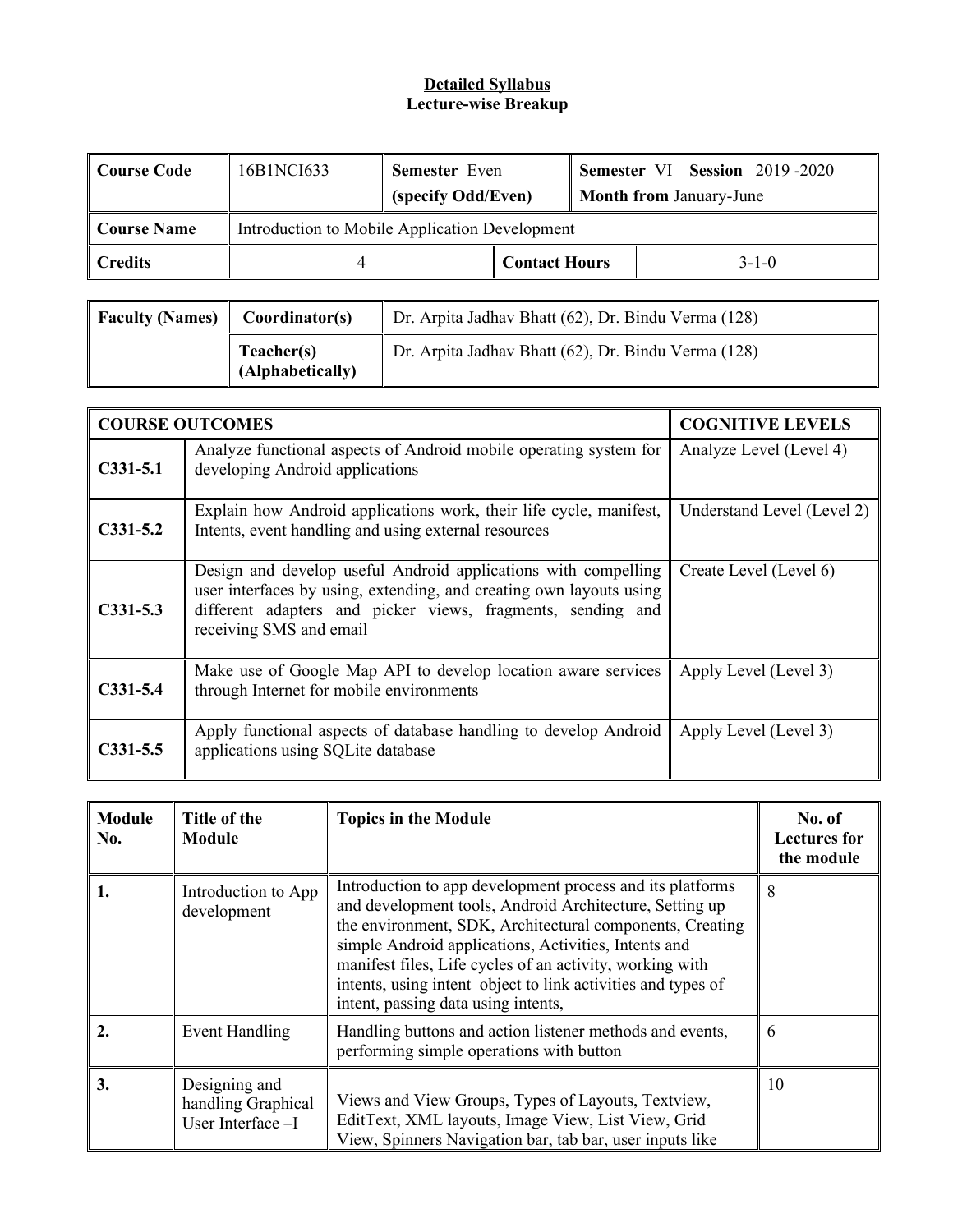|                                 |                                                            | swipes, pinch, zoom etc. Adapter classes, model classes                                                                                                                                                                                                                                                                                  |                |
|---------------------------------|------------------------------------------------------------|------------------------------------------------------------------------------------------------------------------------------------------------------------------------------------------------------------------------------------------------------------------------------------------------------------------------------------------|----------------|
| 4.                              | Designing and<br>handling Graphical<br>User Interface -II  | Handling different types of buttons: Radio button, Check<br>box button, toggle, progress bar view, displaying pictures<br>and menus with views, using menus with views Designing<br>interfaces with Views: Basic views, Picker views:<br>Date/Time,                                                                                      | 8              |
| 5.                              | Designing and<br>handling Graphical<br>User Interface -III | Customizing List view, Enabling Filtering and Multi-Item<br>Support in the List View, Creating and Using a List<br>Fragment, customizing Grid and Spinner views by defining<br>row layouts, using GridView view, Sending and receiving<br>SMS programmatically, sending Email and implementing<br>location based services using map APIs | 7              |
| 6.                              | <b>Mobile Databases</b>                                    | Sqlite introduction, database Create, Retrive, Update, delete<br>operations, backup of DB's                                                                                                                                                                                                                                              | $\overline{7}$ |
|                                 |                                                            | <b>Total number of Lectures</b>                                                                                                                                                                                                                                                                                                          | 46             |
| <b>Evaluation Criteria</b>      |                                                            |                                                                                                                                                                                                                                                                                                                                          |                |
| <b>Components</b>               |                                                            | <b>Maximum Marks</b>                                                                                                                                                                                                                                                                                                                     |                |
| T1<br>T2                        |                                                            | 20<br>20                                                                                                                                                                                                                                                                                                                                 |                |
| <b>End Semester Examination</b> |                                                            | 35                                                                                                                                                                                                                                                                                                                                       |                |
| <b>TA</b><br><b>Total</b>       |                                                            | 25 (Attendance: 7, Project: 7, Internal Assessment: 5, Assignment PBL Mode: 6)<br>100                                                                                                                                                                                                                                                    |                |

|                | <b>Recommended Reading material:</b>                                                                                               |
|----------------|------------------------------------------------------------------------------------------------------------------------------------|
|                | Text books: Author(s), Title, Edition, Publisher, Year of Publication etc. (in the IEEE format)                                    |
| 1.             | Hagos T. Android Studio IDE Quick Reference: A Pocket Guide to Android Studio Development. Apress;<br>2019 Jul 31.                 |
| 2.             | Meier R, Lake I. Professional Android. John Wiley & Sons; 2018 Aug 23.                                                             |
| ∥3.            | Griffiths D, Griffiths D. Head First Android Development: a brain-friendly guide. " O' Reilly Media,<br>$Inc."$ ; 2017 Aug 9.      |
| ∥4.            | Darwin IF. Android Cookbook: Problems and Solutions for Android Developers. " O'Reilly Media, Inc.";<br>2017 May 10.               |
| ∥5.            | Burd BA. Android application development all-in-one for dummies. John Wiley & Sons; 2015 Jul 9.                                    |
| 6.             | Burton M. Android App Development For Dummies. John Wiley & Sons; 2015 Mar 9.                                                      |
|                | Reference Books and Links: Author(s), Title, Edition, Publisher, Year of Publication etc. (in the IEEE format)                     |
| $\mathbf{1}$   | Annuzzi Jr J, Darcey L, Conder S. Introduction to Android application development: Android essentials.<br>Pearson Education; 2014. |
| $\overline{2}$ | Hardy B, Phillips B. Android Programming: The Big Nerd Ranch Guide. Addison-Wesley Professional;<br>2013 Apr 9.                    |
| $\mathbf{3}$   | Wei-Meng L. Beginning android application development. Hoboken: Wiely. 2012.                                                       |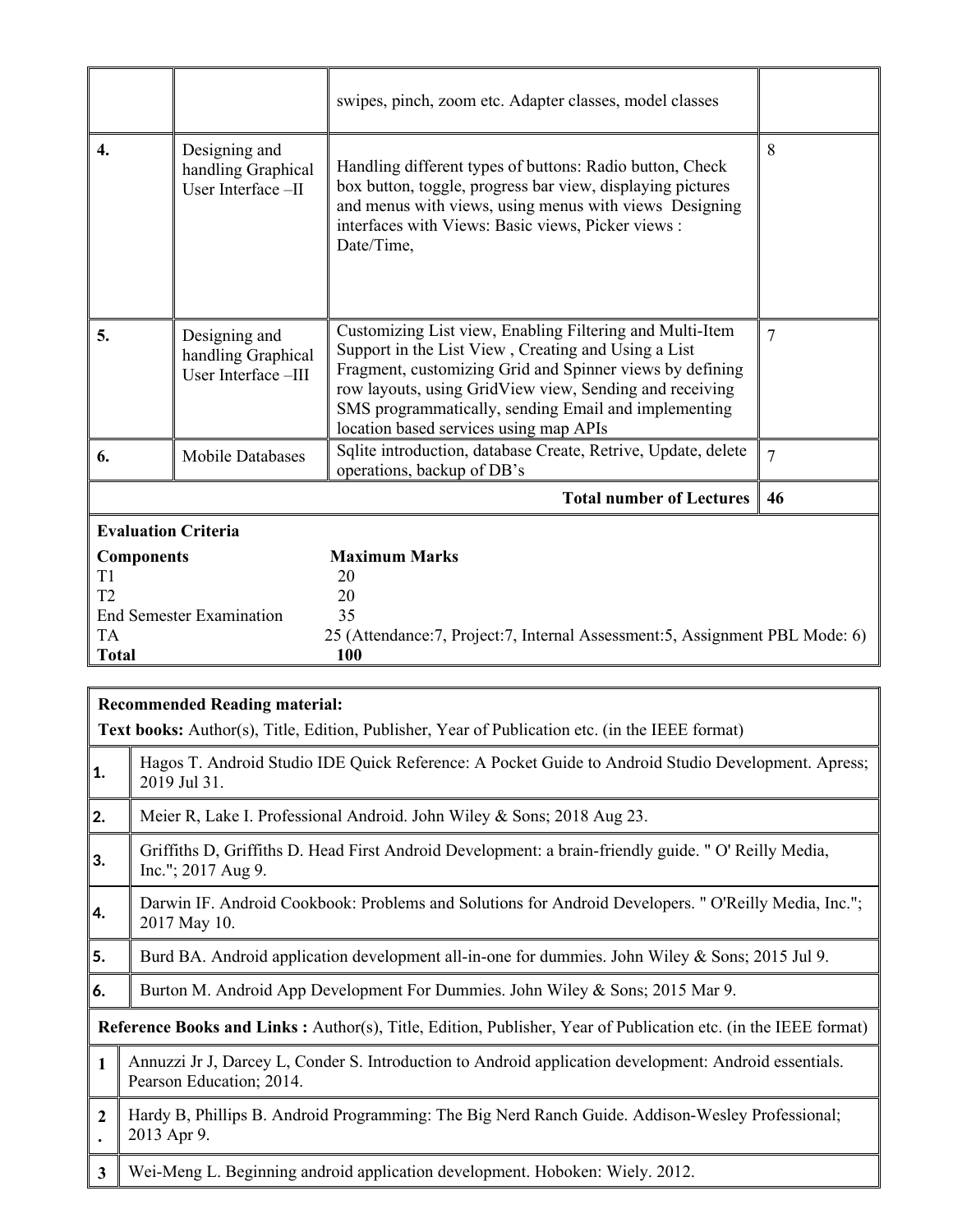| ٠                |                                                                                   |
|------------------|-----------------------------------------------------------------------------------|
| $\boldsymbol{4}$ | Meier R. Professional Android 4 application development. John Wiley & Sons; 2012. |
|                  |                                                                                   |
| 5                | https://developer.android.com                                                     |
| $\bullet$        |                                                                                   |
| 6                | https://developer.android.com/training/basics/firstapp/building-ui                |
|                  |                                                                                   |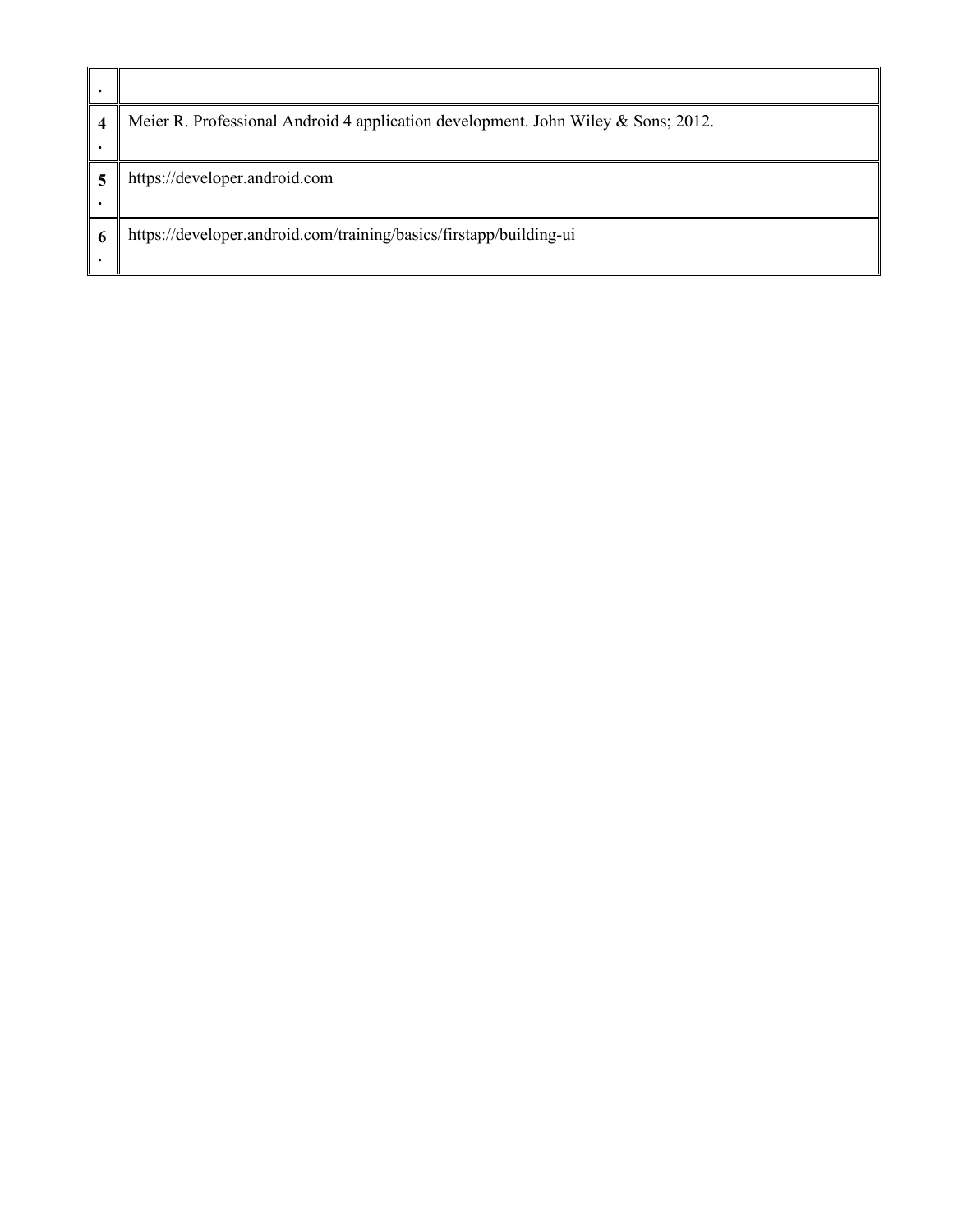| <b>Course Code</b> | 16B1NCI634                 | <b>Semester Even</b><br>(specify Odd/Even) |                      |  | <b>Semester:</b> $VIth$ Session 2019-2020<br><b>Month from January to May</b> |
|--------------------|----------------------------|--------------------------------------------|----------------------|--|-------------------------------------------------------------------------------|
| <b>Course Name</b> | Agile Software Development |                                            |                      |  |                                                                               |
| <b>Credits</b>     |                            |                                            | <b>Contact Hours</b> |  | $3+1$                                                                         |

| <b>Faculty (Names)</b> | Coordinator(s)                 | Indu Chawla |
|------------------------|--------------------------------|-------------|
|                        | Teacher(s)<br>(Alphabetically) | Indu Chawla |

|            | <b>COURSE OUTCOMES</b>                                                                                                                                                   | <b>COGNITIVE LEVELS</b>       |
|------------|--------------------------------------------------------------------------------------------------------------------------------------------------------------------------|-------------------------------|
| $C331-4.1$ | Interpret the trade-offs between traditional software development<br>methods and agile software development methods for a software<br>project effectively.               | Understand level<br>(Level 2) |
| $C331-4.2$ | Identify and make use of an appropriate agile software engineering<br>approach viz. extreme programming, Scrum, Crystal techniques as a<br>part of software development. | Apply Level<br>(Level3)       |
| $C331-4.3$ | Apply Refactoring techniques on source code for improved design                                                                                                          | Apply Level<br>(Level3)       |
| $C331-4.4$ | Choose tools and construct the methods for testing Agile projects using<br>various testing strategies                                                                    | Apply level<br>(Level3)       |
| $C331-4.5$ | List the Planning, tracking, estimation and monitoring of agile projects<br>with techniques like burn down charts, velocity calculation and task<br>boards etc.          | Analyze level<br>(level4)     |

| <b>Module</b><br>No. | Title of the<br>Module       | <b>Topics in the Module</b>                                                                                                                                                                                 | No. of<br><b>Lectures</b> for<br>the module |
|----------------------|------------------------------|-------------------------------------------------------------------------------------------------------------------------------------------------------------------------------------------------------------|---------------------------------------------|
| 1.                   | Introduction                 | Traditional software development methods,<br>Agile software development methods and lean software<br>development methods                                                                                    | 3                                           |
| 2.                   | Agile<br>Fundamentals        | Agile manifesto, Agile principles, Characteristics of Agile<br>processes, an iterative development process, Pros and cons<br>of incremental development and software prototyping.                           | 3                                           |
| 3.                   | Requirements and<br>Planning | User stories, agile estimation, planning techniques-<br>Prioritizing Themes, Financial prioritization, prioritizing<br>desirability                                                                         | 4                                           |
| 4.                   | Scrum                        | Introduction, Scrum - Prioritizing, Estimating, and<br>Planning, The Scrum Experience (hands-on exercise)                                                                                                   | 5                                           |
| 5.                   | Extreme<br>Programming (XP)  | Extreme Programming Values, Principles and Practices,<br>Pair programming, Embracing change, incremental change                                                                                             | 5                                           |
| 6.                   | Crystal                      | Crystal methodologies: project categories, complexity,<br>family members, Crystal's seven properties, Crystal clear<br>development process cycle, Crystal yellow, crystal orange<br>and crystal orange web. | 4                                           |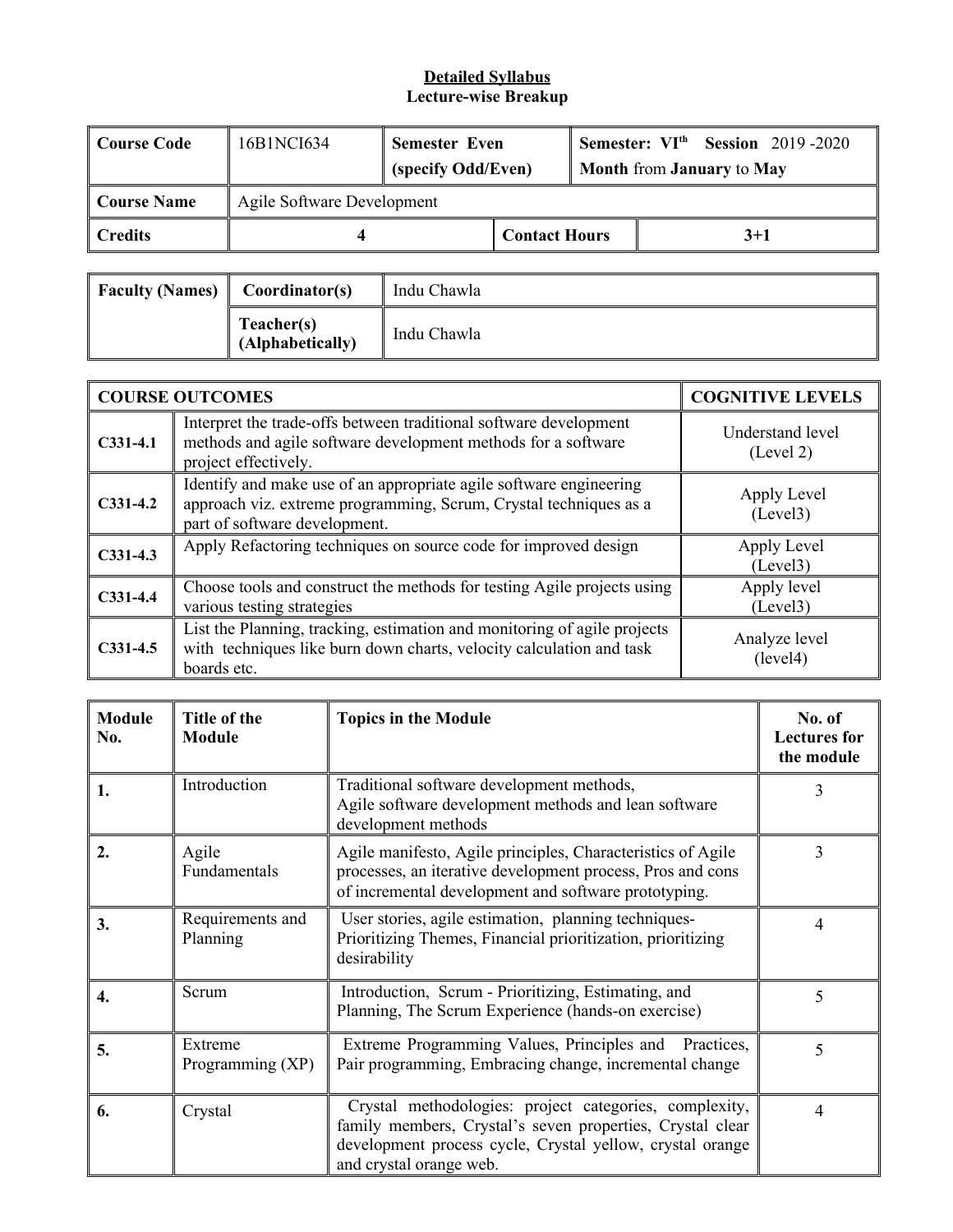| 7.                         | Kanban                          | The principles of kanban, Improving process with kanban,<br>Measure and manage flow, Emergent behavior                 | 4              |  |
|----------------------------|---------------------------------|------------------------------------------------------------------------------------------------------------------------|----------------|--|
| 8.                         | Feature-Driven<br>Development   | Processes of feature driven development, practices and<br>progress in FDD                                              | $\overline{2}$ |  |
| 9.                         | Testing                         | Agile testing strategy, automated unit test, test plan, test<br>driven development, alpha, beta and acceptance testing | 5              |  |
| 10.                        | Refactoring                     | Bad smells in code, properties of refactoring, refactoring<br>examples, benefits, cost and risk of reafctoring         | 7              |  |
|                            |                                 | <b>Total number of Lectures</b>                                                                                        | 42             |  |
| <b>Evaluation Criteria</b> |                                 |                                                                                                                        |                |  |
| <b>Components</b>          |                                 | <b>Maximum Marks</b>                                                                                                   |                |  |
| T <sub>1</sub>             |                                 | 20                                                                                                                     |                |  |
| T <sub>2</sub>             |                                 | 20                                                                                                                     |                |  |
|                            | <b>End Semester Examination</b> | 35                                                                                                                     |                |  |
| TA                         |                                 | 25                                                                                                                     |                |  |
|                            |                                 | Attendance = $07$                                                                                                      |                |  |
|                            |                                 | Class Test, Quizzes, etc = $07$                                                                                        |                |  |
|                            |                                 | Internal assessment $= 05$                                                                                             |                |  |
|                            |                                 | Assignments in PBL mode = $06$ .                                                                                       |                |  |
| <b>Total</b>               |                                 | 100                                                                                                                    |                |  |

I

|     | <b>Text Books</b>                                                                                                                   |
|-----|-------------------------------------------------------------------------------------------------------------------------------------|
| 1.  | Stellman, Andrew, and Jennifer Greene. Learning agile: Understanding scrum, XP, lean, and kanban. " O'Reilly<br>Media, Inc.", 2014. |
| 2.  | Kung, David. Object-oriented software engineering: an agile unified methodology. McGraw-Hill Higher Education,<br>2013.             |
| 3.  | Layton, Mark C., and Steven J. Ostermiller. Agile project management for dummies. John Wiley & Sons, 2017.                          |
| 4.  | Gupta, Rajeev. Agile Automation and Unified Funtional Testing. Pearson Education India, 2016.                                       |
| 5.  | Fowler, Martin. Refactoring: improving the design of existing code. Addison-Wesley Professional, 2018.                              |
| 6.  | Stellman, Andrew, and Jennifer Greene. Learning agile: Understanding scrum, XP, lean, and kanban. " O'Reilly<br>Media, Inc.", 2014. |
| 7.  | Viscardi, Stacia. The Professional ScrumMaster's Handbook. Packt Publishing Ltd, 2013.                                              |
|     | References                                                                                                                          |
| 8.  | Shore, James. The Art of Agile Development: Pragmatic guide to agile software development. " O'Reilly Media,<br>Inc.", 2007.        |
| 9.  | Schwaber, Ken. Agile project management with Scrum. Microsoft press, 2004.                                                          |
| 10. | Pressman, Roger S. Software engineering: a practitioner's approach. Palgrave macmillan, 2005.                                       |
| 11. | Cohn, Mike. User stories applied: For agile software development. Addison-Wesley Professional, 2004.                                |
| 12. | Cohn, Mike. Agile estimating and planning. Pearson Education, 2005.                                                                 |
| 13. | Martin, Robert C. Agile software development: principles, patterns, and practices. Prentice Hall, 2002                              |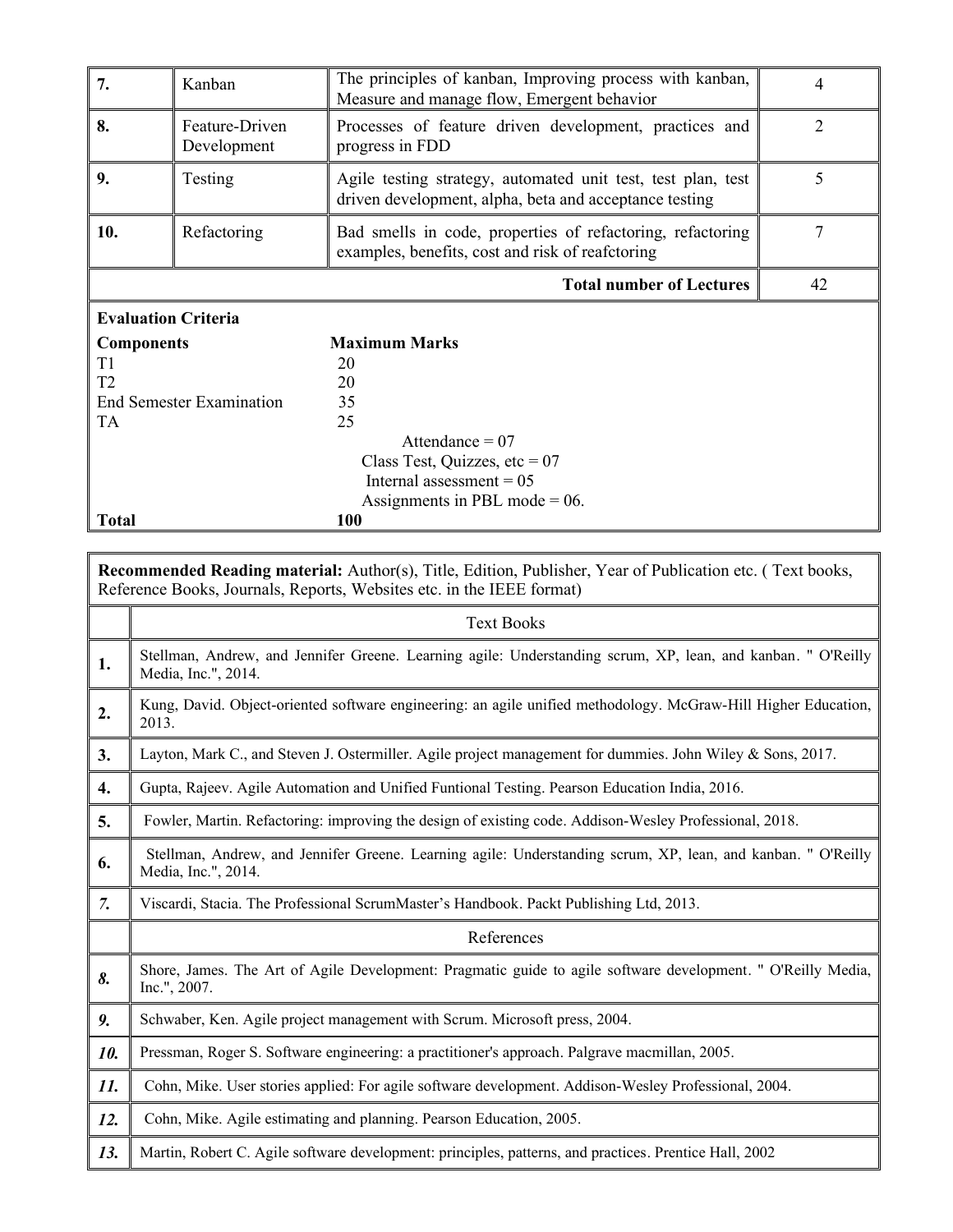| Subject Code | $16B1NCI642$                          | <b>Semester</b>      | <b>Semester Even Session 2019 - 2020</b> |
|--------------|---------------------------------------|----------------------|------------------------------------------|
|              |                                       | (Even)               | <b>Month from January to May</b>         |
|              | <b>Subject Name</b> Wireless Networks |                      |                                          |
| Credits      | $3+1$                                 | <b>Contact Hours</b> | 3 Lectures +1 Tutorial                   |

| <b>Faculty</b> | Coordinator(s)                                                                                                                                                                       | Dr. Manju                                            |                         |
|----------------|--------------------------------------------------------------------------------------------------------------------------------------------------------------------------------------|------------------------------------------------------|-------------------------|
| (Names)        | Teacher(s)<br>(Alphabetically                                                                                                                                                        | Dr. Manju, Dr. Gagandeep Kaur, Dr. Vivek Kumar Singh |                         |
|                | <b>COURSE OUTCOMES</b>                                                                                                                                                               |                                                      | <b>COGNITIVE LEVELS</b> |
| $C331-3.1$     | Remember Level<br>Define basic concepts $\&$ terms related to IEEE 802.11 wireless<br>(Level 1)<br>networks                                                                          |                                                      |                         |
| $C331-3.2$     | Understand Level<br>Explain cellular concepts of mobile radio propagation in wireless<br>(Level 2)<br>networks, IEEE 802.11 adhoc routing protocols and transport layer<br>protocols |                                                      |                         |
| $C331-3.3$     | Apply Level<br>Identify different categories and design issues of IEEE 802.11 MAC<br>(Level 3)<br>protocol                                                                           |                                                      |                         |
| $C331-3.4$     | Analyze Level<br>Analyze metrics of MAC & Mobile IP based routing protocols using<br>(Level 4)<br>simulators                                                                         |                                                      |                         |
| $C331-3.5$     | Evaluate Level<br>Evaluate various security parameters in wireless networks<br>(Level 5)                                                                                             |                                                      |                         |

| <b>Module No.</b> | <b>Subtitle of the Module</b>                               | Topics in the module                                                                                                                                                                                                                                                                                                                                                                                                                                                                                                                                                                                                   | No. of<br><b>Lectures</b> |
|-------------------|-------------------------------------------------------------|------------------------------------------------------------------------------------------------------------------------------------------------------------------------------------------------------------------------------------------------------------------------------------------------------------------------------------------------------------------------------------------------------------------------------------------------------------------------------------------------------------------------------------------------------------------------------------------------------------------------|---------------------------|
| 1.                | Overview of Wireless<br>Communications &<br><b>Networks</b> | Introduction to wireless communication & wireless<br>networks, principles and challenges of various<br>wireless communication generations; GSM, GPRS,<br>3G, 4G, and 5G                                                                                                                                                                                                                                                                                                                                                                                                                                                | $\overline{4}$            |
| 2.                | Data Link Layer                                             | Path Loss and Shadowing, The 802.11 MAC,<br>MAC Access Modes and Timing Section,<br>Contention-Based Access Using the DCF Section,<br>Fragmentation and Reassembly Frame Format.<br>Data Frames, Control Frames, Management<br>Frames, Contention-Based Data Service, Multi-<br>acces communication, Aloha and CSMA Protocols,<br>Other MAC Protocols, Multiple access<br>Interference, IEEE 802.11 wireless LAN, Medium<br>Access control, Interframe spaces, Virtual Carrier<br>Sensing and Network Allocation Vector, ARQ and<br>Atomic Operations, Backoff Procedure with the<br>DCF, Hidden and Exposed Stations, | 10                        |
| 3.                | Network Layer                                               | Mobile IP, Network layer routing protocols, key                                                                                                                                                                                                                                                                                                                                                                                                                                                                                                                                                                        | 8                         |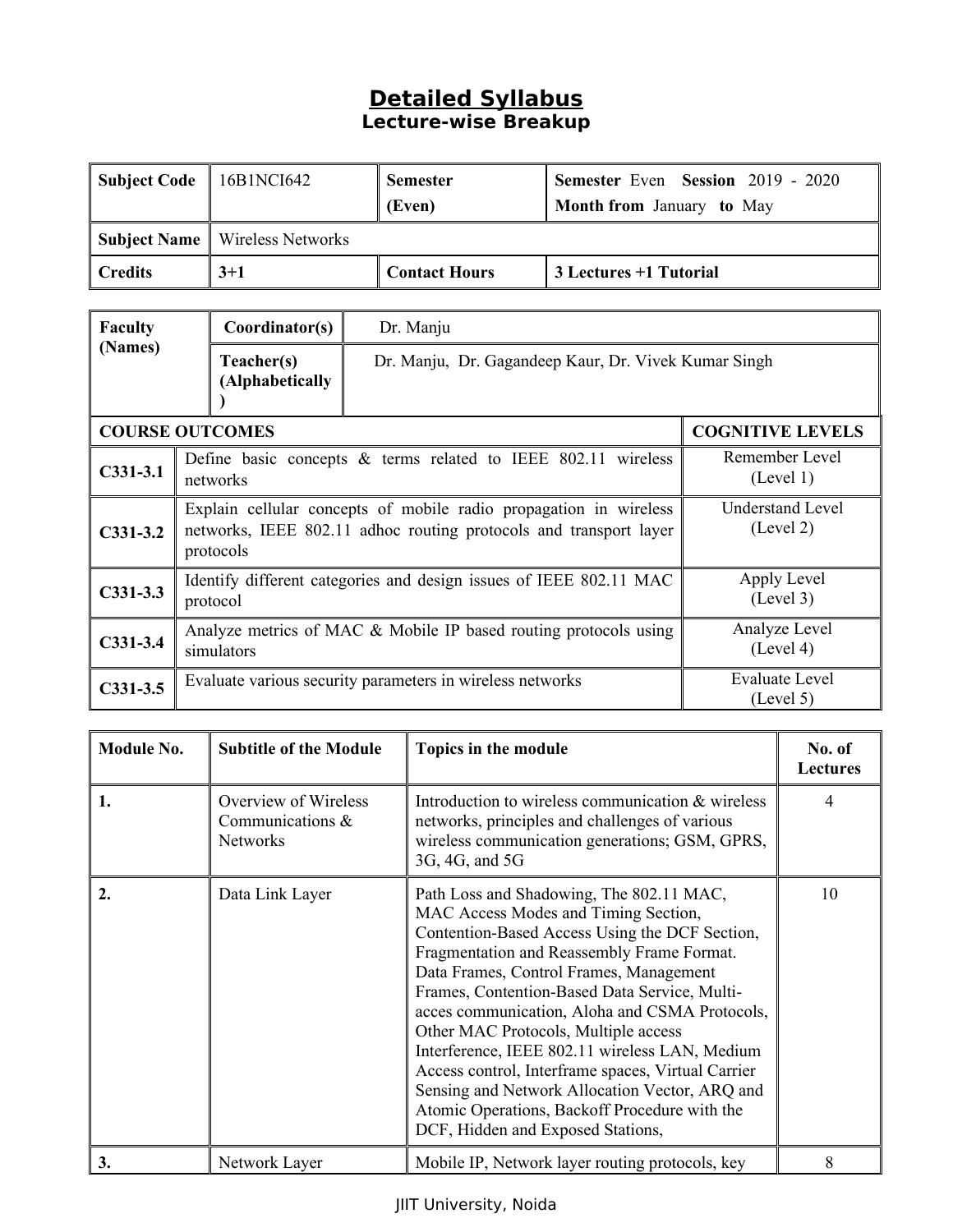|                                              |                                                                     |                      | component mechanisms, link metric estimation and<br>neighborhood table management for proactive and<br>reactive routing protocols, opportunistic routing,<br>End-to-End Path Capacity, Mobility, Capacity of<br>Mobile Ad Hoc Networks |                |
|----------------------------------------------|---------------------------------------------------------------------|----------------------|----------------------------------------------------------------------------------------------------------------------------------------------------------------------------------------------------------------------------------------|----------------|
| $\mathbf{4}$                                 | <b>Transport Layer</b>                                              |                      | Transport layer protocols, with an emphasis on<br>congestion control, including TCP over wireless,<br>Feedback TCP, Adhoc TCP, Split TCP, congestion<br>sharing mechanisms, Explicit and precise rate<br>control,                      | 8              |
| 5.                                           | Security in Wireless<br><b>Networks</b>                             |                      | Wireless security techniques, WEP, The Extensible<br>Authentication Protocol, Application based attacks,<br>Network Security Attacks, Transport Layer<br>Attacks, DLL Attacks, Cryptographic solutions                                 | 8              |
| 6.                                           | Introduction to<br>Simulation Tools &<br>Performance<br>Measurement |                      | Network simulation software tools, MAC Protocol<br>Performance Measures, Wireless networks security<br>performance measurement                                                                                                         | $\overline{4}$ |
|                                              |                                                                     |                      |                                                                                                                                                                                                                                        | 42             |
| <b>Evaluation Criteria</b>                   |                                                                     |                      |                                                                                                                                                                                                                                        |                |
| <b>Components</b>                            |                                                                     | <b>Maximum Marks</b> |                                                                                                                                                                                                                                        |                |
| T1                                           |                                                                     | 20                   |                                                                                                                                                                                                                                        |                |
| T2                                           |                                                                     | 20                   |                                                                                                                                                                                                                                        |                |
| <b>End Semester Examination</b><br><b>TA</b> |                                                                     | 35                   |                                                                                                                                                                                                                                        |                |
|                                              |                                                                     |                      | 25 (Attendance = $07$ , Class Test/Quizzes = $07$ , Internal assessment = $05$<br>Assignments in PBL mode = $06$ .)                                                                                                                    |                |
| <b>Total</b>                                 |                                                                     | <b>100</b>           |                                                                                                                                                                                                                                        |                |
|                                              |                                                                     |                      |                                                                                                                                                                                                                                        |                |

|                | <b>Text Books</b>                                                                                                                                                            |
|----------------|------------------------------------------------------------------------------------------------------------------------------------------------------------------------------|
|                | C. Siva Ram Murthy, B. S. Manoj (2012), "Ad Hoc Wireless Networks Architectures and Protocols,<br>Prentice Hall Communications Engineering and Emerging Technologies Series. |
| $\overline{2}$ | James F. Kurose, Keith W. Ross (2013), "Computer Networking : A Top-Down Approach", 6 <sup>th</sup> Edition,<br>Pearson                                                      |
| 3              | Nupur Prasad Giri (2016), "Wireless Technology", 1 <sup>st</sup> edition, Dreamtech Engineering Textbooks                                                                    |
| 4              | Sunil kumar S. Manvi, Mahabaleshwar S. Kakkasageri (2016), "Wireless and Mobile Networks: Concepts<br>and Protocols", $2nd$ Edition (2016), Wiley                            |
|                | <b>Reference Book</b>                                                                                                                                                        |
| 1              | Matthew Gast (2005), "802.11 Wireless Networks: The Definitive Guide ", O'Reilly.                                                                                            |
| $\overline{2}$ | Ivan Marsic (1995)," Wireless Networks: Local and Ad Hoc Networks", 1 <sup>st</sup> Ed., Prentice-Hall, Englewood<br>Cliffs, NJ.                                             |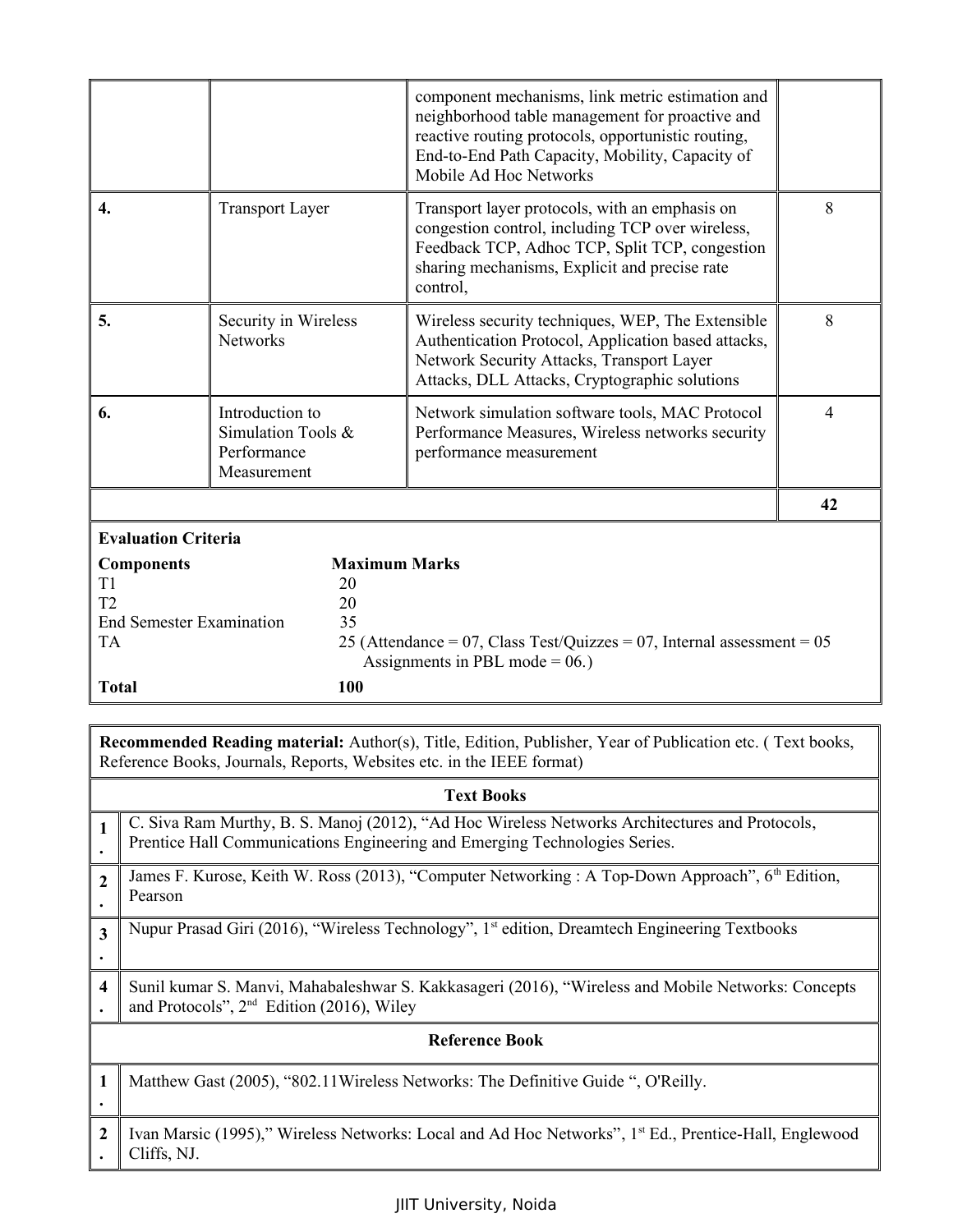| 3   IEEE, ACM Transactions, Journals and Conference papers on "Wireless Communications & Networking." |
|-------------------------------------------------------------------------------------------------------|
|                                                                                                       |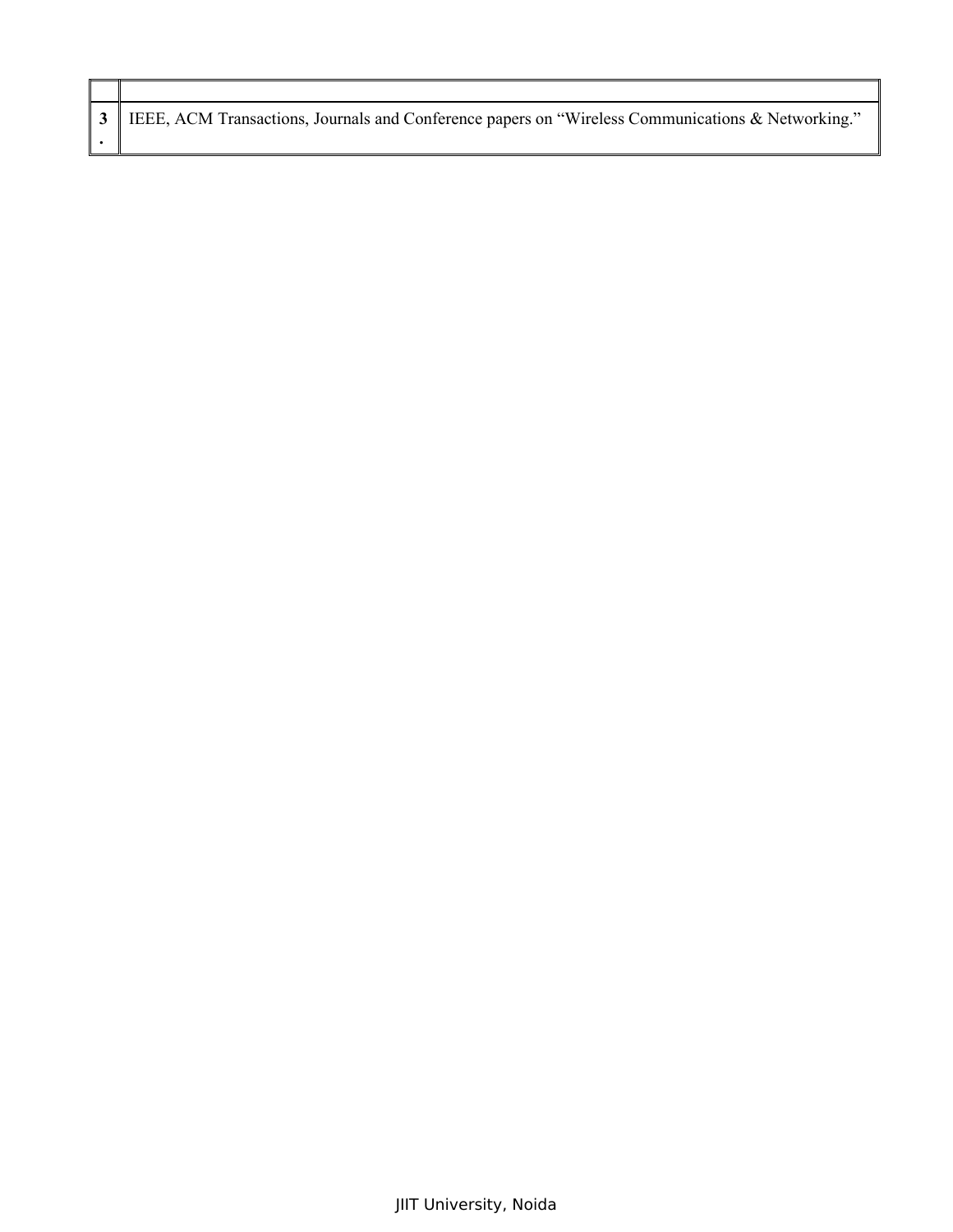| Course Code | 16B1NCI643                 | <b>Semester EVEN</b> |                      | <b>Semester VI Session 2019-2020</b><br><b>Month from JAN-JUN</b> |             |  |
|-------------|----------------------------|----------------------|----------------------|-------------------------------------------------------------------|-------------|--|
| Course Name | Computational Intelligence |                      |                      |                                                                   |             |  |
| ∥ Credits   |                            |                      | <b>Contact Hours</b> |                                                                   | $3 - 1 - 0$ |  |

| Faculty (Names) $\parallel$ Coordinator(s) |                                | Dr. R.B. Mishra, Dr. Swati Gupta                     |
|--------------------------------------------|--------------------------------|------------------------------------------------------|
|                                            | Teacher(s)<br>(Alphabetically) | Dr. R.B. Mishra, Dr. Satish Chandra, Dr. Swati Gupta |

|            | <b>COURSE OUTCOMES</b>                                                                                                                                   | <b>COGNITIVE LEVELS</b>      |
|------------|----------------------------------------------------------------------------------------------------------------------------------------------------------|------------------------------|
| $C330-1.1$ | Infer vagueness, ambiguity and uncertainty in natural language using<br>fuzzy logic concepts.                                                            | Understanding [Level 2]      |
| $C330-1.2$ | Apply the intelligent techniques using rough set theory, fuzzy Logic,<br>genetic and hybrid techniques to solve different type of real world<br>problems | Apply [Level 3]              |
| $C330-1.3$ | Analyze the principles of fuzzification, defuzzification<br>and their applications in different set of problems.                                         | Analyze <sup>[Level 4]</sup> |
| $C330-1.4$ | Integrate and develop hybrid Intelligent techniques for real time<br>engineering application.                                                            | Create [Level 6]             |
| $C330-1.5$ | Compare and conclude the results of different techniques through<br>writing technical reports.                                                           | Evaluate [Level 5]           |

| <b>Module</b><br>No. | Title of the<br><b>Module</b>                  | <b>Topics in the Module</b>                                                                                                                                                                                                                                                                   | No. of<br><b>Lectures for</b><br>the module |
|----------------------|------------------------------------------------|-----------------------------------------------------------------------------------------------------------------------------------------------------------------------------------------------------------------------------------------------------------------------------------------------|---------------------------------------------|
| 1.                   | Introduction                                   | Introduction to CI: Pitfalls of AI, formal definition of CI,<br>synergism in soft computing, Types of Adaptation and learning,<br>Computational intelligence as Adaptation and Self organization.                                                                                             | 03                                          |
| 2.                   | Methods of<br>Knowledge<br>representation      | Rough Set Theory, Fuzzy sets and Fuzzy relations, methods of<br>knowledge representation                                                                                                                                                                                                      | 04                                          |
| 3.                   | Fuzzy Inference<br>System with<br>applications | Rule-Based Expert Systems and Fuzzy Expert Systems: Rule-<br>based expert systems, Fuzzy sets and operations of fuzzy sets,<br>Fuzzy rules and fuzzy inference, Fuzzy expert systems . Case<br>Studies (data clustering, pattern recognition)                                                 | 09                                          |
| $\overline{4}$ .     | Neural Network with<br>Applications            | Pattern recognition and neural networks: Supervised and<br>unsupervised learning, machine perception, object identification<br>and speech recognition<br>Unsupervised learning neural networks: self-organizing feature<br>maps, Radial basis function networks, ART network, case<br>studies | 09                                          |
| 5.                   | Evolutionary<br>Computations                   | Introduction to evolutionary computing: GA, DE, PSO, ACO,<br>ABC, GWO, BBO                                                                                                                                                                                                                    | 08                                          |
| 6.                   | <b>Intelligent Systems</b>                     | Hybrid Intelligent systems: Evolutionary algorithms in designing<br>neural networks, Evolutionary algorithms vs. fuzzy system Neuro<br>Fuzzy Systems concepts and applications                                                                                                                | 09                                          |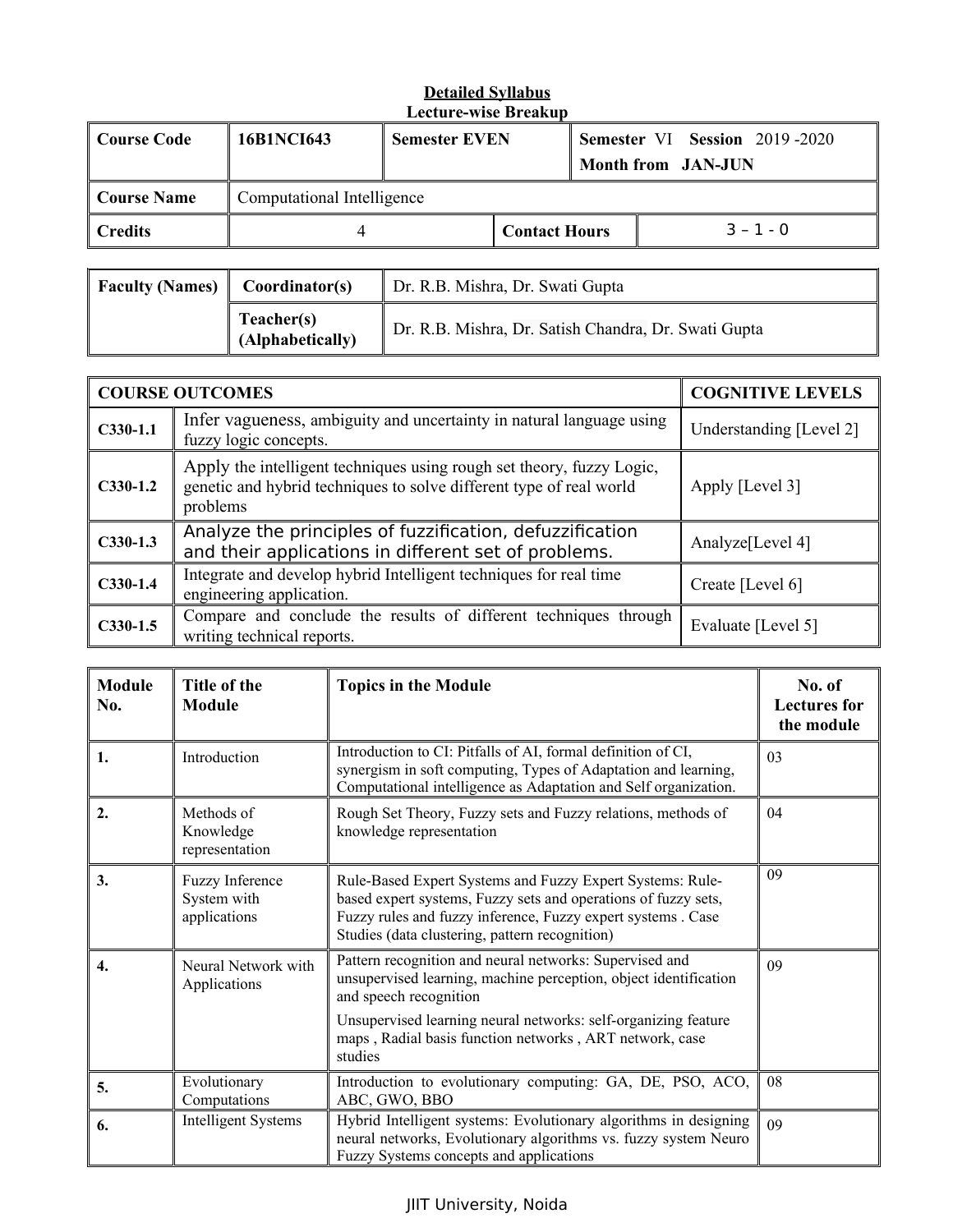|                                 | <b>Total number of Lectures</b>                                              | 42 |
|---------------------------------|------------------------------------------------------------------------------|----|
|                                 |                                                                              |    |
| <b>Evaluation Criteria</b>      |                                                                              |    |
| <b>Components</b>               | <b>Maximum Marks</b>                                                         |    |
| T1                              | 20                                                                           |    |
| T <sub>2</sub>                  | 20                                                                           |    |
| <b>End Semester Examination</b> | 35                                                                           |    |
| TA                              | 25 (Attendance = 07, Class Test, Quizzes, etc = 07, Internal assessment = 05 |    |
|                                 | Assignments in PBL mode = $06$ .)                                            |    |
| <b>Total</b>                    | 100                                                                          |    |

# **Reference Books:**

| 1.  | Konar, Amit. Computational intelligence: principles, techniques and applications. Springer Science $\&$<br>Business Media, 2006.                                  |
|-----|-------------------------------------------------------------------------------------------------------------------------------------------------------------------|
| 2.  | Fulcher, John. Computational intelligence: an introduction." In Computational intelligence: a<br>compendium, pp. 3-78. Springer, Berlin, Heidelberg, 2008.        |
| 3.  | Eberhart, Russell C., and Yuhui Shi. Computational intelligence: concepts to implementations. Elsevier,<br>2011.                                                  |
| 4.  | Ross, Timothy J. Fuzzy logic with engineering applications. John Wiley & Sons, 2017.                                                                              |
| 5.  | Jang, Jyh-Shing Roger, Chuen-Tsai Sun, and Eiji Mizutani. Neuro-fuzzy and soft computing; a<br>computational approach to learning and machine intelligence, 2015. |
| 6.  | Cox, Earl, Michael O'Hagan, Rodman Taber, and Michael O'Hagen. The fuzzy systems handkbook with<br>cdrom. Academic Press, Inc., 1998.                             |
| 7.  | Haykin, Simon. <i>Neural networks: a comprehensive foundation</i> . Prentice Hall PTR, 1994.                                                                      |
| 8.  | De Jong, Kenneth A. Evolutionary computation: a unified approach. MIT press, 2006.                                                                                |
| 9.  | Ajith Abraham, Rafael Falcón, Rafael Bello, <i>Rough Set Theory: A True Landmark in Data Analysis</i> ,<br>Springer, 2009                                         |
|     | <b>Text Books:</b>                                                                                                                                                |
| 10. | Andries P. Engelbrecht, Computational Intelligence: An Introduction, 2nd Edition. John Wiley & Sons,<br>2013                                                      |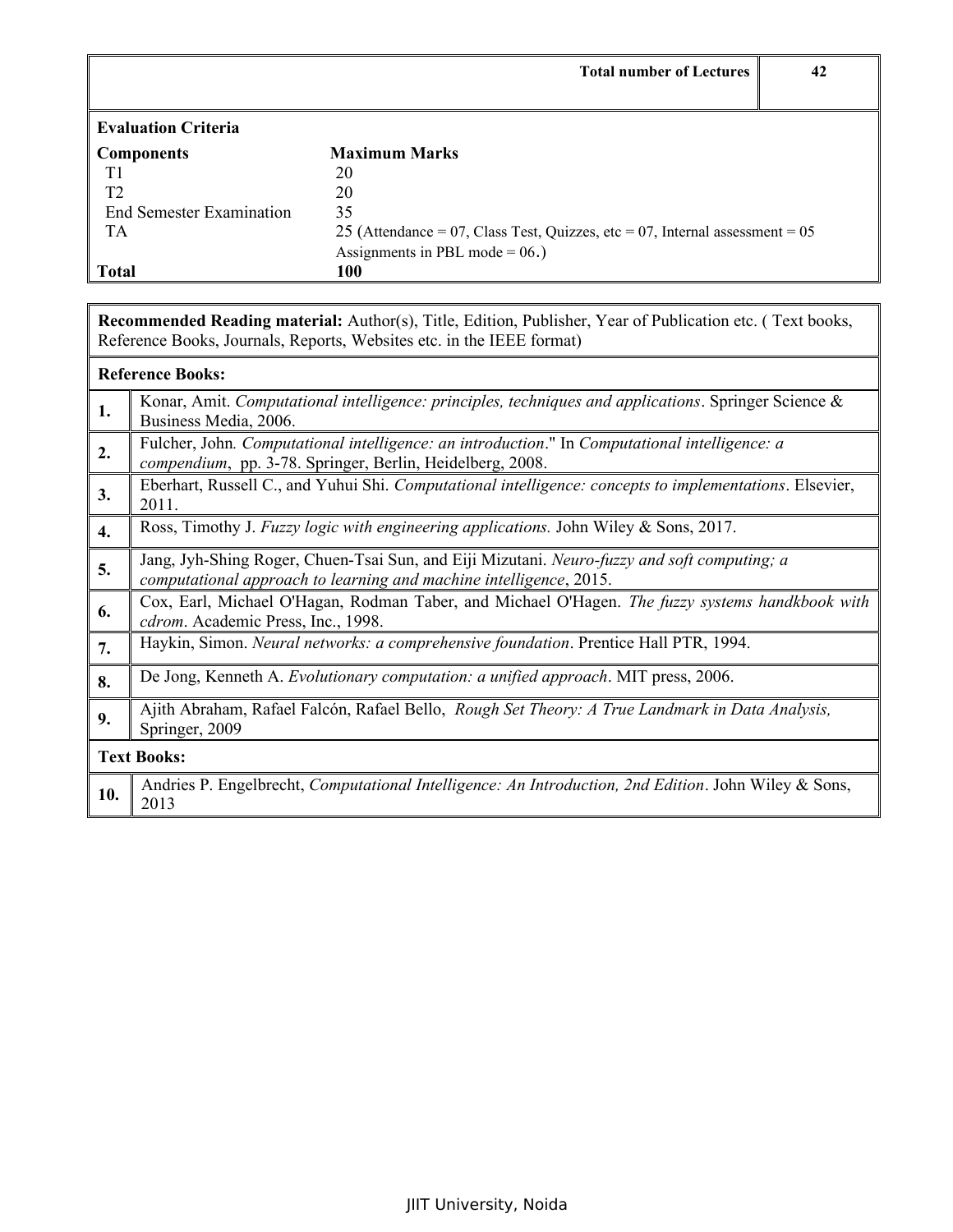| Subject Code   | 16B1NCI644                          | <b>Semester Even</b>                                   | <b>Semester Even Session 2019 - 20</b> |
|----------------|-------------------------------------|--------------------------------------------------------|----------------------------------------|
|                |                                     | (specify Odd/Even)<br><b>Month from</b> January to May |                                        |
| Subject Name   | Cloud based Enterprise Applications |                                                        |                                        |
| <b>Credits</b> |                                     | <b>Contact Hours</b>                                   |                                        |

| $\parallel$ Faculty<br>$\parallel$ (Names) | <b>Coordinator(s)</b> Bharat Gupta |                     |
|--------------------------------------------|------------------------------------|---------------------|
|                                            | Teacher(s)                         | <b>Bharat Gupta</b> |

| <b>COURSE OUTCOMES</b> |                                                                                                                          | <b>COGNITIVE LEVELS</b>    |
|------------------------|--------------------------------------------------------------------------------------------------------------------------|----------------------------|
| $C331-6.1$             | Differentiate between Public, Private, and Hybrid Clouds                                                                 | Understand Level (Level 2) |
| $C331-6.2$             | Develop Enterprise applications based on XML, JavaScript, Java<br>Servlets, Java Server Pages, etc.                      | Apply Level (Level 3)      |
| $C331-6.3$             | Develop web service based solutions by using REST, JSON,<br>SOAP, etc.                                                   | Apply Level (Level 3)      |
| $C331-6.4$             | Examine emerging technologies in cloud environment.                                                                      | Analyse Level (Level 4)    |
| $C331-6.5$             | Evaluate the performance of different Public Cloud Platforms<br>e.g., GAE, AWS and Azure.                                | Evalute Level (Level 5)    |
| $C331-6.6$             | Design and deploy Enterprise applications on one of the Cloud<br>Service Providers, i.e., Amazon AWS or Microsoft Azure. | Create Level (Level 6)     |

| <b>Module</b><br>No.    | <b>Subtitle of the Module</b>      | Topics in the module                                                                                                                                             | <b>No. of Lectures</b><br>for the module |
|-------------------------|------------------------------------|------------------------------------------------------------------------------------------------------------------------------------------------------------------|------------------------------------------|
| 1                       | <b>XML</b> Programming             | XML, DTD, XML schema, XPath, XQuery                                                                                                                              | 6                                        |
| $\overline{2}$          | Web services                       | REST, JSON, SOAP                                                                                                                                                 | 6                                        |
| $\overline{\mathbf{3}}$ | JavaScript                         | constructs, Conditional<br>Basic<br>statements, Loop,<br>External linking with .js, Browser related events                                                       | 6                                        |
| 4.                      | Server Side programming            | Java servlet, Java server pages                                                                                                                                  | 8                                        |
| 5.                      | Introduction to Cloud<br>Computing | Public, private, and Hybrid clouds; Features of cloud<br>platforms                                                                                               | 4                                        |
| 6.                      | <b>Public Cloud Platforms</b>      | Introduction to GAE, AWS and Azure;<br>Programming support of Google App<br>Engines,<br>Amazon AWS, and Microsoft Azure;<br>Emerging cloud software environments | 7                                        |
| 7.                      | Apache Hadoop                      | Introduction to distributed computing, Map Reduce                                                                                                                | 3                                        |
| 8.                      | Virtualization                     | Virtualization<br>structures/tools<br>and<br>mechanism,<br>Virtualization of CPU, Memory and I/O devices                                                         | $\overline{2}$                           |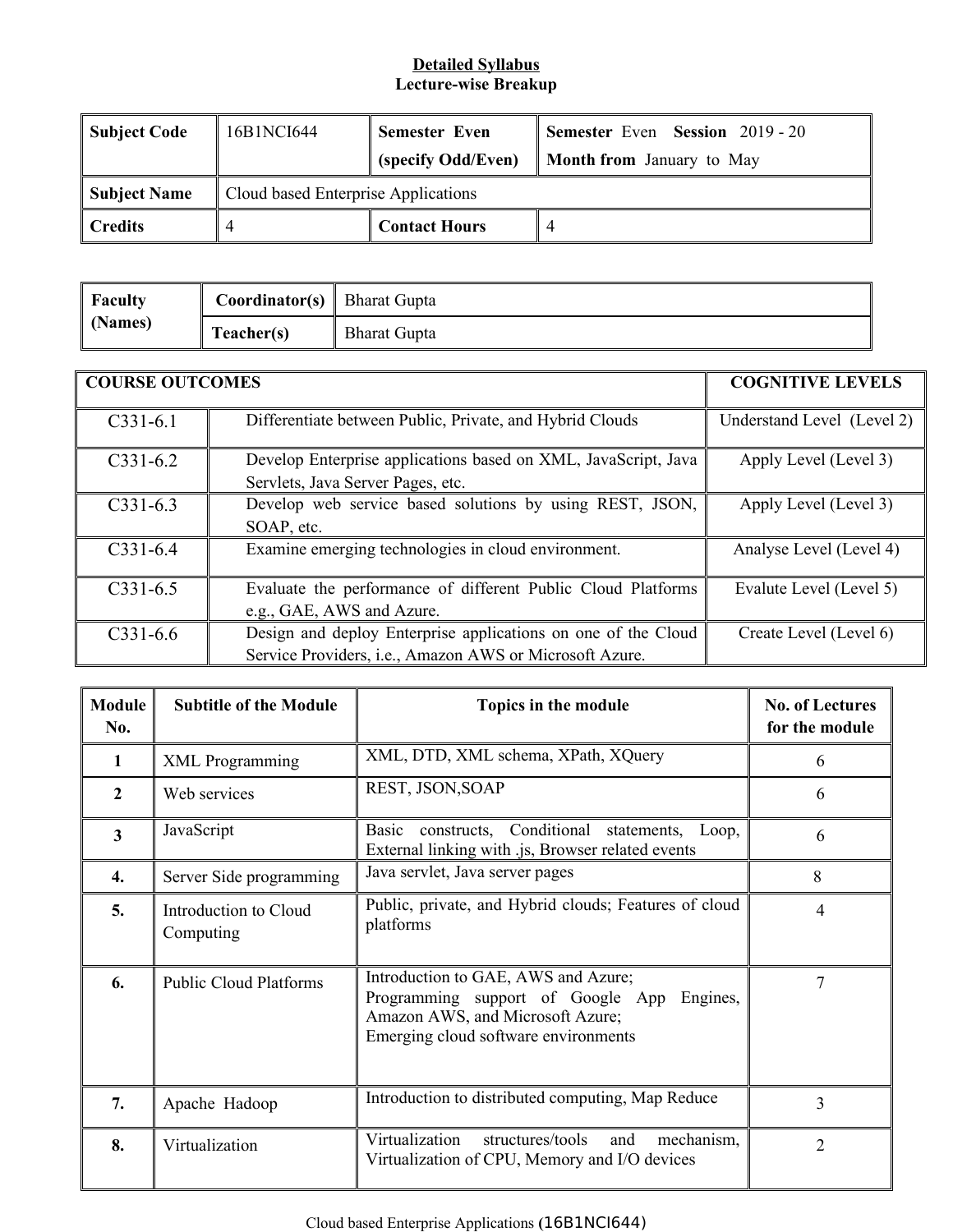| <b>Evaluation Criteria</b>                                                                                                                         |                      |  |  |
|----------------------------------------------------------------------------------------------------------------------------------------------------|----------------------|--|--|
| <b>Components</b>                                                                                                                                  | <b>Maximum Marks</b> |  |  |
| T1                                                                                                                                                 | 20                   |  |  |
| <b>T2</b>                                                                                                                                          | 20                   |  |  |
| <b>End Semester Examination</b>                                                                                                                    | 35                   |  |  |
| TA                                                                                                                                                 | 25                   |  |  |
| Attendance:7<br>٠<br><b>Tutorial Assessment/Quiz:7</b><br>$\bullet$<br>Internal assessment:5<br>$\bullet$<br><b>Assignments in PBL mode:6</b><br>٠ |                      |  |  |
| Total                                                                                                                                              | <b>100</b>           |  |  |

### **Text Book**

| 1. | Arshdeep Bahga, Vijay Madisetti, "Cloud Computing: A Hands-on Approach", Universities Press,<br>2014 |
|----|------------------------------------------------------------------------------------------------------|
|    | <b>References</b>                                                                                    |
| 1. | https://www.w3.org/XML/                                                                              |
| 2. | https://aws.amazon.com/                                                                              |
| 3. | https://azure.microsoft.com/en-in/                                                                   |
| 4. | https://cloud.google.com/appengine/docs/                                                             |
| 5. | John Pollock, JavaScript, 3rd Edition, Mc Graw Hill, 2011                                            |
| 6. | https://docs.oracle.com/javase/tutorial/jaxp/                                                        |
| 7. | Elliotte Harold, W. Means, XML in a Nutshell, 3rd Edition, O'Reilly Media, 2009                      |
| 8. | http://www.oracle.com/technetwork/java/javaee/jsp/index.html (JSP)                                   |
| 9. | https://docs.oracle.com/javaee/6/tutorial/doc/bnafd.html (Java Servlet Technology)                   |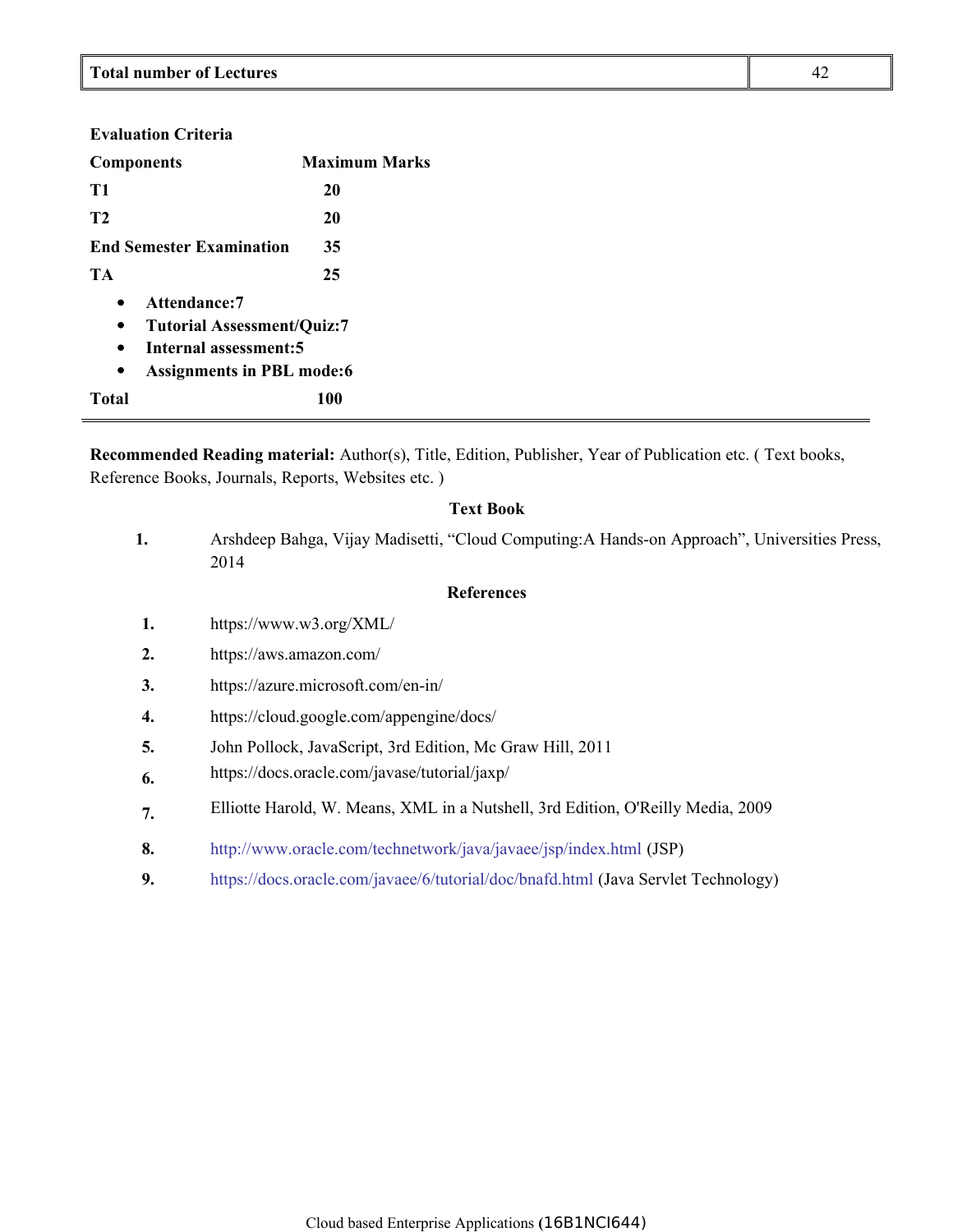| Course Code | 16B1NHS631         | <b>Semester</b> | Even                 | <b>Semester <math>6th</math> Session</b> 2019-2020 |
|-------------|--------------------|-----------------|----------------------|----------------------------------------------------|
|             |                    |                 |                      | Month from January 2020 to May 2020                |
| Course Name | PROJECT MANAGEMENT |                 |                      |                                                    |
| ∥ Credits   |                    |                 | <b>Contact Hours</b> | $2 - 1 - 0$                                        |

| <b>Faculty (Names)</b> | Coordinator(s)                 | Dr. Santoshi Sengupta (Sec-62), Dr. Deepak Verma (Sec-128) |  |
|------------------------|--------------------------------|------------------------------------------------------------|--|
|                        | Teacher(s)<br>(Alphabetically) | Dr. Deepak Verma, Dr. Santosh Dev, Dr. Santoshi Sengupta   |  |

| <b>COURSE OUTCOMES</b> |                                                                                                                                                                                        | <b>COGNITIVE LEVELS</b> |
|------------------------|----------------------------------------------------------------------------------------------------------------------------------------------------------------------------------------|-------------------------|
| $304 - 5.1$            | Apply the basic concepts of project management such as features,<br>objectives, life cycle, model and management, in a given context                                                   | Apply Level $(C3)$      |
| $304 - 5.2$            | Analyze projects and their associated risks by understanding the<br>various theoretical frameworks, non-numerical and numerical models<br>in order to make correct selection decisions | Analyze Level (C4)      |
| 304-5.3                | Evaluate the stages of project management and identify and determine<br>correct techniques for planning and scheduling                                                                 | Evaluate Level (C5)     |
| 304-5.4                | Evaluate management processes for budgeting, controlling and<br>terminating projects in order to achieve overall project success                                                       | Evaluate Level (C5)     |

| <b>Module</b><br>No. | Title of the<br><b>Module</b>                       | <b>Topics in the Module</b>                                                                                                                                                                                                                                         | No. of<br><b>Lectures for</b><br>the module |
|----------------------|-----------------------------------------------------|---------------------------------------------------------------------------------------------------------------------------------------------------------------------------------------------------------------------------------------------------------------------|---------------------------------------------|
| 1.                   | Project<br>Management:<br>Introduction              | Characteristics of project; Life Cycle of Project; Project<br>Model; Project Management as discipline; Contemporary<br>aspects of Project Management                                                                                                                | 4                                           |
| 2.                   | Project Selection                                   | Theoretical Models; Non-numeric models;<br>Numeric<br>Models; Financial Models; Project Portfolio process,<br>Significance and applicability of Monte Carlo simulation                                                                                              | 6                                           |
| 3.                   | Project<br>Organization,<br>Manager and<br>Planning | Pure Project organization; Functional Organizations; Mixed<br>organizations; Matrix organizations; Role, Attitudes and<br>Skills of Project Manager, Project Coordination, Systems<br>Integration, Work Breakdown<br>Structure,<br>Linear<br>Responsibility Charts. | 4                                           |
| 4.                   | Risk Management                                     | Theoretical Aspects of risk, Risk Management process,<br>Numeric Techniques, Hillier model, Sensitivity Analysis,<br>Certainty Equivalent approach and Risk adjusted discount<br>rates, Game theory.                                                                | 4                                           |
| 5.                   | Project Scheduling<br>and Resource<br>Allocation    | Theoretical aspects-Importance, Focus Area-PERT/CPM,<br>AOA and AON charts, Probability Analysis, Gantt Charts,<br>Crashing of Projects- Time and Cost tradeoff, Basics-<br>Resource Leveling and Loading.                                                          | 6                                           |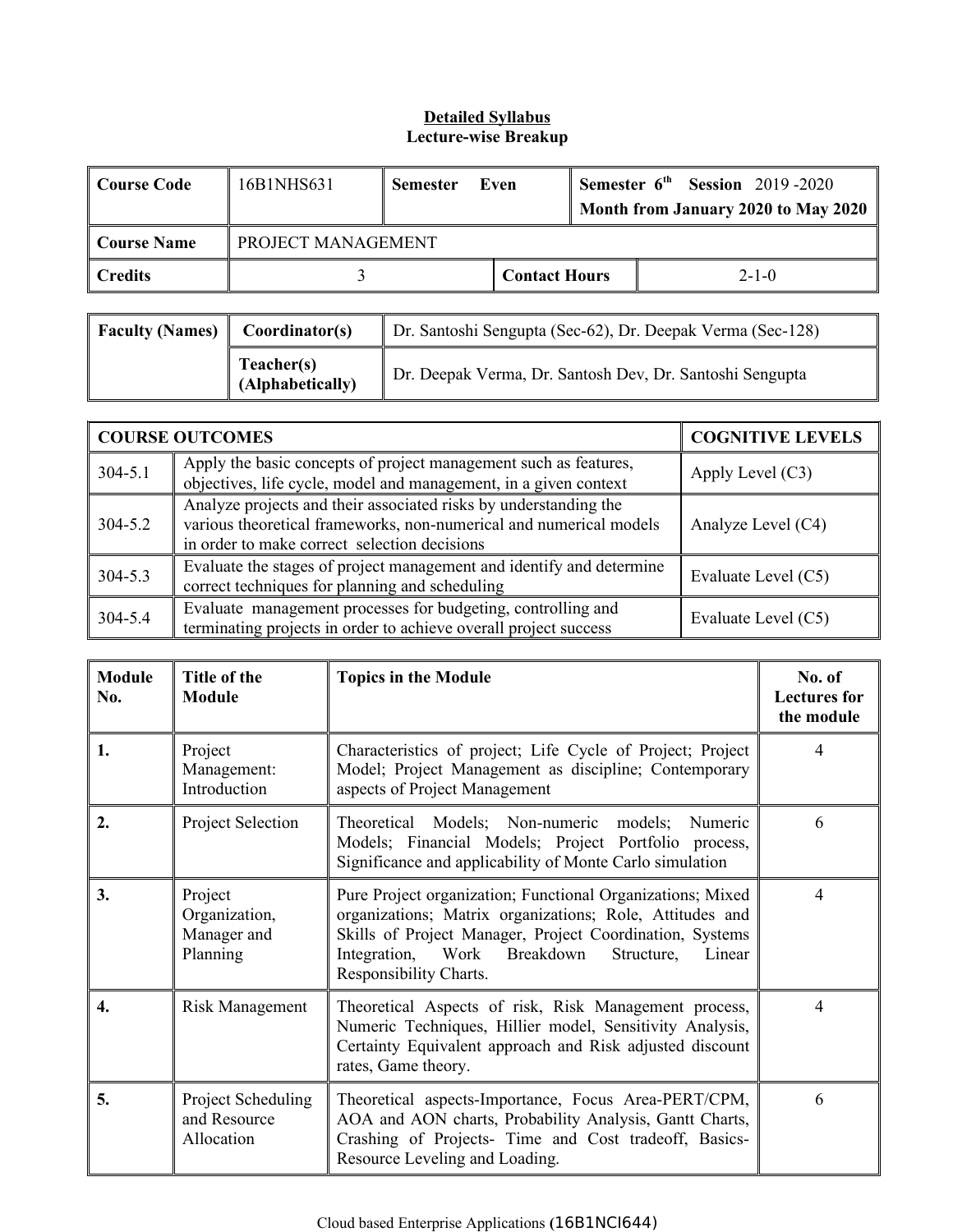| 6.                              | Budgeting, Control<br>and Project<br>Termination | Estimating Project Budgets, Improving the process of cost<br>estimation, Basics, Importance, Purpose of control, Types<br>of Control, Desirable features of Control, Control Systems,<br>Critical Ratio Method, Control of creative activities,<br>Control of change and scope creep, Why Termination,<br>Types of termination, typical termination activities. | 4  |  |
|---------------------------------|--------------------------------------------------|-----------------------------------------------------------------------------------------------------------------------------------------------------------------------------------------------------------------------------------------------------------------------------------------------------------------------------------------------------------------|----|--|
| <b>Total number of Lectures</b> |                                                  |                                                                                                                                                                                                                                                                                                                                                                 | 28 |  |
| <b>Evaluation Criteria</b>      |                                                  |                                                                                                                                                                                                                                                                                                                                                                 |    |  |
| <b>Components</b>               |                                                  | <b>Maximum Marks</b>                                                                                                                                                                                                                                                                                                                                            |    |  |
| T1                              |                                                  | 20                                                                                                                                                                                                                                                                                                                                                              |    |  |
| T <sub>2</sub>                  |                                                  | 20                                                                                                                                                                                                                                                                                                                                                              |    |  |
| <b>End Semester Examination</b> |                                                  | 35                                                                                                                                                                                                                                                                                                                                                              |    |  |
| <b>TA</b>                       |                                                  | 25 (Assignment, Project, Oral Questions)                                                                                                                                                                                                                                                                                                                        |    |  |
| <b>Total</b>                    |                                                  | <b>100</b>                                                                                                                                                                                                                                                                                                                                                      |    |  |

| Recommended Reading material: Author(s), Title, Edition, Publisher, Year of Publication etc. (Text books,<br>Reference Books, Journals, Reports, Websites etc. in the IEEE format) |                                                                                                               |  |  |
|------------------------------------------------------------------------------------------------------------------------------------------------------------------------------------|---------------------------------------------------------------------------------------------------------------|--|--|
|                                                                                                                                                                                    | Meredith, Mantel, Project Management-A Managerial Approach, 10 <sup>th</sup> Edition, Wiley Publications      |  |  |
|                                                                                                                                                                                    | Timmothy Kloppenborg, Contemporary Project Management, 5th <sup>t</sup> Edition, Cengage Learning, 2017       |  |  |
|                                                                                                                                                                                    | Vohra, N. D., Quantitative Techniques in Management, $5th$ Edition, Tata McGraw Hill Publishing Company, 2017 |  |  |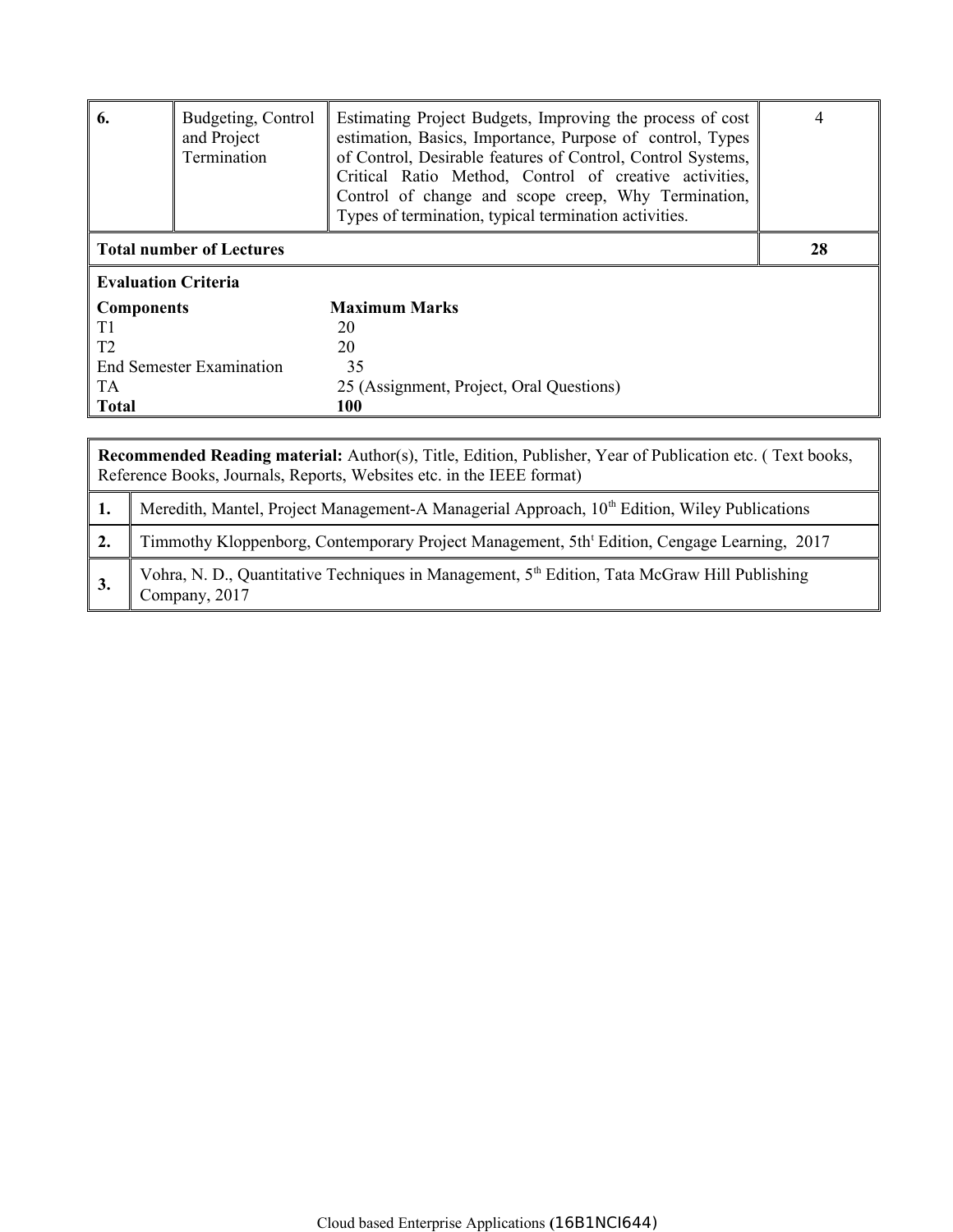#### **Department of Humanities & Social Science AY: 2019-20 (Even Semester) Course Opening Report**

**Program Name: B.Tech Semester: VI Course Name & Code: Cognitive Psychology 16B1NHS632**

### **Course Outcomes:**

At the completion of the course, students will be able to,

|             | <b>COURSE OUTCOMES</b><br><b>COGNITIVE LEVELS</b>                                 |      |  |  |  |  |  |
|-------------|-----------------------------------------------------------------------------------|------|--|--|--|--|--|
| $304 - 4.1$ | Understand and apply the concepts of cognitive psychology in everyday life        | (C3) |  |  |  |  |  |
| $304 - 4.2$ | Analyze the different models of various cognitive processes                       | (C4) |  |  |  |  |  |
| $304 - 4.3$ | Evaluate cognitive psychology issues and recommend possible solutions             | (C5) |  |  |  |  |  |
| $304 - 4.4$ | Evaluate interventions/solutions for self-development through cognitive processes | (C5) |  |  |  |  |  |

## **CO-PO and CO-PSO Mapping:**

|             |     |                |              |           |    |               |     | <b>Biotech PSOs</b> |                     | <b>CSE PSOs</b>       |           | <b>ECE PSOs</b> |                  | <b>IT PSOs</b>   |                  |        |                  |      |                  |     |                 |
|-------------|-----|----------------|--------------|-----------|----|---------------|-----|---------------------|---------------------|-----------------------|-----------|-----------------|------------------|------------------|------------------|--------|------------------|------|------------------|-----|-----------------|
| $\cos$      | PO. | P <sub>O</sub> | PO<br>G<br>л | <b>PO</b> | PO | PO<br>6       | PO- | P <sub>O</sub>      | PO.<br>$\mathbf{o}$ | PO <sub>1</sub><br>10 | PO.<br>11 | PO<br>12        | PSO <sub>1</sub> | PSO <sub>2</sub> | PSO <sub>3</sub> | PSO1   | PSO <sub>2</sub> | PSO1 | PSO <sub>2</sub> | PSO | <b>PSO</b><br>σ |
| $304 - 4.1$ |     |                | ົ            |           |    | າ             |     |                     |                     | $\sim$                |           | 3               |                  |                  |                  |        |                  |      |                  |     |                 |
| 304-4.2     |     |                |              |           |    |               |     |                     | $\sim$              |                       |           | $\overline{2}$  |                  |                  |                  | $\sim$ |                  |      |                  |     |                 |
| 304-4.3     |     |                | ົ            | $\sim$    |    |               |     | ◠                   |                     |                       |           | 3               |                  |                  |                  |        |                  |      |                  |     |                 |
| 304-4.4     |     |                | 2            |           |    | $\sim$        |     |                     | $\sim$<br>-5        | $\sim$                |           | 3               |                  |                  |                  | $\sim$ |                  |      |                  |     |                 |
| Avg.        |     |                | 2            |           |    | $\Omega$<br>L |     | C                   | 3                   | $\Omega$<br>∠         |           | 3               |                  |                  |                  | 1.8    | $\sim$           |      | л.               |     |                 |

Cloud based Enterprise Applications **(**16B1NCI644)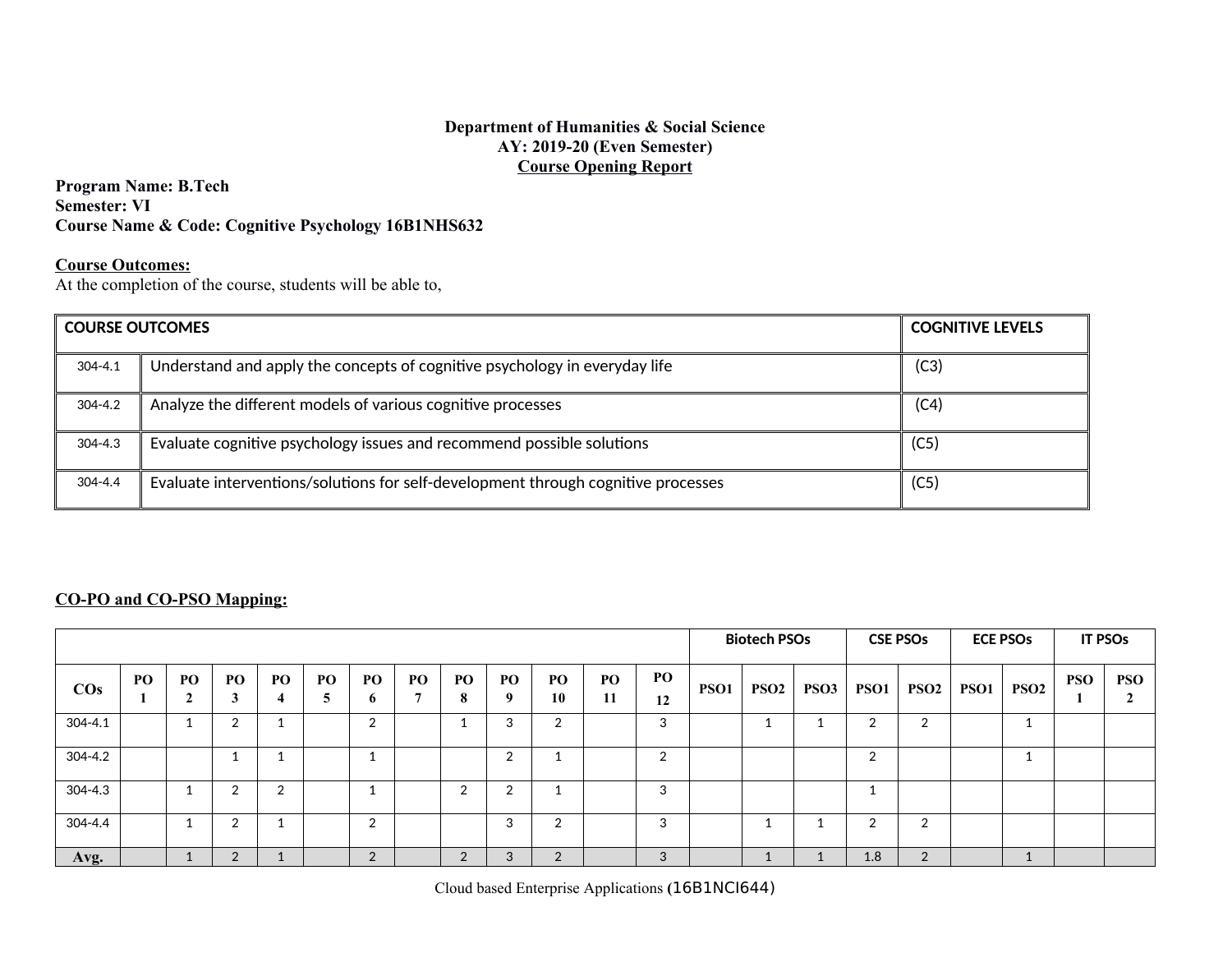# **3. Identified gaps in Syllabus/ Course Description (If Any):**

| Topics to be introduced | <b>Strengthens CO</b> | <b>Strengthens PO,</b><br><b>PSO</b> | <b>Method of Identification</b> |
|-------------------------|-----------------------|--------------------------------------|---------------------------------|
|                         |                       |                                      |                                 |
|                         |                       |                                      |                                 |

# **4. Modifications in Syllabus/ Course Description (If Any):**

| <b>Details of Modification</b><br>(Addition/Removal) | <b>Justification</b> | <b>Strengthens</b><br>POs/PSOs |
|------------------------------------------------------|----------------------|--------------------------------|
|                                                      |                      |                                |
|                                                      |                      |                                |

# **5. Actions for Improving CO Attainments: (CSE)**

| $\cos$  | <b>Attainments in 2018-</b><br>19 | Action to be taken in 2019-20 to improve CO attainment | <b>Strengthens</b><br><b>POs/PSOs</b> |
|---------|-----------------------------------|--------------------------------------------------------|---------------------------------------|
| 304-    | 2.4                               |                                                        |                                       |
| 4.1     |                                   |                                                        |                                       |
| 304-    | 1.8                               |                                                        |                                       |
| 4.2     |                                   |                                                        |                                       |
| 304-    | 2.1                               |                                                        |                                       |
| 4.3     |                                   |                                                        |                                       |
| $304 -$ | 1.9                               |                                                        |                                       |
| 4.4     |                                   |                                                        |                                       |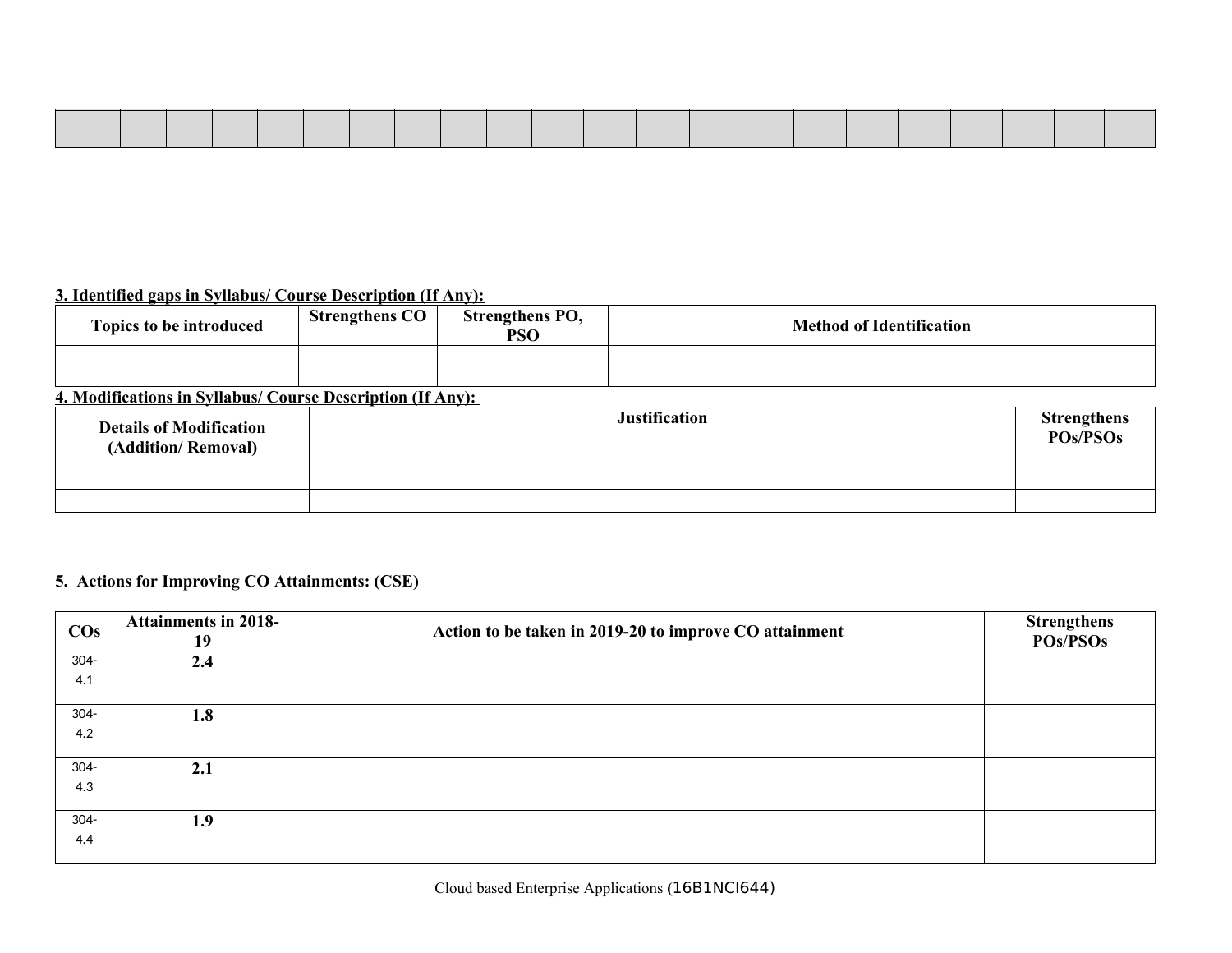### **Actions for Improving CO Attainments: (ECE)**

| $\cos$  | <b>Attainments in 2018-19</b> | Action to be taken in 2019-20 to improve CO attainment | <b>Strengthens</b><br><b>POs/PSOs</b> |
|---------|-------------------------------|--------------------------------------------------------|---------------------------------------|
| $304 -$ | 2.4                           |                                                        |                                       |
| 4.1     |                               |                                                        |                                       |
| $304 -$ | 2.0                           |                                                        |                                       |
| 4.2     |                               |                                                        |                                       |
| $304 -$ | 2.1                           |                                                        |                                       |
| 4.3     |                               |                                                        |                                       |
| $304 -$ | 2.1                           |                                                        |                                       |
| 4.4     |                               |                                                        |                                       |

### **Actions for Improving CO Attainments: (BT)**

| $\cos$  | <b>Attainments in 2018-19</b> | Action to be taken in 2019-20 to improve CO attainment                                             | <b>Strengthens</b><br><b>POs/PSOs</b> |
|---------|-------------------------------|----------------------------------------------------------------------------------------------------|---------------------------------------|
| $304 -$ | 2.4                           |                                                                                                    |                                       |
| 4.1     |                               |                                                                                                    |                                       |
| $304 -$ | 1.8                           |                                                                                                    |                                       |
| 4.2     |                               |                                                                                                    |                                       |
| $304 -$ | 2.4                           |                                                                                                    |                                       |
| 4.3     |                               |                                                                                                    |                                       |
| $304 -$ | 1.7                           | Expose students to discussions on efficacy of various interventions/solutions for self development | Strengthen                            |
| 4.4     |                               | through cognitive psychology                                                                       | attainment of                         |
|         |                               |                                                                                                    | CO <sub>4</sub>                       |

# **Actions for Improving CO Attainments: (IT)**

| $\cos$  | <b>Attainments in 2018-19</b> | Action to be taken in 2019-20 to improve CO attainment | <b>Strengthens</b><br><b>POs/PSOs</b> |
|---------|-------------------------------|--------------------------------------------------------|---------------------------------------|
| $304 -$ | 1.8                           |                                                        |                                       |
| 4.1     |                               |                                                        |                                       |
|         |                               |                                                        |                                       |
| $304 -$ | 2.4                           |                                                        |                                       |